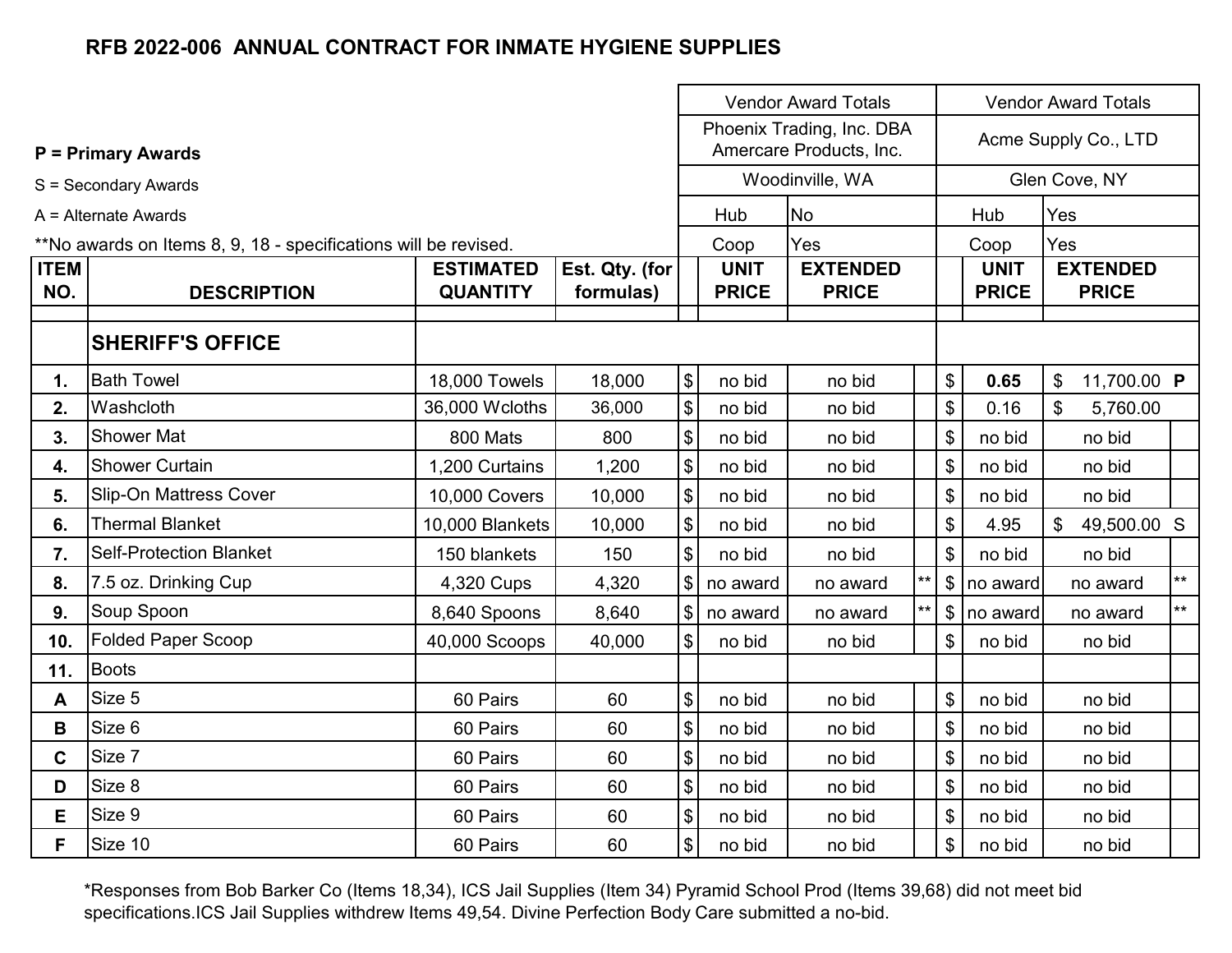|                    |                                                                 |                                                                    |        |                              | <b>Vendor Award Totals</b><br><b>Vendor Award Totals</b> |                                                       |              |                           |                             |           |                                 |       |
|--------------------|-----------------------------------------------------------------|--------------------------------------------------------------------|--------|------------------------------|----------------------------------------------------------|-------------------------------------------------------|--------------|---------------------------|-----------------------------|-----------|---------------------------------|-------|
|                    | <b>P = Primary Awards</b>                                       |                                                                    |        |                              |                                                          | <b>Evco Partners LP DBA</b><br><b>Burgoon Company</b> |              |                           |                             |           | Bob Barker Company, Inc.        |       |
|                    | S = Secondary Awards                                            |                                                                    |        |                              |                                                          | Texas City, TX                                        |              |                           |                             |           | Fuquay Varina, NC               |       |
|                    | $A =$ Alternate Awards                                          |                                                                    |        |                              | Hub                                                      | Yes                                                   |              |                           | Hub                         | <b>No</b> |                                 |       |
|                    | **No awards on Items 8, 9, 18 - specifications will be revised. |                                                                    |        |                              | Coop                                                     | Yes                                                   |              |                           | Coop                        | Yes       |                                 |       |
| <b>ITEM</b><br>NO. | <b>DESCRIPTION</b>                                              | <b>ESTIMATED</b><br>Est. Qty. (for<br><b>QUANTITY</b><br>formulas) |        |                              | <b>UNIT</b><br><b>PRICE</b>                              | <b>EXTENDED</b><br><b>PRICE</b>                       |              |                           | <b>UNIT</b><br><b>PRICE</b> |           | <b>EXTENDED</b><br><b>PRICE</b> |       |
|                    | <b>SHERIFF'S OFFICE</b>                                         |                                                                    |        |                              |                                                          |                                                       |              |                           |                             |           |                                 |       |
| 1.                 | <b>Bath Towel</b>                                               | 18,000 Towels                                                      | 18,000 | $\theta$                     | 4.98                                                     | $\mathfrak{L}$<br>89,640.00                           |              | $\frac{1}{2}$             | 1.41                        | \$        | 25,380.00                       |       |
| 2.                 | Washcloth                                                       | 36,000 Wcloths                                                     | 36,000 | $\theta$                     | 0.47                                                     | \$<br>16,920.00                                       |              | $\$\$                     | 0.22                        | \$        | 7,920.00                        |       |
| 3.                 | <b>Shower Mat</b>                                               | 800 Mats                                                           | 800    | $\boldsymbol{\mathsf{S}}$    | no bid                                                   | no bid                                                |              | \$                        | 4.45                        | \$        | 3,560.00 P                      |       |
| 4.                 | <b>Shower Curtain</b>                                           | 1,200 Curtains                                                     | 1,200  | \$                           | no bid                                                   | no bid                                                |              | \$                        | 13.76                       | \$        | 16,512.00 P                     |       |
| 5.                 | <b>Slip-On Mattress Cover</b>                                   | 10,000 Covers                                                      | 10,000 | $\theta$                     | no bid                                                   | no bid                                                |              | $\boldsymbol{\mathsf{S}}$ | no bid                      |           | no bid                          |       |
| 6.                 | <b>Thermal Blanket</b>                                          | 10,000 Blankets                                                    | 10,000 | $\theta$                     | 15.47                                                    | \$154,700.00                                          |              | $\boldsymbol{\mathsf{S}}$ | 6.77                        | \$        | 67,700.00                       |       |
| 7.                 | <b>Self-Protection Blanket</b>                                  | 150 blankets                                                       | 150    | $\vert$                      | no bid                                                   | no bid                                                |              |                           | 78.34                       | \$        | 11,751.00 A                     |       |
| 8.                 | 7.5 oz. Drinking Cup                                            | 4,320 Cups                                                         | 4,320  |                              | \$ no award                                              | no award                                              | $**$         |                           | ∣\$ no award                |           | no award                        | $***$ |
| 9.                 | Soup Spoon                                                      | 8,640 Spoons                                                       | 8,640  |                              | \$ no award                                              | no award                                              | $\star\star$ |                           | \$ no award                 |           | no award                        | $***$ |
| 10.                | <b>Folded Paper Scoop</b>                                       | 40,000 Scoops                                                      | 40,000 | $\left  \frac{1}{2} \right $ | no bid                                                   | no bid                                                |              | $\frac{1}{2}$             | 0.067                       | \$        | 2,680.00 S                      |       |
| 11.                | <b>Boots</b>                                                    |                                                                    |        |                              |                                                          |                                                       |              |                           |                             |           |                                 |       |
| A                  | Size 5                                                          | 60 Pairs                                                           | 60     | $\boldsymbol{\mathsf{S}}$    | 16.57                                                    | \$<br>994.20 A \$                                     |              |                           | 18.99                       | \$        | 1,139.40                        |       |
| В                  | Size 6                                                          | 60 Pairs                                                           | 60     | $\$\$                        | 16.57                                                    | \$<br>994.20 A \$                                     |              |                           | 18.99                       | \$        | 1,139.40                        |       |
| C                  | Size 7                                                          | 60 Pairs                                                           | 60     | $\boldsymbol{\mathsf{S}}$    | 16.57                                                    | \$<br>994.20 A   \$                                   |              |                           | 18.99                       | \$        | 1,139.40                        |       |
| D                  | Size 8                                                          | 60 Pairs                                                           | 60     | $\theta$                     | 16.57                                                    | \$<br>994.20 A \$                                     |              |                           | 18.99                       | \$        | 1,139.40                        |       |
| E                  | Size 9                                                          | 60 Pairs                                                           | 60     | $$\mathbb{S}$$               | 16.57                                                    | \$<br>994.20 A \$                                     |              |                           | 18.99                       | \$        | 1,139.40                        |       |
| F.                 | Size 10                                                         | 60 Pairs                                                           | 60     | $\boldsymbol{\mathsf{S}}$    | 16.57                                                    | \$<br>994.20 A \$                                     |              |                           | 18.99                       | \$        | 1,139.40                        |       |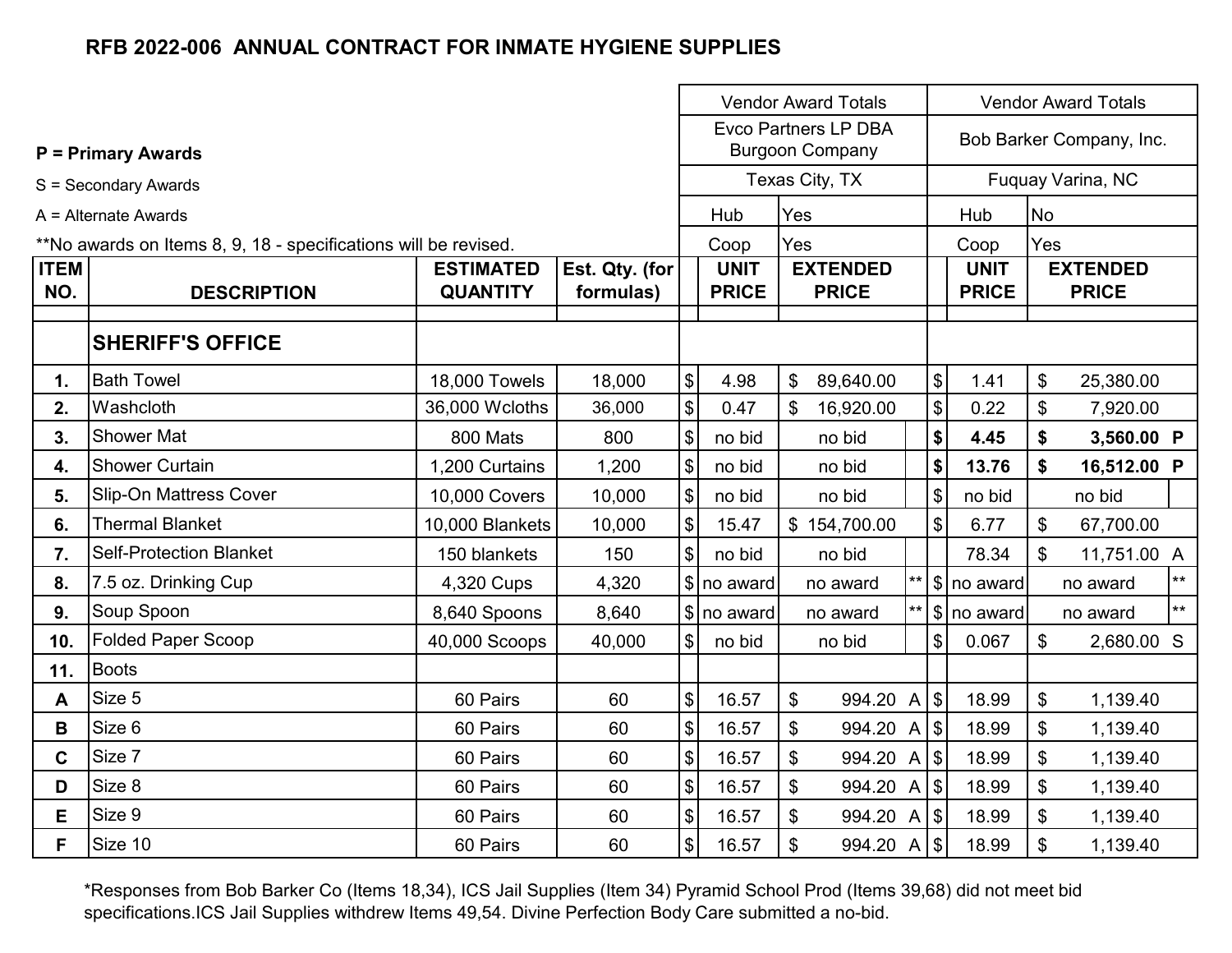|                    |                                                                 |                                     |                             | <b>Vendor Award Totals</b> |                             |                           |                                 |       |                           |                             | <b>Vendor Award Totals</b>      |              |
|--------------------|-----------------------------------------------------------------|-------------------------------------|-----------------------------|----------------------------|-----------------------------|---------------------------|---------------------------------|-------|---------------------------|-----------------------------|---------------------------------|--------------|
|                    | <b>P = Primary Awards</b>                                       |                                     |                             |                            |                             | Charm-Tex                 |                                 |       | <b>Goaltex Corp</b>       |                             |                                 |              |
|                    | S = Secondary Awards                                            |                                     |                             |                            | Brooklyn, NY                |                           |                                 |       |                           |                             | Syosset, NY                     |              |
|                    | A = Alternate Awards                                            |                                     |                             |                            | Hub                         | <b>No</b>                 |                                 |       |                           | Hub                         | <b>No</b>                       |              |
|                    | **No awards on Items 8, 9, 18 - specifications will be revised. |                                     |                             |                            | Coop                        | Yes                       |                                 |       |                           | Coop                        | Yes                             |              |
| <b>ITEM</b><br>NO. | <b>DESCRIPTION</b>                                              | <b>ESTIMATED</b><br><b>QUANTITY</b> | Est. Qty. (for<br>formulas) |                            | <b>UNIT</b><br><b>PRICE</b> |                           | <b>EXTENDED</b><br><b>PRICE</b> |       |                           | <b>UNIT</b><br><b>PRICE</b> | <b>EXTENDED</b><br><b>PRICE</b> |              |
|                    | <b>SHERIFF'S OFFICE</b>                                         |                                     |                             |                            |                             |                           |                                 |       |                           |                             |                                 |              |
| 1.                 | <b>Bath Towel</b>                                               | 18,000 Towels                       | 18,000                      | $\boldsymbol{\mathsf{\$}}$ | 0.84                        | $\$\$                     | 15,120.00                       |       | $\$\$                     | no bid                      |                                 |              |
| 2.                 | Washcloth                                                       | 36,000 Wcloths                      | 36,000                      | \$                         | 0.158                       | \$                        | 5,688.00                        |       | \$                        | no bid                      | no bid                          |              |
| 3.                 | <b>Shower Mat</b>                                               | 800 Mats                            | 800                         | \$                         | no bid                      |                           | no bid                          |       | \$                        | no bid                      | no bid                          |              |
| 4.                 | <b>Shower Curtain</b>                                           | 1,200 Curtains                      | 1,200                       | \$                         | no bid                      |                           | no bid                          |       | $\mathfrak{S}$            | no bid                      | no bid                          |              |
| 5.                 | <b>Slip-On Mattress Cover</b>                                   | 10,000 Covers                       | 10,000                      | \$                         | 7.97                        | $\boldsymbol{\mathsf{S}}$ | 79,700.00                       |       | $\$\$                     | no bid                      | no bid                          |              |
| 6.                 | <b>Thermal Blanket</b>                                          | 10,000 Blankets                     | 10,000                      | \$                         | 5.09                        | \$                        | 50,900.00                       |       | $\sqrt[6]{\frac{1}{2}}$   | no bid                      | no bid                          |              |
| 7.                 | <b>Self-Protection Blanket</b>                                  | 150 blankets                        | 150                         | $\boldsymbol{\mathsf{\$}}$ | 66.9                        | \$                        | 10,035.00 S                     |       | l \$ l                    | no bid                      | no bid                          |              |
| 8.                 | 7.5 oz. Drinking Cup                                            | 4,320 Cups                          | 4,320                       | \$                         | no award                    |                           | no award                        | $***$ |                           | \$ no award                 | no award                        | $\star\star$ |
| 9.                 | Soup Spoon                                                      | 8,640 Spoons                        | 8,640                       | $\boldsymbol{\mathsf{\$}}$ | no award                    |                           | no award                        | $***$ |                           | $\ \$\ $ no award           | no award                        | $***$        |
| 10.                | <b>Folded Paper Scoop</b>                                       | 40,000 Scoops                       | 40,000                      | \$                         | 0.061                       | \$                        | 2,440.00 P                      |       | $\sqrt{3}$                | no bid                      | no bid                          |              |
| 11.                | Boots                                                           |                                     |                             |                            |                             |                           |                                 |       |                           |                             |                                 |              |
| A                  | Size 5                                                          | 60 Pairs                            | 60                          | \$                         | no bid                      |                           | no bid                          |       | \$                        | no bid                      | no bid                          |              |
| В                  | Size 6                                                          | 60 Pairs                            | 60                          | \$                         | no bid                      |                           | no bid                          |       | \$                        | no bid                      | no bid                          |              |
| C                  | Size 7                                                          | 60 Pairs                            | 60                          | \$                         | no bid                      |                           | no bid                          |       | $\boldsymbol{\mathsf{S}}$ | no bid                      | no bid                          |              |
| D                  | Size 8                                                          | 60 Pairs                            | 60                          | \$                         | no bid                      |                           | no bid                          |       | $\$\$                     | no bid                      | no bid                          |              |
| E.                 | Size 9                                                          | 60 Pairs                            | 60                          | \$                         | no bid                      |                           | no bid                          |       | \$                        | no bid                      | no bid                          |              |
| F                  | Size 10                                                         | 60 Pairs                            | 60                          | \$                         | no bid                      |                           | no bid                          |       | \$                        | no bid                      | no bid                          |              |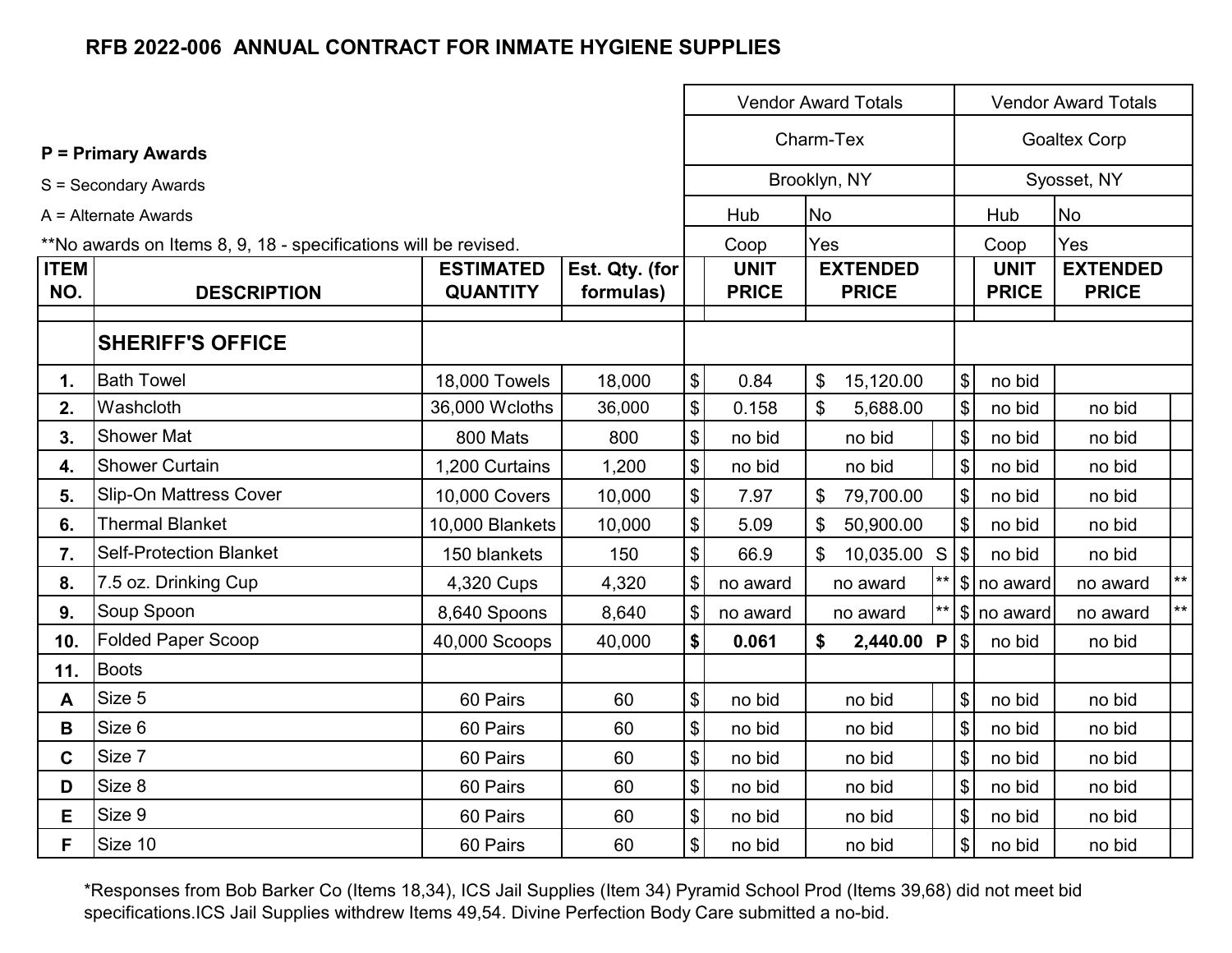|                    |                                                                 |                                     |                             |                            | <b>Vendor Award Totals</b><br><b>Vendor Award Totals</b> |                |                                 |                |                           |                             |                            |                                 |
|--------------------|-----------------------------------------------------------------|-------------------------------------|-----------------------------|----------------------------|----------------------------------------------------------|----------------|---------------------------------|----------------|---------------------------|-----------------------------|----------------------------|---------------------------------|
|                    | <b>P</b> = Primary Awards                                       |                                     |                             |                            |                                                          |                | ICS Jail Supplies, Inc.         |                |                           |                             |                            | Mini Wing USA                   |
|                    | S = Secondary Awards                                            |                                     |                             |                            |                                                          |                | Waco, TX                        |                |                           |                             |                            | P.V.E., CA                      |
|                    | A = Alternate Awards                                            |                                     |                             |                            | Hub                                                      | <b>No</b>      |                                 |                |                           | Hub                         | Yes                        |                                 |
|                    | **No awards on Items 8, 9, 18 - specifications will be revised. |                                     |                             |                            | Coop                                                     | Yes            |                                 |                |                           | Coop                        | Yes                        |                                 |
| <b>ITEM</b><br>NO. | <b>DESCRIPTION</b>                                              | <b>ESTIMATED</b><br><b>QUANTITY</b> | Est. Qty. (for<br>formulas) |                            | <b>UNIT</b><br><b>PRICE</b>                              |                | <b>EXTENDED</b><br><b>PRICE</b> |                |                           | <b>UNIT</b><br><b>PRICE</b> |                            | <b>EXTENDED</b><br><b>PRICE</b> |
|                    | <b>SHERIFF'S OFFICE</b>                                         |                                     |                             |                            |                                                          |                |                                 |                |                           |                             |                            |                                 |
| 1.                 | <b>Bath Towel</b>                                               | 18,000 Towels                       | 18,000                      | $\boldsymbol{\mathsf{\$}}$ | 1.291                                                    | \$             | 23,238.00                       |                | $\$\$                     | $\overline{2}$              | $\boldsymbol{\mathsf{S}}$  | 36,000.00                       |
| 2.                 | Washcloth                                                       | 36,000 Wcloths                      | 36,000                      | $\boldsymbol{\mathsf{\$}}$ | 0.221                                                    | $\mathfrak{L}$ | 7,956.00                        |                | $\boldsymbol{\mathsf{S}}$ | 0.6                         | \$                         | 21,600.00                       |
| 3.                 | <b>Shower Mat</b>                                               | 800 Mats                            | 800                         | $\boldsymbol{\mathsf{\$}}$ | 17.29                                                    | \$             | 13,832.00                       |                | $\sqrt[6]{\frac{1}{2}}$   | no bid                      |                            | no bid                          |
| 4.                 | <b>Shower Curtain</b>                                           | 1,200 Curtains                      | 1,200                       | $\boldsymbol{\mathsf{\$}}$ | 40.89                                                    | \$             | 49,068.00 S                     |                | $\sqrt{3}$                | no bid                      |                            | no bid                          |
| 5.                 | Slip-On Mattress Cover                                          | 10,000 Covers                       | 10,000                      | $\, \, \$$                 | 6.709                                                    | \$             | 67,090.00                       |                | $\sqrt[6]{\frac{1}{2}}$   | no bid                      |                            | no bid                          |
| 6.                 | Thermal Blanket                                                 | 10,000 Blankets                     | 10,000                      | $\, \, \$$                 | 9.85                                                     | \$             | 98,500.00                       |                | $\sqrt[6]{\frac{1}{2}}$   | 18.5                        | \$                         | 185,000.00                      |
| 7.                 | <b>Self-Protection Blanket</b>                                  | 150 blankets                        | 150                         | $\boldsymbol{\mathsf{S}}$  | 82.45                                                    | \$             | 12,367.50                       |                | $\sqrt[6]{\frac{1}{2}}$   | no bid                      |                            | no bid                          |
| 8.                 | 7.5 oz. Drinking Cup                                            | 4,320 Cups                          | 4,320                       |                            | \$ no award                                              |                | no award                        |                |                           | \$ no award                 |                            | $\star\star$<br>no award        |
| 9.                 | Soup Spoon                                                      | 8,640 Spoons                        | 8,640                       |                            | $\frac{1}{2}$ no award                                   |                | no award                        | $***$          |                           | $ \text{\$}$ no award       |                            | $***$<br>no award               |
| 10.                | <b>Folded Paper Scoop</b>                                       | 40,000 Scoops                       | 40,000                      | $\boldsymbol{\mathsf{S}}$  | 0.074                                                    | \$             | 2,960.00                        | $\overline{A}$ | $\sqrt[6]{\frac{1}{2}}$   | 0.175                       | $\boldsymbol{\mathsf{\$}}$ | 7,000.00                        |
| 11.                | <b>Boots</b>                                                    |                                     |                             |                            |                                                          |                |                                 |                |                           |                             |                            |                                 |
| A                  | Size 5                                                          | 60 Pairs                            | 60                          | $\$\$                      | 22.15                                                    | \$             | 1,329.00                        |                | \$                        | 13                          | \$                         | 780.00 P                        |
| В                  | Size 6                                                          | 60 Pairs                            | 60                          | $\boldsymbol{\mathsf{\$}}$ | 22.15                                                    | \$             | 1,329.00                        |                | \$                        | 13                          | \$                         | 780.00 P                        |
| C                  | Size 7                                                          | 60 Pairs                            | 60                          | $\boldsymbol{\mathsf{\$}}$ | 22.15                                                    | \$             | 1,329.00                        |                | $\boldsymbol{\$}$         | 13                          | \$                         | 780.00 P                        |
| D                  | Size 8                                                          | 60 Pairs                            | 60                          | $\, \, \$$                 | 22.15                                                    | \$             | 1,329.00                        |                | $\boldsymbol{\$}$         | 13                          | \$                         | 780.00 P                        |
| Е                  | Size 9                                                          | 60 Pairs                            | 60                          | $\boldsymbol{\mathsf{\$}}$ | 22.15                                                    | \$             | 1,329.00                        |                | $$$                       | 13                          | \$                         | 780.00 P                        |
| F.                 | Size 10                                                         | 60 Pairs                            | 60                          | $\boldsymbol{\mathsf{\$}}$ | 22.15                                                    | \$             | 1,329.00                        |                | \$                        | 13                          | \$                         | 780.00 P                        |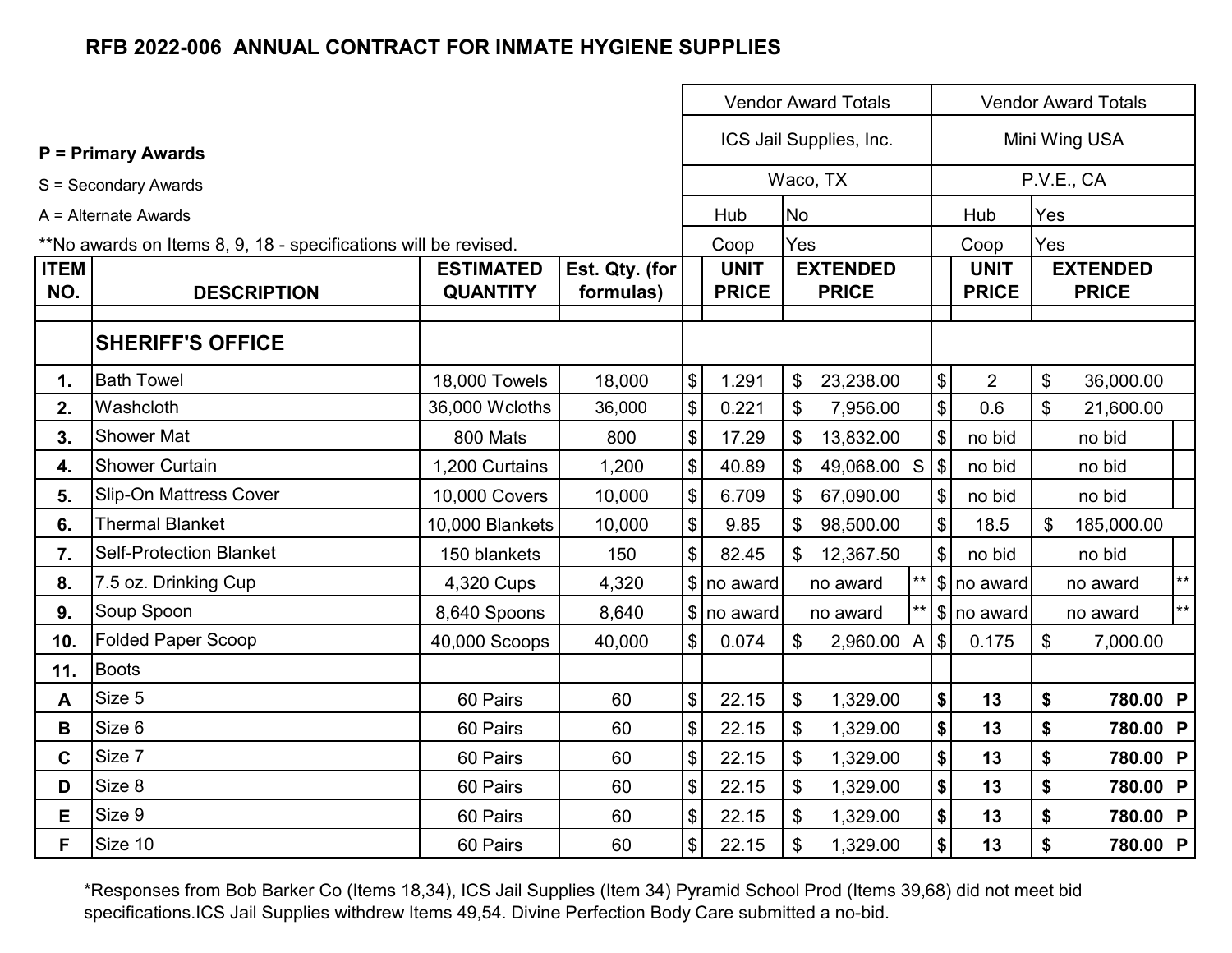|                    |                                                                 |                                     |                             | <b>Vendor Award Totals</b>                |                             |                                 |  |                   | <b>Vendor Award Totals</b>  |                                 |       |  |
|--------------------|-----------------------------------------------------------------|-------------------------------------|-----------------------------|-------------------------------------------|-----------------------------|---------------------------------|--|-------------------|-----------------------------|---------------------------------|-------|--|
|                    | <b>P</b> = Primary Awards                                       |                                     |                             |                                           |                             | <b>Pyramid School Products</b>  |  |                   |                             | Roots Beauty Innovations LLC    |       |  |
|                    | S = Secondary Awards                                            |                                     |                             |                                           |                             | Tampa, FL                       |  |                   |                             | Wagoner, OK                     |       |  |
|                    | A = Alternate Awards                                            |                                     |                             |                                           | Hub                         | No                              |  |                   | Hub                         | <b>No</b>                       |       |  |
|                    | **No awards on Items 8, 9, 18 - specifications will be revised. |                                     |                             |                                           | Coop                        | Yes                             |  |                   | Coop                        | Yes                             |       |  |
| <b>ITEM</b><br>NO. | <b>DESCRIPTION</b>                                              | <b>ESTIMATED</b><br><b>QUANTITY</b> | Est. Qty. (for<br>formulas) |                                           | <b>UNIT</b><br><b>PRICE</b> | <b>EXTENDED</b><br><b>PRICE</b> |  |                   | <b>UNIT</b><br><b>PRICE</b> | <b>EXTENDED</b><br><b>PRICE</b> |       |  |
|                    | <b>SHERIFF'S OFFICE</b>                                         |                                     |                             |                                           |                             |                                 |  |                   |                             |                                 |       |  |
| 1.                 | <b>Bath Towel</b>                                               | 18,000 Towels                       | 18,000                      | $\boldsymbol{\mathsf{\$}}$                | 0.99                        | \$17,820.00                     |  | \$                | no bid                      | no bid                          |       |  |
| 2.                 | Washcloth                                                       | 36,000 Wcloths                      | 36,000                      | $\$\$                                     | no bid                      | no bid                          |  | \$                | no bid                      | no bid                          |       |  |
| 3.                 | <b>Shower Mat</b>                                               | 800 Mats                            | 800                         | $\, \, \$$                                | no bid                      | no bid                          |  | \$                | no bid                      | no bid                          |       |  |
| 4.                 | <b>Shower Curtain</b>                                           | 1,200 Curtains                      | 1,200                       | $\, \, \raisebox{12pt}{$\scriptstyle \$}$ | no bid                      | no bid                          |  | \$                | no bid                      | no bid                          |       |  |
| 5.                 | <b>Slip-On Mattress Cover</b>                                   | 10,000 Covers                       | 10,000                      | $\boldsymbol{\mathsf{S}}$                 | no bid                      | no bid                          |  | \$                | no bid                      | no bid                          |       |  |
| 6.                 | <b>Thermal Blanket</b>                                          | 10,000 Blankets                     | 10,000                      | $\boldsymbol{\$}$                         | no bid                      | no bid                          |  | $\boldsymbol{\$}$ | no bid                      | no bid                          |       |  |
| 7.                 | <b>Self-Protection Blanket</b>                                  | 150 blankets                        | 150                         | $\sqrt[6]{\frac{1}{2}}$                   | no bid                      | no bid                          |  | \$                | no bid                      | no bid                          |       |  |
| 8.                 | 7.5 oz. Drinking Cup                                            | 4,320 Cups                          | 4,320                       | $\$\$                                     | no award                    | no award                        |  | $**$ \$           | no award                    | no award                        | $***$ |  |
| 9.                 | Soup Spoon                                                      | 8,640 Spoons                        | 8,640                       | $\$\$                                     | no award                    | no award                        |  | $**$ \$           | no award                    | no award                        | $***$ |  |
| 10.                | <b>Folded Paper Scoop</b>                                       | 40,000 Scoops                       | 40,000                      | $\$\$                                     | no bid                      | no bid                          |  | \$                | no bid                      | no bid                          |       |  |
| 11.                | <b>Boots</b>                                                    |                                     |                             |                                           |                             |                                 |  |                   |                             |                                 |       |  |
| A                  | Size 5                                                          | 60 Pairs                            | 60                          | $\, \, \raisebox{12pt}{$\scriptstyle \$}$ | no bid                      | no bid                          |  | \$                | no bid                      | no bid                          |       |  |
| B                  | Size 6                                                          | 60 Pairs                            | 60                          | \$                                        | no bid                      | no bid                          |  | \$                | no bid                      | no bid                          |       |  |
| C                  | Size 7                                                          | 60 Pairs                            | 60                          | $\, \, \$$                                | no bid                      | no bid                          |  | \$                | no bid                      | no bid                          |       |  |
| D                  | Size 8                                                          | 60 Pairs                            | 60                          | $\, \, \$$                                | no bid                      | no bid                          |  | \$                | no bid                      | no bid                          |       |  |
| E                  | Size 9                                                          | 60 Pairs                            | 60                          | $\boldsymbol{\$}$                         | no bid                      | no bid                          |  | \$                | no bid                      | no bid                          |       |  |
| F                  | Size 10                                                         | 60 Pairs                            | 60                          | $\boldsymbol{\mathsf{\$}}$                | no bid                      | no bid                          |  | \$                | no bid                      | no bid                          |       |  |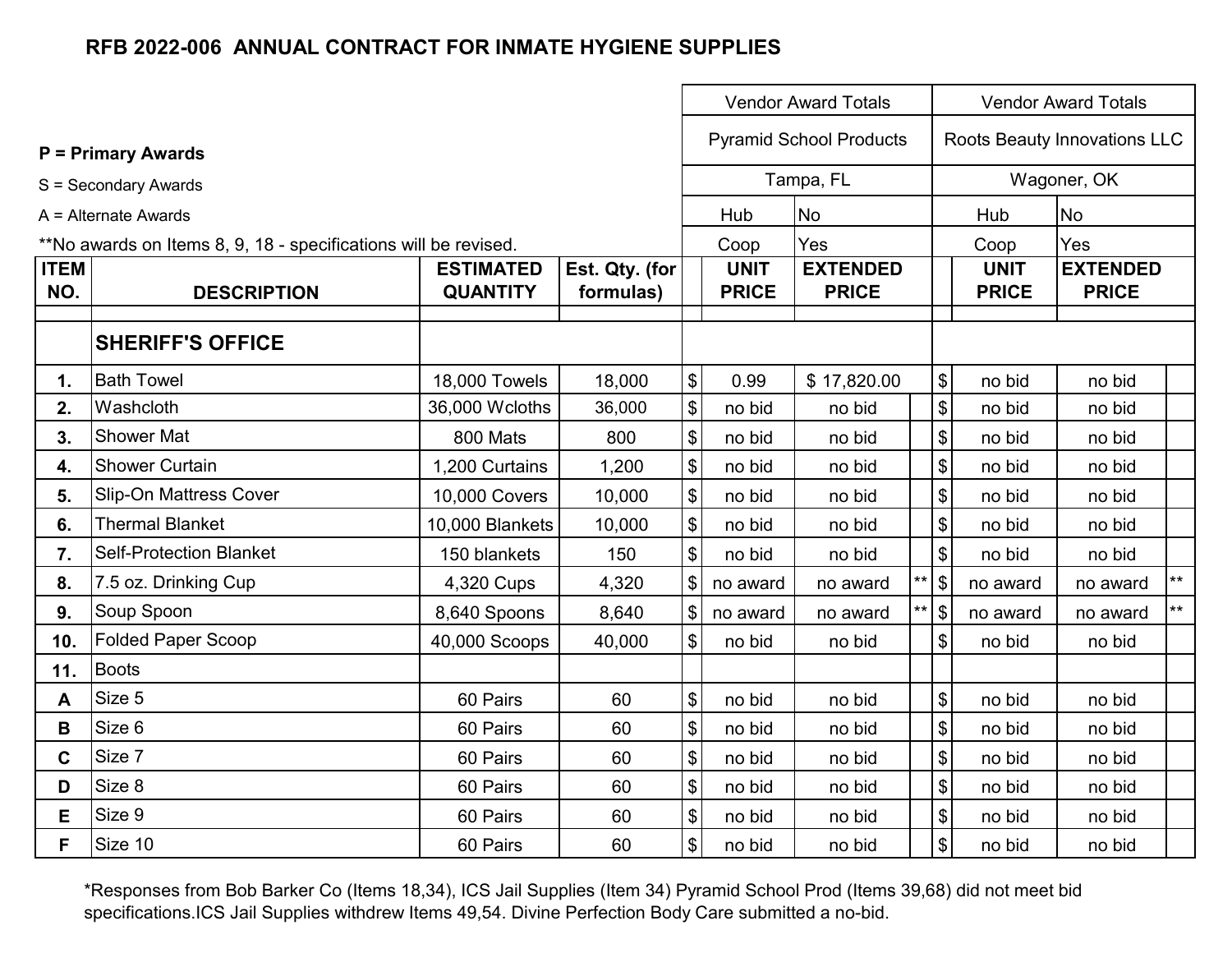|                    |                                                                 |                                     |                             | <b>Vendor Award Totals</b> |                             |                                        |  |                         |                             | <b>Vendor Award Totals</b>      |       |  |
|--------------------|-----------------------------------------------------------------|-------------------------------------|-----------------------------|----------------------------|-----------------------------|----------------------------------------|--|-------------------------|-----------------------------|---------------------------------|-------|--|
|                    | <b>P</b> = Primary Awards                                       |                                     |                             |                            |                             | Standard Textile Co., Inc.             |  |                         |                             | Tabb Textiles Co., Inc.         |       |  |
|                    | S = Secondary Awards                                            |                                     |                             |                            |                             | Cincinnati, OH                         |  |                         |                             | Opelika, AL                     |       |  |
|                    | A = Alternate Awards                                            |                                     |                             |                            | Hub                         | <b>No</b>                              |  |                         | Hub                         | <b>No</b>                       |       |  |
|                    | **No awards on Items 8, 9, 18 - specifications will be revised. |                                     |                             |                            | Coop                        | Yes                                    |  |                         | Coop                        | Yes                             |       |  |
| <b>ITEM</b><br>NO. | <b>DESCRIPTION</b>                                              | <b>ESTIMATED</b><br><b>QUANTITY</b> | Est. Qty. (for<br>formulas) |                            | <b>UNIT</b><br><b>PRICE</b> | <b>EXTENDED</b><br><b>PRICE</b>        |  |                         | <b>UNIT</b><br><b>PRICE</b> | <b>EXTENDED</b><br><b>PRICE</b> |       |  |
|                    | <b>SHERIFF'S OFFICE</b>                                         |                                     |                             |                            |                             |                                        |  |                         |                             |                                 |       |  |
| 1.                 | <b>Bath Towel</b>                                               | 18,000 Towels                       | 18,000                      | $\boldsymbol{\$}$          | \$1.05                      | 18,900.00<br>$\boldsymbol{\mathsf{S}}$ |  | $\$\$                   | \$0.75                      | \$<br>13,500.00 A               |       |  |
| 2.                 | Washcloth                                                       | 36,000 Wcloths                      | 36,000                      | $\boldsymbol{\mathsf{\$}}$ | 0.2                         | $\mathfrak{L}$<br>7,200.00             |  | \$                      | 0.15                        | 5,400.00 S                      |       |  |
| 3.                 | <b>Shower Mat</b>                                               | 800 Mats                            | 800                         | $\frac{1}{2}$              | no bid                      | no bid                                 |  | \$                      | no bid                      | no bid                          |       |  |
| 4.                 | <b>Shower Curtain</b>                                           | 1,200 Curtains                      | 1,200                       | $\frac{1}{2}$              | no bid                      | no bid                                 |  | $\sqrt[6]{\frac{1}{2}}$ | no bid                      | no bid                          |       |  |
| 5.                 | <b>Slip-On Mattress Cover</b>                                   | 10,000 Covers                       | 10,000                      | $\boldsymbol{\mathsf{S}}$  | no bid                      | no bid                                 |  | $\sqrt[6]{\frac{1}{2}}$ | no bid                      | no bid                          |       |  |
| 6.                 | <b>Thermal Blanket</b>                                          | 10,000 Blankets                     | 10,000                      | $\sqrt{3}$                 | 4.99                        | 49,900.00 A<br>\$                      |  | $\sqrt{3}$              | 5.28                        | $\mathbb{S}$<br>52,800.00       |       |  |
| 7.                 | <b>Self-Protection Blanket</b>                                  | 150 blankets                        | 150                         | $\mathbb{S}$               | no bid                      | no bid                                 |  | $\mathfrak{S}$          | no bid                      | no bid                          |       |  |
| 8.                 | 7.5 oz. Drinking Cup                                            | 4,320 Cups                          | 4,320                       |                            | \$ no award                 | no award                               |  |                         | \$ no award                 | no award                        | $***$ |  |
| 9.                 | Soup Spoon                                                      | 8,640 Spoons                        | 8,640                       |                            | $\frac{1}{2}$ no award      | no award                               |  |                         | \$ no award                 | no award                        | $**$  |  |
| 10.                | <b>Folded Paper Scoop</b>                                       | 40,000 Scoops                       | 40,000                      | $\$\$                      | no bid                      | no bid                                 |  | \$                      | no bid                      | no bid                          |       |  |
| 11.                | <b>Boots</b>                                                    |                                     |                             |                            |                             |                                        |  |                         |                             |                                 |       |  |
| A                  | Size 5                                                          | 60 Pairs                            | 60                          | $\boldsymbol{\mathsf{\$}}$ | no bid                      | no bid                                 |  | $\$\$                   | no bid                      | no bid                          |       |  |
| В                  | Size 6                                                          | 60 Pairs                            | 60                          | $\boldsymbol{\mathsf{\$}}$ | no bid                      | no bid                                 |  | \$                      | no bid                      | no bid                          |       |  |
| C.                 | Size 7                                                          | 60 Pairs                            | 60                          | $\boldsymbol{\$}$          | no bid                      | no bid                                 |  | \$                      | no bid                      | no bid                          |       |  |
| D                  | Size 8                                                          | 60 Pairs                            | 60                          | $\boldsymbol{\mathsf{\$}}$ | no bid                      | no bid                                 |  | $\sqrt[6]{\frac{1}{2}}$ | no bid                      | no bid                          |       |  |
| E                  | Size 9                                                          | 60 Pairs                            | 60                          | $\boldsymbol{\mathsf{\$}}$ | no bid                      | no bid                                 |  | $\$\$                   | no bid                      | no bid                          |       |  |
| F                  | Size 10                                                         | 60 Pairs                            | 60                          | $\frac{1}{2}$              | no bid                      | no bid                                 |  | \$                      | no bid                      | no bid                          |       |  |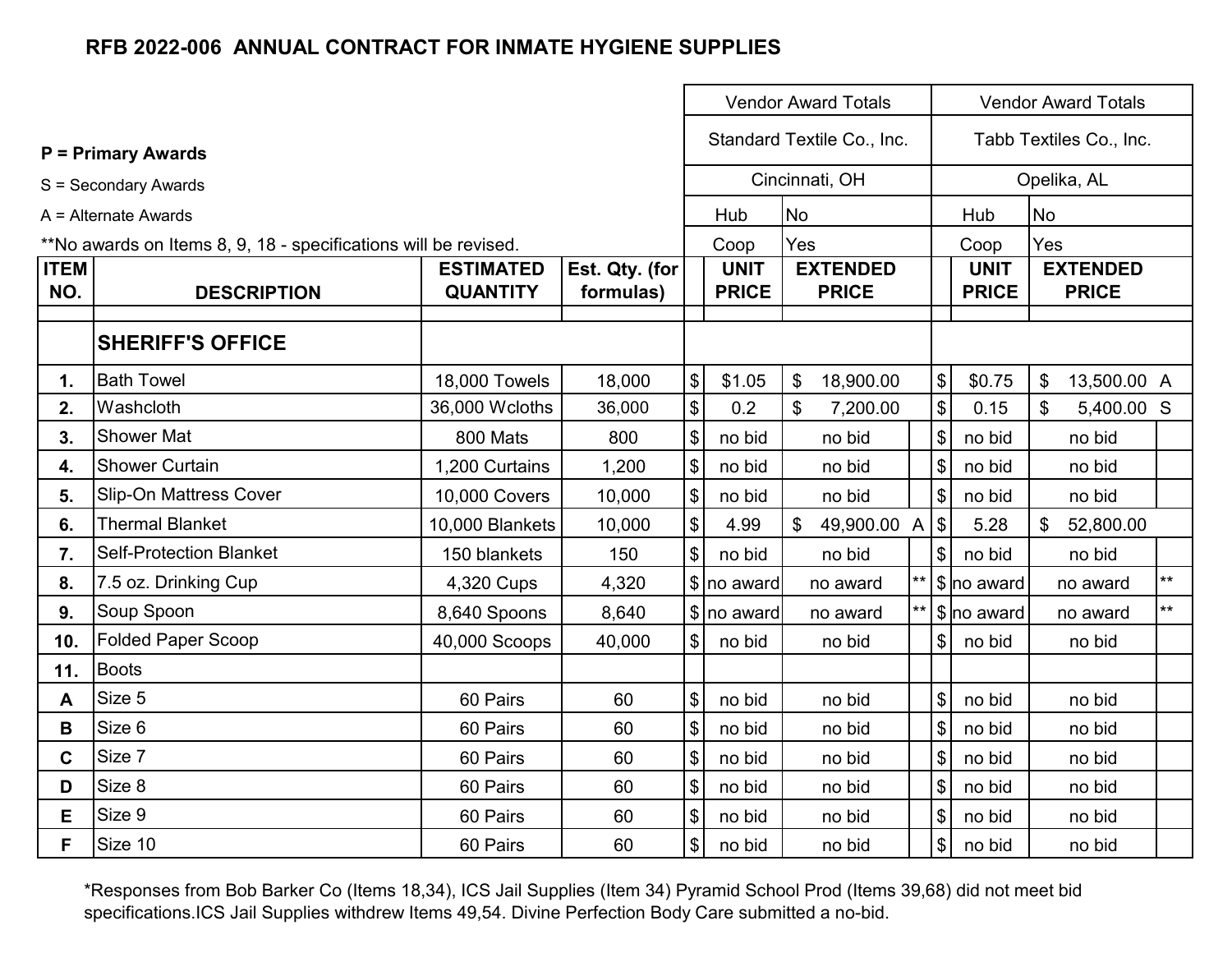|                    |                                                                 |                                     | <b>Vendor Award Totals</b>  |                           |                             |                           |                                 |              |
|--------------------|-----------------------------------------------------------------|-------------------------------------|-----------------------------|---------------------------|-----------------------------|---------------------------|---------------------------------|--------------|
|                    | <b>P = Primary Awards</b>                                       |                                     |                             |                           |                             |                           | <b>Victory Supply LLC</b>       |              |
|                    | S = Secondary Awards                                            |                                     |                             |                           |                             |                           | Mount Pleasant, TN              |              |
|                    | $A =$ Alternate Awards                                          |                                     |                             |                           | Hub                         | Yes                       |                                 |              |
|                    | **No awards on Items 8, 9, 18 - specifications will be revised. |                                     |                             |                           | Coop                        | Yes                       |                                 |              |
| <b>ITEM</b><br>NO. | <b>DESCRIPTION</b>                                              | <b>ESTIMATED</b><br><b>QUANTITY</b> | Est. Qty. (for<br>formulas) |                           | <b>UNIT</b><br><b>PRICE</b> |                           | <b>EXTENDED</b><br><b>PRICE</b> |              |
|                    | <b>SHERIFF'S OFFICE</b>                                         |                                     |                             |                           |                             |                           |                                 |              |
| 1.                 | <b>Bath Towel</b>                                               | 18,000 Towels                       | 18,000                      | \$                        | \$0.67                      | $\boldsymbol{\mathsf{S}}$ | 12,060.00 S                     |              |
| 2.                 | Washcloth                                                       | 36,000 Wcloths                      | 36,000                      | \$                        | 0.15                        | \$                        | 5,400.00 P                      |              |
| 3.                 | <b>Shower Mat</b>                                               | 800 Mats                            | 800                         | $\boldsymbol{\mathsf{S}}$ | no bid                      |                           | no bid                          |              |
| 4.                 | <b>Shower Curtain</b>                                           | 1,200 Curtains                      | 1,200                       | \$                        | no bid                      |                           | no bid                          |              |
| 5.                 | <b>Slip-On Mattress Cover</b>                                   | 10,000 Covers                       | 10,000                      | \$                        | 5.02                        | \$                        | 50,200.00 P                     |              |
| 6.                 | <b>Thermal Blanket</b>                                          | 10,000 Blankets                     | 10,000                      | \$                        | 4.14                        | \$                        | 41,400.00 P                     |              |
| 7.                 | <b>Self-Protection Blanket</b>                                  | 150 blankets                        | 150                         | \$                        | 62.21                       | \$                        | 9,331.50                        | P            |
| 8.                 | 7.5 oz. Drinking Cup                                            | 4,320 Cups                          | 4,320                       |                           | \$ no award                 |                           | no award                        | $**$         |
| 9.                 | Soup Spoon                                                      | 8,640 Spoons                        | 8,640                       |                           | $\frac{1}{2}$ no award      |                           | no award                        | $\star\star$ |
| 10.                | <b>Folded Paper Scoop</b>                                       | 40,000 Scoops                       | 40,000                      | $\mathfrak{S}$            | no bid                      |                           | no bid                          |              |
| 11.                | <b>Boots</b>                                                    |                                     |                             |                           |                             |                           |                                 |              |
| A                  | Size 5                                                          | 60 Pairs                            | 60                          | \$                        | 15.97                       | $\boldsymbol{\mathsf{S}}$ | 958.20 S                        |              |
| B                  | Size 6                                                          | 60 Pairs                            | 60                          | \$                        | 15.97                       | \$                        | 958.20 S                        |              |
| $\mathbf C$        | Size 7                                                          | 60 Pairs                            | 60                          | \$                        | 15.97                       | \$                        | 958.20 S                        |              |
| D                  | Size 8                                                          | 60 Pairs                            | 60                          | $\boldsymbol{\mathsf{S}}$ | 15.97                       | \$                        | 958.20 S                        |              |
| Е                  | Size 9                                                          | 60 Pairs                            | 60                          | \$                        | 15.97                       | \$                        | 958.20 S                        |              |
| F                  | Size 10                                                         | 60 Pairs                            | 60                          | \$                        | 15.97                       | \$                        | 958.20 S                        |              |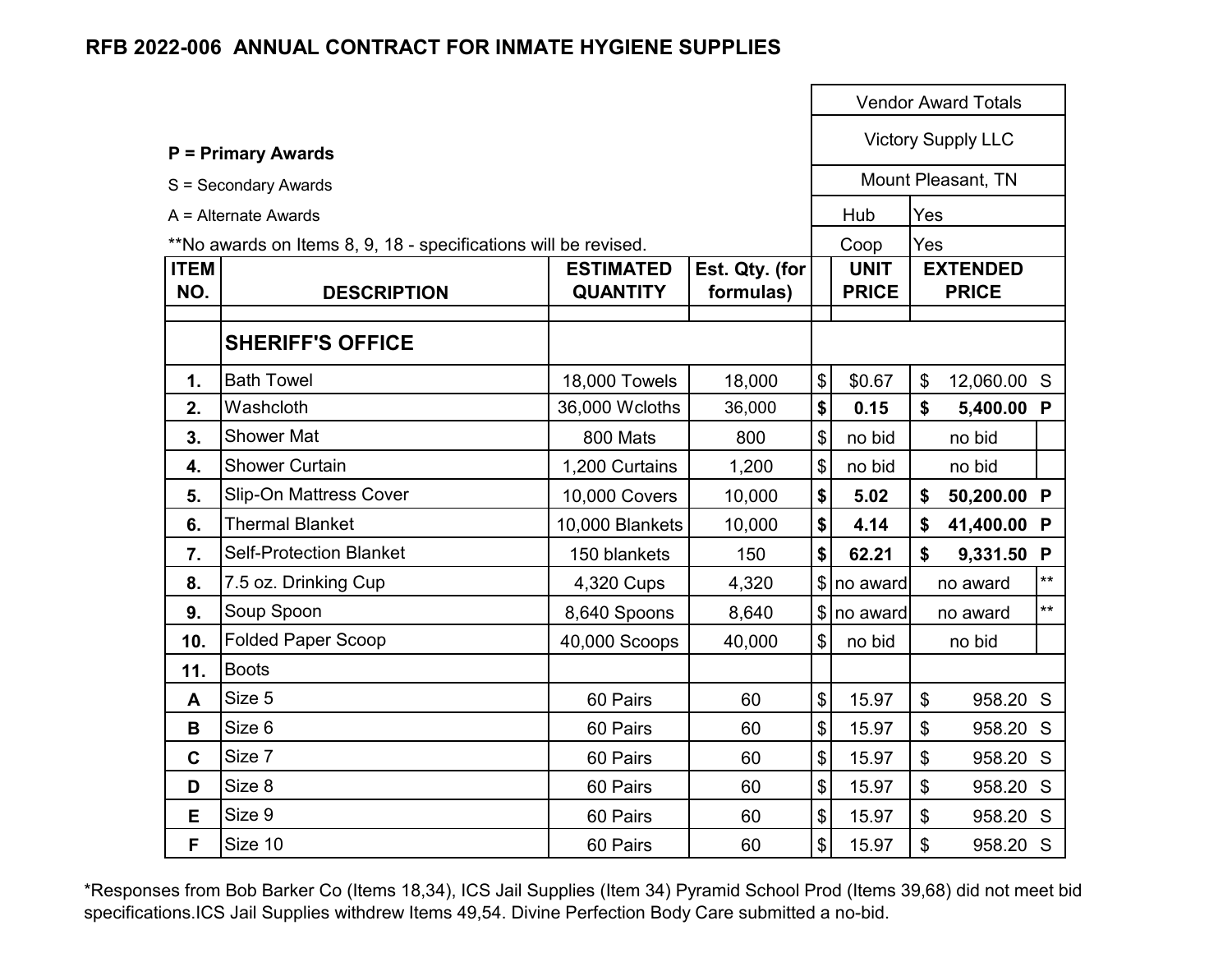|             |                                                                 |                  |                |                       |              | <b>Vendor Award Totals</b>                           |                           | <b>Vendor Award Totals</b> |                      |  |  |
|-------------|-----------------------------------------------------------------|------------------|----------------|-----------------------|--------------|------------------------------------------------------|---------------------------|----------------------------|----------------------|--|--|
|             | <b>P</b> = Primary Awards                                       |                  |                |                       |              | Phoenix Trading, Inc. DBA<br>Amercare Products, Inc. |                           |                            | Acme Supply Co., LTD |  |  |
|             | S = Secondary Awards                                            |                  |                |                       |              | Woodinville, WA                                      |                           |                            | Glen Cove, NY        |  |  |
|             | A = Alternate Awards                                            |                  |                |                       | Hub          | <b>No</b>                                            |                           | Hub                        | Yes                  |  |  |
|             | **No awards on Items 8, 9, 18 - specifications will be revised. |                  |                |                       | Coop         | Yes                                                  |                           | Coop                       | Yes                  |  |  |
| <b>ITEM</b> |                                                                 | <b>ESTIMATED</b> | Est. Qty. (for |                       | <b>UNIT</b>  | <b>EXTENDED</b>                                      |                           | <b>UNIT</b>                | <b>EXTENDED</b>      |  |  |
| NO.         | <b>DESCRIPTION</b>                                              | <b>QUANTITY</b>  | formulas)      |                       | <b>PRICE</b> | <b>PRICE</b>                                         |                           | <b>PRICE</b>               | <b>PRICE</b>         |  |  |
|             | #11. Boots, Continued                                           |                  |                |                       |              |                                                      |                           |                            |                      |  |  |
| G           | Size 11                                                         | 60 Pairs         | 60             | $\boldsymbol{\$}$     | no bid       | no bid                                               | \$                        | no bid                     | no bid               |  |  |
| H           | Size 12                                                         | 60 Pairs         | 60             | $\boldsymbol{\$}$     | no bid       | no bid                                               | \$                        | no bid                     | no bid               |  |  |
|             | Size 13                                                         | 60 Pairs         | 60             | $\sqrt{3}$            | no bid       | no bid                                               | \$                        | no bid                     | no bid               |  |  |
| J           | Size 14                                                         | 60 Pairs         | 60             | $\boldsymbol{\$}$     | no bid       | no bid                                               | $\boldsymbol{\mathsf{S}}$ | no bid                     | no bid               |  |  |
| K           | Size 15                                                         | 60 Pairs         | 60             | $\$\$                 | no bid       | no bid                                               | \$                        | no bid                     | no bid               |  |  |
|             | Total Item 11                                                   |                  |                |                       |              |                                                      |                           |                            |                      |  |  |
| 12.         | <b>Canvas Shoes</b>                                             |                  |                |                       |              |                                                      |                           |                            |                      |  |  |
| A           | Size 5                                                          | 250 Pairs        | 250            | $\boldsymbol{\$}$     | no bid       | no bid                                               | \$                        | no bid                     | no bid               |  |  |
| B           | Size 6                                                          | 250 Pairs        | 250            | $\sqrt{3}$            | no bid       | no bid                                               | \$                        | no bid                     | no bid               |  |  |
| C.          | Size 7                                                          | 250 Pairs        | 250            | $\sqrt{3}$            | no bid       | no bid                                               | \$                        | no bid                     | no bid               |  |  |
| D           | Size 8                                                          | 250 Pairs        | 250            | $\sqrt{3}$            | no bid       | no bid                                               | $\$\$                     | no bid                     | no bid               |  |  |
| E           | Size 9                                                          | 250 Pairs        | 250            | $\boldsymbol{\theta}$ | no bid       | no bid                                               | \$                        | no bid                     | no bid               |  |  |
| F.          | Size 10                                                         | 250 Pairs        | 250            | $\theta$              | no bid       | no bid                                               | $\$\$                     | no bid                     | no bid               |  |  |
| G           | Size 11                                                         | 250 Pairs        | 250            | $\sqrt{3}$            | no bid       | no bid                                               | \$                        | no bid                     | no bid               |  |  |
| H           | Size 12                                                         | 250 Pairs        | 250            | $\boldsymbol{\theta}$ | no bid       | no bid                                               | $\frac{1}{2}$             | no bid                     | no bid               |  |  |
|             | Size 13                                                         | 250 Pairs        | 250            | $\sqrt{3}$            | no bid       | no bid                                               | \$                        | no bid                     | no bid               |  |  |
| J           | Size 14                                                         | 250 Pairs        | 250            | $\boldsymbol{\$}$     | no bid       | no bid                                               |                           | $\mathfrak{S}$<br>no bid   | no bid               |  |  |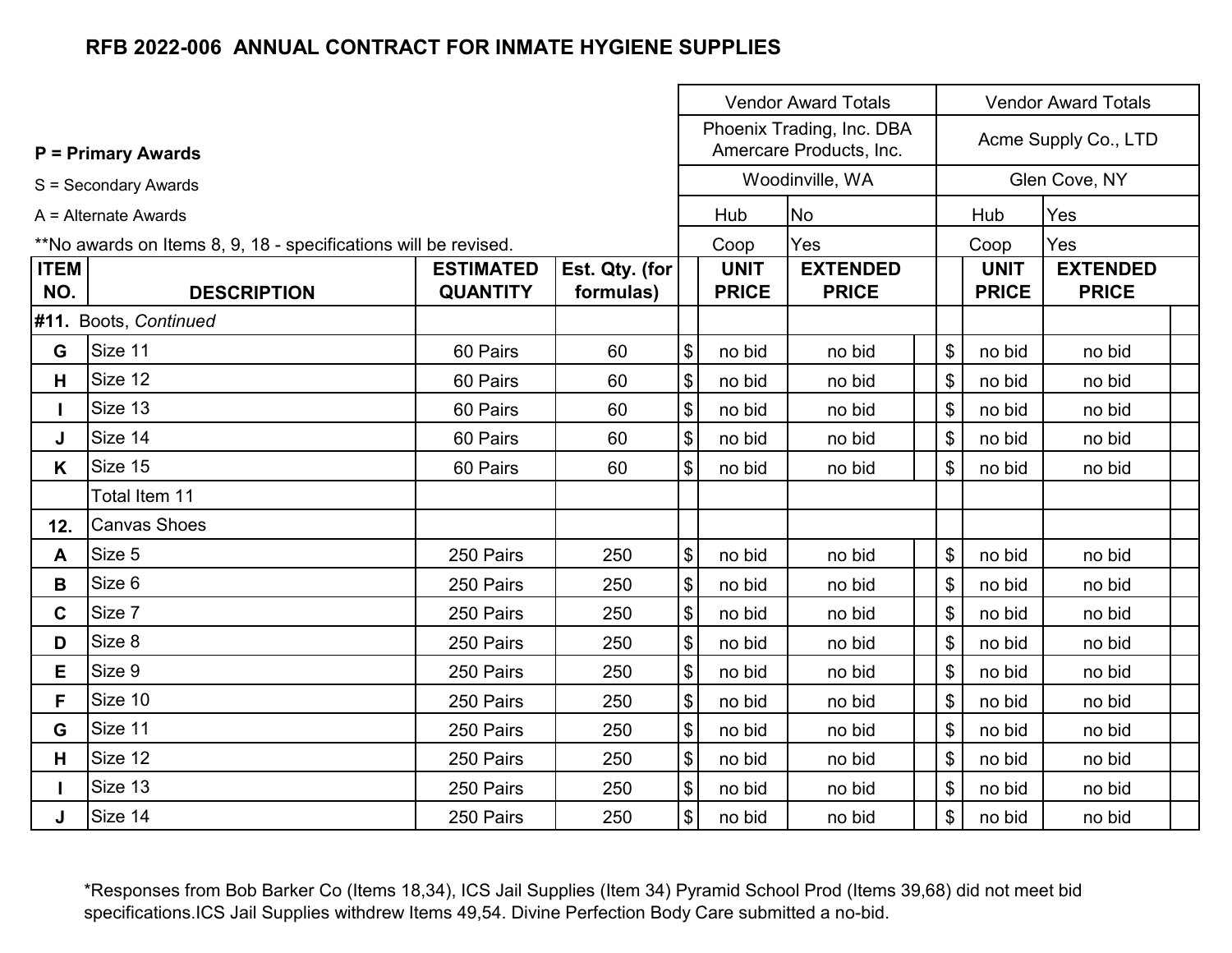|             |                                                                 |                  |                | <b>Vendor Award Totals</b> |              |                                                       |                            |              | <b>Vendor Award Totals</b> |                          |
|-------------|-----------------------------------------------------------------|------------------|----------------|----------------------------|--------------|-------------------------------------------------------|----------------------------|--------------|----------------------------|--------------------------|
|             | <b>P = Primary Awards</b>                                       |                  |                |                            |              | <b>Evco Partners LP DBA</b><br><b>Burgoon Company</b> |                            |              |                            | Bob Barker Company, Inc. |
|             | S = Secondary Awards                                            |                  |                |                            |              | Texas City, TX                                        |                            |              |                            | Fuquay Varina, NC        |
|             | A = Alternate Awards                                            |                  |                |                            | Hub          | Yes                                                   |                            | Hub          | <b>No</b>                  |                          |
|             | **No awards on Items 8, 9, 18 - specifications will be revised. |                  |                |                            | Coop         | Yes                                                   |                            | Coop         | Yes                        |                          |
| <b>ITEM</b> |                                                                 | <b>ESTIMATED</b> | Est. Qty. (for |                            | <b>UNIT</b>  | <b>EXTENDED</b>                                       |                            | <b>UNIT</b>  |                            | <b>EXTENDED</b>          |
| NO.         | <b>DESCRIPTION</b>                                              | <b>QUANTITY</b>  | formulas)      |                            | <b>PRICE</b> | <b>PRICE</b>                                          |                            | <b>PRICE</b> |                            | <b>PRICE</b>             |
|             | #11. Boots, Continued                                           |                  |                |                            |              |                                                       |                            |              |                            |                          |
| G           | Size 11                                                         | 60 Pairs         | 60             | \$                         | 16.57        | $\mathbb S$<br>994.20 A $ \$$                         |                            | 20.99        | \$                         | 1,259.40                 |
| H           | Size 12                                                         | 60 Pairs         | 60             | $\$\$                      | 16.57        | \$<br>994.20 A \$                                     |                            | 20.99        | \$                         | 1,259.40                 |
|             | Size 13                                                         | 60 Pairs         | 60             | \$                         | 16.57        | \$<br>994.20 A \$                                     |                            | 20.99        | \$                         | 1,259.40                 |
| J           | Size 14                                                         | 60 Pairs         | 60             | $\$\$                      | 16.57        | \$<br>994.20 A \$                                     |                            | 20.99        | \$                         | 1,259.40                 |
| K           | Size 15                                                         | 60 Pairs         | 60             | $\boldsymbol{\mathsf{S}}$  | 16.57        | \$<br>994.20 A \$                                     |                            | 20.99        | \$                         | 1,259.40                 |
|             | Total Item 11                                                   |                  |                |                            |              | \$<br>10,936.20                                       |                            |              | \$                         | 13,133.40                |
| 12.         | <b>Canvas Shoes</b>                                             |                  |                |                            |              |                                                       |                            |              |                            |                          |
| A           | Size 5                                                          | 250 Pairs        | 250            | $\$\$                      | no bid       | no bid                                                | $\boldsymbol{\mathsf{\$}}$ | 7.99         | \$                         | 1,997.50                 |
| B           | Size 6                                                          | 250 Pairs        | 250            | $\$\$                      | no bid       | no bid                                                | $\boldsymbol{\mathsf{\$}}$ | 7.99         | \$                         | 1,997.50                 |
| C           | Size 7                                                          | 250 Pairs        | 250            | \$                         | no bid       | no bid                                                | $\boldsymbol{\mathsf{\$}}$ | 7.99         | \$                         | 1,997.50                 |
| D           | Size 8                                                          | 250 Pairs        | 250            | $\frac{1}{2}$              | no bid       | no bid                                                | $\boldsymbol{\mathsf{\$}}$ | 7.99         | \$                         | 1,997.50                 |
| E.          | Size 9                                                          | 250 Pairs        | 250            | $\$\$                      | no bid       | no bid                                                | \$                         | 7.99         | \$                         | 1,997.50                 |
| F.          | Size 10                                                         | 250 Pairs        | 250            | $\frac{1}{2}$              | no bid       | no bid                                                | \$                         | 7.99         | \$                         | 1,997.50                 |
| G           | Size 11                                                         | 250 Pairs        | 250            | \$                         | no bid       | no bid                                                | $\boldsymbol{\mathsf{\$}}$ | 7.99         | \$                         | 1,997.50                 |
| H           | Size 12                                                         | 250 Pairs        | 250            | \$                         | no bid       | no bid                                                | \$                         | 7.99         | \$                         | 1,997.50                 |
|             | Size 13                                                         | 250 Pairs        | 250            | \$                         | no bid       | no bid                                                | \$                         | 7.99         | \$                         | 1,997.50                 |
| J           | Size 14                                                         | 250 Pairs        | 250            | $\$\$                      | no bid       | no bid                                                | $\frac{1}{2}$              | 7.99         | \$                         | 1,997.50                 |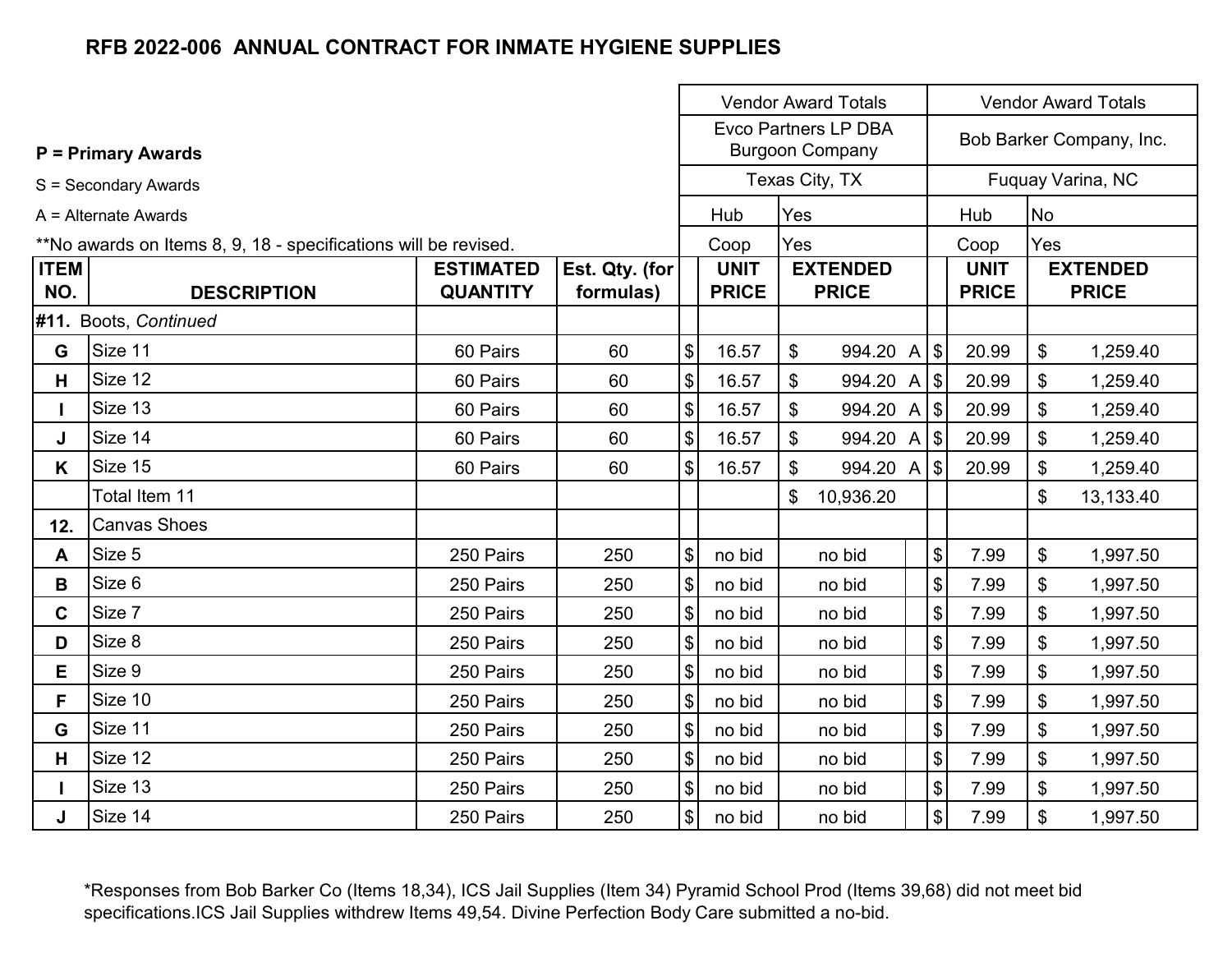|                    |                                                                 |                                     |                             |                            |                             | <b>Vendor Award Totals</b>      |                              | <b>Vendor Award Totals</b>  |                                 |  |  |
|--------------------|-----------------------------------------------------------------|-------------------------------------|-----------------------------|----------------------------|-----------------------------|---------------------------------|------------------------------|-----------------------------|---------------------------------|--|--|
|                    | <b>P</b> = Primary Awards                                       |                                     |                             |                            |                             | Charm-Tex                       |                              |                             | <b>Goaltex Corp</b>             |  |  |
|                    | S = Secondary Awards                                            |                                     |                             |                            |                             | Brooklyn, NY                    |                              |                             | Syosset, NY                     |  |  |
|                    | A = Alternate Awards                                            |                                     |                             |                            | Hub                         | No                              |                              | Hub                         | <b>No</b>                       |  |  |
|                    | **No awards on Items 8, 9, 18 - specifications will be revised. |                                     |                             |                            | Coop                        | Yes                             |                              | Coop                        | Yes                             |  |  |
| <b>ITEM</b><br>NO. | <b>DESCRIPTION</b>                                              | <b>ESTIMATED</b><br><b>QUANTITY</b> | Est. Qty. (for<br>formulas) |                            | <b>UNIT</b><br><b>PRICE</b> | <b>EXTENDED</b><br><b>PRICE</b> |                              | <b>UNIT</b><br><b>PRICE</b> | <b>EXTENDED</b><br><b>PRICE</b> |  |  |
|                    | #11. Boots, Continued                                           |                                     |                             |                            |                             |                                 |                              |                             |                                 |  |  |
| G                  | Size 11                                                         | 60 Pairs                            | 60                          | $\boldsymbol{\mathsf{\$}}$ | no bid                      | no bid                          | \$                           | no bid                      | no bid                          |  |  |
| H.                 | Size 12                                                         | 60 Pairs                            | 60                          | $\boldsymbol{\mathsf{\$}}$ | no bid                      | no bid                          | \$                           | no bid                      | no bid                          |  |  |
|                    | Size 13                                                         | 60 Pairs                            | 60                          | $\boldsymbol{\mathsf{S}}$  | no bid                      | no bid                          | $\left  \frac{1}{2} \right $ | no bid                      | no bid                          |  |  |
| J                  | Size 14                                                         | 60 Pairs                            | 60                          | $\boldsymbol{\mathsf{\$}}$ | no bid                      | no bid                          | \$                           | no bid                      | no bid                          |  |  |
| K.                 | Size 15                                                         | 60 Pairs                            | 60                          | $\boldsymbol{\mathsf{\$}}$ | no bid                      | no bid                          | \$                           | no bid                      | no bid                          |  |  |
|                    | Total Item 11                                                   |                                     |                             |                            |                             |                                 |                              |                             |                                 |  |  |
| 12.                | <b>Canvas Shoes</b>                                             |                                     |                             |                            |                             |                                 |                              |                             |                                 |  |  |
| A                  | Size 5                                                          | 250 Pairs                           | 250                         | $\boldsymbol{\$}$          | no bid                      | no bid                          | \$                           | 6.19                        | $$1,547.50$ S                   |  |  |
| B                  | Size 6                                                          | 250 Pairs                           | 250                         | $\, \, \$$                 | no bid                      | no bid                          | \$                           | 6.19                        | 1,547.50 S                      |  |  |
| $\mathbf C$        | Size 7                                                          | 250 Pairs                           | 250                         | $\, \, \$$                 | no bid                      | no bid                          | \$                           | 6.19                        | $$1,547.50$ S                   |  |  |
| D                  | Size 8                                                          | 250 Pairs                           | 250                         | $\boldsymbol{\$}$          | no bid                      | no bid                          | \$                           | 6.19                        | 1,547.50 S<br>$\mathfrak{L}$    |  |  |
| Е                  | Size 9                                                          | 250 Pairs                           | 250                         | $\, \, \$$                 | no bid                      | no bid                          | \$                           | 6.19                        | $\mathfrak{S}$<br>1,547.50 S    |  |  |
| F                  | Size 10                                                         | 250 Pairs                           | 250                         | $\boldsymbol{\mathsf{\$}}$ | no bid                      | no bid                          | $\$\$                        | 6.19                        | $$1,547.50$ S                   |  |  |
| G                  | Size 11                                                         | 250 Pairs                           | 250                         | $\boldsymbol{\mathsf{\$}}$ | no bid                      | no bid                          | $\frac{1}{2}$                | 6.19                        | $$1,547.50$ S                   |  |  |
| Н                  | Size 12                                                         | 250 Pairs                           | 250                         | $\boldsymbol{\mathsf{S}}$  | no bid                      | no bid                          | $\frac{1}{2}$                | 6.19                        | $$1,547.50$ S                   |  |  |
| $\mathbf{I}$       | Size 13                                                         | 250 Pairs                           | 250                         | $\$\$                      | no bid                      | no bid                          | \$                           | 6.19                        | $$1,547.50$ S                   |  |  |
| J                  | Size 14                                                         | 250 Pairs                           | 250                         | $\boldsymbol{\mathsf{\$}}$ | no bid                      | no bid                          | $\frac{1}{2}$                | 6.19                        | $$1,547.50$ S                   |  |  |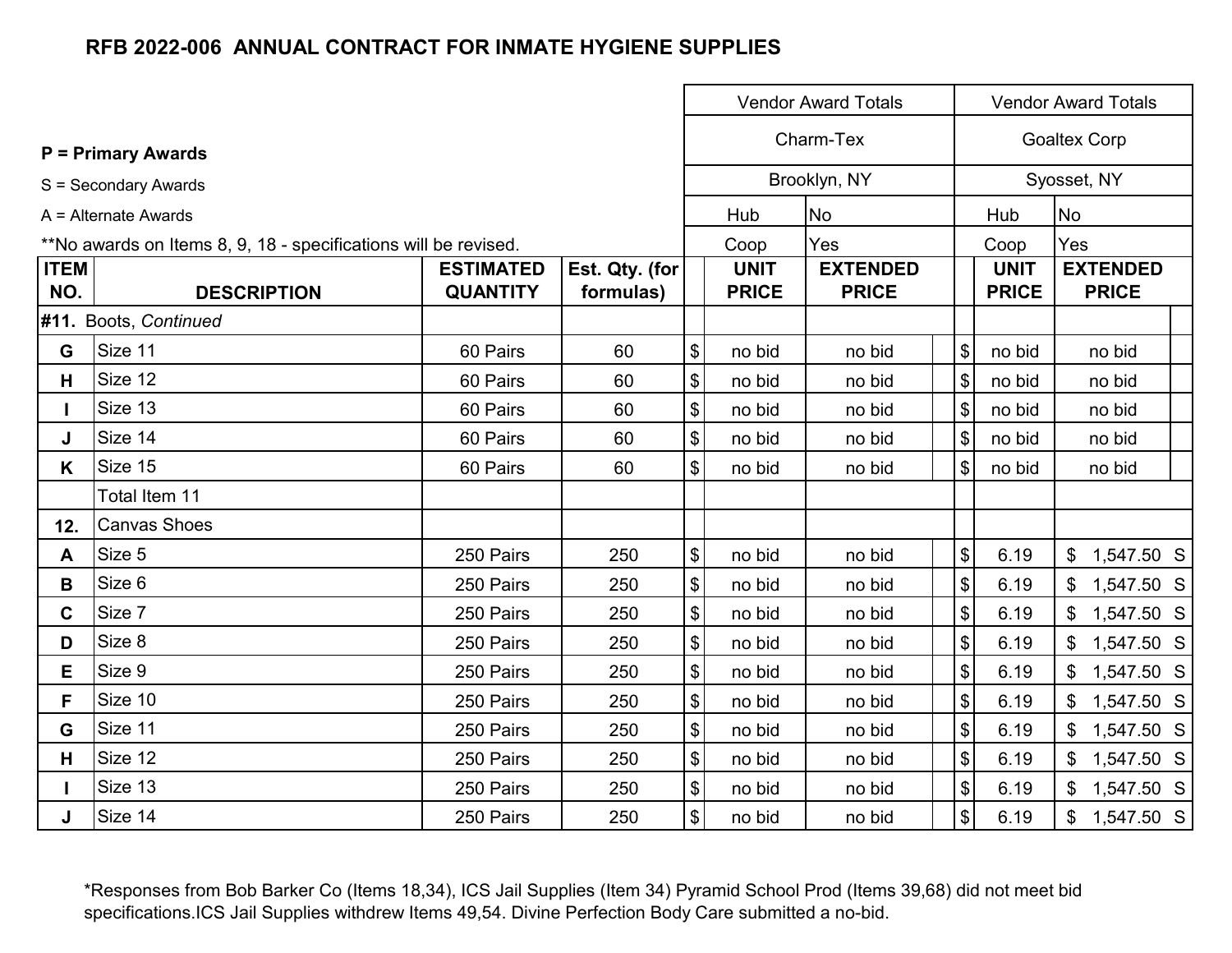|             |                                                                 |                  |                | <b>Vendor Award Totals</b>                |              |           |                         | <b>Vendor Award Totals</b>                |                |     |                 |
|-------------|-----------------------------------------------------------------|------------------|----------------|-------------------------------------------|--------------|-----------|-------------------------|-------------------------------------------|----------------|-----|-----------------|
|             | <b>P</b> = Primary Awards                                       |                  |                |                                           |              |           | ICS Jail Supplies, Inc. |                                           |                |     | Mini Wing USA   |
|             | S = Secondary Awards                                            |                  |                |                                           |              |           | Waco, TX                |                                           |                |     | P.V.E., CA      |
|             | A = Alternate Awards                                            |                  |                |                                           | Hub          | <b>No</b> |                         |                                           | Hub            | Yes |                 |
|             | **No awards on Items 8, 9, 18 - specifications will be revised. |                  |                |                                           | Coop         | Yes       |                         |                                           | Coop           | Yes |                 |
| <b>ITEM</b> |                                                                 | <b>ESTIMATED</b> | Est. Qty. (for |                                           | <b>UNIT</b>  |           | <b>EXTENDED</b>         |                                           | <b>UNIT</b>    |     | <b>EXTENDED</b> |
| NO.         | <b>DESCRIPTION</b>                                              | <b>QUANTITY</b>  | formulas)      |                                           | <b>PRICE</b> |           | <b>PRICE</b>            |                                           | <b>PRICE</b>   |     | <b>PRICE</b>    |
|             | #11. Boots, Continued                                           |                  |                |                                           |              |           |                         |                                           |                |     |                 |
| G           | Size 11                                                         | 60 Pairs         | 60             | $$\mathfrak{F}$$                          | 22.15        | \$        | 1,329.00                | \$                                        | 13             | \$  | 780.00 P        |
| H           | Size 12                                                         | 60 Pairs         | 60             | $\sqrt[6]{\frac{1}{2}}$                   | 22.15        | \$        | 1,329.00                | \$                                        | 13             | \$  | 780.00 P        |
|             | Size 13                                                         | 60 Pairs         | 60             | $\boldsymbol{\$}$                         | 22.15        | \$        | 1,329.00                | \$                                        | 13             | \$  | 780.00 P        |
| J           | Size 14                                                         | 60 Pairs         | 60             | $\boldsymbol{\$}$                         | 22.15        | \$        | 1,329.00                | \$                                        | 14.5           | \$  | 870.00 P        |
| K           | Size 15                                                         | 60 Pairs         | 60             | $\boldsymbol{\mathsf{S}}$                 | 22.15        | \$        | 1,329.00                | \$                                        | 14.5           | \$  | 870.00 P        |
|             | Total Item 11                                                   |                  |                |                                           |              | \$        | 14,619.00               |                                           |                | \$  | 8,760.00        |
| 12.         | <b>Canvas Shoes</b>                                             |                  |                |                                           |              |           |                         |                                           |                |     |                 |
| A           | Size 5                                                          | 250 Pairs        | 250            | $\sqrt[6]{\frac{1}{2}}$                   | 11.09        | \$        | 2,772.50                | $\$\$                                     | 6.75           | \$  | 1,687.50 A      |
| В           | Size 6                                                          | 250 Pairs        | 250            | $\boldsymbol{\$}$                         | 11.09        | \$        | 2,772.50                | $\boldsymbol{\$}$                         | 6.75           | \$  | 1,687.50 A      |
| $\mathbf C$ | Size 7                                                          | 250 Pairs        | 250            | $\, \, \$$                                | 11.09        | \$        | 2,772.50                | $\boldsymbol{\$}$                         | 6.75           | \$  | 1,687.50 A      |
| D           | Size 8                                                          | 250 Pairs        | 250            | $\boldsymbol{\$}$                         | 11.09        | \$        | 2,772.50                | $\mathsf{\$}$                             | 6.75           | \$  | 1,687.50 A      |
| E.          | Size 9                                                          | 250 Pairs        | 250            | $\, \, \raisebox{12pt}{$\scriptstyle \$}$ | 11.09        | \$        | 2,772.50                | $\, \, \raisebox{12pt}{$\scriptstyle \$}$ | 6.75           | \$  | 1,687.50 A      |
| F.          | Size 10                                                         | 250 Pairs        | 250            | $$\mathfrak{F}$$                          | 11.09        | \$        | 2,772.50                | $\boldsymbol{\$}$                         | 6.75           | \$  | 1,687.50 A      |
| G           | Size 11                                                         | 250 Pairs        | 250            | $\sqrt[6]{\frac{1}{2}}$                   | 11.09        | \$        | 2,772.50                | $\boldsymbol{\mathsf{S}}$                 | 6.75           | \$  | 1,687.50 A      |
| H           | Size 12                                                         | 250 Pairs        | 250            | $\sqrt[6]{\frac{1}{2}}$                   | 11.09        | \$        | 2,772.50                | $\boldsymbol{\mathsf{S}}$                 | 6.75           | \$  | 1,687.50 A      |
|             | Size 13                                                         | 250 Pairs        | 250            | $\, \, \raisebox{12pt}{$\scriptstyle \$}$ | 11.09        | \$        | 2,772.50                | $\boldsymbol{\$}$                         | 6.75           | \$  | 1,687.50 A      |
| J           | Size 14                                                         | 250 Pairs        | 250            | $\sqrt[6]{\frac{1}{2}}$                   | 11.09        | \$        | 2,772.50                | $\boldsymbol{\mathsf{S}}$                 | $\overline{7}$ | \$  | 1,750.00 A      |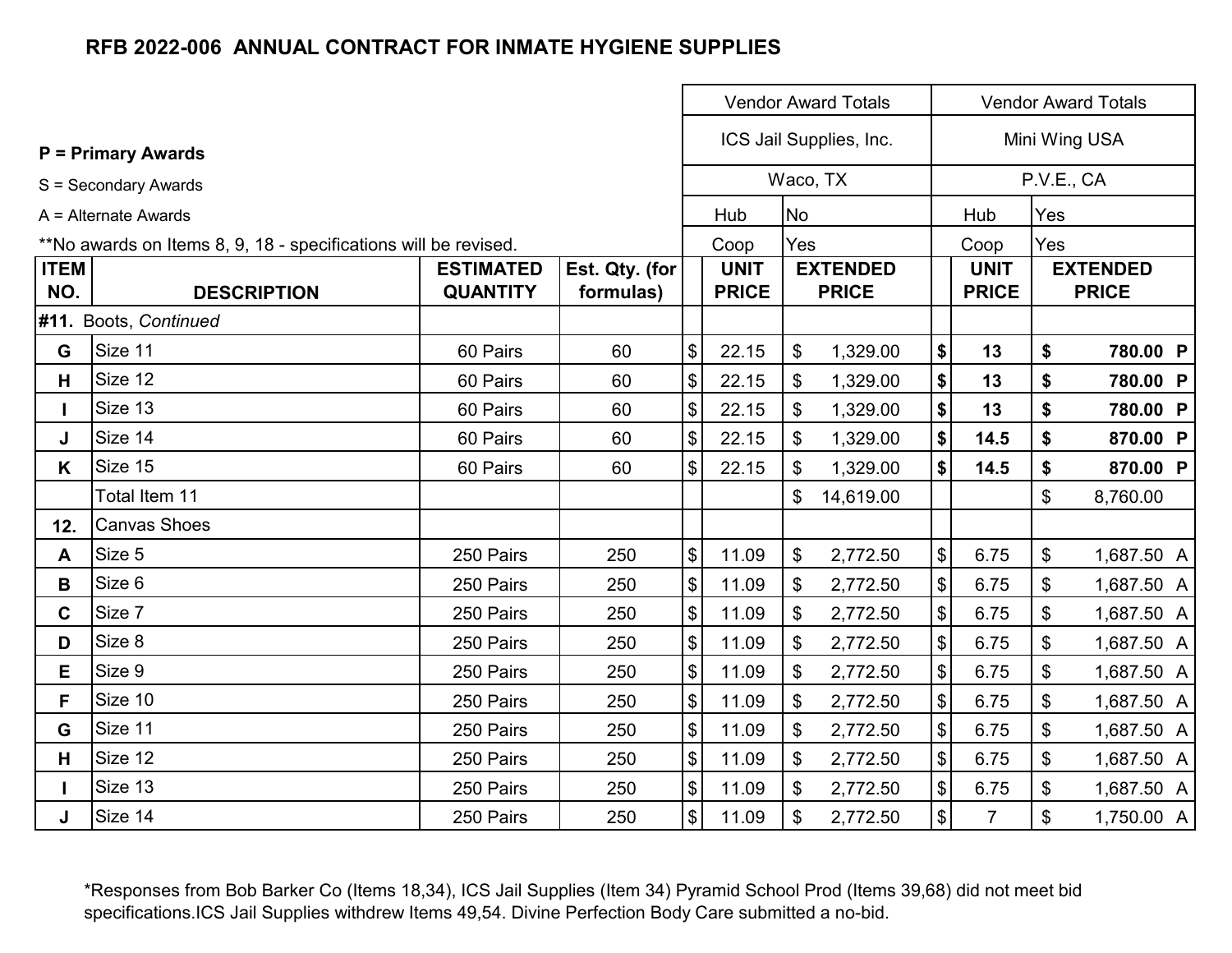|             |                                                                 |                  |                |                            |              | <b>Vendor Award Totals</b>     | <b>Vendor Award Totals</b>                |              |                              |  |
|-------------|-----------------------------------------------------------------|------------------|----------------|----------------------------|--------------|--------------------------------|-------------------------------------------|--------------|------------------------------|--|
|             | <b>P</b> = Primary Awards                                       |                  |                |                            |              | <b>Pyramid School Products</b> |                                           |              | Roots Beauty Innovations LLC |  |
|             | S = Secondary Awards                                            |                  |                |                            |              | Tampa, FL                      |                                           |              | Wagoner, OK                  |  |
|             | A = Alternate Awards                                            |                  |                |                            | Hub          | <b>No</b>                      | Hub                                       |              | <b>No</b>                    |  |
|             | **No awards on Items 8, 9, 18 - specifications will be revised. |                  |                |                            | Coop         | Yes                            |                                           | Coop         | Yes                          |  |
| <b>ITEM</b> |                                                                 | <b>ESTIMATED</b> | Est. Qty. (for |                            | <b>UNIT</b>  | <b>EXTENDED</b>                |                                           | <b>UNIT</b>  | <b>EXTENDED</b>              |  |
| NO.         | <b>DESCRIPTION</b>                                              | <b>QUANTITY</b>  | formulas)      |                            | <b>PRICE</b> | <b>PRICE</b>                   |                                           | <b>PRICE</b> | <b>PRICE</b>                 |  |
|             | #11. Boots, Continued                                           |                  |                |                            |              |                                |                                           |              |                              |  |
| G           | Size 11                                                         | 60 Pairs         | 60             | $\boldsymbol{\$}$          | no bid       | no bid                         | $\boldsymbol{\mathsf{S}}$                 | no bid       | no bid                       |  |
| H           | Size 12                                                         | 60 Pairs         | 60             | $\boldsymbol{\$}$          | no bid       | no bid                         | $\boldsymbol{\mathsf{\$}}$                | no bid       | no bid                       |  |
|             | Size 13                                                         | 60 Pairs         | 60             | $\boldsymbol{\$}$          | no bid       | no bid                         | $\, \, \raisebox{12pt}{$\scriptstyle \$}$ | no bid       | no bid                       |  |
| J           | Size 14                                                         | 60 Pairs         | 60             | $\boldsymbol{\$}$          | no bid       | no bid                         | $\boldsymbol{\mathsf{\$}}$                | no bid       | no bid                       |  |
| K           | Size 15                                                         | 60 Pairs         | 60             | $\boldsymbol{\mathsf{S}}$  | no bid       | no bid                         | $\boldsymbol{\mathsf{\$}}$                | no bid       | no bid                       |  |
|             | Total Item 11                                                   |                  |                |                            |              |                                |                                           |              |                              |  |
| 12.         | <b>Canvas Shoes</b>                                             |                  |                |                            |              |                                |                                           |              |                              |  |
| A           | Size 5                                                          | 250 Pairs        | 250            | $\boldsymbol{\mathsf{\$}}$ | no bid       | no bid                         | $\boldsymbol{\mathsf{\$}}$                | no bid       | no bid                       |  |
| B           | Size 6                                                          | 250 Pairs        | 250            | $\boldsymbol{\$}$          | no bid       | no bid                         | $\, \, \raisebox{12pt}{$\scriptstyle \$}$ | no bid       | no bid                       |  |
| C.          | Size 7                                                          | 250 Pairs        | 250            | $\boldsymbol{\$}$          | no bid       | no bid                         | $\, \, \raisebox{12pt}{$\scriptstyle \$}$ | no bid       | no bid                       |  |
| D           | Size 8                                                          | 250 Pairs        | 250            | $\boldsymbol{\$}$          | no bid       | no bid                         | $\, \, \raisebox{12pt}{$\scriptstyle \$}$ | no bid       | no bid                       |  |
| E           | Size 9                                                          | 250 Pairs        | 250            | $$\mathfrak{S}$$           | no bid       | no bid                         | $\, \, \raisebox{12pt}{$\scriptstyle \$}$ | no bid       | no bid                       |  |
| F.          | Size 10                                                         | 250 Pairs        | 250            | $\boldsymbol{\mathsf{\$}}$ | no bid       | no bid                         | $\boldsymbol{\mathsf{\$}}$                | no bid       | no bid                       |  |
| G           | Size 11                                                         | 250 Pairs        | 250            | $\boldsymbol{\mathsf{\$}}$ | no bid       | no bid                         | $\boldsymbol{\mathsf{\$}}$                | no bid       | no bid                       |  |
| H           | Size 12                                                         | 250 Pairs        | 250            | $\boldsymbol{\$}$          | no bid       | no bid                         | $\frac{1}{2}$                             | no bid       | no bid                       |  |
|             | Size 13                                                         | 250 Pairs        | 250            | $\boldsymbol{\$}$          | no bid       | no bid                         | $\boldsymbol{\$}$                         | no bid       | no bid                       |  |
| J           | Size 14                                                         | 250 Pairs        | 250            | $\boldsymbol{\mathsf{S}}$  | no bid       | no bid                         | $\boldsymbol{\mathsf{S}}$                 | no bid       | no bid                       |  |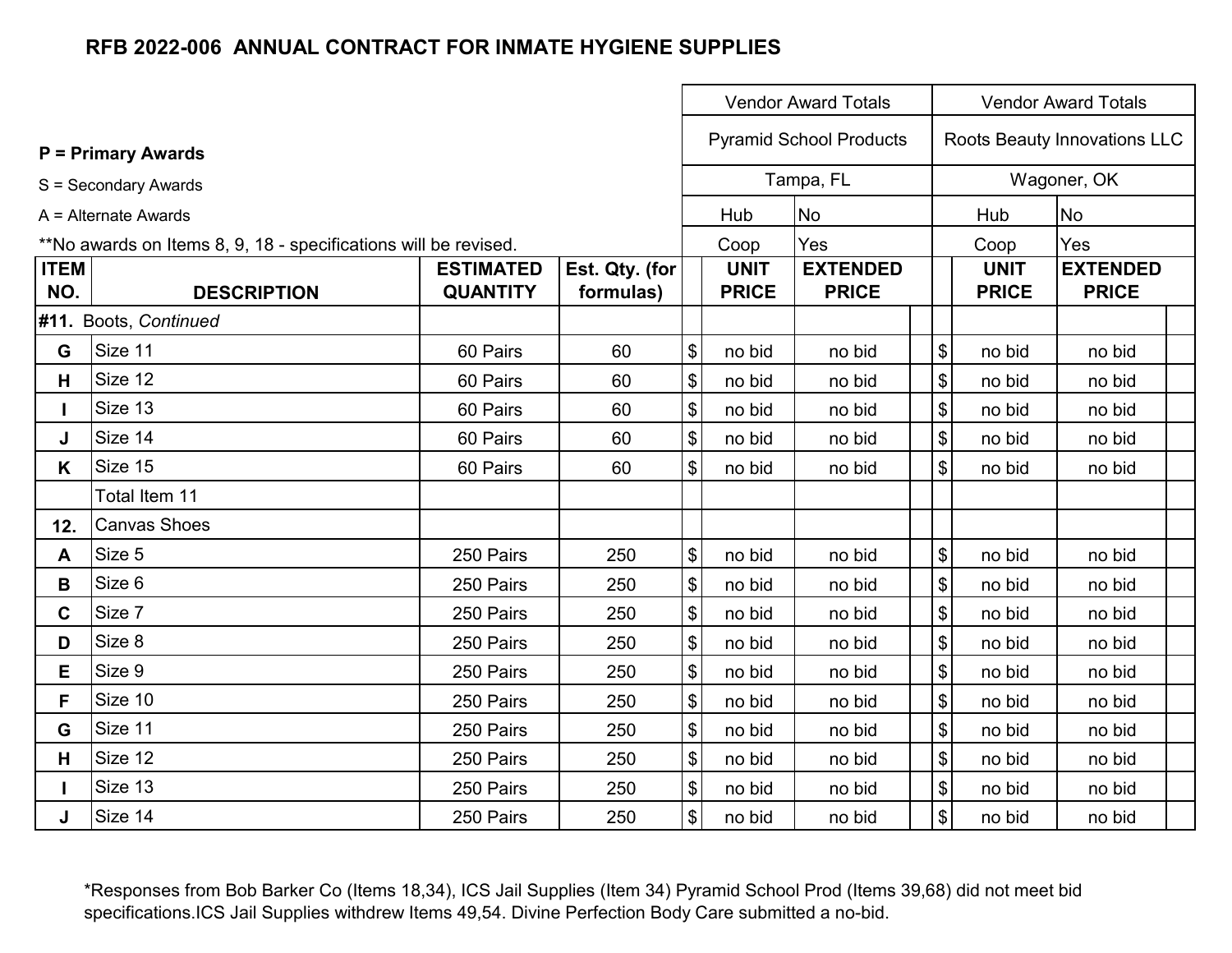|             |                                                                 |                  |                |                            |              | <b>Vendor Award Totals</b> |                            |              | <b>Vendor Award Totals</b> |  |
|-------------|-----------------------------------------------------------------|------------------|----------------|----------------------------|--------------|----------------------------|----------------------------|--------------|----------------------------|--|
|             | <b>P</b> = Primary Awards                                       |                  |                |                            |              | Standard Textile Co., Inc. |                            |              | Tabb Textiles Co., Inc.    |  |
|             | S = Secondary Awards                                            |                  |                |                            |              | Cincinnati, OH             |                            |              | Opelika, AL                |  |
|             | A = Alternate Awards                                            |                  |                |                            | Hub          | <b>No</b>                  |                            | Hub          | <b>No</b>                  |  |
|             | **No awards on Items 8, 9, 18 - specifications will be revised. |                  |                |                            | Coop         | Yes                        |                            | Coop         | Yes                        |  |
| <b>ITEM</b> |                                                                 | <b>ESTIMATED</b> | Est. Qty. (for |                            | <b>UNIT</b>  | <b>EXTENDED</b>            |                            | <b>UNIT</b>  | <b>EXTENDED</b>            |  |
| NO.         | <b>DESCRIPTION</b>                                              | <b>QUANTITY</b>  | formulas)      |                            | <b>PRICE</b> | <b>PRICE</b>               |                            | <b>PRICE</b> | <b>PRICE</b>               |  |
|             | #11. Boots, Continued                                           |                  |                |                            |              |                            |                            |              |                            |  |
| G           | Size 11                                                         | 60 Pairs         | 60             | \$                         | no bid       | no bid                     | $\boldsymbol{\mathsf{S}}$  | no bid       | no bid                     |  |
| H           | Size 12                                                         | 60 Pairs         | 60             | $\boldsymbol{\$}$          | no bid       | no bid                     | $\boldsymbol{\mathsf{\$}}$ | no bid       | no bid                     |  |
|             | Size 13                                                         | 60 Pairs         | 60             | $\boldsymbol{\$}$          | no bid       | no bid                     | $\boldsymbol{\mathsf{S}}$  | no bid       | no bid                     |  |
| J           | Size 14                                                         | 60 Pairs         | 60             | $\boldsymbol{\mathsf{\$}}$ | no bid       | no bid                     | $\sqrt{3}$                 | no bid       | no bid                     |  |
| K           | Size 15                                                         | 60 Pairs         | 60             | \$                         | no bid       | no bid                     | $\sqrt{3}$                 | no bid       | no bid                     |  |
|             | Total Item 11                                                   |                  |                |                            |              |                            |                            |              |                            |  |
| 12.         | <b>Canvas Shoes</b>                                             |                  |                |                            |              |                            |                            |              |                            |  |
| A           | Size 5                                                          | 250 Pairs        | 250            | \$                         | no bid       | no bid                     | $\boldsymbol{\mathsf{S}}$  | no bid       | no bid                     |  |
| B           | Size 6                                                          | 250 Pairs        | 250            | $\boldsymbol{\$}$          | no bid       | no bid                     | $\boldsymbol{\mathsf{\$}}$ | no bid       | no bid                     |  |
| C           | Size 7                                                          | 250 Pairs        | 250            | $\boldsymbol{\mathsf{\$}}$ | no bid       | no bid                     | $\boldsymbol{\mathsf{\$}}$ | no bid       | no bid                     |  |
| D           | Size 8                                                          | 250 Pairs        | 250            | $\boldsymbol{\mathsf{S}}$  | no bid       | no bid                     | $\sqrt[6]{\frac{1}{2}}$    | no bid       | no bid                     |  |
| E.          | Size 9                                                          | 250 Pairs        | 250            | $\boldsymbol{\mathsf{S}}$  | no bid       | no bid                     | $\sqrt[6]{\frac{1}{2}}$    | no bid       | no bid                     |  |
| F.          | Size 10                                                         | 250 Pairs        | 250            | $\boldsymbol{\$}$          | no bid       | no bid                     | $\boldsymbol{\mathsf{S}}$  | no bid       | no bid                     |  |
| G           | Size 11                                                         | 250 Pairs        | 250            | $\boldsymbol{\mathsf{S}}$  | no bid       | no bid                     | $\boldsymbol{\mathsf{\$}}$ | no bid       | no bid                     |  |
| H           | Size 12                                                         | 250 Pairs        | 250            | $\boldsymbol{\$}$          | no bid       | no bid                     | $\$\$                      | no bid       | no bid                     |  |
|             | Size 13                                                         | 250 Pairs        | 250            | \$                         | no bid       | no bid                     | $\frac{3}{2}$              | no bid       | no bid                     |  |
| J           | Size 14                                                         | 250 Pairs        | 250            | \$                         | no bid       | no bid                     | $\$\$                      | no bid       | no bid                     |  |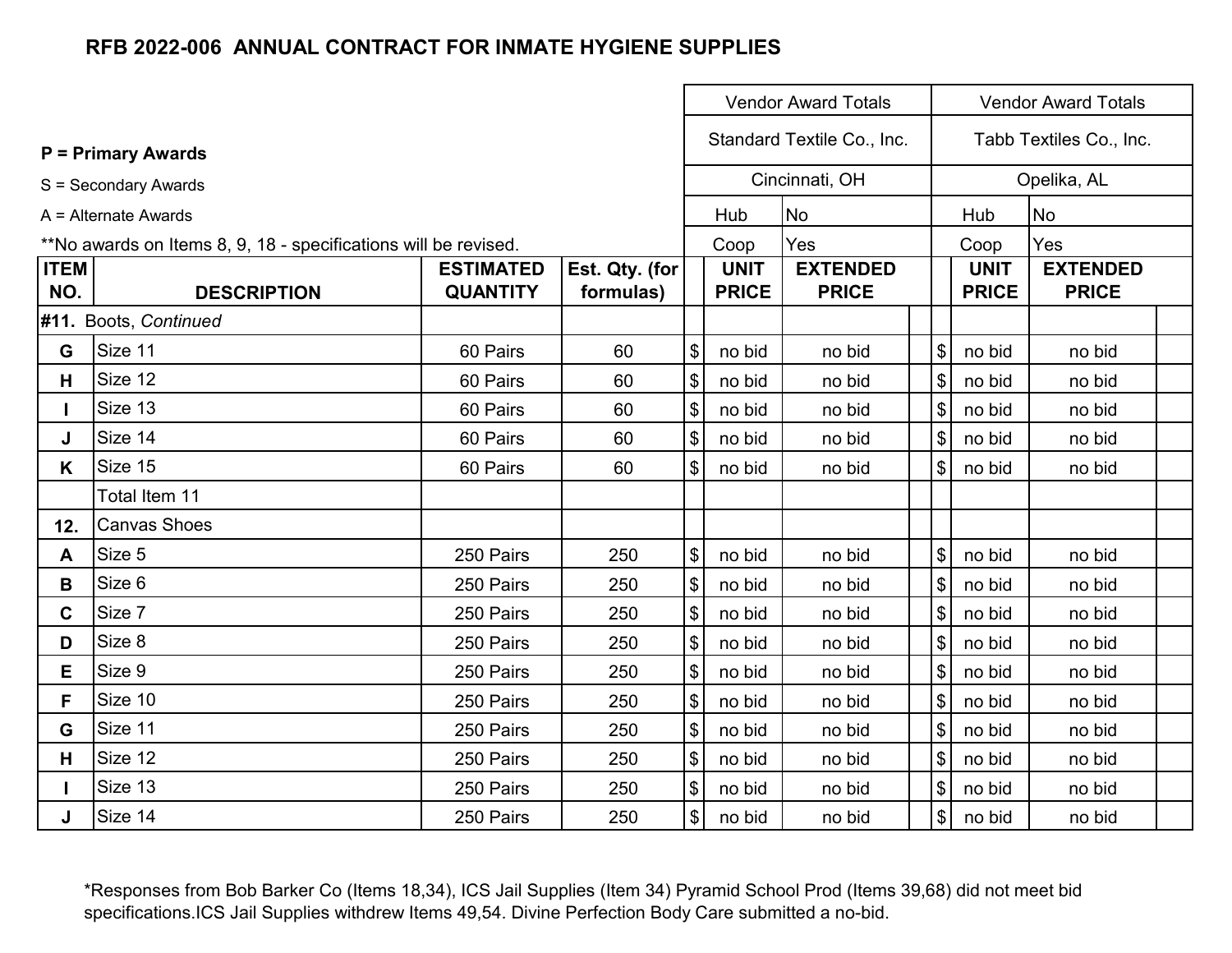|                    |                                                                 |                                     |                             |                            |                             |                           | <b>Vendor Award Totals</b>      |
|--------------------|-----------------------------------------------------------------|-------------------------------------|-----------------------------|----------------------------|-----------------------------|---------------------------|---------------------------------|
|                    | <b>P</b> = Primary Awards                                       |                                     |                             |                            |                             |                           | <b>Victory Supply LLC</b>       |
|                    | S = Secondary Awards                                            |                                     |                             |                            |                             |                           | Mount Pleasant, TN              |
|                    | $A =$ Alternate Awards                                          |                                     |                             |                            | Hub                         | Yes                       |                                 |
|                    | **No awards on Items 8, 9, 18 - specifications will be revised. |                                     |                             |                            | Coop                        | Yes                       |                                 |
| <b>ITEM</b><br>NO. | <b>DESCRIPTION</b>                                              | <b>ESTIMATED</b><br><b>QUANTITY</b> | Est. Qty. (for<br>formulas) |                            | <b>UNIT</b><br><b>PRICE</b> |                           | <b>EXTENDED</b><br><b>PRICE</b> |
|                    | #11. Boots, Continued                                           |                                     |                             |                            |                             |                           |                                 |
| G                  | Size 11                                                         | 60 Pairs                            | 60                          | $\boldsymbol{\mathsf{\$}}$ | 15.97                       | $\boldsymbol{\mathsf{S}}$ | 958.20 S                        |
| н                  | Size 12                                                         | 60 Pairs                            | 60                          | $\boldsymbol{\mathsf{\$}}$ | 15.97                       | $\boldsymbol{\mathsf{S}}$ | 958.20 S                        |
|                    | Size 13                                                         | 60 Pairs                            | 60                          | $\boldsymbol{\mathsf{S}}$  | 15.97                       | $\boldsymbol{\mathsf{S}}$ | 958.20 S                        |
| J                  | Size 14                                                         | 60 Pairs                            | 60                          | $\boldsymbol{\mathsf{\$}}$ | 15.97                       | \$                        | 958.20 S                        |
| K                  | Size 15                                                         | 60 Pairs                            | 60                          | $\mathsf{\$}$              | 15.97                       | \$                        | 958.20 S                        |
|                    | Total Item 11                                                   |                                     |                             |                            |                             | \$                        | 10,540.20                       |
| 12.                | <b>Canvas Shoes</b>                                             |                                     |                             |                            |                             |                           |                                 |
| A                  | Size 5                                                          | 250 Pairs                           | 250                         | \$                         | 5.12                        | \$                        | 1,280.00 P                      |
| B                  | Size 6                                                          | 250 Pairs                           | 250                         | \$                         | 5.12                        | \$                        | 1,280.00 P                      |
| $\mathbf C$        | Size 7                                                          | 250 Pairs                           | 250                         | \$                         | 5.12                        | \$                        | 1,280.00 P                      |
| D                  | Size 8                                                          | 250 Pairs                           | 250                         | $\boldsymbol{\$}$          | 5.12                        | \$                        | 1,280.00 P                      |
| E.                 | Size 9                                                          | 250 Pairs                           | 250                         | \$                         | 5.12                        | \$                        | 1,280.00 P                      |
| F                  | Size 10                                                         | 250 Pairs                           | 250                         | \$                         | 5.12                        | \$                        | 1,280.00 P                      |
| G                  | Size 11                                                         | 250 Pairs                           | 250                         | \$                         | 5.12                        | \$                        | 1,280.00 P                      |
| н                  | Size 12                                                         | 250 Pairs                           | 250                         | \$                         | 5.12                        | \$                        | 1,280.00 P                      |
|                    | Size 13                                                         | 250 Pairs                           | 250                         | \$                         | 5.12                        | \$                        | 1,280.00 P                      |
| J                  | Size 14                                                         | 250 Pairs                           | 250                         | \$                         | 5.12                        | \$                        | 1,280.00 P                      |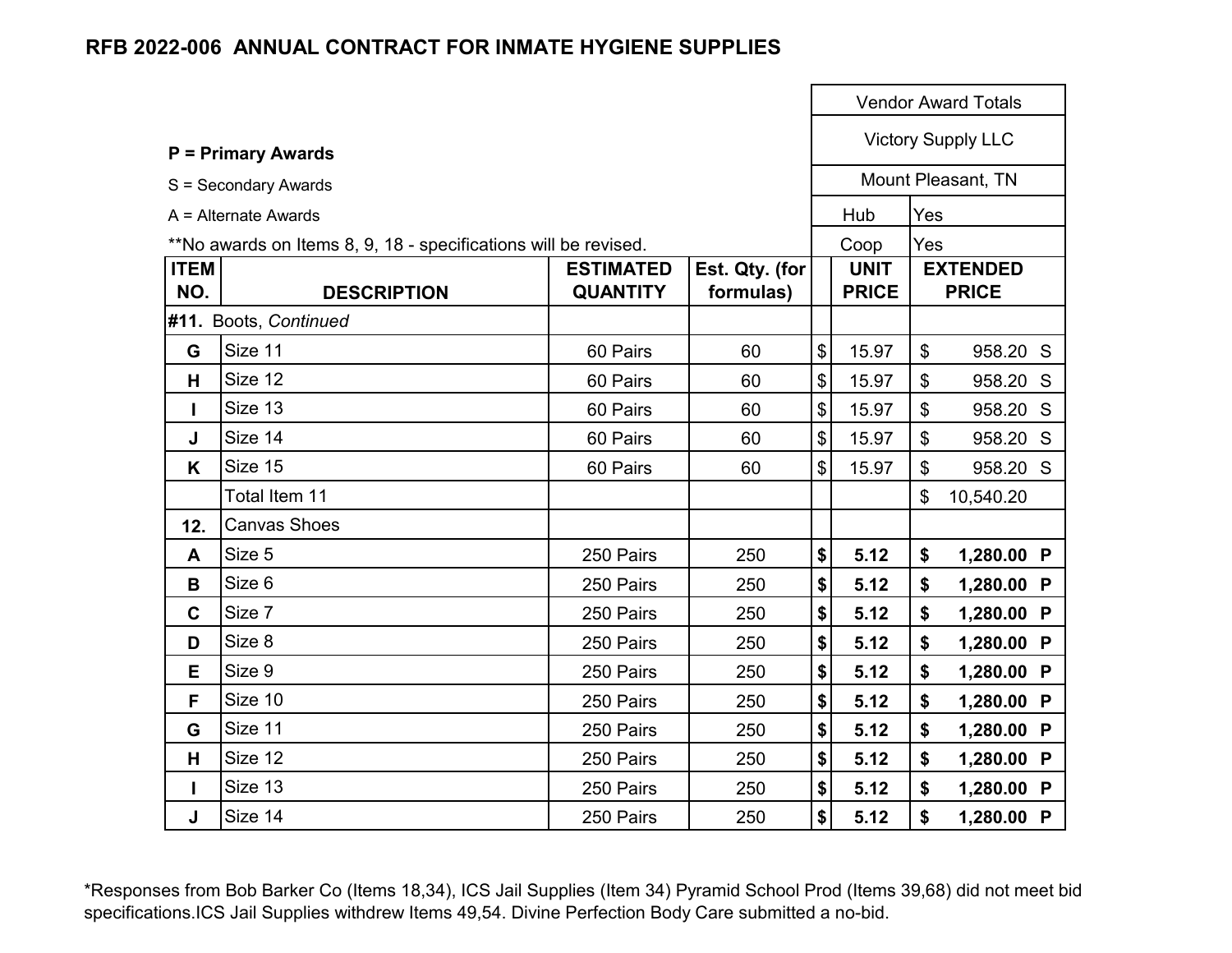|                    |                                                                 |                                     |                             | <b>Vendor Award Totals</b><br><b>Vendor Award Totals</b><br>Phoenix Trading, Inc. DBA |                             |           |                                 |                                     |                           |                             |                                 |  |
|--------------------|-----------------------------------------------------------------|-------------------------------------|-----------------------------|---------------------------------------------------------------------------------------|-----------------------------|-----------|---------------------------------|-------------------------------------|---------------------------|-----------------------------|---------------------------------|--|
|                    | <b>P = Primary Awards</b>                                       |                                     |                             |                                                                                       |                             |           | Amercare Products, Inc.         |                                     |                           |                             | Acme Supply Co., LTD            |  |
|                    | S = Secondary Awards                                            |                                     |                             |                                                                                       |                             |           | Woodinville, WA                 |                                     |                           |                             | Glen Cove, NY                   |  |
|                    | A = Alternate Awards                                            |                                     |                             |                                                                                       | Hub                         | <b>No</b> |                                 |                                     | Hub                       |                             | Yes                             |  |
|                    | **No awards on Items 8, 9, 18 - specifications will be revised. |                                     |                             |                                                                                       | Coop                        | Yes       |                                 |                                     |                           | Coop                        | Yes                             |  |
| <b>ITEM</b><br>NO. | <b>DESCRIPTION</b>                                              | <b>ESTIMATED</b><br><b>QUANTITY</b> | Est. Qty. (for<br>formulas) |                                                                                       | <b>UNIT</b><br><b>PRICE</b> |           | <b>EXTENDED</b><br><b>PRICE</b> |                                     |                           | <b>UNIT</b><br><b>PRICE</b> | <b>EXTENDED</b><br><b>PRICE</b> |  |
|                    | #12. Canvas Shoes, Continued                                    |                                     |                             |                                                                                       |                             |           |                                 |                                     |                           |                             |                                 |  |
| K                  | Size 15                                                         | 100 Pairs                           | 100                         | \$                                                                                    | no bid                      |           | no bid                          |                                     | \$                        | no bid                      | no bid                          |  |
|                    | Total Item 12                                                   |                                     |                             |                                                                                       |                             |           |                                 |                                     |                           |                             |                                 |  |
| 13.                | <b>Shower Shoes</b>                                             |                                     |                             |                                                                                       |                             |           |                                 |                                     |                           |                             |                                 |  |
| A                  | Small                                                           | 1,000 Pairs                         | 1,000                       | \$                                                                                    | no bid                      | no bid    |                                 |                                     | \$                        | no bid                      | no bid                          |  |
| B                  | Medium                                                          | 1,000 Pairs                         | 1,000                       | \$                                                                                    | no bid                      |           | no bid                          |                                     | \$                        | no bid                      | no bid                          |  |
| $\mathbf c$        | Large                                                           | 1,000 Pairs                         | 1,000                       | \$                                                                                    | no bid                      |           | no bid                          |                                     | \$                        | no bid                      | no bid                          |  |
| D                  | X-Large                                                         | 1,000 Pairs                         | 1,000                       | \$                                                                                    | no bid                      |           | no bid                          |                                     | \$                        | no bid                      | no bid                          |  |
| Е                  | 2X-Large                                                        | 1,000 Pairs                         | 1,000                       | \$                                                                                    | no bid                      |           | no bid                          |                                     | \$                        | no bid                      | no bid                          |  |
| F.                 | 3X-Large                                                        | 1,000 Pairs                         | 1,000                       | \$                                                                                    | no bid                      |           | no bid                          |                                     | \$                        | no bid                      | no bid                          |  |
|                    | Total Item 13                                                   |                                     |                             |                                                                                       |                             |           |                                 |                                     |                           |                             |                                 |  |
| 14.                | Palm Brush                                                      | 28,080 Combs                        | 28,080                      | \$                                                                                    | 0.29                        | \$        | $8,143.20$ S                    |                                     | $\mathfrak{S}$            | no bid                      | no bid                          |  |
| 15.                | <b>Toenail Clippers</b>                                         | 288 Clippers                        | 288                         | \$                                                                                    | 0.89                        | \$        | $256.32 \text{ A}$ \$           |                                     |                           | no bid                      | no bid                          |  |
| 16.                | Safety Razor One Blade                                          | 28,800 Razors                       | 28,800                      | \$                                                                                    | 0.055                       | \$        | $1,584.00$ S                    |                                     | \$                        | no bid                      | no bid                          |  |
| 17.                | Soap                                                            | 100,000 Bars                        | 100,000                     | \$                                                                                    | 0.185                       | \$        | 18,500.00 S                     |                                     | \$                        | no bid                      | no bid                          |  |
| 18.                | Toothbrush                                                      | 34,560 Brushes                      | 34,560                      | \$                                                                                    | no award                    |           | no award                        | $***$<br>$\mathfrak{S}$<br>no award |                           | no award                    | $\star\star$                    |  |
| 19.                | Toothpaste                                                      | 14,688 Containers                   | 14,688                      | $\boldsymbol{\$}$                                                                     | 0.28                        | \$        | 4,112.64 P                      |                                     | $\boldsymbol{\mathsf{S}}$ | no bid                      | no bid                          |  |
| 20.                | Apron                                                           | 60,000 Aprons                       | 60,000                      | \$                                                                                    | 0.047                       | \$        | 2,820.00 P                      | \$<br>no bid<br>no bid              |                           |                             |                                 |  |
| 21.                | <b>Bouffant Caps</b>                                            | 500,000 Caps                        | 500,000                     | $\frac{1}{2}$                                                                         | 0.285                       |           | \$142,500.00                    |                                     | \$<br>no bid<br>no bid    |                             |                                 |  |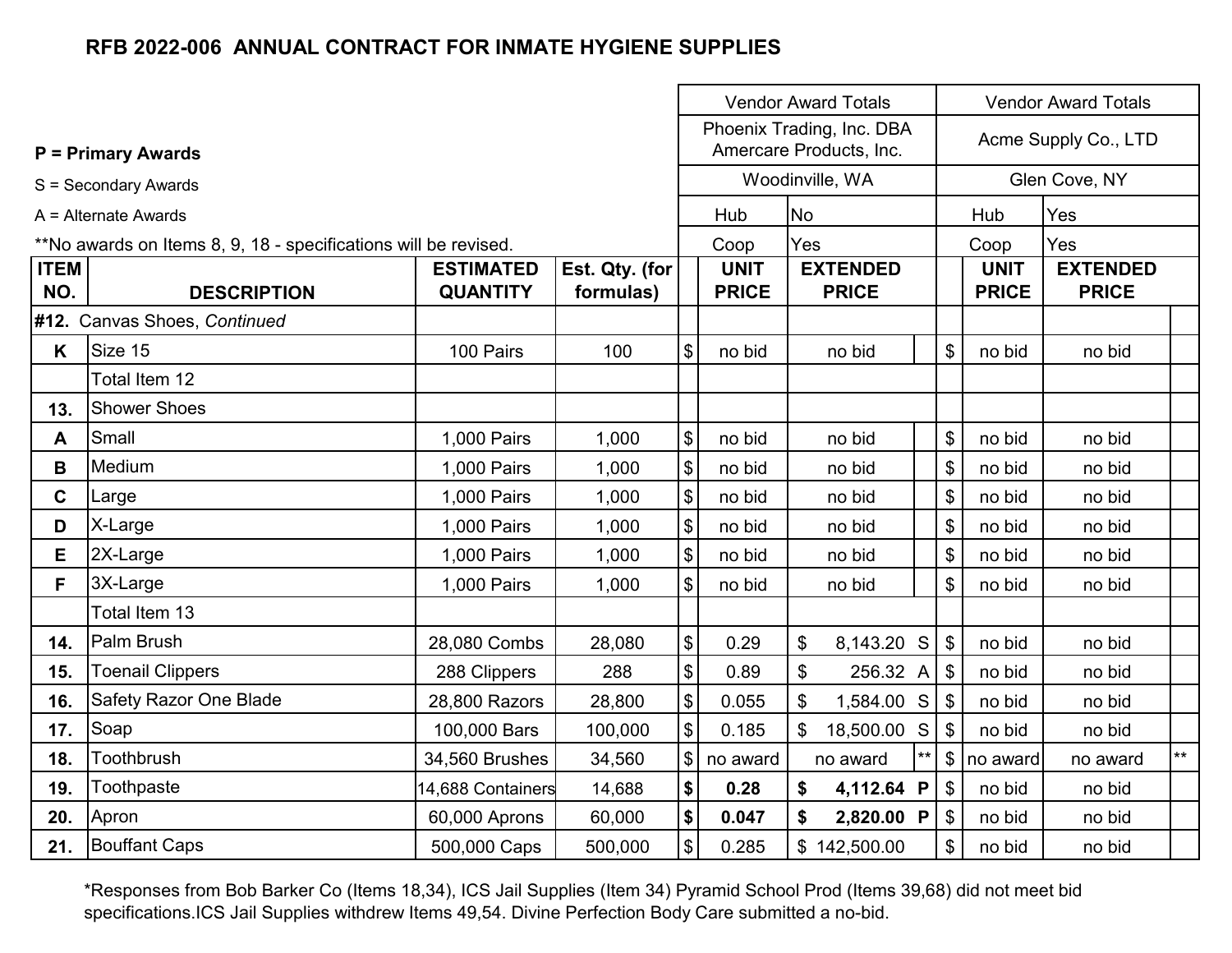|                    |                                                                 |                                     |                             |                            | <b>Vendor Award Totals</b><br><b>Vendor Award Totals</b><br><b>Evco Partners LP DBA</b> |                                 |       |                           |                             |           |                                 |       |
|--------------------|-----------------------------------------------------------------|-------------------------------------|-----------------------------|----------------------------|-----------------------------------------------------------------------------------------|---------------------------------|-------|---------------------------|-----------------------------|-----------|---------------------------------|-------|
|                    | <b>P</b> = Primary Awards                                       |                                     |                             |                            |                                                                                         | <b>Burgoon Company</b>          |       |                           |                             |           | Bob Barker Company, Inc.        |       |
|                    | S = Secondary Awards                                            |                                     |                             |                            |                                                                                         | Texas City, TX                  |       |                           |                             |           | Fuquay Varina, NC               |       |
|                    | A = Alternate Awards                                            |                                     |                             |                            | Hub                                                                                     | Yes                             |       |                           | Hub                         | <b>No</b> |                                 |       |
|                    | **No awards on Items 8, 9, 18 - specifications will be revised. |                                     |                             |                            | Coop                                                                                    | Yes                             |       |                           | Coop                        | Yes       |                                 |       |
| <b>ITEM</b><br>NO. | <b>DESCRIPTION</b>                                              | <b>ESTIMATED</b><br><b>QUANTITY</b> | Est. Qty. (for<br>formulas) |                            | <b>UNIT</b><br><b>PRICE</b>                                                             | <b>EXTENDED</b><br><b>PRICE</b> |       |                           | <b>UNIT</b><br><b>PRICE</b> |           | <b>EXTENDED</b><br><b>PRICE</b> |       |
|                    | #12. Canvas Shoes, Continued                                    |                                     |                             |                            |                                                                                         |                                 |       |                           |                             |           |                                 |       |
| K                  | Size 15                                                         | 100 Pairs                           | 100                         | \$                         | no bid                                                                                  | no bid                          |       | \$                        | 7.99                        | \$        | 799.00                          |       |
|                    | Total Item 12                                                   |                                     |                             |                            |                                                                                         |                                 |       |                           |                             | \$        | 20,774.00                       |       |
| 13.                | <b>Shower Shoes</b>                                             |                                     |                             |                            |                                                                                         |                                 |       |                           |                             |           |                                 |       |
| A                  | Small                                                           | 1,000 Pairs                         | 1,000                       | \$                         | no bid                                                                                  | no bid                          |       | \$                        | 3.16                        | \$        | 3,160.00 S                      |       |
| B                  | Medium                                                          | 1,000 Pairs                         | 1,000                       | \$                         | no bid                                                                                  | no bid                          |       | \$                        | 3.16                        | \$        | 3,160.00 S                      |       |
| $\mathbf{C}$       | Large                                                           | 1,000 Pairs                         | 1,000                       | $\boldsymbol{\mathsf{\$}}$ | no bid                                                                                  | no bid                          |       | $\mathfrak{S}$            | 3.16                        | \$        | 3,160.00 S                      |       |
| D                  | X-Large                                                         | 1,000 Pairs                         | 1,000                       | \$                         | no bid                                                                                  | no bid                          |       | $\boldsymbol{\mathsf{S}}$ | 3.16                        | \$        | 3,160.00 S                      |       |
| Е                  | 2X-Large                                                        | 1,000 Pairs                         | 1,000                       | $\frac{1}{2}$              | no bid                                                                                  | no bid                          |       | $\$\$                     | 3.16                        | \$        | 3,160.00 S                      |       |
| F                  | 3X-Large                                                        | 1,000 Pairs                         | 1,000                       | $\boldsymbol{\mathcal{L}}$ | no bid                                                                                  | no bid                          |       | $\$\$                     | 3.16                        | \$        | 3,160.00 S                      |       |
|                    | Total Item 13                                                   |                                     |                             |                            |                                                                                         |                                 |       |                           |                             | \$        | 18,960.00                       |       |
| 14.                | Palm Brush                                                      | 28,080 Combs                        | 28,080                      | $\boldsymbol{\$}$          | no bid                                                                                  | no bid                          |       | \$                        | 0.22                        | \$        | 6,177.60 P                      |       |
| 15.                | <b>Toenail Clippers</b>                                         | 288 Clippers                        | 288                         | \$                         | no bid                                                                                  | no bid                          |       | \$                        | 0.62                        | \$        | 178.56 P                        |       |
| 16.                | <b>Safety Razor One Blade</b>                                   | 28,800 Razors                       | 28,800                      | $\sqrt{2}$                 | no bid                                                                                  | no bid                          |       | \$                        | 0.049                       | \$        | 1,411.20 P                      |       |
| 17.                | Soap                                                            | 100,000 Bars                        | 100,000                     | $\mathfrak{S}$             | 1.08                                                                                    | \$108,000.00                    |       | \$                        | 0.34                        | \$        | 34,000.00                       |       |
| 18.                | Toothbrush                                                      | 34,560 Brushes                      | 34,560                      |                            | \$ no award                                                                             | no award                        | $***$ |                           | $\frac{1}{2}$ no award      |           | no award                        | $***$ |
| 19.                | Toothpaste                                                      | 14,688 Containers                   | 14,688                      | $\boldsymbol{\mathsf{\$}}$ | no bid                                                                                  | no bid                          |       | $\frac{1}{2}$             | 0.41                        | \$        | 6,022.08 A                      |       |
| 20.                | Apron                                                           | 60,000 Aprons                       | 60,000                      | $\$\$                      | 0.17                                                                                    | $\mathfrak{S}$<br>10,200.00     |       | \$                        | 0.082                       | \$        | 4,920.00 S                      |       |
| 21.                | <b>Bouffant Caps</b>                                            | 500,000 Caps                        | 500,000                     | $\boldsymbol{\mathsf{S}}$  | 0.062                                                                                   | \$<br>31,000.00 S               |       | $\sqrt{3}$                | 0.066                       | \$        | 33,000.00 A                     |       |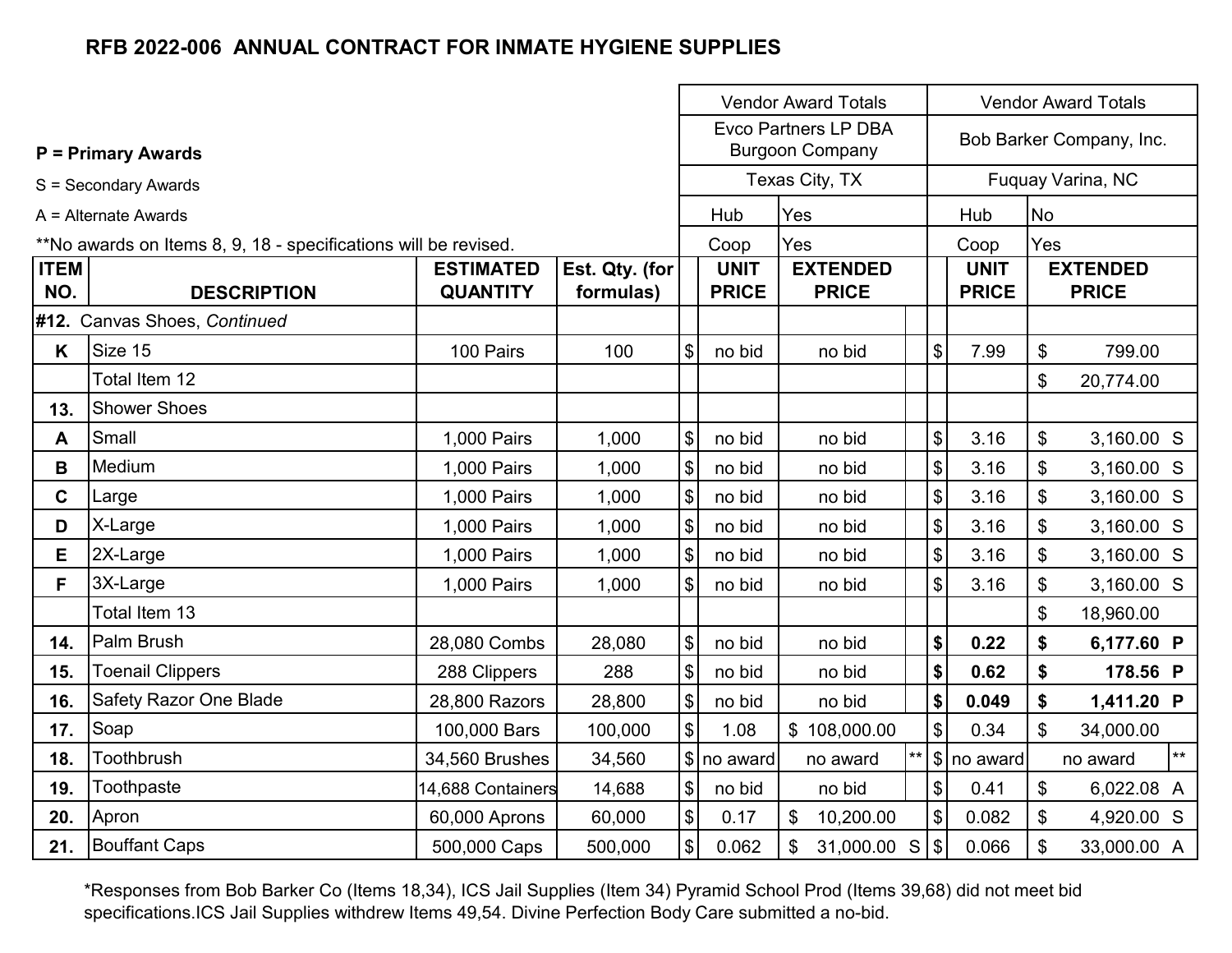|                    |                                                                 |                                     |                             |                | <b>Vendor Award Totals</b>  |                                         |                                  | <b>Vendor Award Totals</b>  |                                 |  |
|--------------------|-----------------------------------------------------------------|-------------------------------------|-----------------------------|----------------|-----------------------------|-----------------------------------------|----------------------------------|-----------------------------|---------------------------------|--|
|                    | <b>P</b> = Primary Awards                                       |                                     |                             |                |                             | Charm-Tex                               |                                  |                             | <b>Goaltex Corp</b>             |  |
|                    | S = Secondary Awards                                            |                                     |                             |                |                             | Brooklyn, NY                            |                                  |                             | Syosset, NY                     |  |
|                    | A = Alternate Awards                                            |                                     |                             |                | Hub                         | <b>No</b>                               |                                  | Hub                         | <b>No</b>                       |  |
|                    | **No awards on Items 8, 9, 18 - specifications will be revised. |                                     |                             |                | Coop                        | Yes                                     |                                  | Coop                        | Yes                             |  |
| <b>ITEM</b><br>NO. | <b>DESCRIPTION</b>                                              | <b>ESTIMATED</b><br><b>QUANTITY</b> | Est. Qty. (for<br>formulas) |                | <b>UNIT</b><br><b>PRICE</b> | <b>EXTENDED</b><br><b>PRICE</b>         |                                  | <b>UNIT</b><br><b>PRICE</b> | <b>EXTENDED</b><br><b>PRICE</b> |  |
|                    | #12. Canvas Shoes, Continued                                    |                                     |                             |                |                             |                                         |                                  |                             |                                 |  |
| K                  | Size 15                                                         | 100 Pairs                           | 100                         | \$             | no bid                      | no bid                                  | \$                               | 6.19                        | $\mathfrak{S}$<br>619.00 S      |  |
|                    | Total Item 12                                                   |                                     |                             |                |                             |                                         |                                  |                             | \$16,094.00                     |  |
| 13.                | <b>Shower Shoes</b>                                             |                                     |                             |                |                             |                                         |                                  |                             |                                 |  |
| A                  | Small                                                           | 1,000 Pairs                         | 1,000                       | \$             | no bid                      | no bid                                  | $\$\$                            | no bid                      | no bid                          |  |
| B                  | Medium                                                          | 1,000 Pairs                         | 1,000                       | \$             | no bid                      | no bid                                  | $\boldsymbol{\mathsf{S}}$        | no bid                      | no bid                          |  |
| $\mathbf C$        | Large                                                           | 1,000 Pairs                         | 1,000                       | \$             | no bid                      | no bid                                  | $\$\$                            | no bid                      | no bid                          |  |
| D                  | X-Large                                                         | 1,000 Pairs                         | 1,000                       | \$             | no bid                      | no bid                                  | $\mathfrak{S}$                   | no bid                      | no bid                          |  |
| Е                  | 2X-Large                                                        | 1,000 Pairs                         | 1,000                       | \$             | no bid                      | no bid                                  | \$                               | no bid                      | no bid                          |  |
| F.                 | 3X-Large                                                        | 1,000 Pairs                         | 1,000                       | \$             | no bid                      | no bid                                  | \$                               | no bid                      | no bid                          |  |
|                    | Total Item 13                                                   |                                     |                             |                |                             |                                         |                                  |                             |                                 |  |
| 14.                | Palm Brush                                                      | 28,080 Combs                        | 28,080                      | \$             | no bid                      | no bid                                  | $\$\$                            | no bid                      | no bid                          |  |
| 15.                | <b>Toenail Clippers</b>                                         | 288 Clippers                        | 288                         | $\mathfrak{S}$ | no bid                      | no bid                                  | $\$\$                            | no bid                      | no bid                          |  |
| 16.                | <b>Safety Razor One Blade</b>                                   | 28,800 Razors                       | 28,800                      | \$             | no bid                      | no bid                                  | $\$\$                            | no bid                      | no bid                          |  |
| 17.                | Soap                                                            | 100,000 Bars                        | 100,000                     | \$             | 0.31                        | $\mathfrak{S}$<br>31,000.00             | $\mathfrak{S}$<br>$\overline{A}$ | no bid                      | no bid                          |  |
| 18.                | Toothbrush                                                      | 34,560 Brushes                      | 34,560                      | \$             | no award                    | no award                                | $^{\star\star}$                  | \$ no award                 | $\star\star$<br>no award        |  |
| 19.                | Toothpaste                                                      | 14,688 Containers                   | 14,688                      | \$             | 0.34                        | $\boldsymbol{\mathsf{S}}$<br>4,993.92 S | $\sqrt{3}$                       | no bid                      | no bid                          |  |
| 20.                | Apron                                                           | 60,000 Aprons                       | 60,000                      | \$             | no bid                      | no bid                                  | \$                               | no bid                      | no bid                          |  |
| 21.                | <b>Bouffant Caps</b>                                            | 500,000 Caps                        | 500,000                     | \$             | no bid                      | no bid                                  | $\boldsymbol{\mathsf{S}}$        | no bid                      | no bid                          |  |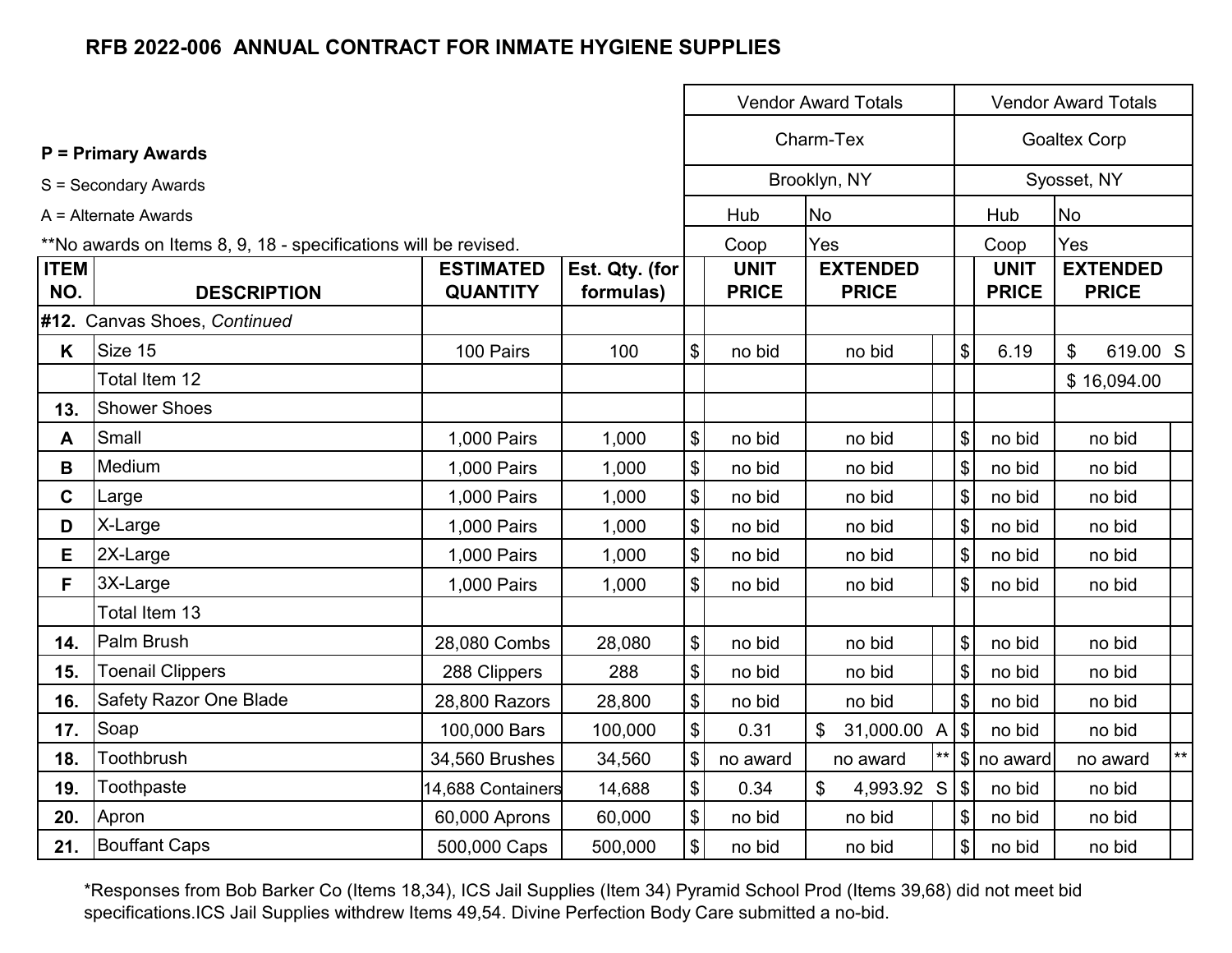|                    |                                                                 |                                     |                             | <b>Vendor Award Totals</b><br><b>Vendor Award Totals</b> |                             |                |                                 |  |                                           |                             |                           |                                 |
|--------------------|-----------------------------------------------------------------|-------------------------------------|-----------------------------|----------------------------------------------------------|-----------------------------|----------------|---------------------------------|--|-------------------------------------------|-----------------------------|---------------------------|---------------------------------|
|                    | <b>P</b> = Primary Awards                                       |                                     |                             |                                                          |                             |                | ICS Jail Supplies, Inc.         |  |                                           |                             |                           | Mini Wing USA                   |
|                    | S = Secondary Awards                                            |                                     |                             |                                                          |                             |                | Waco, TX                        |  |                                           |                             |                           | P.V.E., CA                      |
|                    | A = Alternate Awards                                            |                                     |                             |                                                          | Hub                         | <b>No</b>      |                                 |  |                                           | Hub                         | Yes                       |                                 |
|                    | **No awards on Items 8, 9, 18 - specifications will be revised. |                                     |                             |                                                          | Coop                        | Yes            |                                 |  |                                           | Coop                        | Yes                       |                                 |
| <b>ITEM</b><br>NO. | <b>DESCRIPTION</b>                                              | <b>ESTIMATED</b><br><b>QUANTITY</b> | Est. Qty. (for<br>formulas) |                                                          | <b>UNIT</b><br><b>PRICE</b> |                | <b>EXTENDED</b><br><b>PRICE</b> |  |                                           | <b>UNIT</b><br><b>PRICE</b> |                           | <b>EXTENDED</b><br><b>PRICE</b> |
|                    | #12. Canvas Shoes, Continued                                    |                                     |                             |                                                          |                             |                |                                 |  |                                           |                             |                           |                                 |
| K                  | Size 15                                                         | 100 Pairs                           | 100                         | $\$\$                                                    | 11.09                       | \$             | 1,109.00                        |  | $\boldsymbol{\mathsf{S}}$                 | $\overline{7}$              | $\boldsymbol{\theta}$     | 700.00 A                        |
|                    | Total Item 12                                                   |                                     |                             |                                                          |                             | \$             | 28,834.00                       |  |                                           |                             | $\frac{1}{2}$             | 17,637.50                       |
| 13.                | <b>Shower Shoes</b>                                             |                                     |                             |                                                          |                             |                |                                 |  |                                           |                             |                           |                                 |
| A                  | Small                                                           | 1,000 Pairs                         | 1,000                       | $\boldsymbol{\mathsf{\$}}$                               | 8.92                        | \$             | 8,920.00                        |  | $\boldsymbol{\mathsf{S}}$                 | 3.25                        | $\frac{1}{2}$             | 3,250.00 A                      |
| B                  | Medium                                                          | 1,000 Pairs                         | 1,000                       | $\, \, \raisebox{12pt}{$\scriptstyle \$}$                | 8.92                        | \$             | 8,920.00                        |  | $\, \, \raisebox{12pt}{$\scriptstyle \$}$ | 3.25                        | \$                        | 3,250.00 A                      |
| $\mathbf C$        | Large                                                           | 1,000 Pairs                         | 1,000                       | $\, \, \raisebox{12pt}{$\scriptstyle \$}$                | 8.92                        | \$             | 8,920.00                        |  | $\sqrt[6]{\frac{1}{2}}$                   | 3.25                        | \$                        | 3,250.00 A                      |
| D                  | X-Large                                                         | 1,000 Pairs                         | 1,000                       | $\boldsymbol{\mathsf{\$}}$                               | 8.92                        | \$             | 8,920.00                        |  | $\frac{1}{2}$                             | 3.25                        | $\boldsymbol{\mathsf{S}}$ | 3,250.00 A                      |
| Е                  | 2X-Large                                                        | 1,000 Pairs                         | 1,000                       | $\, \, \$$                                               | 8.92                        | \$             | 8,920.00                        |  | $\boldsymbol{\mathsf{\$}}$                | 3.25                        | \$                        | 3,250.00 A                      |
| F.                 | 3X-Large                                                        | 1,000 Pairs                         | 1,000                       | $\$\$                                                    | 8.92                        | \$             | 8,920.00                        |  | $\mathfrak{S}$                            | 3.25                        | \$                        | 3,250.00 A                      |
|                    | Total Item 13                                                   |                                     |                             |                                                          |                             | \$             | 53,520.00                       |  |                                           |                             | \$                        | 19,500.00                       |
| 14.                | Palm Brush                                                      | 28,080 Combs                        | 28,080                      | $\, \, \$$                                               | 0.299                       | \$             | 8,395.92 A $ $ \$               |  |                                           | $\mathbf{1}$                | \$                        | 28,080.00                       |
| 15.                | <b>Toenail Clippers</b>                                         | 288 Clippers                        | 288                         | $\boldsymbol{\mathsf{S}}$                                | 0.703                       | $\mathfrak{S}$ | 202.46 S                        |  | $\sqrt{2}$                                | 2.95                        | \$                        | 849.60                          |
| 16.                | <b>Safety Razor One Blade</b>                                   | 28,800 Razors                       | 28,800                      | $\, \, \raisebox{12pt}{$\scriptstyle \$}$                | 0.088                       | \$             | 2,534.40 A                      |  | $\sqrt{3}$                                | 0.2                         | \$                        | 5,760.00                        |
| 17.                | Soap                                                            | 100,000 Bars                        | 100,000                     | $\boldsymbol{\mathsf{S}}$                                | 0.441                       | \$             | 44,100.00                       |  | $\boldsymbol{\mathsf{S}}$                 | 0.35                        | $\mathfrak{S}$            | 35,000.00                       |
| 18.                | Toothbrush                                                      | 34,560 Brushes                      | 34,560                      |                                                          | $\frac{1}{2}$ no award      |                | no award                        |  |                                           | $ \$\ $ no award            |                           | $\star\star$<br>no award        |
| 19.                | Toothpaste                                                      | 14,688 Containers                   | 14,688                      | $\boldsymbol{\mathsf{S}}$                                | 0.554                       | \$             | 8,137.15                        |  | $\boldsymbol{\theta}$                     | 0.55                        | \$                        | 8,078.40                        |
| 20.                | Apron                                                           | 60,000 Aprons                       | 60,000                      | $\boldsymbol{\$}$                                        | 0.111                       | $\mathfrak{L}$ | 6,660.00 A                      |  | $\sqrt{2}$                                | 0.2                         | \$                        | 12,000.00                       |
| 21.                | <b>Bouffant Caps</b>                                            | 500,000 Caps                        | 500,000                     | $\boldsymbol{\mathsf{S}}$                                | 0.167                       | \$             | 83,500.00                       |  | $\boldsymbol{\mathsf{\$}}$                | 0.135                       | \$                        | 67,500.00                       |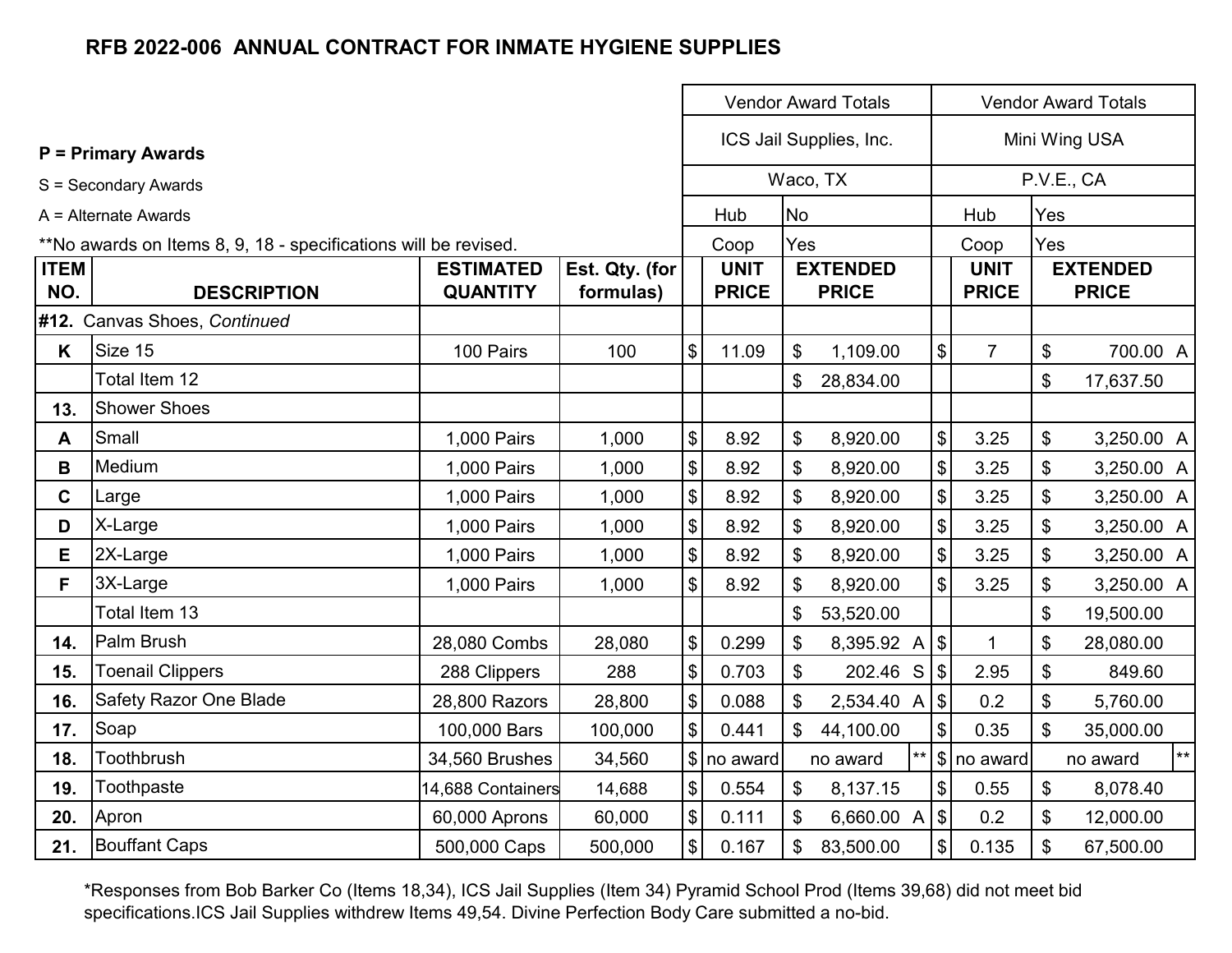|                    |                                                                 |                                     | <b>Vendor Award Totals</b>  |                                           |                             |                                 |  |                                           | <b>Vendor Award Totals</b>  |                                 |       |
|--------------------|-----------------------------------------------------------------|-------------------------------------|-----------------------------|-------------------------------------------|-----------------------------|---------------------------------|--|-------------------------------------------|-----------------------------|---------------------------------|-------|
|                    | <b>P</b> = Primary Awards                                       |                                     |                             |                                           |                             | <b>Pyramid School Products</b>  |  |                                           |                             | Roots Beauty Innovations LLC    |       |
|                    | S = Secondary Awards                                            |                                     |                             |                                           |                             | Tampa, FL                       |  |                                           |                             | Wagoner, OK                     |       |
|                    | A = Alternate Awards                                            |                                     |                             |                                           | Hub                         | <b>No</b>                       |  |                                           | Hub                         | <b>No</b>                       |       |
|                    | **No awards on Items 8, 9, 18 - specifications will be revised. |                                     |                             |                                           | Coop                        | Yes                             |  |                                           | Coop                        | Yes                             |       |
| <b>ITEM</b><br>NO. | <b>DESCRIPTION</b>                                              | <b>ESTIMATED</b><br><b>QUANTITY</b> | Est. Qty. (for<br>formulas) |                                           | <b>UNIT</b><br><b>PRICE</b> | <b>EXTENDED</b><br><b>PRICE</b> |  |                                           | <b>UNIT</b><br><b>PRICE</b> | <b>EXTENDED</b><br><b>PRICE</b> |       |
|                    | #12. Canvas Shoes, Continued                                    |                                     |                             |                                           |                             |                                 |  |                                           |                             |                                 |       |
| K                  | Size 15                                                         | 100 Pairs                           | 100                         | \$                                        | no bid                      | no bid                          |  | \$                                        | no bid                      | no bid                          |       |
|                    | Total Item 12                                                   |                                     |                             |                                           |                             |                                 |  |                                           |                             |                                 |       |
| 13.                | <b>Shower Shoes</b>                                             |                                     |                             |                                           |                             |                                 |  |                                           |                             |                                 |       |
| A                  | Small                                                           | 1,000 Pairs                         | 1,000                       | $\boldsymbol{\$}$                         | no bid                      | no bid                          |  | \$                                        | no bid                      | no bid                          |       |
| B                  | Medium                                                          | 1,000 Pairs                         | 1,000                       | $\boldsymbol{\$}$                         | no bid                      | no bid                          |  | \$                                        | no bid                      | no bid                          |       |
| $\mathbf{C}$       | Large                                                           | 1,000 Pairs                         | 1,000                       | $\, \, \$$                                | no bid                      | no bid                          |  | \$                                        | no bid                      | no bid                          |       |
| D                  | X-Large                                                         | 1,000 Pairs                         | 1,000                       | $\, \, \$$                                | no bid                      | no bid                          |  | \$                                        | no bid                      | no bid                          |       |
| Е                  | 2X-Large                                                        | 1,000 Pairs                         | 1,000                       | $\boldsymbol{\$}$                         | no bid                      | no bid                          |  | $\boldsymbol{\$}$                         | no bid                      | no bid                          |       |
| F.                 | 3X-Large                                                        | 1,000 Pairs                         | 1,000                       | \$                                        | no bid                      | no bid                          |  | \$                                        | no bid                      | no bid                          |       |
|                    | Total Item 13                                                   |                                     |                             |                                           |                             |                                 |  |                                           |                             |                                 |       |
| 14.                | Palm Brush                                                      | 28,080 Combs                        | 28,080                      | $\, \, \raisebox{12pt}{$\scriptstyle \$}$ | no bid                      | no bid                          |  | $\, \, \raisebox{12pt}{$\scriptstyle \$}$ | no bid                      | no bid                          |       |
| 15.                | <b>Toenail Clippers</b>                                         | 288 Clippers                        | 288                         | $\boldsymbol{\mathsf{S}}$                 | no bid                      | no bid                          |  | \$                                        | no bid                      | no bid                          |       |
| 16.                | Safety Razor One Blade                                          | 28,800 Razors                       | 28,800                      | $\boldsymbol{\$}$                         | no bid                      | no bid                          |  | $\, \, \raisebox{12pt}{$\scriptstyle \$}$ | no bid                      | no bid                          |       |
| 17.                | Soap                                                            | 100,000 Bars                        | 100,000                     | $\$\$                                     | no bid                      | no bid                          |  | \$                                        | 0.14                        | \$14,000.00 P                   |       |
| 18.                | Toothbrush                                                      | 34,560 Brushes                      | 34,560                      | $\$\$                                     | no award                    | no award                        |  | $**$ \$                                   | no award                    | no award                        | $***$ |
| 19.                | Toothpaste                                                      | 14,688 Containers                   | 14,688                      | $\boldsymbol{\$}$                         | no bid                      | no bid                          |  | $\, \, \raisebox{12pt}{$\scriptstyle \$}$ | no bid                      | no bid                          |       |
| 20.                | Apron                                                           | 60,000 Aprons                       | 60,000                      | $\, \, \raisebox{12pt}{$\scriptstyle \$}$ | no bid                      | no bid                          |  | \$                                        | no bid                      | no bid                          |       |
| 21.                | <b>Bouffant Caps</b>                                            | 500,000 Caps                        | 500,000                     | $\boldsymbol{\mathsf{\$}}$                | no bid                      | no bid                          |  | \$                                        | no bid                      | no bid                          |       |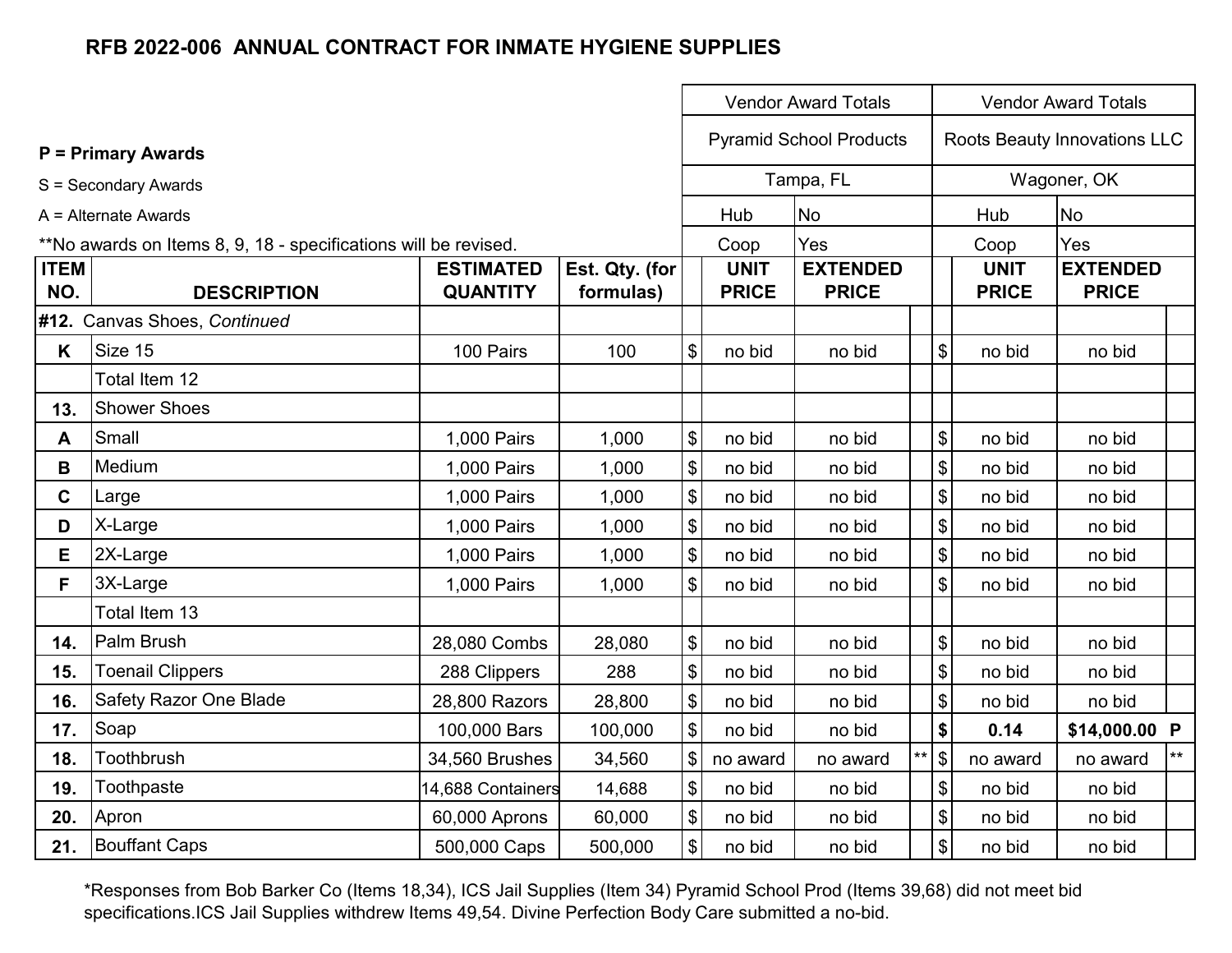|                    |                                                                 |                                     | <b>Vendor Award Totals</b>  |                            |                             |                                 |                                               |                             | <b>Vendor Award Totals</b>      |              |  |
|--------------------|-----------------------------------------------------------------|-------------------------------------|-----------------------------|----------------------------|-----------------------------|---------------------------------|-----------------------------------------------|-----------------------------|---------------------------------|--------------|--|
|                    | <b>P</b> = Primary Awards                                       |                                     |                             |                            | Standard Textile Co., Inc.  |                                 |                                               | Tabb Textiles Co., Inc.     |                                 |              |  |
|                    | S = Secondary Awards                                            |                                     |                             |                            |                             | Cincinnati, OH                  |                                               |                             | Opelika, AL                     |              |  |
|                    | A = Alternate Awards                                            |                                     |                             |                            | Hub                         | <b>No</b>                       |                                               | Hub                         | <b>No</b>                       |              |  |
|                    | **No awards on Items 8, 9, 18 - specifications will be revised. |                                     |                             |                            | Coop                        | Yes                             |                                               | Coop                        | Yes                             |              |  |
| <b>ITEM</b><br>NO. | <b>DESCRIPTION</b>                                              | <b>ESTIMATED</b><br><b>QUANTITY</b> | Est. Qty. (for<br>formulas) |                            | <b>UNIT</b><br><b>PRICE</b> | <b>EXTENDED</b><br><b>PRICE</b> |                                               | <b>UNIT</b><br><b>PRICE</b> | <b>EXTENDED</b><br><b>PRICE</b> |              |  |
|                    | #12. Canvas Shoes, Continued                                    |                                     |                             |                            |                             |                                 |                                               |                             |                                 |              |  |
| K                  | Size 15                                                         | 100 Pairs                           | 100                         | $\boldsymbol{\mathsf{S}}$  | no bid                      | no bid                          | $\boldsymbol{\mathsf{S}}$                     | no bid                      | no bid                          |              |  |
|                    | Total Item 12                                                   |                                     |                             |                            |                             |                                 |                                               |                             |                                 |              |  |
| 13.                | <b>Shower Shoes</b>                                             |                                     |                             |                            |                             |                                 |                                               |                             |                                 |              |  |
| A                  | Small                                                           | 1,000 Pairs                         | 1,000                       | $\boldsymbol{\mathsf{\$}}$ | no bid                      | no bid                          | $\mathfrak{S}$                                | no bid                      | no bid                          |              |  |
| B                  | Medium                                                          | 1,000 Pairs                         | 1,000                       | $\boldsymbol{\mathsf{\$}}$ | no bid                      | no bid                          | $\boldsymbol{\mathsf{S}}$                     | no bid                      | no bid                          |              |  |
| $\mathbf{C}$       | Large                                                           | 1,000 Pairs                         | 1,000                       | $\sqrt{3}$                 | no bid                      | no bid                          | $\$\$                                         | no bid                      | no bid                          |              |  |
| D                  | X-Large                                                         | 1,000 Pairs                         | 1,000                       | $\boldsymbol{\mathsf{\$}}$ | no bid                      | no bid                          | $\boldsymbol{\mathsf{S}}$                     | no bid                      | no bid                          |              |  |
| Е                  | 2X-Large                                                        | 1,000 Pairs                         | 1,000                       | $\boldsymbol{\mathsf{S}}$  | no bid                      | no bid                          | \$                                            | no bid                      | no bid                          |              |  |
| F                  | 3X-Large                                                        | 1,000 Pairs                         | 1,000                       | $\boldsymbol{\mathsf{\$}}$ | no bid                      | no bid                          | \$                                            | no bid                      | no bid                          |              |  |
|                    | Total Item 13                                                   |                                     |                             |                            |                             |                                 |                                               |                             |                                 |              |  |
| 14.                | Palm Brush                                                      | 28,080 Combs                        | 28,080                      | $\boldsymbol{\mathsf{\$}}$ | no bid                      | no bid                          | $\boldsymbol{\mathsf{S}}$                     | no bid                      | no bid                          |              |  |
| 15.                | <b>Toenail Clippers</b>                                         | 288 Clippers                        | 288                         | $\boldsymbol{\mathsf{\$}}$ | no bid                      | no bid                          | \$                                            | no bid                      | no bid                          |              |  |
| 16.                | <b>Safety Razor One Blade</b>                                   | 28,800 Razors                       | 28,800                      | $\boldsymbol{\mathsf{\$}}$ | no bid                      | no bid                          | \$                                            | no bid                      | no bid                          |              |  |
| 17.                | Soap                                                            | 100,000 Bars                        | 100,000                     | $\$\$                      | no bid                      | no bid                          | $\$\$                                         | no bid                      | no bid                          |              |  |
| 18.                | Toothbrush                                                      | 34,560 Brushes                      | 34,560                      |                            | \$ no award                 | no award                        | \$ no award                                   |                             | no award                        | $\star\star$ |  |
| 19.                | Toothpaste                                                      | 14,688 Containers                   | 14,688                      | $\sqrt{3}$                 | no bid                      | no bid                          | $\frac{1}{2}$                                 | no bid                      | no bid                          |              |  |
| 20.                | Apron                                                           | 60,000 Aprons                       | 60,000                      | $\boldsymbol{\mathsf{\$}}$ | no bid                      | no bid                          | $\boldsymbol{\mathsf{S}}$<br>no bid<br>no bid |                             |                                 |              |  |
| 21.                | <b>Bouffant Caps</b>                                            | 500,000 Caps                        | 500,000                     | $\boldsymbol{\mathsf{\$}}$ | no bid                      | no bid                          | $\boldsymbol{\mathsf{S}}$<br>no bid<br>no bid |                             |                                 |              |  |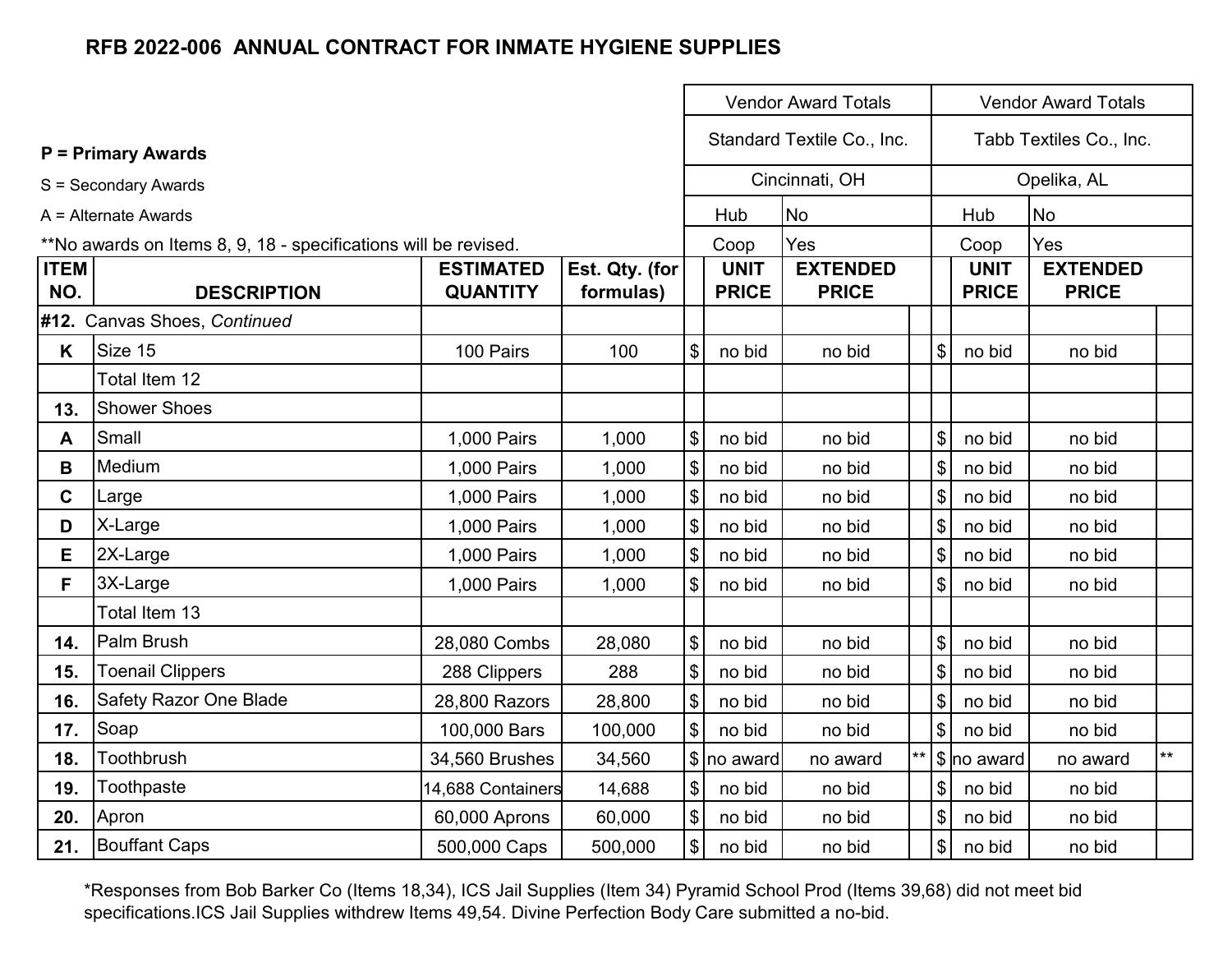|                    |                                                                 |                                     |                             |                   |                             |     | <b>Vendor Award Totals</b>      |      |
|--------------------|-----------------------------------------------------------------|-------------------------------------|-----------------------------|-------------------|-----------------------------|-----|---------------------------------|------|
|                    | <b>P = Primary Awards</b>                                       |                                     |                             |                   |                             |     | <b>Victory Supply LLC</b>       |      |
|                    | S = Secondary Awards                                            |                                     |                             |                   |                             |     | Mount Pleasant, TN              |      |
|                    | $A =$ Alternate Awards                                          |                                     |                             |                   | Hub                         | Yes |                                 |      |
|                    | **No awards on Items 8, 9, 18 - specifications will be revised. |                                     |                             |                   | Coop                        | Yes |                                 |      |
| <b>ITEM</b><br>NO. | <b>DESCRIPTION</b>                                              | <b>ESTIMATED</b><br><b>QUANTITY</b> | Est. Qty. (for<br>formulas) |                   | <b>UNIT</b><br><b>PRICE</b> |     | <b>EXTENDED</b><br><b>PRICE</b> |      |
|                    | #12. Canvas Shoes, Continued                                    |                                     |                             |                   |                             |     |                                 |      |
| K                  | Size 15                                                         | 100 Pairs                           | 100                         | \$                | 5.12                        | \$  | 512.00 P                        |      |
|                    | Total Item 12                                                   |                                     |                             |                   |                             | \$  | 13,312.00                       |      |
| 13.                | <b>Shower Shoes</b>                                             |                                     |                             |                   |                             |     |                                 |      |
| A                  | Small                                                           | 1,000 Pairs                         | 1,000                       | \$                | 2.81                        | \$  | 2,810.00 P                      |      |
| B                  | Medium                                                          | 1,000 Pairs                         | 1,000                       | \$                | 2.81                        | \$  | 2,810.00 P                      |      |
| $\mathbf C$        | Large                                                           | 1,000 Pairs                         | 1,000                       | \$                | 2.81                        | \$  | 2,810.00 P                      |      |
| D                  | X-Large                                                         | 1,000 Pairs                         | 1,000                       | \$                | 2.81                        | \$  | 2,810.00 P                      |      |
| E                  | 2X-Large                                                        | 1,000 Pairs                         | 1,000                       | \$                | 2.81                        | \$  | 2,810.00 P                      |      |
| F                  | 3X-Large                                                        | 1,000 Pairs                         | 1,000                       | \$                | 2.81                        | \$  | 2,810.00 P                      |      |
|                    | Total Item 13                                                   |                                     |                             |                   |                             | \$  | 16,860.00                       |      |
| 14.                | Palm Brush                                                      | 28,080 Combs                        | 28,080                      | \$                | no bid                      |     | no bid                          |      |
| 15.                | <b>Toenail Clippers</b>                                         | 288 Clippers                        | 288                         | \$                | no bid                      |     | no bid                          |      |
| 16.                | Safety Razor One Blade                                          | 28,800 Razors                       | 28,800                      | \$                | no bid                      |     | no bid                          |      |
| 17.                | Soap                                                            | 100,000 Bars                        | 100,000                     | \$                | no bid                      |     | no bid                          |      |
| 18.                | Toothbrush                                                      | 34,560 Brushes                      | 34,560                      |                   | $\frac{1}{2}$ no award      |     | no award                        | $**$ |
| 19.                | Toothpaste                                                      | 14,688 Containers                   | 14,688                      | \$                | no bid                      |     | no bid                          |      |
| 20.                | Apron                                                           | 60,000 Aprons                       | 60,000                      | \$                | no bid                      |     | no bid                          |      |
| 21.                | <b>Bouffant Caps</b>                                            | 500,000 Caps                        | 500,000                     | $\boldsymbol{\$}$ | 0.033                       | \$  | 16,500.00 P                     |      |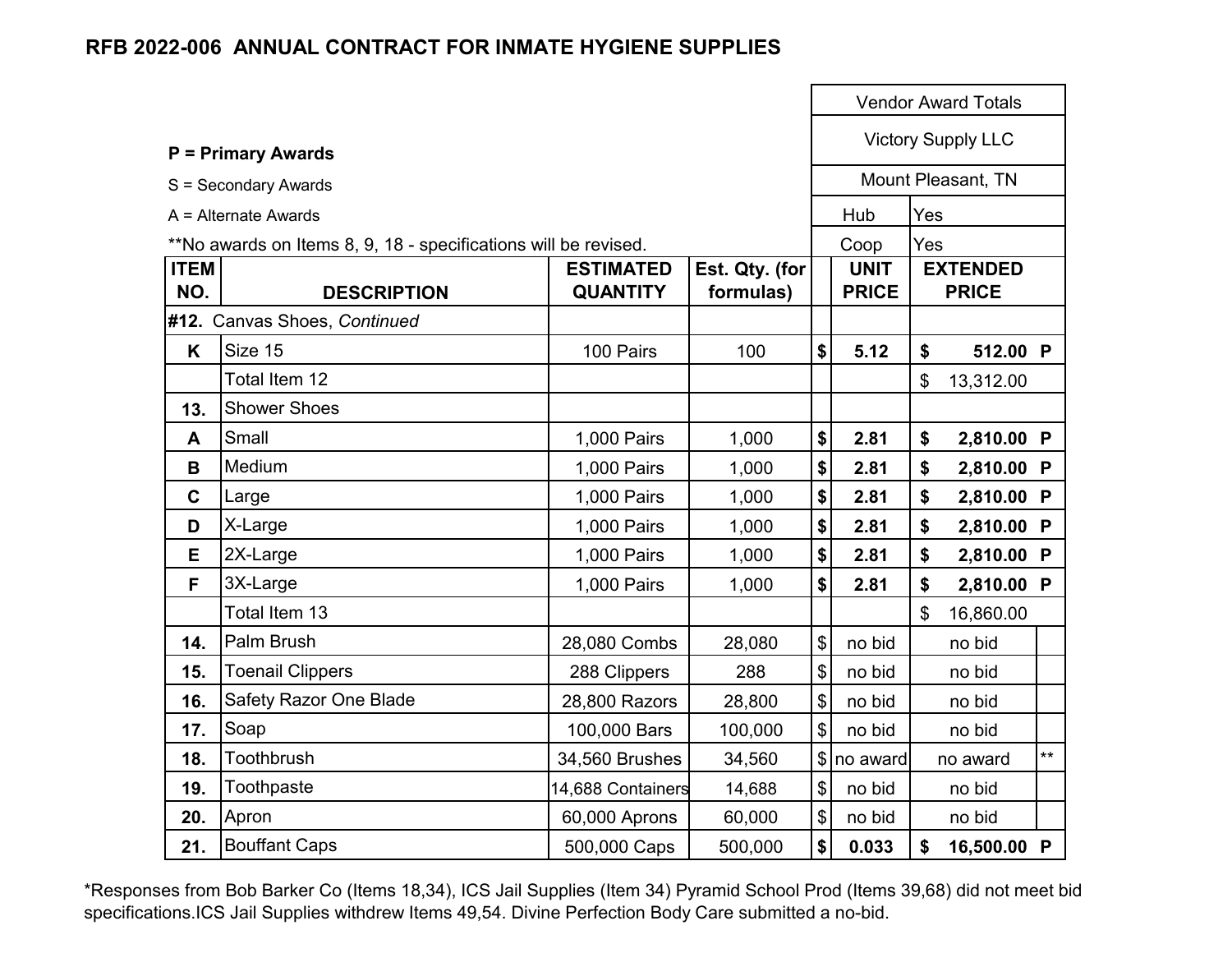|                    |                                                                 |                                     |                             |                           |                             | <b>Vendor Award Totals</b>                             |  |               |                             | <b>Vendor Award Totals</b> |                                 |  |
|--------------------|-----------------------------------------------------------------|-------------------------------------|-----------------------------|---------------------------|-----------------------------|--------------------------------------------------------|--|---------------|-----------------------------|----------------------------|---------------------------------|--|
|                    | <b>P = Primary Awards</b>                                       |                                     |                             |                           |                             | Phoenix Trading, Inc. DBA<br>Amercare Products, Inc.   |  |               |                             |                            | Acme Supply Co., LTD            |  |
|                    | S = Secondary Awards                                            |                                     |                             |                           |                             | Woodinville, WA                                        |  |               |                             |                            | Glen Cove, NY                   |  |
|                    | A = Alternate Awards                                            |                                     |                             |                           | Hub                         | <b>No</b>                                              |  |               | Hub                         | Yes                        |                                 |  |
|                    | **No awards on Items 8, 9, 18 - specifications will be revised. |                                     |                             |                           | Coop                        | Yes                                                    |  |               | Coop                        | Yes                        |                                 |  |
| <b>ITEM</b><br>NO. | <b>DESCRIPTION</b>                                              | <b>ESTIMATED</b><br><b>QUANTITY</b> | Est. Qty. (for<br>formulas) |                           | <b>UNIT</b><br><b>PRICE</b> | <b>EXTENDED</b><br><b>PRICE</b>                        |  |               | <b>UNIT</b><br><b>PRICE</b> |                            | <b>EXTENDED</b><br><b>PRICE</b> |  |
| 22.                | <b>Laundry Bag</b>                                              | 1,200 Bags                          | 1,200                       | $$\mathbb{S}$$            | no bid                      | no bid                                                 |  | \$            | no bid                      |                            | no bid                          |  |
| 23.                | <b>Water Soluble Laundry Bags</b>                               | 3,200 Bags                          | 3,200                       | $\boldsymbol{\mathsf{S}}$ | no bid                      | no bid                                                 |  | \$            | no bid                      |                            | no bid                          |  |
| 24.                | <b>Bulk Regular Tampons</b>                                     | 150,000 tampons                     | 150,000                     | \$                        | 0.105                       | 15,750.00 P<br>\$                                      |  | \$            | no bid                      |                            | no bid                          |  |
| 25.                | <b>Bulk Super Tampons</b>                                       | 150,000 tampons                     | 150,000                     | \$                        | 0.11                        | $\sqrt[6]{\frac{1}{2}}$<br>16,500.00 P<br>\$<br>no bid |  |               |                             |                            | no bid                          |  |
| 26.                | Ultra Thin: Regular Maxi Pad                                    | 162,500 pads                        | 162,500                     | $\boldsymbol{\$}$         | 0.071                       | 11,537.50 S                                            |  | \$<br>no bid  |                             |                            | no bid                          |  |
| 27.                | Maxi Thins                                                      | 162,500 pads                        | 162,500                     | $\boldsymbol{\mathsf{S}}$ | 0.085                       | 13,812.50 S                                            |  | $\frac{1}{2}$ | no bid                      |                            | no bid                          |  |
| 28.                | Hygiene Kit                                                     | 70,000 Kits                         | 70,000                      | $\boldsymbol{\$}$         | 0.53                        | 37,100.00 P<br>\$                                      |  | \$            | no bid                      |                            | no bid                          |  |
| 29.                | <b>Boxers</b>                                                   |                                     |                             |                           |                             |                                                        |  |               |                             |                            |                                 |  |
| A                  | Small (28-30)                                                   | 5,760 Pairs                         | 5,760                       | $\mathcal{S}$             | no bid                      | no bid                                                 |  | \$            | 1                           | $\mathfrak{S}$             | 5,760.00 S                      |  |
| B                  | Medium (32-34)                                                  | 9,600 Pairs                         | 9,600                       | $\frac{1}{2}$             | no bid                      | no bid                                                 |  | \$            | 1                           | \$                         | 9,600.00 S                      |  |
|                    | #29. Boxers, Continued                                          |                                     |                             |                           |                             |                                                        |  |               |                             |                            |                                 |  |
| $\mathbf{C}$       | Large (36-38)                                                   | 9,600 Pairs                         | 9,600                       | \$                        | no bid                      | no bid                                                 |  | \$            | 1                           | $\mathfrak{S}$             | 9,600.00 S                      |  |
| D                  | X- Large (40-42)                                                | 9,600 Pairs                         | 9,600                       | $\boldsymbol{\$}$         | no bid                      | no bid                                                 |  | \$            | $\mathbf{1}$                | \$                         | 9,600.00 S                      |  |
| Е                  | 2X-Large (44-46)                                                | 9,600 Pairs                         | 9,600                       | $\boldsymbol{\mathsf{S}}$ | no bid                      | no bid                                                 |  | \$            | 1                           | \$                         | 9,600.00 S                      |  |
| F                  | 3X-Large (48-50)                                                | 6,000 Pairs                         | 6,000                       | \$                        | no bid                      | no bid                                                 |  | \$            | 1                           | \$                         | 6,000.00 S                      |  |
| G                  | 4X-Large (52-54)                                                | 3,600 Pairs                         | 3,600                       | $\boldsymbol{\mathsf{S}}$ | no bid                      | no bid                                                 |  | \$            | 1                           | \$                         | 3,600.00 S                      |  |
| H                  | 5X-Large (56-58)                                                | 1,500 Pairs                         | 1,500                       | $\boldsymbol{\mathsf{S}}$ | no bid                      | no bid                                                 |  | \$            | $\mathbf{1}$                | $\boldsymbol{\mathsf{S}}$  | 1,500.00 S                      |  |
| $\mathbf{I}$       | 6X-Large (60-62)                                                | 1,000 Pairs                         | 1,000                       | \$                        | no bid                      | no bid                                                 |  | \$            | $\mathbf{1}$                | \$                         | 1,000.00 S                      |  |
|                    | Total Item 29                                                   |                                     |                             |                           |                             |                                                        |  |               |                             | \$                         | 56,260.00                       |  |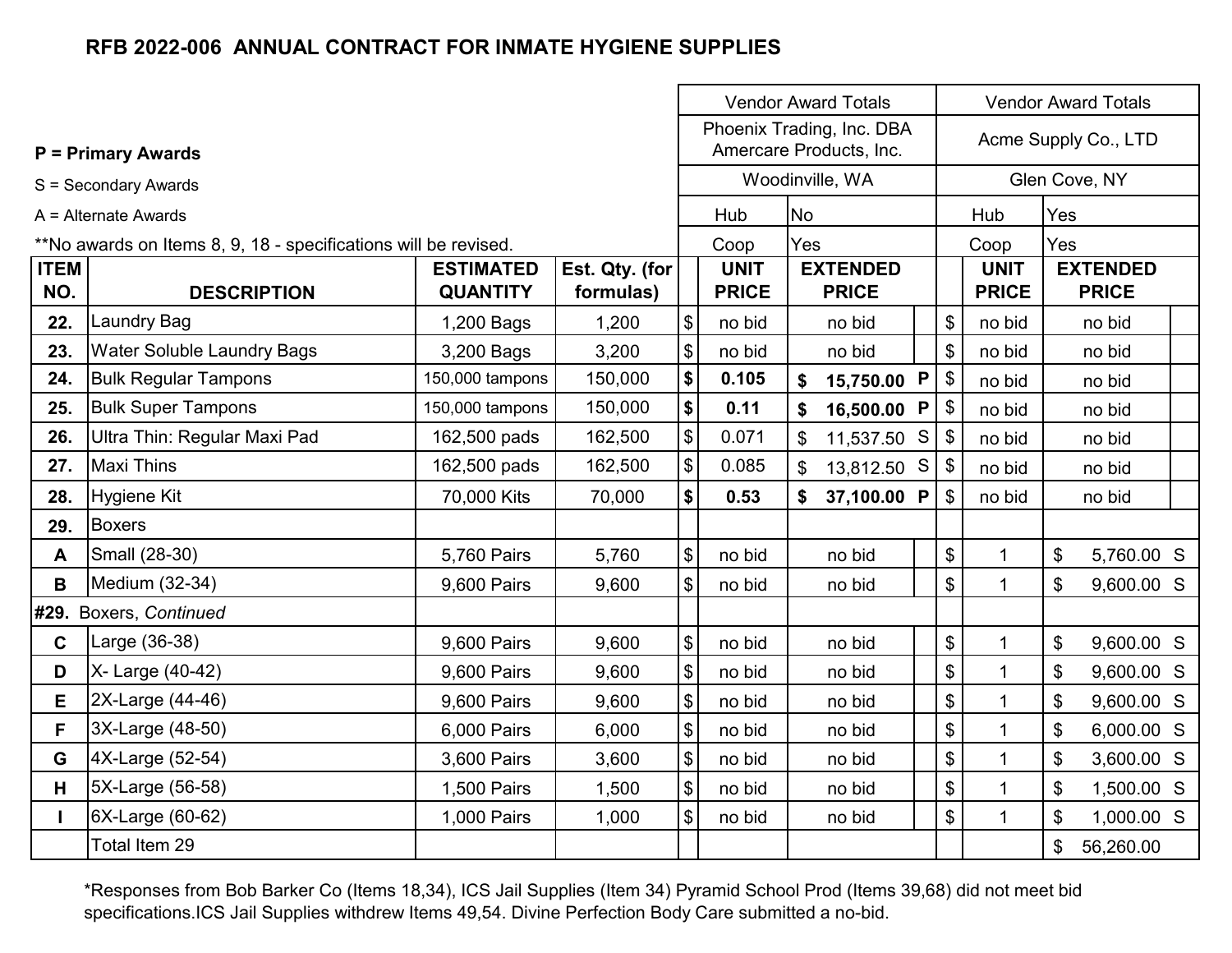|                    |                                                                 |                                     |                             |                            | <b>Vendor Award Totals</b>                            |                                 |                            | <b>Vendor Award Totals</b>  |                          |                                 |              |
|--------------------|-----------------------------------------------------------------|-------------------------------------|-----------------------------|----------------------------|-------------------------------------------------------|---------------------------------|----------------------------|-----------------------------|--------------------------|---------------------------------|--------------|
|                    | <b>P = Primary Awards</b>                                       |                                     |                             |                            | <b>Evco Partners LP DBA</b><br><b>Burgoon Company</b> |                                 |                            |                             | Bob Barker Company, Inc. |                                 |              |
|                    | S = Secondary Awards                                            |                                     |                             |                            |                                                       | Texas City, TX                  |                            |                             |                          | Fuquay Varina, NC               |              |
|                    | A = Alternate Awards                                            |                                     |                             |                            | Hub                                                   | Yes                             |                            | Hub                         | <b>No</b>                |                                 |              |
|                    | **No awards on Items 8, 9, 18 - specifications will be revised. |                                     |                             |                            | Coop                                                  | Yes                             |                            | Coop                        | Yes                      |                                 |              |
| <b>ITEM</b><br>NO. | <b>DESCRIPTION</b>                                              | <b>ESTIMATED</b><br><b>QUANTITY</b> | Est. Qty. (for<br>formulas) |                            | <b>UNIT</b><br><b>PRICE</b>                           | <b>EXTENDED</b><br><b>PRICE</b> |                            | <b>UNIT</b><br><b>PRICE</b> |                          | <b>EXTENDED</b><br><b>PRICE</b> |              |
| 22.                | <b>Laundry Bag</b>                                              | 1,200 Bags                          | 1,200                       | $\theta$                   | 6.3                                                   | $\mathfrak{S}$<br>7,560.00      | $\boldsymbol{\mathsf{\$}}$ | 3.77                        | \$                       | 4,524.00                        |              |
| 23.                | <b>Water Soluble Laundry Bags</b>                               | 3,200 Bags                          | 3,200                       | $\boldsymbol{\$}$          | 0.89                                                  | \$<br>2,848.00 S                | \$                         | 0.67                        | \$                       | 2,144.00 P                      |              |
| 24.                | <b>Bulk Regular Tampons</b>                                     | 150,000 tampons                     | 150,000                     | $\boldsymbol{\mathsf{S}}$  | 0.21                                                  | \$<br>31,500.00                 | \$                         | 0.12                        | \$                       | 18,000.00 S                     |              |
| 25.                | <b>Bulk Super Tampons</b>                                       | 150,000 tampons                     | 150,000                     | $\boldsymbol{\mathsf{S}}$  | no bid                                                | no bid                          | \$                         | 0.12                        | \$                       | 18,000.00 S                     |              |
| 26.                | Ultra Thin: Regular Maxi Pad                                    | 162,500 pads                        | 162,500                     | $\pmb{\$}$                 | 0.36                                                  | $\mathfrak{L}$<br>58,500.00     | \$                         | 0.07                        | \$                       | 11,375.00                       | $\mathsf{P}$ |
| 27.                | <b>Maxi Thins</b>                                               | 162,500 pads                        | 162,500                     | $\boldsymbol{\mathsf{S}}$  | no bid                                                | no bid                          | \$                         | 0.076                       | \$                       | 12,350.00                       | $\mathsf{P}$ |
| 28.                | <b>Hygiene Kit</b>                                              | 70,000 Kits                         | 70,000                      | $\boldsymbol{\mathsf{S}}$  | no bid                                                | no bid                          | $\boldsymbol{\mathsf{S}}$  | 0.54                        | \$                       | 37,800.00 S                     |              |
| 29.                | <b>Boxers</b>                                                   |                                     |                             |                            |                                                       |                                 |                            |                             |                          |                                 |              |
| A                  | Small (28-30)                                                   | 5,760 Pairs                         | 5,760                       | $\mathfrak{S}$             | no bid                                                | no bid                          | $\mathfrak{S}$             | 1.16                        | $\mathfrak{S}$           | 6,681.60 A                      |              |
| B                  | Medium (32-34)                                                  | 9,600 Pairs                         | 9,600                       | $\boldsymbol{\mathsf{S}}$  | no bid                                                | no bid                          | $\mathsf{\$}$              | 1.24                        | \$                       | 11,904.00 A                     |              |
|                    | #29. Boxers, Continued                                          |                                     |                             |                            |                                                       |                                 |                            |                             |                          |                                 |              |
| $\mathbf{C}$       | Large (36-38)                                                   | 9,600 Pairs                         | 9,600                       | $\mathcal{S}$              | no bid                                                | no bid                          | \$                         | 1.3                         | \$                       | 12,480.00 A                     |              |
| D                  | X- Large (40-42)                                                | 9,600 Pairs                         | 9,600                       | $\boldsymbol{\mathsf{S}}$  | no bid                                                | no bid                          | $\$\$                      | 1.3                         | \$                       | 12,480.00 A                     |              |
| E.                 | 2X-Large (44-46)                                                | 9,600 Pairs                         | 9,600                       | $\$\$                      | no bid                                                | no bid                          | $\mathbb{S}$               | 1.3                         | \$                       | 12,480.00 A                     |              |
| F                  | 3X-Large (48-50)                                                | 6,000 Pairs                         | 6,000                       | $\$\$                      | no bid                                                | no bid                          | $\mathfrak{S}$             | 1.35                        | \$                       | 8,100.00 A                      |              |
| G                  | 4X-Large (52-54)                                                | 3,600 Pairs                         | 3,600                       | $\boldsymbol{\mathsf{\$}}$ | no bid                                                | no bid                          | $\boldsymbol{\mathsf{S}}$  | 1.35                        | \$                       | 4,860.00 A                      |              |
| H                  | 5X-Large (56-58)                                                | 1,500 Pairs                         | 1,500                       | $\mathcal{S}$              | no bid                                                | no bid                          | $\boldsymbol{\mathsf{S}}$  | 1.38                        | \$                       | 2,070.00 A                      |              |
| L                  | 6X-Large (60-62)                                                | 1,000 Pairs                         | 1,000                       | $\mathfrak{S}$             | no bid                                                | no bid                          | \$                         | 1.38                        | \$                       | 1,380.00 A                      |              |
|                    | Total Item 29                                                   |                                     |                             |                            |                                                       |                                 |                            |                             | \$                       | 72,435.60                       |              |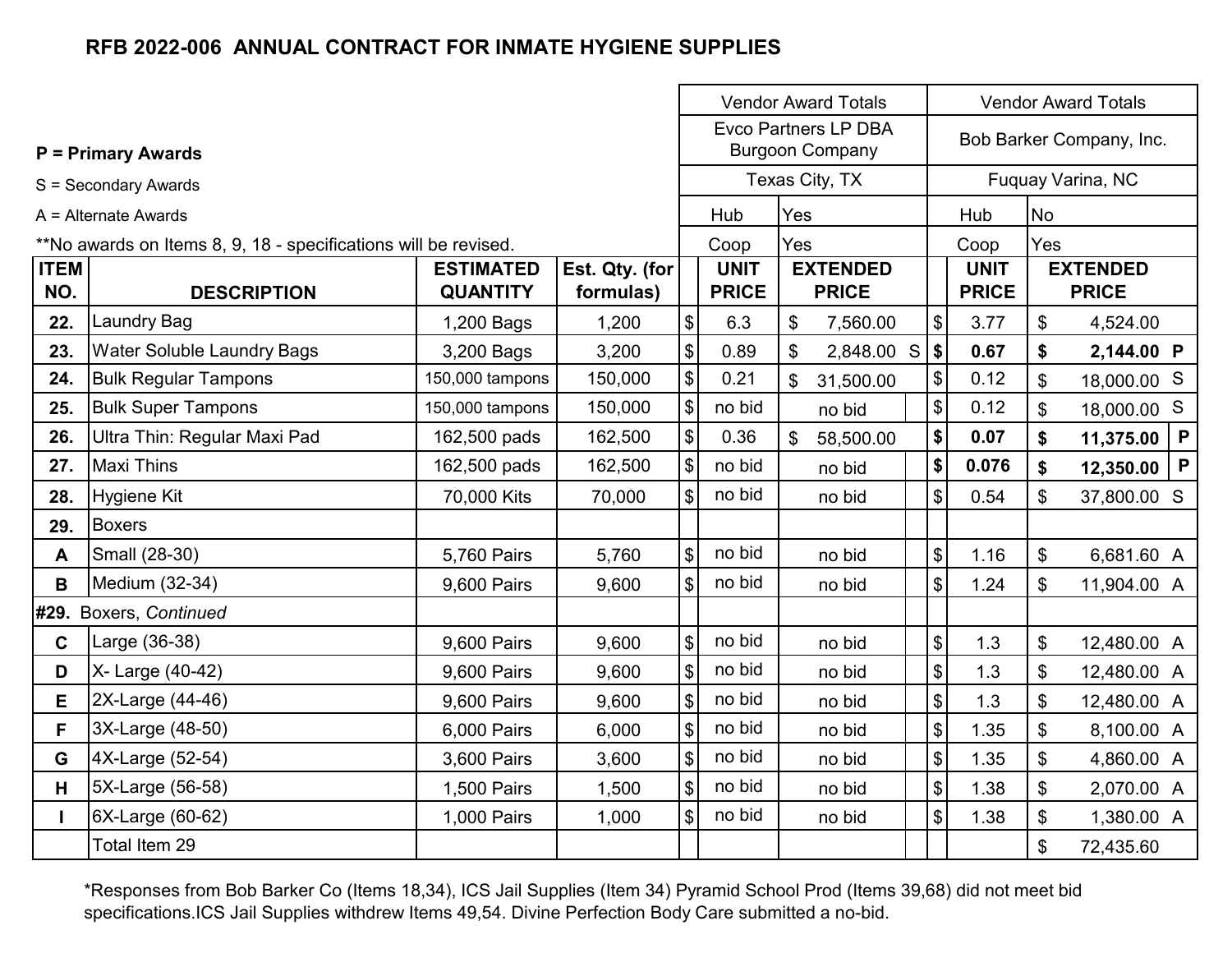|                    |                                                                 |                                     |                             |                                           | <b>Vendor Award Totals</b>  |                                 |                            | <b>Vendor Award Totals</b>  |                                 |
|--------------------|-----------------------------------------------------------------|-------------------------------------|-----------------------------|-------------------------------------------|-----------------------------|---------------------------------|----------------------------|-----------------------------|---------------------------------|
|                    | <b>P</b> = Primary Awards                                       |                                     |                             |                                           | Charm-Tex                   |                                 |                            | <b>Goaltex Corp</b>         |                                 |
|                    | S = Secondary Awards                                            |                                     |                             |                                           |                             | Brooklyn, NY                    |                            |                             | Syosset, NY                     |
|                    | A = Alternate Awards                                            |                                     |                             |                                           | Hub                         | <b>No</b>                       |                            | Hub                         | <b>No</b>                       |
|                    | **No awards on Items 8, 9, 18 - specifications will be revised. |                                     |                             |                                           | Coop                        | Yes                             |                            | Coop                        | Yes                             |
| <b>ITEM</b><br>NO. | <b>DESCRIPTION</b>                                              | <b>ESTIMATED</b><br><b>QUANTITY</b> | Est. Qty. (for<br>formulas) |                                           | <b>UNIT</b><br><b>PRICE</b> | <b>EXTENDED</b><br><b>PRICE</b> |                            | <b>UNIT</b><br><b>PRICE</b> | <b>EXTENDED</b><br><b>PRICE</b> |
| 22.                | <b>Laundry Bag</b>                                              | 1,200 Bags                          | 1,200                       | $\, \, \raisebox{12pt}{$\scriptstyle \$}$ | 2.66                        | \$<br>3,192.00 S                | $\sqrt{3}$                 | no bid                      | no bid                          |
| 23.                | <b>Water Soluble Laundry Bags</b>                               | 3,200 Bags                          | 3,200                       | $\boldsymbol{\mathsf{\$}}$                | no bid                      | no bid                          | $\boldsymbol{\mathsf{\$}}$ | no bid                      | no bid                          |
| 24.                | <b>Bulk Regular Tampons</b>                                     | 150,000 tampons                     | 150,000                     | $\boldsymbol{\mathsf{\$}}$                | 0.14000                     | $\mathcal{S}$<br>21,000.00      | \$                         | no bid                      | no bid                          |
| 25.                | <b>Bulk Super Tampons</b>                                       | 150,000 tampons                     | 150,000                     | $\boldsymbol{\mathsf{\$}}$                | 0.15000                     | 22,500.00 A<br>\$               | \$                         | no bid                      | no bid                          |
| 26.                | Ultra Thin: Regular Maxi Pad                                    | 162,500 pads                        | 162,500                     | $\, \, \raisebox{12pt}{$\scriptstyle \$}$ | 0.07500                     | \$<br>12,187.50                 | \$<br>A                    | no bid                      | no bid                          |
| 27.                | <b>Maxi Thins</b>                                               | 162,500 pads                        | 162,500                     | $\boldsymbol{\mathsf{\$}}$                | 0.1380                      | 22,425.00<br>\$                 | $\sqrt{3}$<br>A            | no bid                      | no bid                          |
| 28.                | <b>Hygiene Kit</b>                                              | 70,000 Kits                         | 70,000                      | $\mathfrak{S}$                            | 1.09000                     | 76,300.00<br>\$                 | $\$\$                      | no bid                      | no bid                          |
| 29.                | <b>Boxers</b>                                                   |                                     |                             |                                           |                             |                                 |                            |                             |                                 |
| A                  | Small (28-30)                                                   | 5,760 Pairs                         | 5,760                       | $\boldsymbol{\$}$                         | no bid                      | no bid                          | $\$\$                      | no bid                      | no bid                          |
| B                  | Medium (32-34)                                                  | 9,600 Pairs                         | 9,600                       | $\boldsymbol{\mathsf{S}}$                 | no bid                      | no bid                          | $\boldsymbol{\mathsf{\$}}$ | no bid                      | no bid                          |
|                    | #29. Boxers, Continued                                          |                                     |                             |                                           |                             |                                 |                            |                             |                                 |
| $\mathbf{C}$       | Large (36-38)                                                   | 9,600 Pairs                         | 9,600                       | \$                                        | no bid                      | no bid                          | $\boldsymbol{\mathsf{S}}$  | no bid                      | no bid                          |
| D                  | X- Large (40-42)                                                | 9,600 Pairs                         | 9,600                       | $\, \, \raisebox{12pt}{$\scriptstyle \$}$ | no bid                      | no bid                          | $\$\$                      | no bid                      | no bid                          |
| E                  | 2X-Large (44-46)                                                | 9,600 Pairs                         | 9,600                       | $\, \, \raisebox{12pt}{$\scriptstyle \$}$ | no bid                      | no bid                          | $\boldsymbol{\mathsf{S}}$  | no bid                      | no bid                          |
| F                  | 3X-Large (48-50)                                                | 6,000 Pairs                         | 6,000                       | \$                                        | no bid                      | no bid                          | $\$\$                      | no bid                      | no bid                          |
| G                  | 4X-Large (52-54)                                                | 3,600 Pairs                         | 3,600                       | \$                                        | no bid                      | no bid                          | $\sqrt[6]{\frac{1}{2}}$    | no bid                      | no bid                          |
| H                  | 5X-Large (56-58)                                                | 1,500 Pairs                         | 1,500                       | $\boldsymbol{\mathsf{\$}}$                | no bid                      | no bid                          | $\sqrt[6]{\frac{1}{2}}$    | no bid                      | no bid                          |
|                    | 6X-Large (60-62)                                                | 1,000 Pairs                         | 1,000                       | $\mathfrak{S}$                            | no bid                      | no bid                          | $\sqrt[6]{\frac{1}{2}}$    | no bid                      | no bid                          |
|                    | Total Item 29                                                   |                                     |                             |                                           |                             |                                 |                            |                             |                                 |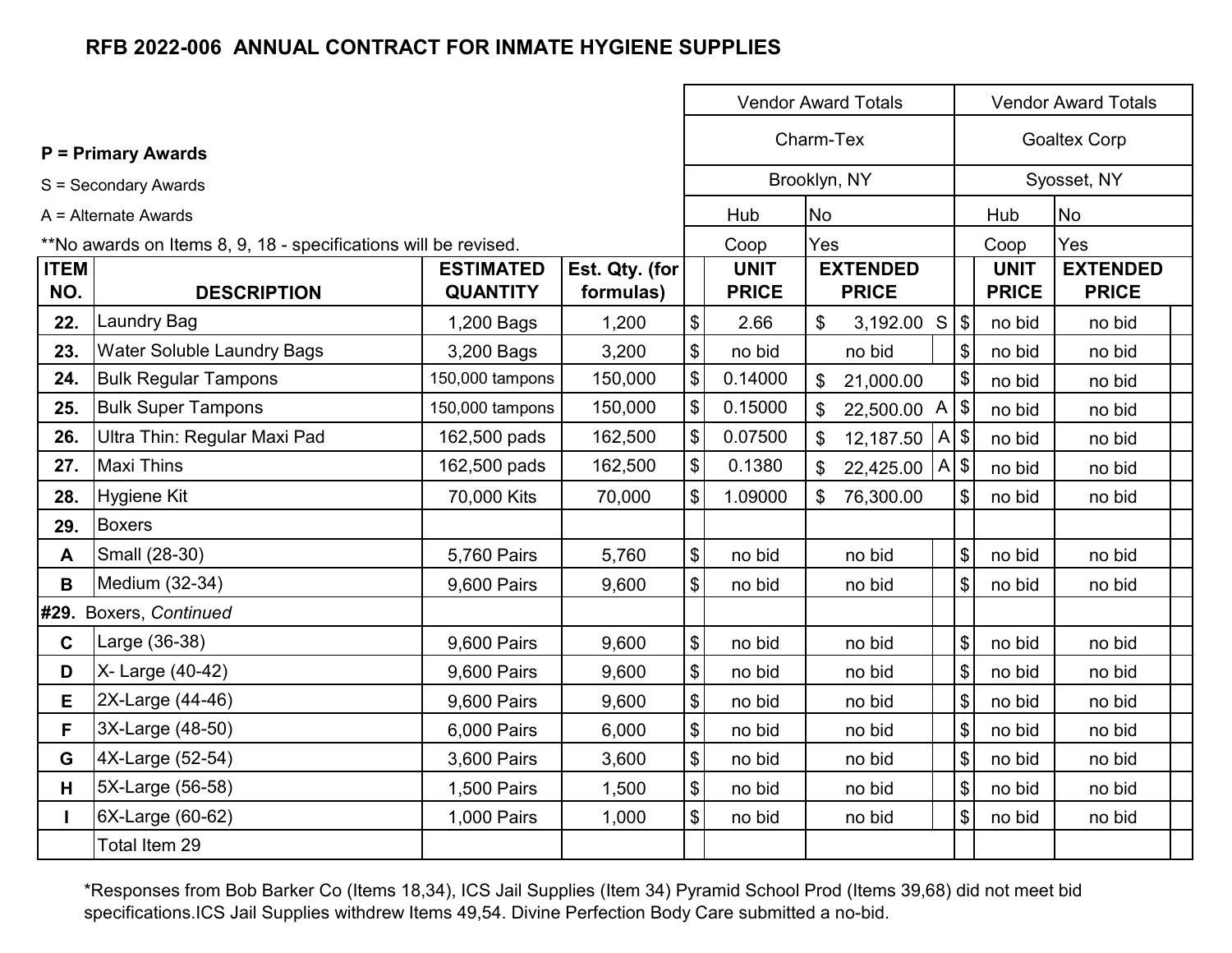|                                                                 |                                                          |                                     |                             |                              | <b>Vendor Award Totals</b>  | <b>Vendor Award Totals</b> |                                 |                              |                             |     |                                 |  |
|-----------------------------------------------------------------|----------------------------------------------------------|-------------------------------------|-----------------------------|------------------------------|-----------------------------|----------------------------|---------------------------------|------------------------------|-----------------------------|-----|---------------------------------|--|
|                                                                 | <b>P</b> = Primary Awards                                |                                     |                             |                              |                             |                            | ICS Jail Supplies, Inc.         |                              | Mini Wing USA               |     |                                 |  |
|                                                                 | S = Secondary Awards                                     |                                     |                             |                              |                             |                            | Waco, TX                        |                              |                             |     | P.V.E., CA                      |  |
|                                                                 | $A =$ Alternate Awards                                   |                                     |                             |                              | Hub                         | <b>No</b>                  |                                 |                              | Hub                         | Yes |                                 |  |
| **No awards on Items 8, 9, 18 - specifications will be revised. |                                                          |                                     |                             |                              | Coop                        | Yes                        |                                 |                              | Coop                        | Yes |                                 |  |
| <b>ITEM</b><br>NO.                                              | <b>DESCRIPTION</b>                                       | <b>ESTIMATED</b><br><b>QUANTITY</b> | Est. Qty. (for<br>formulas) |                              | <b>UNIT</b><br><b>PRICE</b> |                            | <b>EXTENDED</b><br><b>PRICE</b> |                              | <b>UNIT</b><br><b>PRICE</b> |     | <b>EXTENDED</b><br><b>PRICE</b> |  |
| 22.                                                             | <b>Laundry Bag</b>                                       | 1,200 Bags                          | 1,200                       | $\frac{1}{2}$                | 4.643                       | \$                         | 5,571.60                        | $\left  \mathcal{L} \right $ | 11.95                       | \$  | 14,340.00                       |  |
| 23.                                                             | <b>Water Soluble Laundry Bags</b><br>3,200 Bags<br>3,200 |                                     |                             | \$                           | 1.404                       | \$                         | 4,492.80 A                      | $\sqrt{2}$                   | 2.35                        | \$  | 7,520.00                        |  |
| 24.                                                             | <b>Bulk Regular Tampons</b>                              | 150,000 tampons                     | 150,000                     | \$                           | 0.162                       | $\mathbb{S}$               | 24,300.00                       | $\left  \frac{1}{2} \right $ | 0.1500                      | \$  | 22,500.00                       |  |
| 25.                                                             | <b>Bulk Super Tampons</b>                                | 150,000 tampons                     | 150,000                     | \$                           | 0.164                       | \$                         | 24,600.00                       | \$                           | 0.2500                      | \$  | 37,500.00                       |  |
| 26.                                                             | Ultra Thin: Regular Maxi Pad                             | 162,500 pads                        | 162,500                     | $\frac{1}{2}$                | 0.171                       | \$                         | 27,787.50                       | $\frac{1}{2}$                | 0.25                        | \$  | 40,625.00                       |  |
| 27.                                                             | <b>Maxi Thins</b>                                        | 162,500 pads                        | 162,500                     | \$                           | 0.245                       | $\mathcal{L}$              | 39,812.50                       | $\frac{1}{2}$                | 0.45                        | \$  | 73,125.00                       |  |
| 28.                                                             | <b>Hygiene Kit</b>                                       | 70,000 Kits                         | 70,000                      | $\mathcal{S}$                | 1.01                        | \$                         | 70,700.00                       | $\frac{1}{2}$                | $\overline{2}$              | \$  | 140,000.00                      |  |
| 29.                                                             | <b>Boxers</b>                                            |                                     |                             |                              |                             |                            |                                 |                              |                             |     |                                 |  |
| A                                                               | Small (28-30)                                            | 5,760 Pairs                         | 5,760                       | $\left  \mathcal{L} \right $ | 1.75                        | $\boldsymbol{\mathsf{S}}$  | 10,080.00                       | $\mathcal{S}$                | no bid                      |     | no bid                          |  |
| B                                                               | Medium (32-34)                                           | 9,600 Pairs                         | 9,600                       | \$                           | 1.75                        | \$                         | 16,800.00                       | $\frac{1}{2}$                | no bid                      |     | no bid                          |  |
|                                                                 | #29. Boxers, Continued                                   |                                     |                             |                              |                             |                            |                                 |                              |                             |     |                                 |  |
| $\mathbf c$                                                     | Large (36-38)                                            | 9,600 Pairs                         | 9,600                       | $\frac{1}{2}$                | 1.75                        | \$                         | 16,800.00                       | $\left  \mathcal{L} \right $ | no bid                      |     | no bid                          |  |
| D                                                               | X- Large (40-42)                                         | 9,600 Pairs                         | 9,600                       | \$                           | 1.75                        | \$                         | 16,800.00                       | \$                           | no bid                      |     | no bid                          |  |
| E                                                               | 2X-Large (44-46)                                         | 9,600 Pairs                         | 9,600                       | $\frac{1}{2}$                | 1.818                       | \$                         | 17,452.80                       | $\frac{1}{2}$                | no bid                      |     | no bid                          |  |
| F.                                                              | 3X-Large (48-50)                                         | 6,000 Pairs                         | 6,000                       | $\frac{1}{2}$                | 1.887                       | \$                         | 11,322.00                       | $\frac{1}{2}$                | no bid                      |     | no bid                          |  |
| G                                                               | 4X-Large (52-54)                                         | 3,600 Pairs                         | 3,600                       | \$                           | 2.026                       | \$                         | 7,293.60                        | \$                           | no bid                      |     | no bid                          |  |
| H.                                                              | 5X-Large (56-58)                                         | 1,500 Pairs                         | 1,500                       | $\frac{1}{2}$                | 2.026                       | \$                         | 3,039.00                        | $\mathcal{S}$                | no bid                      |     | no bid                          |  |
| $\mathbf{I}$                                                    | 6X-Large (60-62)<br>1,000 Pairs<br>1,000                 |                                     |                             | $\boldsymbol{\mathsf{S}}$    | 2.095                       | \$                         | 2,095.00                        | $\left  \mathcal{L} \right $ | no bid                      |     | no bid                          |  |
|                                                                 | Total Item 29                                            |                                     |                             |                              |                             |                            | \$101,682.40                    |                              |                             |     |                                 |  |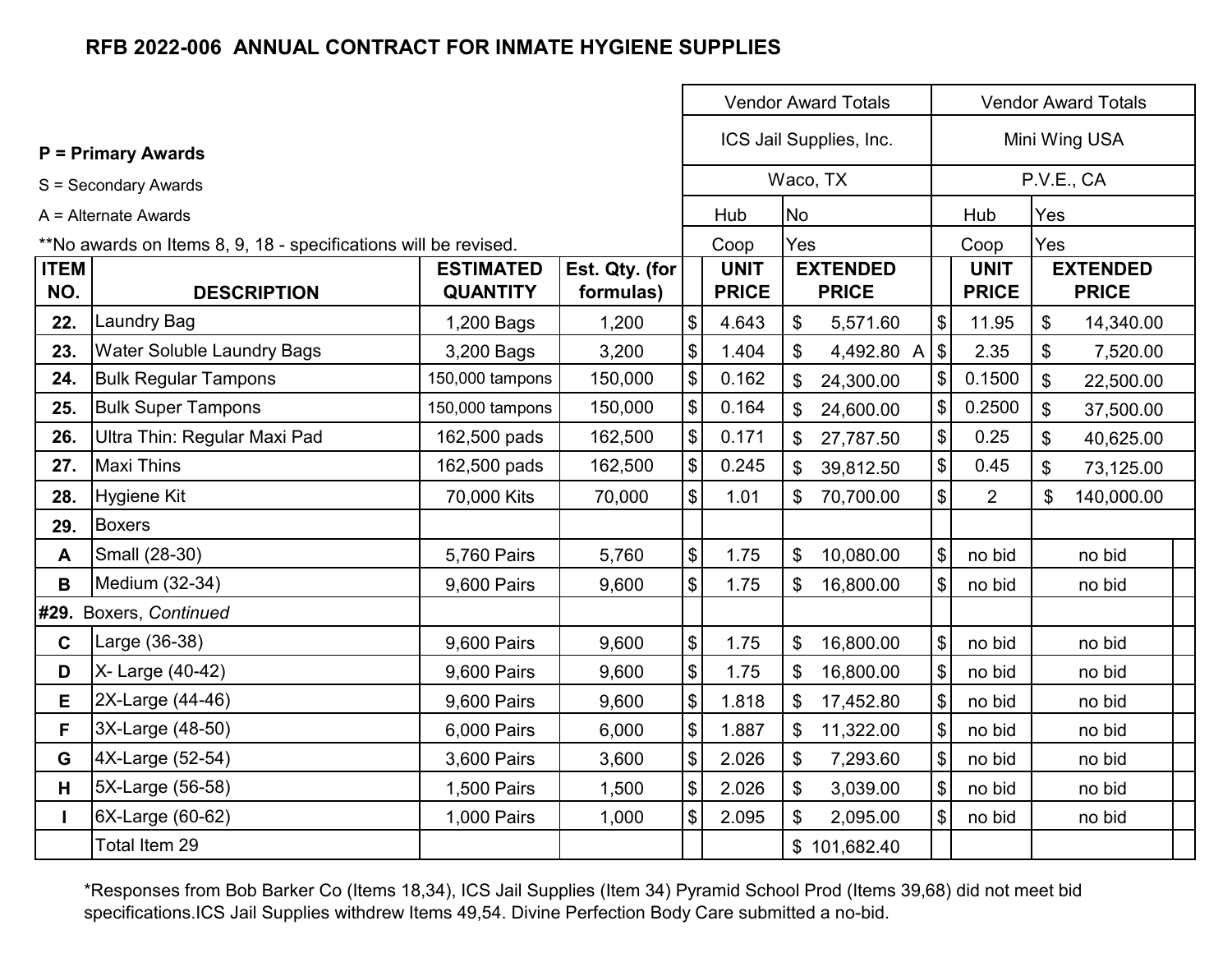|                    | <b>Vendor Award Totals</b>                                      |                                     |                             |                                           |                             |                                 |  | <b>Vendor Award Totals</b> |                             |                                 |  |
|--------------------|-----------------------------------------------------------------|-------------------------------------|-----------------------------|-------------------------------------------|-----------------------------|---------------------------------|--|----------------------------|-----------------------------|---------------------------------|--|
|                    | <b>P</b> = Primary Awards                                       |                                     |                             |                                           |                             | <b>Pyramid School Products</b>  |  |                            |                             | Roots Beauty Innovations LLC    |  |
|                    | S = Secondary Awards                                            |                                     |                             |                                           |                             | Tampa, FL                       |  |                            |                             | Wagoner, OK                     |  |
|                    | A = Alternate Awards                                            |                                     |                             |                                           | Hub                         | <b>No</b>                       |  |                            | Hub                         | <b>No</b>                       |  |
|                    | **No awards on Items 8, 9, 18 - specifications will be revised. |                                     |                             |                                           | Coop                        | Yes                             |  |                            | Coop                        | Yes                             |  |
| <b>ITEM</b><br>NO. | <b>DESCRIPTION</b>                                              | <b>ESTIMATED</b><br><b>QUANTITY</b> | Est. Qty. (for<br>formulas) |                                           | <b>UNIT</b><br><b>PRICE</b> | <b>EXTENDED</b><br><b>PRICE</b> |  |                            | <b>UNIT</b><br><b>PRICE</b> | <b>EXTENDED</b><br><b>PRICE</b> |  |
| 22.                | <b>Laundry Bag</b>                                              | 1,200 Bags                          | 1,200                       | $\, \, \raisebox{12pt}{$\scriptstyle \$}$ | 2.89                        | $$3,468.00$ A $$$               |  |                            | no bid                      | no bid                          |  |
| 23.                | <b>Water Soluble Laundry Bags</b>                               | 3,200 Bags                          | 3,200                       | $\, \, \$$                                | no bid                      | no bid                          |  | $\boldsymbol{\mathsf{\$}}$ | no bid                      | no bid                          |  |
| 24.                | <b>Bulk Regular Tampons</b>                                     | 150,000 tampons                     | 150,000                     | $\boldsymbol{\mathsf{\$}}$                | 0.136                       | \$20,400.00 A                   |  | $\vert \$                  | no bid                      | no bid                          |  |
| 25.                | <b>Bulk Super Tampons</b>                                       | 150,000 tampons                     | 150,000                     | $\boldsymbol{\mathsf{\$}}$                | no bid                      | no bid                          |  | \$                         | no bid                      | no bid                          |  |
| 26.                | Ultra Thin: Regular Maxi Pad                                    | 162,500 pads                        | 162,500                     | $\, \, \raisebox{12pt}{$\scriptstyle \$}$ | no bid                      | no bid                          |  | \$                         | no bid                      | no bid                          |  |
| 27.                | <b>Maxi Thins</b>                                               | 162,500 pads                        | 162,500                     | $\boldsymbol{\$}$                         | no bid                      | no bid                          |  | \$                         | no bid                      | no bid                          |  |
| 28.                | Hygiene Kit                                                     | 70,000 Kits                         | 70,000                      | $\mathfrak{S}$                            | no bid                      | no bid                          |  | \$                         | 0.832                       | \$58,240.00 A                   |  |
| 29.                | <b>Boxers</b>                                                   |                                     |                             |                                           |                             |                                 |  |                            |                             |                                 |  |
| A                  | Small (28-30)                                                   | 5,760 Pairs                         | 5,760                       | $\boldsymbol{\mathsf{S}}$                 | no bid                      | no bid                          |  | \$                         | no bid                      | no bid                          |  |
| В                  | Medium (32-34)                                                  | 9,600 Pairs                         | 9,600                       | $\boldsymbol{\mathsf{S}}$                 | no bid                      | no bid                          |  | \$                         | no bid                      | no bid                          |  |
|                    | #29. Boxers, Continued                                          |                                     |                             |                                           |                             |                                 |  |                            |                             |                                 |  |
| $\mathbf{C}$       | Large (36-38)                                                   | 9,600 Pairs                         | 9,600                       | $\boldsymbol{\mathsf{S}}$                 | no bid                      | no bid                          |  | \$                         | no bid                      | no bid                          |  |
| D                  | X- Large (40-42)                                                | 9,600 Pairs                         | 9,600                       | $\boldsymbol{\$}$                         | no bid                      | no bid                          |  | $\boldsymbol{\$}$          | no bid                      | no bid                          |  |
| E.                 | 2X-Large (44-46)                                                | 9,600 Pairs                         | 9,600                       | $\boldsymbol{\$}$                         | no bid                      | no bid                          |  | \$                         | no bid                      | no bid                          |  |
| F.                 | 3X-Large (48-50)                                                | 6,000 Pairs                         | 6,000                       | $\boldsymbol{\$}$                         | no bid                      | no bid                          |  | \$                         | no bid                      | no bid                          |  |
| G                  | 4X-Large (52-54)                                                | 3,600 Pairs                         | 3,600                       | $\boldsymbol{\$}$                         | no bid                      | no bid                          |  | \$                         | no bid                      | no bid                          |  |
| H.                 | 5X-Large (56-58)                                                | 1,500 Pairs                         | 1,500                       | $\, \, \$$                                | no bid                      | no bid                          |  | \$                         | no bid                      | no bid                          |  |
| L                  | 6X-Large (60-62)                                                | 1,000 Pairs                         | 1,000                       | $\mathfrak{S}$                            | no bid                      | no bid                          |  | $\mathfrak{S}$             | no bid                      | no bid                          |  |
|                    | Total Item 29                                                   |                                     |                             |                                           |                             |                                 |  |                            |                             |                                 |  |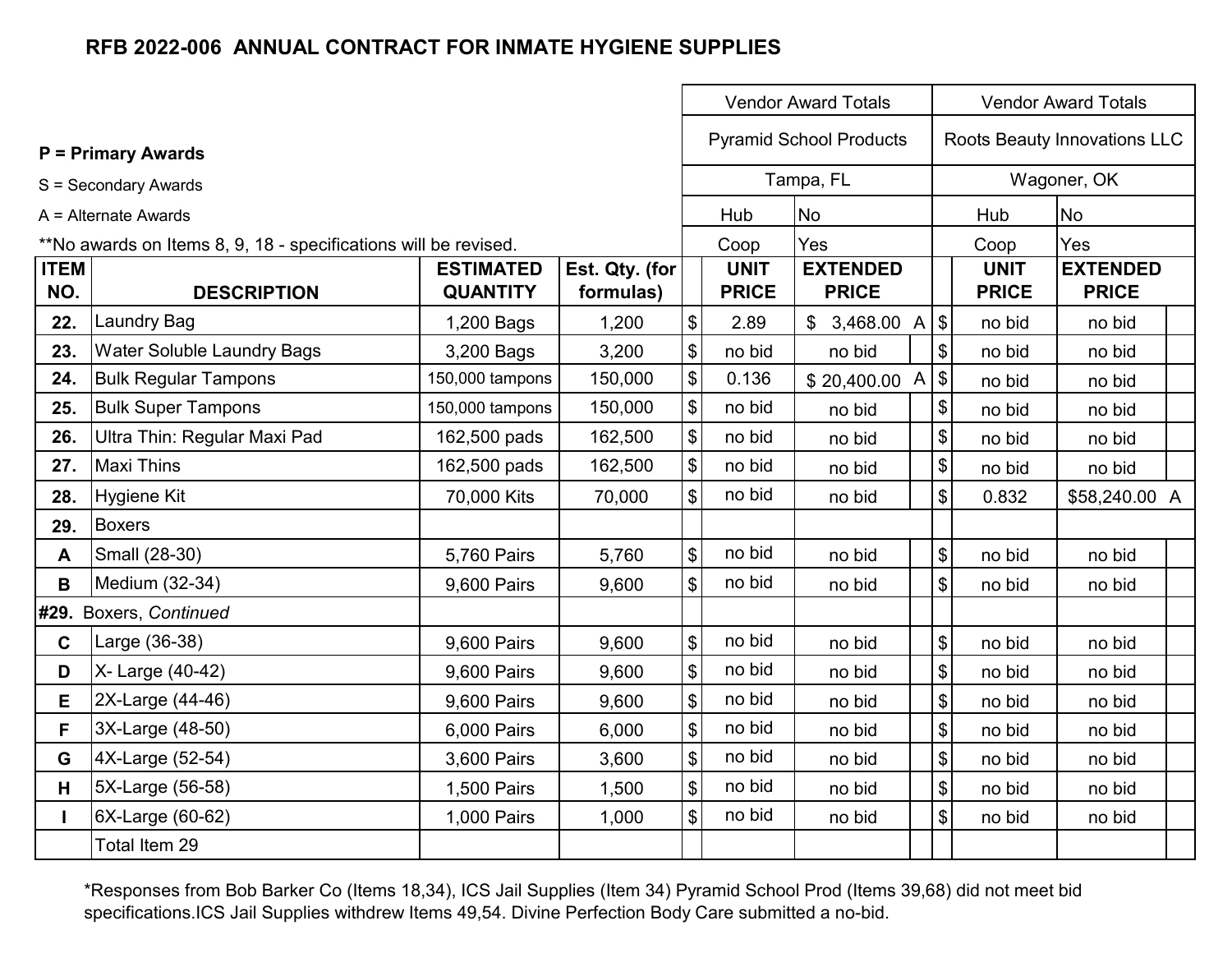|                                          |                                                                 | <b>Vendor Award Totals</b>          | <b>Vendor Award Totals</b>  |                                                |                             |                                 |                            |                             |                                 |  |
|------------------------------------------|-----------------------------------------------------------------|-------------------------------------|-----------------------------|------------------------------------------------|-----------------------------|---------------------------------|----------------------------|-----------------------------|---------------------------------|--|
|                                          | <b>P = Primary Awards</b>                                       |                                     |                             |                                                | Standard Textile Co., Inc.  | Tabb Textiles Co., Inc.         |                            |                             |                                 |  |
|                                          | S = Secondary Awards                                            |                                     |                             |                                                |                             | Cincinnati, OH                  |                            |                             | Opelika, AL                     |  |
|                                          | $A =$ Alternate Awards                                          |                                     |                             |                                                | Hub                         | <b>No</b>                       |                            | Hub                         | <b>No</b>                       |  |
|                                          | **No awards on Items 8, 9, 18 - specifications will be revised. |                                     |                             |                                                | Coop                        | Yes                             |                            | Coop                        | Yes                             |  |
| <b>ITEM</b><br>NO.                       | <b>DESCRIPTION</b>                                              | <b>ESTIMATED</b><br><b>QUANTITY</b> | Est. Qty. (for<br>formulas) |                                                | <b>UNIT</b><br><b>PRICE</b> | <b>EXTENDED</b><br><b>PRICE</b> |                            | <b>UNIT</b><br><b>PRICE</b> | <b>EXTENDED</b><br><b>PRICE</b> |  |
| 22.                                      | <b>Laundry Bag</b>                                              | 1,200 Bags                          | 1,200                       | $\sqrt{3}$                                     | no bid                      | no bid                          | $\$\$                      | no bid                      | no bid                          |  |
| <b>Water Soluble Laundry Bags</b><br>23. |                                                                 | 3,200 Bags                          | 3,200                       | $\boldsymbol{\mathsf{\$}}$<br>no bid<br>no bid |                             | $\boldsymbol{\mathsf{S}}$       | no bid                     | no bid                      |                                 |  |
| 24.                                      | <b>Bulk Regular Tampons</b>                                     | 150,000 tampons                     | 150,000                     | $\boldsymbol{\mathsf{\$}}$                     | no bid                      | no bid                          | $\frac{1}{2}$              | no bid                      | no bid                          |  |
| 25.                                      | <b>Bulk Super Tampons</b>                                       | 150,000 tampons                     | 150,000                     | $\boldsymbol{\mathsf{\$}}$                     | no bid                      | no bid                          | $\boldsymbol{\mathsf{\$}}$ | no bid                      | no bid                          |  |
| 26.                                      | Ultra Thin: Regular Maxi Pad                                    | 162,500 pads                        | 162,500                     | $\boldsymbol{\$}$                              | no bid                      | no bid                          | $\$\$                      | no bid                      | no bid                          |  |
| 27.                                      | <b>Maxi Thins</b>                                               | 162,500 pads                        | 162,500                     | $\boldsymbol{\mathsf{\$}}$                     | no bid                      | no bid                          | $\boldsymbol{\mathsf{S}}$  | no bid                      | no bid                          |  |
| 28.                                      | <b>Hygiene Kit</b>                                              | 70,000 Kits                         | 70,000                      | $\boldsymbol{\mathsf{S}}$                      | no bid                      | no bid                          | $\boldsymbol{\mathsf{S}}$  | no bid                      | no bid                          |  |
| 29.                                      | <b>Boxers</b>                                                   |                                     |                             |                                                |                             |                                 |                            |                             |                                 |  |
| A                                        | Small (28-30)                                                   | 5,760 Pairs                         | 5,760                       | $\sqrt{3}$                                     | no bid                      | no bid                          | $\mathfrak{S}$             | no bid                      | no bid                          |  |
| B                                        | Medium (32-34)                                                  | 9,600 Pairs                         | 9,600                       | $\boldsymbol{\mathsf{S}}$                      | no bid                      | no bid                          | $\boldsymbol{\mathsf{S}}$  | no bid                      | no bid                          |  |
|                                          | #29. Boxers, Continued                                          |                                     |                             |                                                |                             |                                 |                            |                             |                                 |  |
| $\mathbf C$                              | Large (36-38)                                                   | 9,600 Pairs                         | 9,600                       | $\sqrt{2}$                                     | no bid                      | no bid                          | $\boldsymbol{\mathsf{S}}$  | no bid                      | no bid                          |  |
| D                                        | X- Large (40-42)                                                | 9,600 Pairs                         | 9,600                       | $\boldsymbol{\mathsf{\$}}$                     | no bid                      | no bid                          |                            | no bid                      | no bid                          |  |
| E.                                       | 2X-Large (44-46)                                                | 9,600 Pairs                         | 9,600                       | $\sqrt{3}$                                     | no bid                      | no bid                          | \$                         | no bid                      | no bid                          |  |
| F.                                       | 3X-Large (48-50)                                                | 6,000 Pairs                         | 6,000                       | $\boldsymbol{\mathsf{\$}}$                     | no bid                      | no bid                          | $\mathcal{S}$              | no bid                      | no bid                          |  |
| G                                        | 4X-Large (52-54)                                                | 3,600 Pairs                         | 3,600                       | $\boldsymbol{\$}$                              | no bid                      | no bid                          | $\mathfrak{S}$             | no bid                      | no bid                          |  |
| H                                        | 5X-Large (56-58)                                                | 1,500 Pairs                         | 1,500                       | $\boldsymbol{\$}$                              | no bid                      | no bid                          | $\boldsymbol{\mathsf{S}}$  | no bid                      | no bid                          |  |
| 6X-Large (60-62)<br>L                    |                                                                 | 1,000 Pairs                         | 1,000                       | $\boldsymbol{\mathsf{S}}$<br>no bid<br>no bid  |                             | $\boldsymbol{\mathsf{S}}$       | no bid                     | no bid                      |                                 |  |
|                                          | Total Item 29                                                   |                                     |                             |                                                |                             |                                 |                            |                             |                                 |  |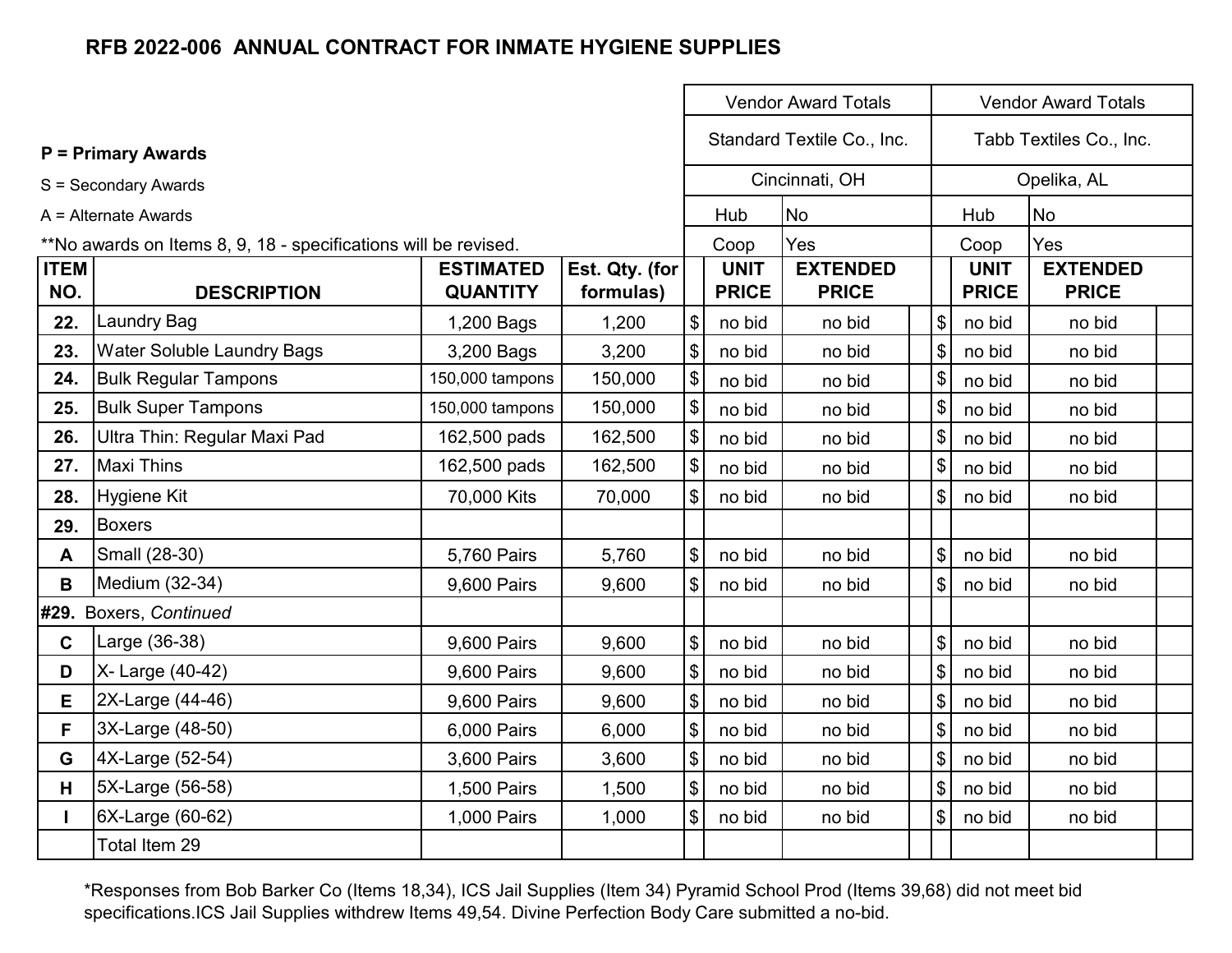|                    |                                                                 |                                     |                             |                            |                             | <b>Vendor Award Totals</b> |                                 |  |
|--------------------|-----------------------------------------------------------------|-------------------------------------|-----------------------------|----------------------------|-----------------------------|----------------------------|---------------------------------|--|
|                    | <b>P = Primary Awards</b>                                       |                                     |                             |                            | <b>Victory Supply LLC</b>   |                            |                                 |  |
|                    | S = Secondary Awards                                            |                                     |                             |                            |                             |                            | Mount Pleasant, TN              |  |
|                    | $A =$ Alternate Awards                                          |                                     |                             |                            | Hub                         | Yes                        |                                 |  |
|                    | **No awards on Items 8, 9, 18 - specifications will be revised. |                                     |                             |                            | Coop                        | Yes                        |                                 |  |
| <b>ITEM</b><br>NO. | <b>DESCRIPTION</b>                                              | <b>ESTIMATED</b><br><b>QUANTITY</b> | Est. Qty. (for<br>formulas) |                            | <b>UNIT</b><br><b>PRICE</b> |                            | <b>EXTENDED</b><br><b>PRICE</b> |  |
| 22.                | <b>Laundry Bag</b>                                              | 1,200 Bags                          | 1,200                       | $\boldsymbol{\$}$          | 2.61                        | \$                         | 3,132.00 P                      |  |
| 23.                | <b>Water Soluble Laundry Bags</b>                               | 3,200 Bags                          | 3,200                       | $\boldsymbol{\mathsf{\$}}$ | no bid                      |                            | no bid                          |  |
| 24.                | <b>Bulk Regular Tampons</b>                                     | 150,000 tampons                     | 150,000                     | $\boldsymbol{\mathsf{\$}}$ | no bid                      |                            | no bid                          |  |
| 25.                | <b>Bulk Super Tampons</b>                                       | 150,000 tampons                     | 150,000                     | $\boldsymbol{\hat{\phi}}$  | no bid                      |                            | no bid                          |  |
| 26.                | Ultra Thin: Regular Maxi Pad                                    | 162,500 pads                        | 162,500                     | $\boldsymbol{\mathsf{\$}}$ | no bid                      |                            | no bid                          |  |
| 27.                | <b>Maxi Thins</b>                                               | 162,500 pads                        | 162,500                     | $\boldsymbol{\mathsf{\$}}$ | no bid                      |                            | no bid                          |  |
| 28.                | Hygiene Kit                                                     | 70,000 Kits                         | 70,000                      | $\boldsymbol{\mathsf{S}}$  | 0.38                        | $\mathfrak{S}$             | 26,600.00 *                     |  |
| 29.                | <b>Boxers</b>                                                   |                                     |                             |                            |                             |                            |                                 |  |
| A                  | Small (28-30)                                                   | 5,760 Pairs                         | 5,760                       | \$                         | 0.9                         | \$                         | 5,184.00 P                      |  |
| B                  | Medium (32-34)                                                  | 9,600 Pairs                         | 9,600                       | \$                         | 0.9                         | \$                         | 8,640.00 P                      |  |
|                    | #29. Boxers, Continued                                          |                                     |                             |                            |                             |                            |                                 |  |
| $\mathbf C$        | Large (36-38)                                                   | 9,600 Pairs                         | 9,600                       | \$                         | 0.9                         | \$                         | 8,640.00 P                      |  |
| D                  | X- Large (40-42)                                                | 9,600 Pairs                         | 9,600                       | \$                         | 0.9                         | \$                         | 8,640.00 P                      |  |
| Е                  | 2X-Large (44-46)                                                | 9,600 Pairs                         | 9,600                       | \$                         | 0.9                         | \$                         | 8,640.00 P                      |  |
| F                  | 3X-Large (48-50)                                                | 6,000 Pairs                         | 6,000                       | $\boldsymbol{\$}$          | 0.95                        | \$                         | 5,700.00 P                      |  |
| G                  | 4X-Large (52-54)                                                | 3,600 Pairs                         | 3,600                       | \$                         | 0.95                        | \$                         | 3,420.00 P                      |  |
| H                  | 5X-Large (56-58)                                                | 1,500 Pairs                         | 1,500                       | \$                         | 1.01                        | \$                         | 1,515.00 P                      |  |
| $\mathbf{I}$       | 6X-Large (60-62)                                                | 1,000 Pairs                         | 1,000                       | \$                         | 1.01                        | \$                         | 1,010.00 P                      |  |
|                    | Total Item 29                                                   |                                     |                             |                            |                             | \$                         | 51,389.00                       |  |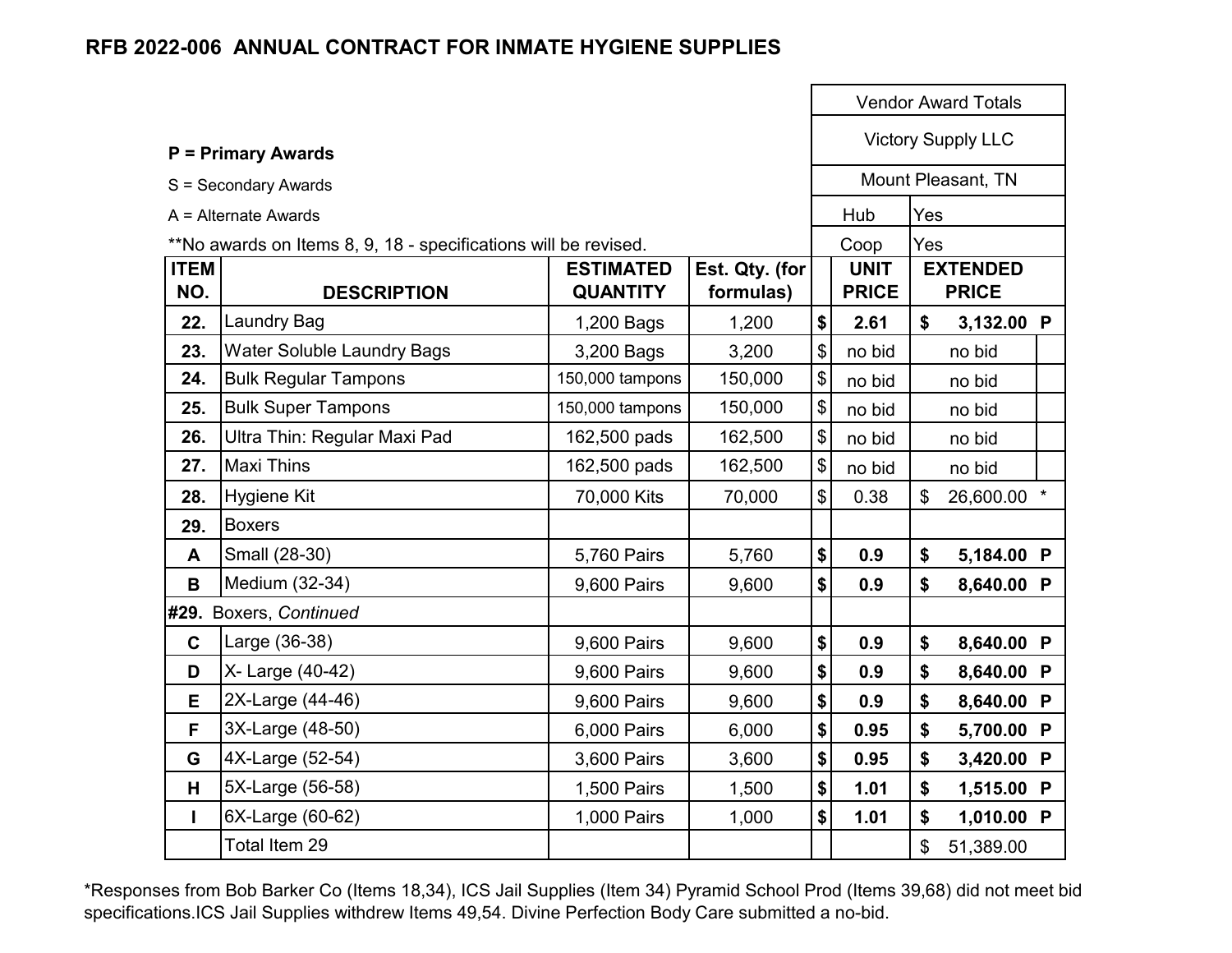|                        |                                                                 |                  |                |                                |                                                      | <b>Vendor Award Totals</b><br><b>Vendor Award Totals</b> |                      |                 |     |              |  |
|------------------------|-----------------------------------------------------------------|------------------|----------------|--------------------------------|------------------------------------------------------|----------------------------------------------------------|----------------------|-----------------|-----|--------------|--|
|                        | <b>P</b> = Primary Awards                                       |                  |                |                                | Phoenix Trading, Inc. DBA<br>Amercare Products, Inc. |                                                          | Acme Supply Co., LTD |                 |     |              |  |
|                        | S = Secondary Awards                                            |                  |                |                                |                                                      | Woodinville, WA                                          |                      | Glen Cove, NY   |     |              |  |
| $A =$ Alternate Awards |                                                                 |                  |                |                                | Hub                                                  | No                                                       |                      | Hub             | Yes |              |  |
|                        | **No awards on Items 8, 9, 18 - specifications will be revised. |                  |                |                                | Coop                                                 | Yes                                                      |                      | Coop            | Yes |              |  |
| <b>ITEM</b>            |                                                                 | <b>ESTIMATED</b> | Est. Qty. (for | <b>UNIT</b><br><b>EXTENDED</b> |                                                      | <b>UNIT</b>                                              |                      | <b>EXTENDED</b> |     |              |  |
| NO.                    | <b>DESCRIPTION</b>                                              | <b>QUANTITY</b>  | formulas)      |                                | <b>PRICE</b>                                         | <b>PRICE</b>                                             |                      | <b>PRICE</b>    |     | <b>PRICE</b> |  |
| 30.                    | Panties                                                         |                  |                |                                |                                                      |                                                          |                      |                 |     |              |  |
| A                      | Size 5                                                          | 2,880 Pairs      | 2,880          | $\boldsymbol{\mathsf{S}}$      | no bid                                               | no bid                                                   |                      | \$<br>1.00      | \$  | 2,880.00 A   |  |
| B                      | Size 6                                                          | 5,280 Pairs      | 5,280          | $\left  \frac{1}{2} \right $   | no bid                                               | no bid                                                   |                      | \$<br>1.00      | \$  | 5,280.00 A   |  |
| $\mathbf{C}$           | Size 7                                                          | 2,400 Pairs      | 2,400          | $\left  \frac{1}{2} \right $   | no bid                                               | no bid                                                   |                      | \$<br>1.00      | \$  | 2,400.00 A   |  |
| D                      | Size 8                                                          | 3,000 Pairs      | 3,000          | $\left  \frac{1}{2} \right $   | no bid                                               | no bid                                                   |                      | \$<br>1.00      | \$  | 3,000.00 A   |  |
| Е                      | Size 9                                                          | 5,880 Pairs      | 5,880          | $\boldsymbol{\mathsf{S}}$      | no bid                                               | no bid                                                   |                      | \$<br>1.00      | \$  | 5,880.00 A   |  |
| F.                     | Size 10                                                         | 8,400 Pairs      | 8,400          | $\left  \frac{1}{2} \right $   | no bid                                               | no bid                                                   |                      | \$<br>1.00      | \$  | 8,400.00 A   |  |
| G                      | Size 11                                                         | 1,728 Pairs      | 1,728          | $\left  \frac{1}{2} \right $   | no bid                                               | no bid                                                   |                      | \$<br>1.00      | \$  | 1,728.00 A   |  |
| н                      | Size 12                                                         | 1,728 Pairs      | 1,728          | $\left  \frac{1}{2} \right $   | no bid                                               | no bid                                                   |                      | \$<br>1.00      | \$  | 1,728.00 A   |  |
|                        | Size 13                                                         | 1,200 Pairs      | 1,200          | $\left  \frac{1}{2} \right $   | no bid                                               | no bid                                                   |                      | \$<br>1.00      | \$  | 1,200.00 A   |  |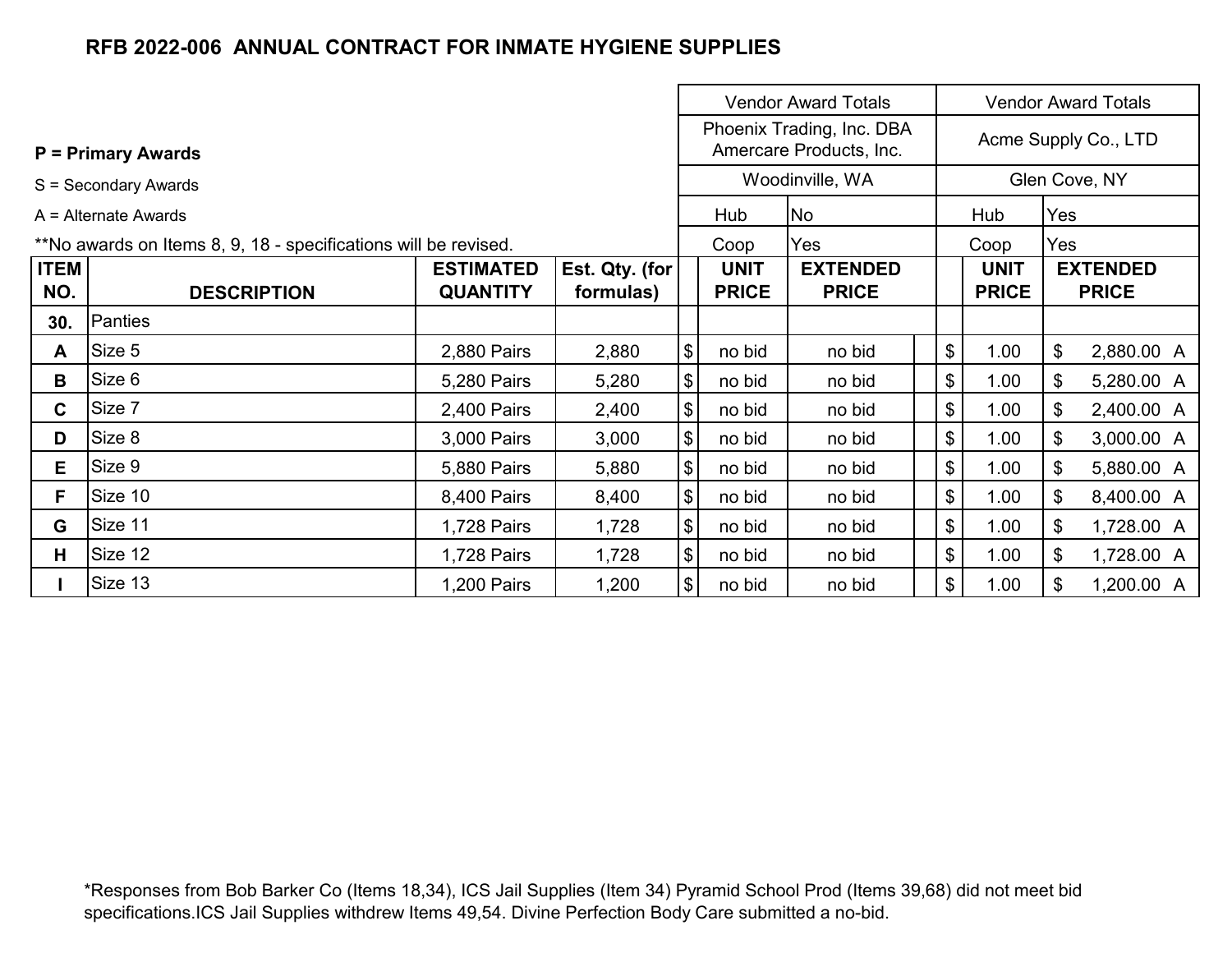|                        |                                                                 |                  |                |                              |                                                | <b>Vendor Award Totals</b> |                              | <b>Vendor Award Totals</b> |                   |  |  |  |
|------------------------|-----------------------------------------------------------------|------------------|----------------|------------------------------|------------------------------------------------|----------------------------|------------------------------|----------------------------|-------------------|--|--|--|
|                        | $P = Primary Awards$                                            |                  |                |                              | Evco Partners LP DBA<br><b>Burgoon Company</b> |                            |                              | Bob Barker Company, Inc.   |                   |  |  |  |
|                        | S = Secondary Awards                                            |                  |                | Texas City, TX               |                                                |                            |                              |                            | Fuquay Varina, NC |  |  |  |
| $A =$ Alternate Awards |                                                                 |                  |                |                              | Hub                                            | Yes                        | Hub                          |                            | <b>No</b>         |  |  |  |
|                        | **No awards on Items 8, 9, 18 - specifications will be revised. |                  |                |                              | Coop                                           | Yes                        |                              | Coop                       | Yes               |  |  |  |
| <b>ITEM</b>            |                                                                 | <b>ESTIMATED</b> | Est. Qty. (for |                              | <b>UNIT</b>                                    | <b>EXTENDED</b>            |                              | <b>UNIT</b>                | <b>EXTENDED</b>   |  |  |  |
| NO.                    | <b>DESCRIPTION</b>                                              | <b>QUANTITY</b>  | formulas)      | <b>PRICE</b><br><b>PRICE</b> |                                                |                            | <b>PRICE</b>                 | <b>PRICE</b>               |                   |  |  |  |
| 30.                    | Panties                                                         |                  |                |                              |                                                |                            |                              |                            |                   |  |  |  |
| A                      | Size 5                                                          | 2,880 Pairs      | 2,880          | $\sqrt{2}$                   | no bid                                         | no bid                     | $\boldsymbol{\mathsf{S}}$    | 0.6                        | \$<br>1,728.00 S  |  |  |  |
| B                      | Size 6                                                          | 5,280 Pairs      | 5,280          | $\frac{1}{2}$                | no bid                                         | no bid                     | $\boldsymbol{\mathsf{S}}$    | 0.6                        | \$<br>3,168.00 S  |  |  |  |
| $\mathbf{C}$           | Size 7                                                          | 2,400 Pairs      | 2,400          | $\left  \frac{1}{2} \right $ | no bid                                         | no bid                     | $\$\$                        | 0.63                       | 1,512.00 S<br>\$  |  |  |  |
| D                      | Size 8                                                          | 3,000 Pairs      | 3,000          | $\left  \frac{1}{2} \right $ | no bid                                         | no bid                     | $\left  \frac{1}{2} \right $ | 0.71                       | 2,130.00 S<br>\$  |  |  |  |
| Е                      | Size 9                                                          | 5,880 Pairs      | 5,880          | $\sqrt{3}$                   | no bid                                         | no bid                     | $\frac{1}{2}$                | 0.71                       | \$<br>4,174.80 S  |  |  |  |
| F                      | Size 10                                                         | 8,400 Pairs      | 8,400          | $\left  \frac{1}{2} \right $ | no bid                                         | no bid                     | $\left  \mathbf{S} \right $  | 0.75                       | 6,300.00 S<br>\$  |  |  |  |
| G                      | Size 11                                                         | 1,728 Pairs      | 1,728          | $\left  \frac{1}{2} \right $ | no bid                                         | no bid                     | $\$\$                        | 0.79                       | \$<br>1,365.12 S  |  |  |  |
| H.                     | Size 12                                                         | 1,728 Pairs      | 1,728          | $\left  \frac{1}{2} \right $ | no bid                                         | no bid                     | $\$\$                        | 0.79                       | \$<br>1,365.12 S  |  |  |  |
|                        | Size 13                                                         | 1,200 Pairs      | 1,200          | $\frac{1}{2}$                | no bid                                         | no bid                     | $\left  \frac{1}{2} \right $ | 0.92                       | 1,104.00 S        |  |  |  |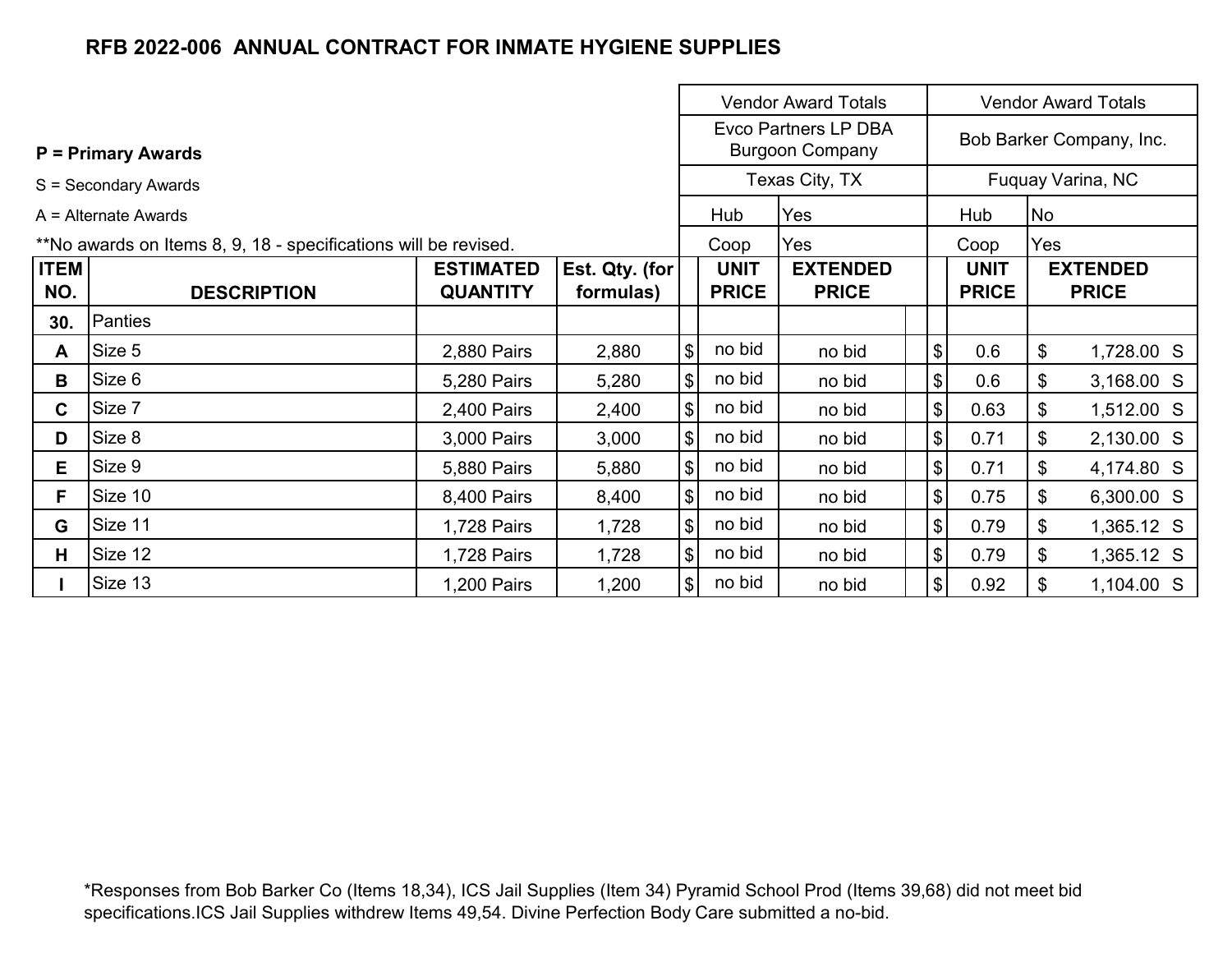|                      |                                                                 | <b>Vendor Award Totals</b> |                |                                           |              |                 |                | <b>Vendor Award Totals</b> |                     |  |  |  |  |
|----------------------|-----------------------------------------------------------------|----------------------------|----------------|-------------------------------------------|--------------|-----------------|----------------|----------------------------|---------------------|--|--|--|--|
|                      | <b>P</b> = Primary Awards                                       |                            |                |                                           |              | Charm-Tex       |                |                            | <b>Goaltex Corp</b> |  |  |  |  |
| S = Secondary Awards |                                                                 |                            |                |                                           |              | Brooklyn, NY    |                |                            | Syosset, NY         |  |  |  |  |
|                      | $A =$ Alternate Awards                                          |                            |                |                                           | Hub          | <b>No</b>       |                | Hub                        | No                  |  |  |  |  |
|                      | **No awards on Items 8, 9, 18 - specifications will be revised. |                            |                |                                           | Coop         | Yes             |                | Coop                       | Yes                 |  |  |  |  |
| <b>ITEM</b>          |                                                                 | <b>ESTIMATED</b>           | Est. Qty. (for |                                           | <b>UNIT</b>  | <b>EXTENDED</b> |                | <b>UNIT</b>                | <b>EXTENDED</b>     |  |  |  |  |
| NO.                  | <b>DESCRIPTION</b>                                              | <b>QUANTITY</b>            | formulas)      |                                           | <b>PRICE</b> | <b>PRICE</b>    |                | <b>PRICE</b>               | <b>PRICE</b>        |  |  |  |  |
| 30.                  | Panties                                                         |                            |                |                                           |              |                 |                |                            |                     |  |  |  |  |
| A                    | Size 5                                                          | 2,880 Pairs                | 2,880          | $\, \, \raisebox{12pt}{$\scriptstyle \$}$ | no bid       | no bid          | $\frac{1}{2}$  | no bid                     | no bid              |  |  |  |  |
| B                    | Size 6                                                          | 5,280 Pairs                | 5,280          | \$                                        | no bid       | no bid          | $\frac{1}{2}$  | no bid                     | no bid              |  |  |  |  |
| C.                   | Size 7                                                          | 2,400 Pairs                | 2,400          | \$                                        | no bid       | no bid          | $\mathfrak{S}$ | no bid                     | no bid              |  |  |  |  |
| D                    | Size 8                                                          | 3,000 Pairs                | 3,000          | \$                                        | no bid       | no bid          | $\mathfrak{S}$ | no bid                     | no bid              |  |  |  |  |
| Е                    | Size 9                                                          | 5,880 Pairs                | 5,880          | \$                                        | no bid       | no bid          | $\frac{1}{2}$  | no bid                     | no bid              |  |  |  |  |
| F                    | Size 10                                                         | 8,400 Pairs                | 8,400          | \$                                        | no bid       | no bid          | $\frac{1}{2}$  | no bid                     | no bid              |  |  |  |  |
| G                    | Size 11                                                         | 1,728 Pairs                | 1,728          | \$                                        | no bid       | no bid          | $\frac{1}{2}$  | no bid                     | no bid              |  |  |  |  |
| H                    | Size 12                                                         | 1,728 Pairs                | 1,728          | \$                                        | no bid       | no bid          | $\frac{1}{2}$  | no bid                     | no bid              |  |  |  |  |
|                      | Size 13                                                         | 1,200 Pairs                | 1,200          | \$                                        | no bid       | no bid          | $\frac{1}{2}$  | no bid                     | no bid              |  |  |  |  |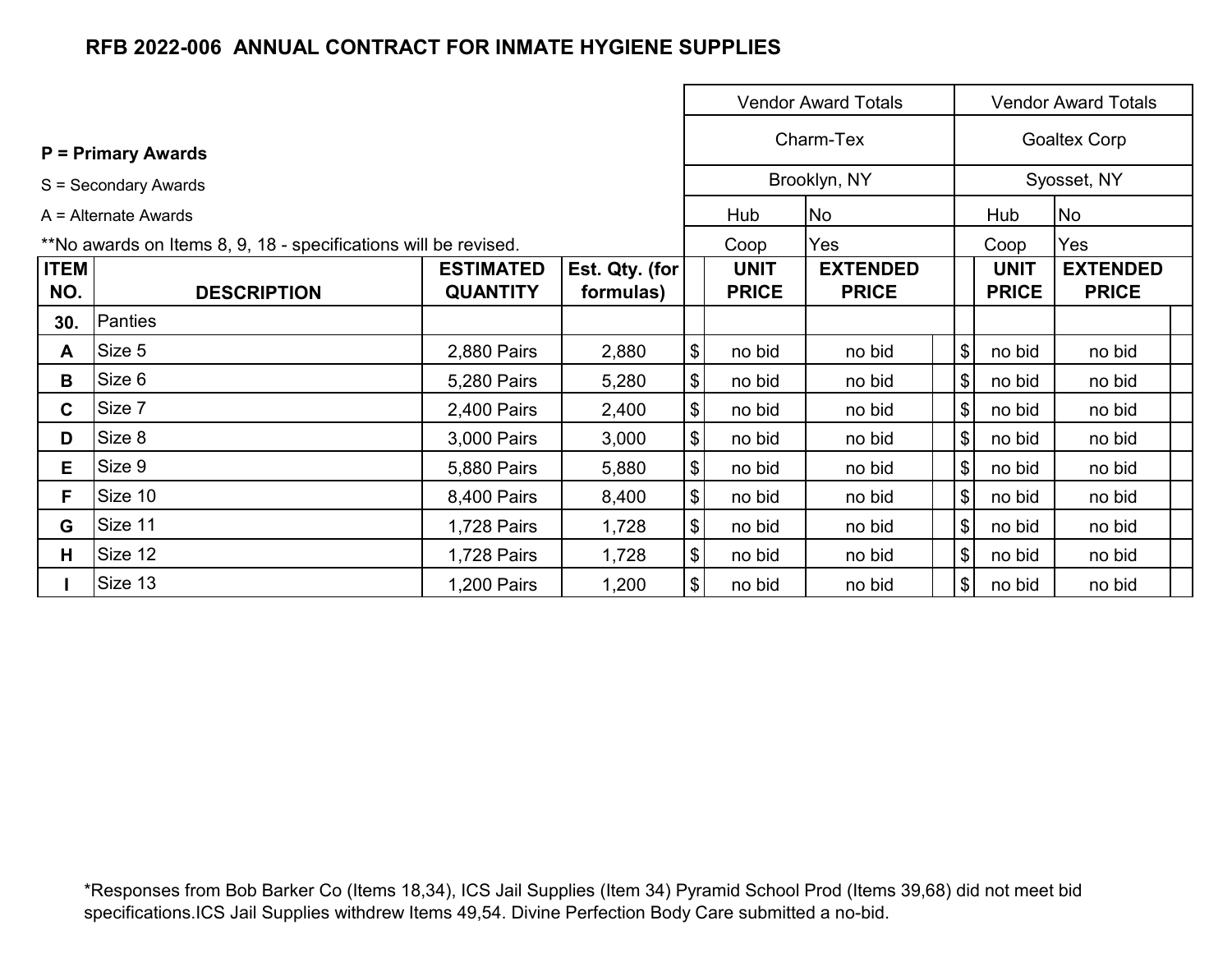|                      |                                                                 | <b>Vendor Award Totals</b> |                |                              |              |     |                         | <b>Vendor Award Totals</b>   |              |                 |  |  |  |
|----------------------|-----------------------------------------------------------------|----------------------------|----------------|------------------------------|--------------|-----|-------------------------|------------------------------|--------------|-----------------|--|--|--|
|                      | <b>P</b> = Primary Awards                                       |                            |                |                              |              |     | ICS Jail Supplies, Inc. |                              |              | Mini Wing USA   |  |  |  |
| S = Secondary Awards |                                                                 |                            |                | Waco, TX                     |              |     |                         | P.V.E., CA                   |              |                 |  |  |  |
|                      | $A =$ Alternate Awards                                          |                            |                |                              | Hub          | No  |                         |                              | Hub          | Yes             |  |  |  |
|                      | **No awards on Items 8, 9, 18 - specifications will be revised. |                            |                |                              | Coop         | Yes |                         |                              | Coop         | Yes             |  |  |  |
| <b>ITEM</b>          |                                                                 | <b>ESTIMATED</b>           | Est. Qty. (for |                              | <b>UNIT</b>  |     | <b>EXTENDED</b>         |                              | <b>UNIT</b>  | <b>EXTENDED</b> |  |  |  |
| NO.                  | <b>DESCRIPTION</b>                                              | <b>QUANTITY</b>            | formulas)      |                              | <b>PRICE</b> |     | <b>PRICE</b>            |                              | <b>PRICE</b> | <b>PRICE</b>    |  |  |  |
| 30.                  | Panties                                                         |                            |                |                              |              |     |                         |                              |              |                 |  |  |  |
| A                    | Size 5                                                          | 2,880 Pairs                | 2,880          | $\boldsymbol{\$}$            | 1.485        | \$  | 4,276.80                | $\boldsymbol{\mathsf{S}}$    | no bid       | no bid          |  |  |  |
| B                    | Size 6                                                          | 5,280 Pairs                | 5,280          | $\boldsymbol{\$}$            | 1.485        | \$  | 7,840.80                | $\boldsymbol{\$}$            | no bid       | no bid          |  |  |  |
| $\mathbf{C}$         | Size 7                                                          | 2,400 Pairs                | 2,400          | $\left  \frac{1}{2} \right $ | 1.485        | \$  | 3,564.00                | $\frac{1}{2}$                | no bid       | no bid          |  |  |  |
| D                    | Size 8                                                          | 3,000 Pairs                | 3,000          | $\left  \frac{1}{2} \right $ | 1.485        | \$  | 4,455.00                | $\boldsymbol{\mathsf{\$}}$   | no bid       | no bid          |  |  |  |
| Е                    | Size 9                                                          | 5,880 Pairs                | 5,880          | $\frac{1}{2}$                | 1.624        | \$  | 9,549.12                | $\$\$                        | no bid       | no bid          |  |  |  |
| F.                   | Size 10                                                         | 8,400 Pairs                | 8,400          | $\frac{1}{2}$                | 1.624        | \$  | 13,641.60               | $\$\$                        | no bid       | no bid          |  |  |  |
| G                    | Size 11                                                         | 1,728 Pairs                | 1,728          | $\boldsymbol{\$}$            | 1.763        | \$  | 3,046.46                | $\frac{1}{2}$                | no bid       | no bid          |  |  |  |
| Н.                   | Size 12                                                         | 1,728 Pairs                | 1,728          | $\boldsymbol{\$}$            | 1.763        | \$  | 3,046.46                | $\$\$<br>no bid              |              | no bid          |  |  |  |
|                      | Size 13                                                         | 1,200 Pairs                | 1,200          | $\frac{1}{2}$                | 1.902        | \$  | 2,282.40                | $\left  \frac{1}{2} \right $ | no bid       | no bid          |  |  |  |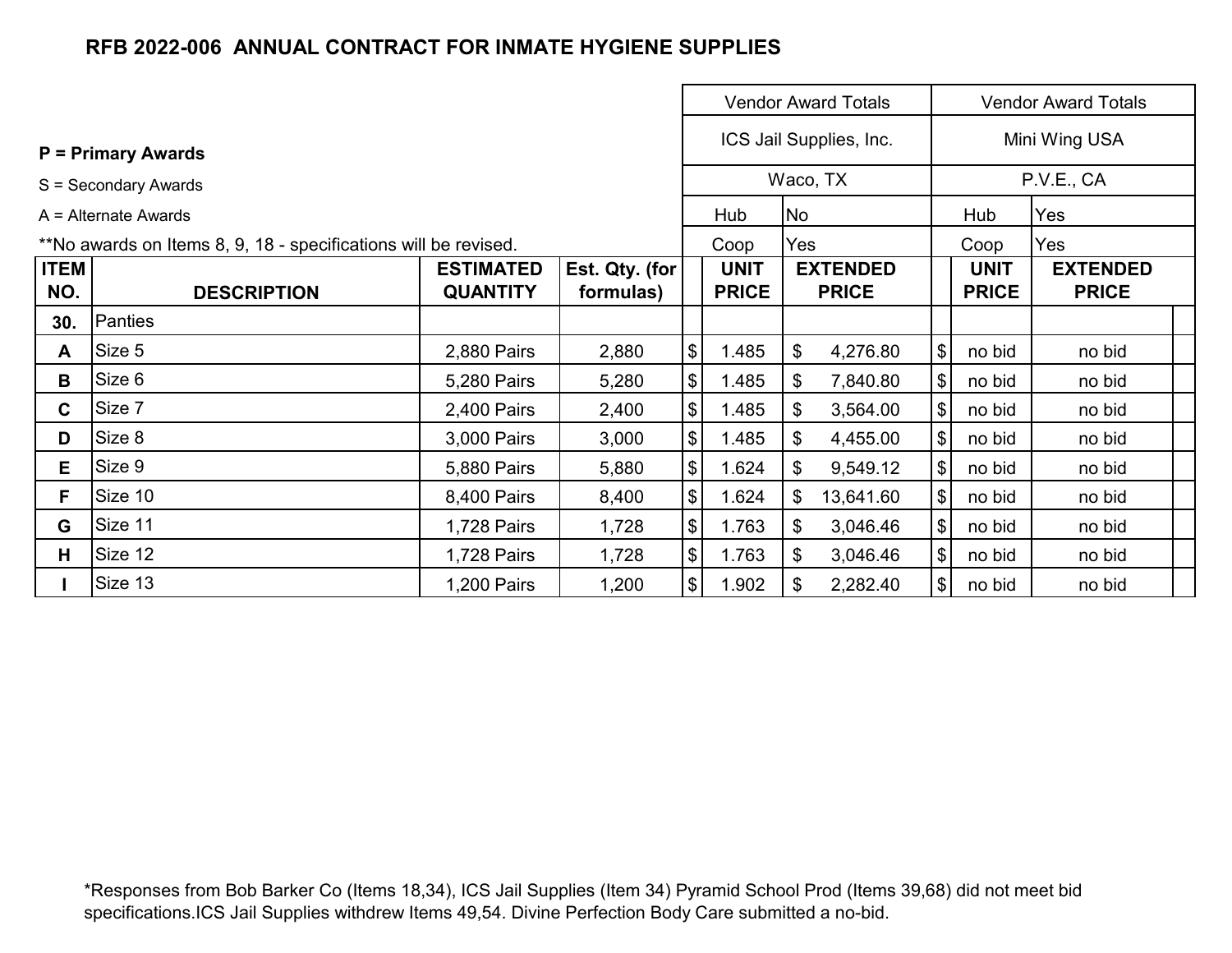|                      |                                                                 |                  |                |                                           |              | <b>Vendor Award Totals</b>     |                                           | <b>Vendor Award Totals</b> |                              |  |  |  |
|----------------------|-----------------------------------------------------------------|------------------|----------------|-------------------------------------------|--------------|--------------------------------|-------------------------------------------|----------------------------|------------------------------|--|--|--|
|                      | <b>P</b> = Primary Awards                                       |                  |                |                                           |              | <b>Pyramid School Products</b> |                                           |                            | Roots Beauty Innovations LLC |  |  |  |
| S = Secondary Awards |                                                                 |                  |                |                                           |              | Tampa, FL                      |                                           |                            | Wagoner, OK                  |  |  |  |
|                      | $A =$ Alternate Awards                                          |                  |                |                                           | Hub          | No                             |                                           | Hub                        | No                           |  |  |  |
|                      | **No awards on Items 8, 9, 18 - specifications will be revised. |                  |                |                                           | Coop         | Yes                            |                                           | Coop                       | Yes                          |  |  |  |
| <b>ITEM</b>          |                                                                 | <b>ESTIMATED</b> | Est. Qty. (for |                                           | <b>UNIT</b>  | <b>EXTENDED</b>                |                                           | <b>UNIT</b>                | <b>EXTENDED</b>              |  |  |  |
| NO.                  | <b>DESCRIPTION</b>                                              | <b>QUANTITY</b>  | formulas)      |                                           | <b>PRICE</b> | <b>PRICE</b>                   |                                           | <b>PRICE</b>               | <b>PRICE</b>                 |  |  |  |
| 30.                  | Panties                                                         |                  |                |                                           |              |                                |                                           |                            |                              |  |  |  |
| A                    | Size 5                                                          | 2,880 Pairs      | 2,880          | $\boldsymbol{\theta}$                     | no bid       | no bid                         | $\, \, \raisebox{12pt}{$\scriptstyle \$}$ | no bid                     | no bid                       |  |  |  |
| B                    | Size 6                                                          | 5,280 Pairs      | 5,280          | $\sqrt{3}$                                | no bid       | no bid                         | \$                                        | no bid                     | no bid                       |  |  |  |
| C.                   | Size 7                                                          | 2,400 Pairs      | 2,400          | $\boldsymbol{\theta}$                     | no bid       | no bid                         | \$                                        | no bid                     | no bid                       |  |  |  |
| D                    | Size 8                                                          | 3,000 Pairs      | 3,000          | $\, \, \raisebox{12pt}{$\scriptstyle \$}$ | no bid       | no bid                         | $\boldsymbol{\mathsf{S}}$                 | no bid                     | no bid                       |  |  |  |
| E.                   | Size 9                                                          | 5,880 Pairs      | 5,880          | $\boldsymbol{\theta}$                     | no bid       | no bid                         | \$                                        | no bid                     | no bid                       |  |  |  |
| F                    | Size 10                                                         | 8,400 Pairs      | 8,400          | $\boldsymbol{\$}$                         | no bid       | no bid                         | $\boldsymbol{\mathsf{S}}$                 | no bid                     | no bid                       |  |  |  |
| G                    | Size 11                                                         | 1,728 Pairs      | 1,728          | $\, \, \raisebox{12pt}{$\scriptstyle \$}$ | no bid       | no bid                         | $\boldsymbol{\mathsf{S}}$                 | no bid                     | no bid                       |  |  |  |
| H.                   | Size 12                                                         | 1,728 Pairs      | 1,728          | $\, \, \raisebox{12pt}{$\scriptstyle \$}$ | no bid       | no bid                         | $\boldsymbol{\mathsf{S}}$                 | no bid                     | no bid                       |  |  |  |
|                      | Size 13                                                         | 1,200 Pairs      | 1,200          | $\boldsymbol{\$}$                         | no bid       | no bid                         | $\frac{1}{2}$                             | no bid                     | no bid                       |  |  |  |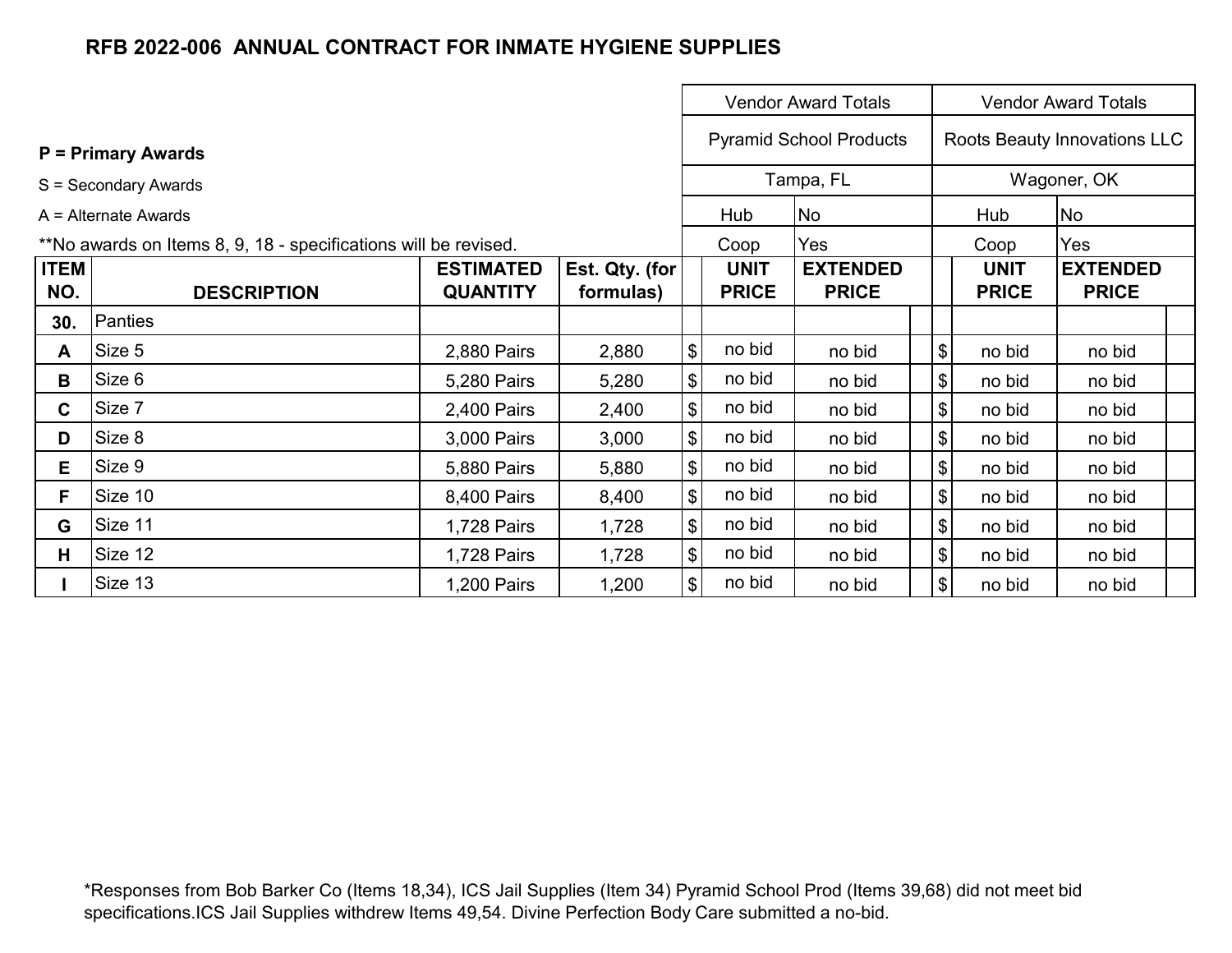|                                                                 |                           |                                     |                             |                            |                             | <b>Vendor Award Totals</b>      |                                     | <b>Vendor Award Totals</b>  |                                 |  |  |  |
|-----------------------------------------------------------------|---------------------------|-------------------------------------|-----------------------------|----------------------------|-----------------------------|---------------------------------|-------------------------------------|-----------------------------|---------------------------------|--|--|--|
|                                                                 | <b>P</b> = Primary Awards |                                     |                             |                            | Standard Textile Co., Inc.  |                                 | Tabb Textiles Co., Inc.             |                             |                                 |  |  |  |
| S = Secondary Awards                                            |                           |                                     |                             | Cincinnati, OH             |                             |                                 |                                     |                             | Opelika, AL                     |  |  |  |
| $A =$ Alternate Awards                                          |                           |                                     |                             |                            | Hub                         | No                              |                                     | Hub                         | No                              |  |  |  |
| **No awards on Items 8, 9, 18 - specifications will be revised. |                           |                                     |                             |                            | Coop                        | Yes                             |                                     | Coop                        | Yes                             |  |  |  |
| <b>ITEM</b><br>NO.                                              | <b>DESCRIPTION</b>        | <b>ESTIMATED</b><br><b>QUANTITY</b> | Est. Qty. (for<br>formulas) |                            | <b>UNIT</b><br><b>PRICE</b> | <b>EXTENDED</b><br><b>PRICE</b> |                                     | <b>UNIT</b><br><b>PRICE</b> | <b>EXTENDED</b><br><b>PRICE</b> |  |  |  |
| 30.                                                             | Panties                   |                                     |                             |                            |                             |                                 |                                     |                             |                                 |  |  |  |
| A                                                               | Size 5                    | 2,880 Pairs                         | 2,880                       | $\boldsymbol{\mathsf{\$}}$ | no bid                      | no bid                          | \$                                  | no bid                      | no bid                          |  |  |  |
| B                                                               | Size 6                    | 5,280 Pairs                         | 5,280                       | $\sqrt{3}$                 | no bid                      | no bid                          | $\frac{1}{2}$                       | no bid                      | no bid                          |  |  |  |
| C.                                                              | Size 7                    | 2,400 Pairs                         | 2,400                       | \$                         | no bid                      | no bid                          | \$                                  | no bid                      | no bid                          |  |  |  |
| D                                                               | Size 8                    | 3,000 Pairs                         | 3,000                       | \$                         | no bid                      | no bid                          | $\boldsymbol{\mathsf{S}}$           | no bid                      | no bid                          |  |  |  |
| Е                                                               | Size 9                    | 5,880 Pairs                         | 5,880                       | $\boldsymbol{\mathsf{\$}}$ | no bid                      | no bid                          | $\boldsymbol{\mathsf{S}}$           | no bid                      | no bid                          |  |  |  |
| F                                                               | Size 10                   | 8,400 Pairs                         | 8,400                       | $\boldsymbol{\theta}$      | no bid                      | no bid                          | $\boldsymbol{\mathsf{\$}}$          | no bid                      | no bid                          |  |  |  |
| G                                                               | Size 11                   | 1,728 Pairs                         | 1,728                       | $\boldsymbol{\$}$          | no bid                      | no bid                          | \$                                  | no bid                      | no bid                          |  |  |  |
| Н.                                                              | Size 12                   | 1,728 Pairs                         | 1,728                       | $\boldsymbol{\$}$          | no bid                      | no bid                          | $\boldsymbol{\mathsf{S}}$<br>no bid |                             | no bid                          |  |  |  |
|                                                                 | Size 13                   | 1,200 Pairs                         | 1,200                       | $\sqrt[6]{\frac{1}{2}}$    | no bid                      | no bid                          | $\left  \frac{1}{2} \right $        | no bid                      | no bid                          |  |  |  |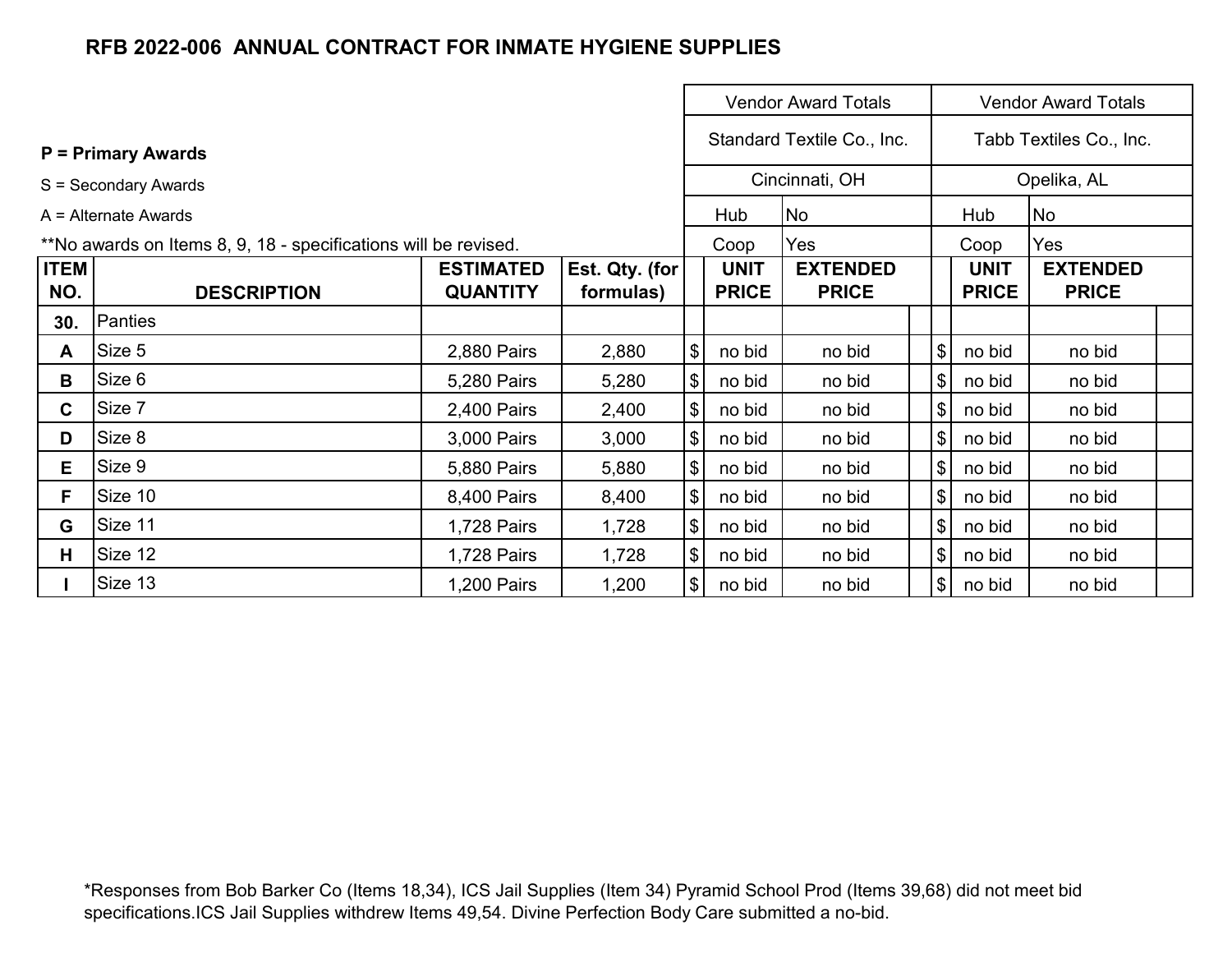|             |                                                                 |                  |                           |    |              | <b>Vendor Award Totals</b> |                    |  |  |
|-------------|-----------------------------------------------------------------|------------------|---------------------------|----|--------------|----------------------------|--------------------|--|--|
|             | <b>P</b> = Primary Awards                                       |                  | <b>Victory Supply LLC</b> |    |              |                            |                    |  |  |
|             | S = Secondary Awards                                            |                  |                           |    |              |                            | Mount Pleasant, TN |  |  |
|             | $A =$ Alternate Awards                                          |                  |                           |    | Hub          | Yes                        |                    |  |  |
|             |                                                                 |                  |                           |    | Coop         | Yes                        |                    |  |  |
| <b>ITEM</b> | **No awards on Items 8, 9, 18 - specifications will be revised. | <b>ESTIMATED</b> | Est. Qty. (for            |    | <b>UNIT</b>  |                            | <b>EXTENDED</b>    |  |  |
| NO.         | <b>DESCRIPTION</b>                                              | <b>QUANTITY</b>  | formulas)                 |    | <b>PRICE</b> |                            | <b>PRICE</b>       |  |  |
| 30.         | <b>Panties</b>                                                  |                  |                           |    |              |                            |                    |  |  |
| A           | Size 5                                                          | 2,880 Pairs      | 2,880                     | \$ | 0.68         | \$                         | 1,958.40 P         |  |  |
| B           | Size 6                                                          | 5,280 Pairs      | 5,280                     | \$ | 0.68         | \$                         | 3,590.40 P         |  |  |
| C           | Size 7                                                          | 2,400 Pairs      | 2,400                     | \$ | 0.68         | \$                         | 1,632.00 P         |  |  |
| D           | Size 8                                                          | 3,000 Pairs      | 3,000                     | \$ | 0.68         | \$                         | 2,040.00 P         |  |  |
| E.          | Size 9                                                          | 5,880 Pairs      | 5,880                     | \$ | 0.68         | \$                         | 3,998.40 P         |  |  |
| F           | Size 10                                                         | 8,400 Pairs      | 8,400                     | \$ | 0.74         | \$                         | 6,216.00 P         |  |  |
| G           | Size 11                                                         | 1,728 Pairs      | 1,728                     | \$ | 0.74         | \$                         | 1,278.72 P         |  |  |
| Н           | Size 12                                                         | 1,728 Pairs      | 1,728                     | \$ | 0.74         | \$                         | 1,278.72 P         |  |  |
|             | Size 13                                                         | 1,200 Pairs      | 1,200                     | \$ | 0.74         | \$                         | 888.00 P           |  |  |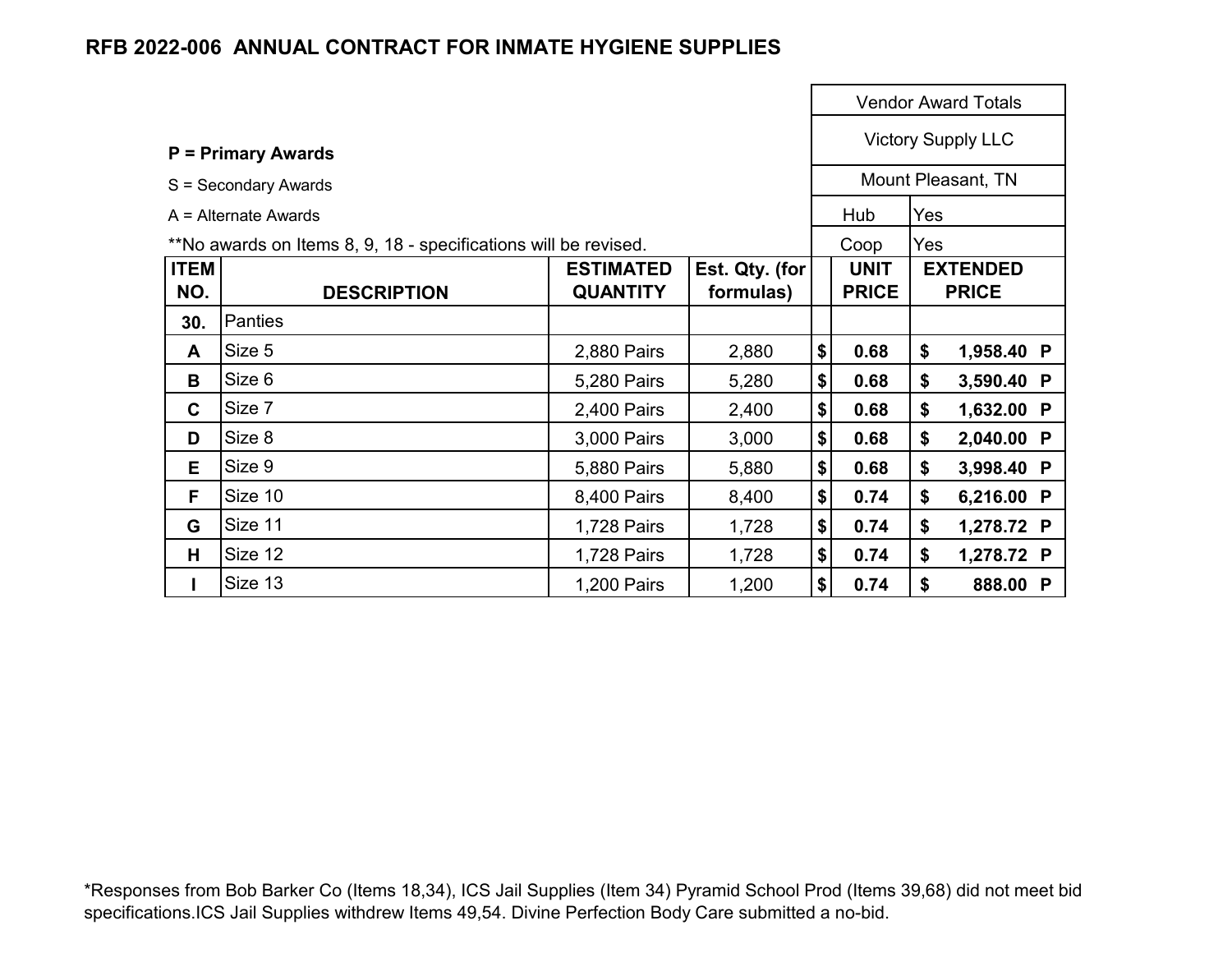|                                                                 |                                 |                                     | <b>Vendor Award Totals</b><br><b>Vendor Award Totals</b> |                            |                             |                                 |    |                      |                             |            |                                 |
|-----------------------------------------------------------------|---------------------------------|-------------------------------------|----------------------------------------------------------|----------------------------|-----------------------------|---------------------------------|----|----------------------|-----------------------------|------------|---------------------------------|
|                                                                 | <b>P</b> = Primary Awards       |                                     | Phoenix Trading, Inc. DBA<br>Amercare Products, Inc.     |                            |                             |                                 |    | Acme Supply Co., LTD |                             |            |                                 |
|                                                                 | S = Secondary Awards            |                                     |                                                          |                            |                             | Woodinville, WA                 |    |                      |                             |            | Glen Cove, NY                   |
|                                                                 | A = Alternate Awards            |                                     |                                                          |                            | Hub                         | <b>No</b>                       |    |                      | Hub                         | Yes        |                                 |
| **No awards on Items 8, 9, 18 - specifications will be revised. |                                 |                                     |                                                          |                            | Coop                        | Yes                             |    |                      | Coop                        | Yes        |                                 |
| <b>ITEM</b><br>NO.                                              | <b>DESCRIPTION</b>              | <b>ESTIMATED</b><br><b>QUANTITY</b> | Est. Qty. (for<br>formulas)                              |                            | <b>UNIT</b><br><b>PRICE</b> | <b>EXTENDED</b><br><b>PRICE</b> |    |                      | <b>UNIT</b><br><b>PRICE</b> |            | <b>EXTENDED</b><br><b>PRICE</b> |
|                                                                 | #30. Panties, Continued         |                                     |                                                          |                            |                             |                                 |    |                      |                             |            |                                 |
| J                                                               | Size 14<br>1,000 Pairs<br>1,000 |                                     | \$                                                       | no bid                     | no bid                      |                                 | \$ | 1.00                 | \$                          | 1,000.00 A |                                 |
| K                                                               | Size 15                         | 288 Pairs                           | 288                                                      | \$                         | no bid                      | no bid                          |    | \$                   | 1.00                        | \$         | 288.00 A                        |
| L.                                                              | Size 16                         | 288 Pairs                           | 288                                                      | \$                         | no bid                      | no bid                          |    | \$                   | 1.00                        | \$         | 288.00 A                        |
| M                                                               | Size 17                         | 288 Pairs                           | 288                                                      | \$                         | no bid                      | no bid                          |    | \$                   | 1.00                        | \$         | 288.00 A                        |
| N <sub>1</sub>                                                  | Size 18                         | 288 Pairs                           | 288                                                      | \$                         | no bid                      | no bid                          |    | \$                   | 1.00                        | \$         | 288.00 A                        |
|                                                                 | Total Item 30                   |                                     |                                                          |                            |                             |                                 |    |                      |                             | \$         | 34,648.00                       |
| 31.                                                             | <b>Scrub Pants</b>              |                                     |                                                          |                            |                             |                                 |    |                      |                             |            |                                 |
| A                                                               | Small                           | 480 Pants                           | 480                                                      | \$                         | no bid                      | no bid                          |    | \$                   | 5                           | \$         | 2,400.00 S                      |
| B                                                               | Medium                          | 480 Pants                           | 480                                                      | \$                         | no bid                      | no bid                          |    | \$                   | 5                           | \$         | 2,400.00 S                      |
| C                                                               | Large                           | 480 Pants                           | 480                                                      | \$                         | no bid                      | no bid                          |    | \$                   | 5                           | \$         | 2,400.00 S                      |
| D                                                               | X-Large                         | 480 Pants                           | 480                                                      | $\boldsymbol{\mathsf{\$}}$ | no bid                      | no bid                          |    | \$                   | 5                           | \$         | 2,400.00 S                      |
| E.                                                              | 2X-Large                        | 480 Pants                           | 480                                                      | \$                         | no bid                      | no bid                          |    | \$                   | 5                           | \$         | 2,400.00 S                      |
| F.                                                              | 3X-Large                        | 480 Pants                           | 480                                                      | \$                         | no bid                      | no bid                          |    | \$                   | 5                           | \$         | 2,400.00 S                      |
|                                                                 | Total Item 31                   |                                     |                                                          |                            |                             |                                 |    |                      |                             | \$         | 14,400.00                       |
| 32.                                                             | <b>Scrub Shirts</b>             |                                     |                                                          |                            |                             |                                 |    |                      |                             |            |                                 |
| A                                                               | Small                           | 480 Shirts                          | 480                                                      | \$                         | no bid                      | no bid                          |    | \$                   | 5                           | \$         | 2,400.00 S                      |
| B                                                               | Medium                          | 480 Shirts                          | 480                                                      | \$                         | no bid                      | no bid                          |    | \$                   | 5                           | \$         | 2,400.00 S                      |
| $\mathbf{C}$                                                    | Large                           | 480 Shirts                          | 480                                                      | \$                         | no bid                      | no bid                          |    | \$                   | 5                           | \$         | 2,400.00 S                      |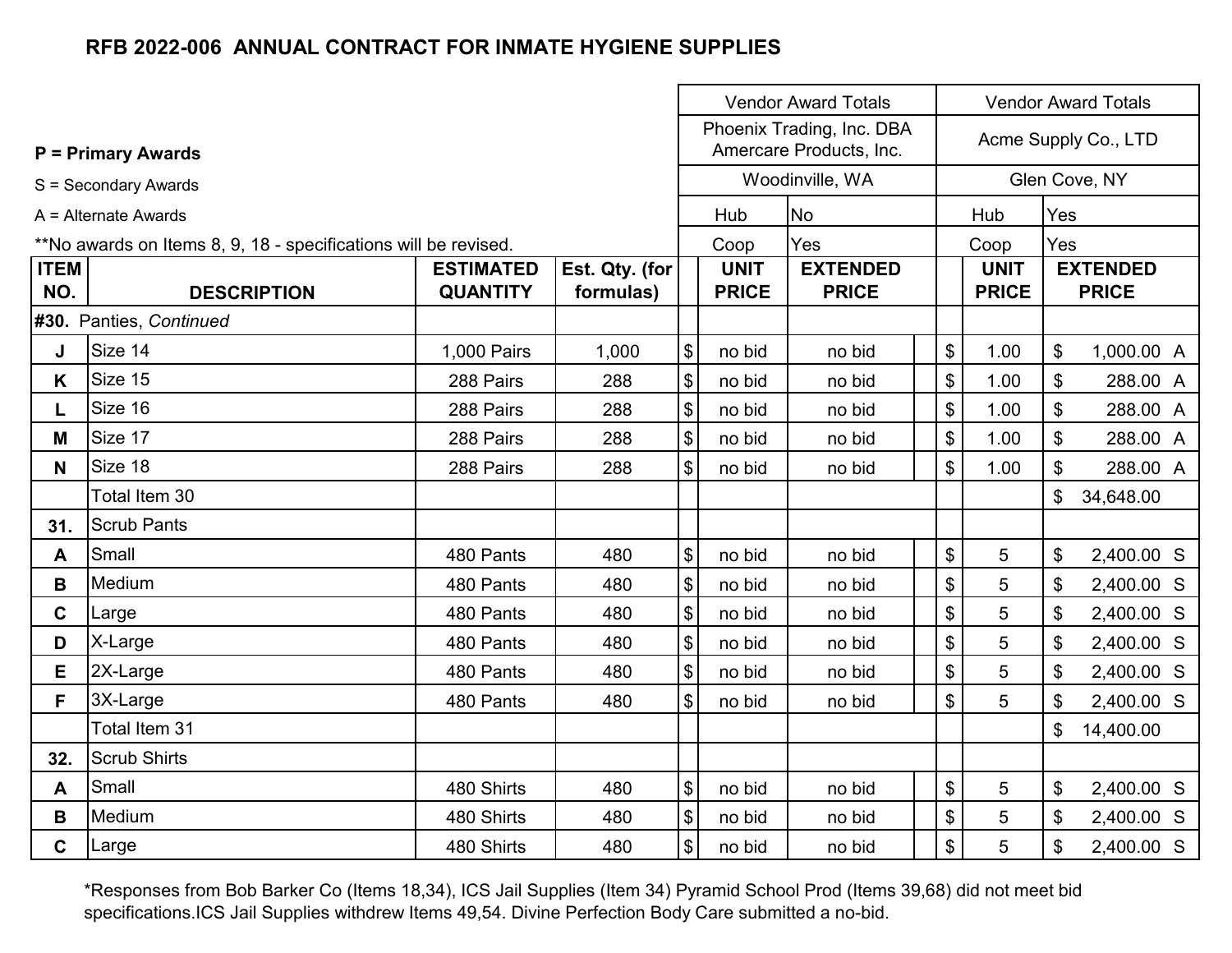|             |                                                                 |                  |                | <b>Vendor Award Totals</b> |              |                                                       |                            | <b>Vendor Award Totals</b> |                          |  |  |  |
|-------------|-----------------------------------------------------------------|------------------|----------------|----------------------------|--------------|-------------------------------------------------------|----------------------------|----------------------------|--------------------------|--|--|--|
|             | <b>P = Primary Awards</b>                                       |                  |                |                            |              | <b>Evco Partners LP DBA</b><br><b>Burgoon Company</b> |                            |                            | Bob Barker Company, Inc. |  |  |  |
|             | S = Secondary Awards                                            |                  |                |                            |              | Texas City, TX                                        |                            |                            | Fuquay Varina, NC        |  |  |  |
|             | A = Alternate Awards                                            |                  |                |                            | Hub          | Yes                                                   |                            | Hub                        | No                       |  |  |  |
|             | **No awards on Items 8, 9, 18 - specifications will be revised. |                  |                |                            | Coop         | Yes                                                   |                            | Coop                       | Yes                      |  |  |  |
| <b>ITEM</b> |                                                                 | <b>ESTIMATED</b> | Est. Qty. (for |                            | <b>UNIT</b>  | <b>EXTENDED</b>                                       |                            | <b>UNIT</b>                | <b>EXTENDED</b>          |  |  |  |
| NO.         | <b>DESCRIPTION</b>                                              | <b>QUANTITY</b>  | formulas)      |                            | <b>PRICE</b> | <b>PRICE</b>                                          |                            | <b>PRICE</b>               | <b>PRICE</b>             |  |  |  |
|             | #30. Panties, Continued                                         |                  |                |                            |              |                                                       |                            |                            |                          |  |  |  |
| J           | Size 14                                                         | 1,000 Pairs      | 1,000          | \$                         | no bid       | no bid                                                | $\boldsymbol{\mathsf{\$}}$ | 0.92                       | \$<br>920.00 S           |  |  |  |
| K           | Size 15                                                         | 288 Pairs        | 288            | \$                         | no bid       | no bid                                                | $\boldsymbol{\mathsf{\$}}$ | 0.92                       | \$<br>264.96 S           |  |  |  |
| L.          | Size 16                                                         | 288 Pairs        | 288            | \$                         | no bid       | no bid                                                | \$                         | 0.92                       | \$<br>264.96 S           |  |  |  |
| Μ           | Size 17                                                         | 288 Pairs        | 288            | \$                         | no bid       | no bid                                                | \$                         | 0.92                       | \$<br>264.96 S           |  |  |  |
| N           | Size 18                                                         | 288 Pairs        | 288            | \$                         | no bid       | no bid                                                | \$                         | 0.92                       | \$<br>264.96 S           |  |  |  |
|             | Total Item 30                                                   |                  |                |                            |              |                                                       |                            |                            | \$<br>24,826.88          |  |  |  |
| 31.         | <b>Scrub Pants</b>                                              |                  |                |                            |              |                                                       |                            |                            |                          |  |  |  |
| A           | Small                                                           | 480 Pants        | 480            | \$                         | no bid       | no bid                                                | \$                         | no bid                     | no bid                   |  |  |  |
| В           | Medium                                                          | 480 Pants        | 480            | $\$\$                      | no bid       | no bid                                                | $\mathfrak{L}$             | no bid                     | no bid                   |  |  |  |
| C.          | Large                                                           | 480 Pants        | 480            | \$                         | no bid       | no bid                                                | \$                         | no bid                     | no bid                   |  |  |  |
| D           | X-Large                                                         | 480 Pants        | 480            | \$                         | no bid       | no bid                                                | \$                         | no bid                     | no bid                   |  |  |  |
| Е           | 2X-Large                                                        | 480 Pants        | 480            | \$                         | no bid       | no bid                                                | \$                         | no bid                     | no bid                   |  |  |  |
| F.          | 3X-Large                                                        | 480 Pants        | 480            | \$                         | no bid       | no bid                                                | $\$\$                      | no bid                     | no bid                   |  |  |  |
|             | Total Item 31                                                   |                  |                |                            |              |                                                       |                            |                            |                          |  |  |  |
| 32.         | <b>Scrub Shirts</b>                                             |                  |                |                            |              |                                                       |                            |                            |                          |  |  |  |
| A           | Small                                                           | 480 Shirts       | 480            | \$                         | no bid       | no bid                                                | \$                         | no bid                     | no bid                   |  |  |  |
| B           | Medium                                                          | 480 Shirts       | 480            | \$                         | no bid       | no bid                                                | \$                         | no bid                     | no bid                   |  |  |  |
| C.          | Large                                                           | 480 Shirts       | 480            | $\boldsymbol{\mathsf{S}}$  | no bid       | no bid                                                | \$                         | no bid                     | no bid                   |  |  |  |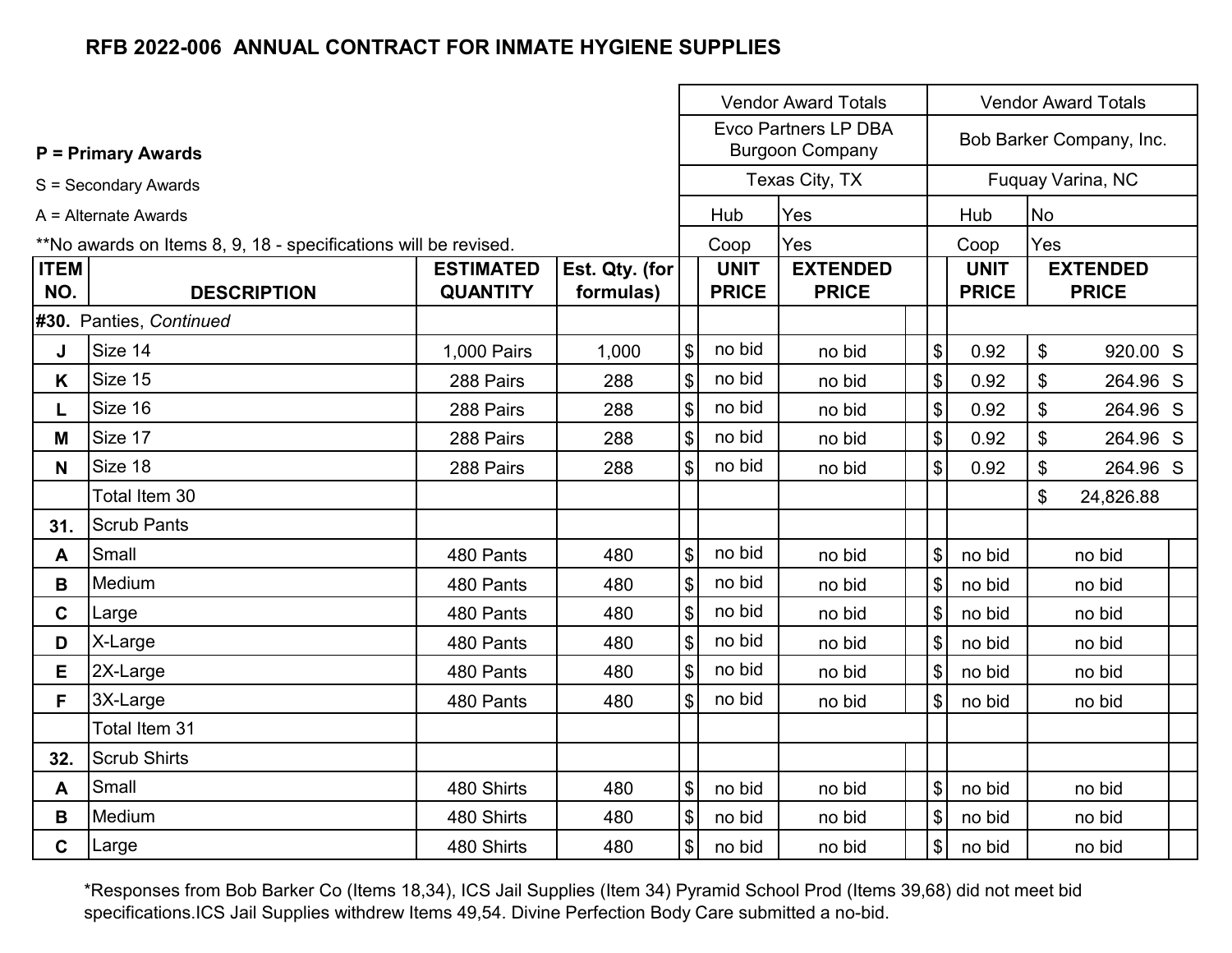|                    |                                                                 |                                     |                             |                            |                             | <b>Vendor Award Totals</b>      |                |                             | <b>Vendor Award Totals</b>      |  |  |  |
|--------------------|-----------------------------------------------------------------|-------------------------------------|-----------------------------|----------------------------|-----------------------------|---------------------------------|----------------|-----------------------------|---------------------------------|--|--|--|
|                    | <b>P</b> = Primary Awards                                       |                                     |                             |                            |                             | Charm-Tex                       |                | <b>Goaltex Corp</b>         |                                 |  |  |  |
|                    | S = Secondary Awards                                            |                                     |                             |                            |                             | Brooklyn, NY                    |                |                             | Syosset, NY                     |  |  |  |
|                    | A = Alternate Awards                                            |                                     |                             |                            | Hub                         | <b>No</b>                       |                | Hub                         | <b>No</b>                       |  |  |  |
|                    | **No awards on Items 8, 9, 18 - specifications will be revised. |                                     |                             |                            | Coop                        | Yes                             |                | Coop                        | Yes                             |  |  |  |
| <b>ITEM</b><br>NO. | <b>DESCRIPTION</b>                                              | <b>ESTIMATED</b><br><b>QUANTITY</b> | Est. Qty. (for<br>formulas) |                            | <b>UNIT</b><br><b>PRICE</b> | <b>EXTENDED</b><br><b>PRICE</b> |                | <b>UNIT</b><br><b>PRICE</b> | <b>EXTENDED</b><br><b>PRICE</b> |  |  |  |
|                    | #30. Panties, Continued                                         |                                     |                             |                            |                             |                                 |                |                             |                                 |  |  |  |
| J                  | Size 14                                                         | 1,000 Pairs                         | 1,000                       | \$                         | no bid                      | no bid                          | $\$\$          | no bid                      | no bid                          |  |  |  |
| K                  | Size 15                                                         | 288 Pairs                           | 288                         | $\boldsymbol{\$}$          | no bid                      | no bid                          | $\sqrt{3}$     | no bid                      | no bid                          |  |  |  |
| L.                 | Size 16                                                         | 288 Pairs                           | 288                         | \$                         | no bid                      | no bid                          | $\sqrt{3}$     | no bid                      | no bid                          |  |  |  |
| M                  | Size 17                                                         | 288 Pairs                           | 288                         | \$                         | no bid                      | no bid                          | \$             | no bid                      | no bid                          |  |  |  |
| N                  | Size 18                                                         | 288 Pairs                           | 288                         | \$                         | no bid                      | no bid                          | $\$\$          | no bid                      | no bid                          |  |  |  |
|                    | Total Item 30                                                   |                                     |                             |                            |                             |                                 |                |                             |                                 |  |  |  |
| 31.                | <b>Scrub Pants</b>                                              |                                     |                             |                            |                             |                                 |                |                             |                                 |  |  |  |
| A                  | Small                                                           | 480 Pants                           | 480                         | $\boldsymbol{\mathsf{\$}}$ | no bid                      | no bid                          | $\mathfrak{S}$ | no bid                      | no bid                          |  |  |  |
| В                  | Medium                                                          | 480 Pants                           | 480                         | \$                         | no bid                      | no bid                          | \$             | no bid                      | no bid                          |  |  |  |
| $\mathbf{C}$       | Large                                                           | 480 Pants                           | 480                         | \$                         | no bid                      | no bid                          | $\$\$          | no bid                      | no bid                          |  |  |  |
| D                  | X-Large                                                         | 480 Pants                           | 480                         | $\boldsymbol{\mathsf{\$}}$ | no bid                      | no bid                          | $\sqrt{3}$     | no bid                      | no bid                          |  |  |  |
| E.                 | 2X-Large                                                        | 480 Pants                           | 480                         | $\boldsymbol{\mathsf{\$}}$ | no bid                      | no bid                          | $\sqrt{3}$     | no bid                      | no bid                          |  |  |  |
| F.                 | 3X-Large                                                        | 480 Pants                           | 480                         | $\boldsymbol{\mathsf{S}}$  | no bid                      | no bid                          | $\sqrt{3}$     | no bid                      | no bid                          |  |  |  |
|                    | Total Item 31                                                   |                                     |                             |                            |                             |                                 |                |                             |                                 |  |  |  |
| 32.                | <b>Scrub Shirts</b>                                             |                                     |                             |                            |                             |                                 |                |                             |                                 |  |  |  |
| A                  | Small                                                           | 480 Shirts                          | 480                         | $\boldsymbol{\mathsf{S}}$  | no bid                      | no bid                          | $\$\$          | no bid                      | no bid                          |  |  |  |
| B                  | Medium                                                          | 480 Shirts                          | 480                         | \$                         | no bid                      | no bid                          | $\$\$          | no bid                      | no bid                          |  |  |  |
| $\mathbf C$        | Large                                                           | 480 Shirts                          | 480                         | \$                         | no bid                      | no bid                          | $\$\$          | no bid                      | no bid                          |  |  |  |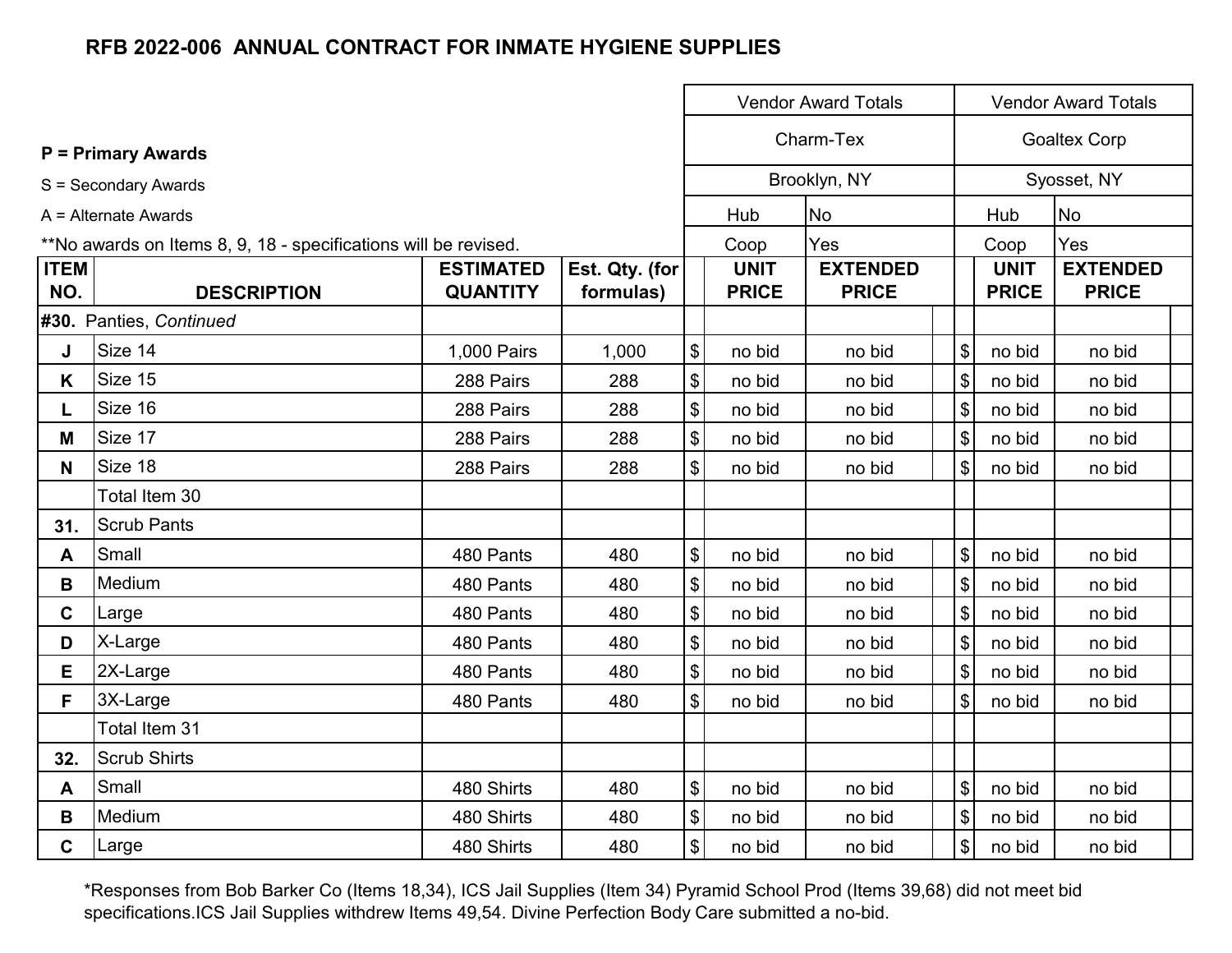|                    |                                                                 |                                     |                             | <b>Vendor Award Totals</b> |                             |              |                                 |                           |                             | <b>Vendor Award Totals</b>      |  |
|--------------------|-----------------------------------------------------------------|-------------------------------------|-----------------------------|----------------------------|-----------------------------|--------------|---------------------------------|---------------------------|-----------------------------|---------------------------------|--|
|                    | <b>P</b> = Primary Awards                                       |                                     |                             |                            |                             |              | ICS Jail Supplies, Inc.         | Mini Wing USA             |                             |                                 |  |
|                    | S = Secondary Awards                                            |                                     |                             |                            |                             |              | Waco, TX                        |                           |                             | P.V.E., CA                      |  |
|                    | A = Alternate Awards                                            |                                     |                             |                            | Hub                         | <b>No</b>    |                                 |                           | Hub                         | Yes                             |  |
|                    | **No awards on Items 8, 9, 18 - specifications will be revised. |                                     |                             |                            | Coop                        | Yes          |                                 |                           | Coop                        | Yes                             |  |
| <b>ITEM</b><br>NO. | <b>DESCRIPTION</b>                                              | <b>ESTIMATED</b><br><b>QUANTITY</b> | Est. Qty. (for<br>formulas) |                            | <b>UNIT</b><br><b>PRICE</b> |              | <b>EXTENDED</b><br><b>PRICE</b> |                           | <b>UNIT</b><br><b>PRICE</b> | <b>EXTENDED</b><br><b>PRICE</b> |  |
|                    | #30. Panties, Continued                                         |                                     |                             |                            |                             |              |                                 |                           |                             |                                 |  |
| J                  | Size 14                                                         | 1,000 Pairs                         | 1,000                       | $\boldsymbol{\mathsf{S}}$  | 1.902                       | \$           | 1,902.00                        | $\$\$                     | no bid                      | no bid                          |  |
| K                  | Size 15                                                         | 288 Pairs                           | 288                         | $\boldsymbol{\mathsf{S}}$  | 1.902                       | \$           | 547.78                          | $\boldsymbol{\$}$         | no bid                      | no bid                          |  |
| L.                 | Size 16                                                         | 288 Pairs                           | 288                         | $\$\$                      | 1.902                       | \$           | 547.78                          | $\boldsymbol{\mathsf{S}}$ | no bid                      | no bid                          |  |
| M                  | Size 17                                                         | 288 Pairs                           | 288                         | $\$\$                      | 2.041                       | \$           | 587.81                          | $\frac{1}{2}$             | no bid                      | no bid                          |  |
| N <sub>1</sub>     | Size 18                                                         | 288 Pairs                           | 288                         | $\$\$                      | 2.041                       | \$           | 587.81                          | $\$\$                     | no bid                      | no bid                          |  |
|                    | Total Item 30                                                   |                                     |                             |                            |                             | $\mathbb{S}$ | 55,875.82                       |                           |                             |                                 |  |
| 31.                | <b>Scrub Pants</b>                                              |                                     |                             |                            |                             |              |                                 |                           |                             |                                 |  |
| A                  | Small                                                           | 480 Pants                           | 480                         | \$                         | 2.36                        | \$           | 1,134.72 $P$   \$               |                           | no bid                      | no bid                          |  |
| В                  | Medium                                                          | 480 Pants                           | 480                         | \$                         | 2.36                        | \$           |                                 |                           | no bid                      | no bid                          |  |
| $\mathbf C$        | Large                                                           | 480 Pants                           | 480                         | \$                         | 2.36                        | \$           | 1,134.72 $P$   \$               |                           | no bid                      | no bid                          |  |
| D                  | X-Large                                                         | 480 Pants                           | 480                         | \$                         | 2.36                        | \$           | 1,134.72 P $ \$$                |                           | no bid                      | no bid                          |  |
| E                  | 2X-Large                                                        | 480 Pants                           | 480                         | \$                         | 2.48                        | \$           | 1,188.96 P $ $ \$               |                           | no bid                      | no bid                          |  |
| F.                 | 3X-Large                                                        | 480 Pants                           | 480                         | $\boldsymbol{\$}$          | 2.60                        | \$           | 1,246.08 $P$   \$               |                           | no bid                      | no bid                          |  |
|                    | Total Item 31                                                   |                                     |                             |                            |                             | \$           | 6,973.92                        |                           |                             |                                 |  |
| 32.                | <b>Scrub Shirts</b>                                             |                                     |                             |                            |                             |              |                                 |                           |                             |                                 |  |
| A                  | Small                                                           | 480 Shirts                          | 480                         | \$                         | 2.04                        | \$           | 979.68 $P$ \ \$                 |                           | no bid                      | no bid                          |  |
| B                  | Medium                                                          | 480 Shirts                          | 480                         | $\pmb{\$}$                 | 2.04                        | \$           |                                 |                           | no bid                      | no bid                          |  |
| $\mathbf C$        | Large                                                           | 480 Shirts                          | 480                         | $\boldsymbol{\$}$          | 2.04                        | \$           |                                 |                           | no bid                      | no bid                          |  |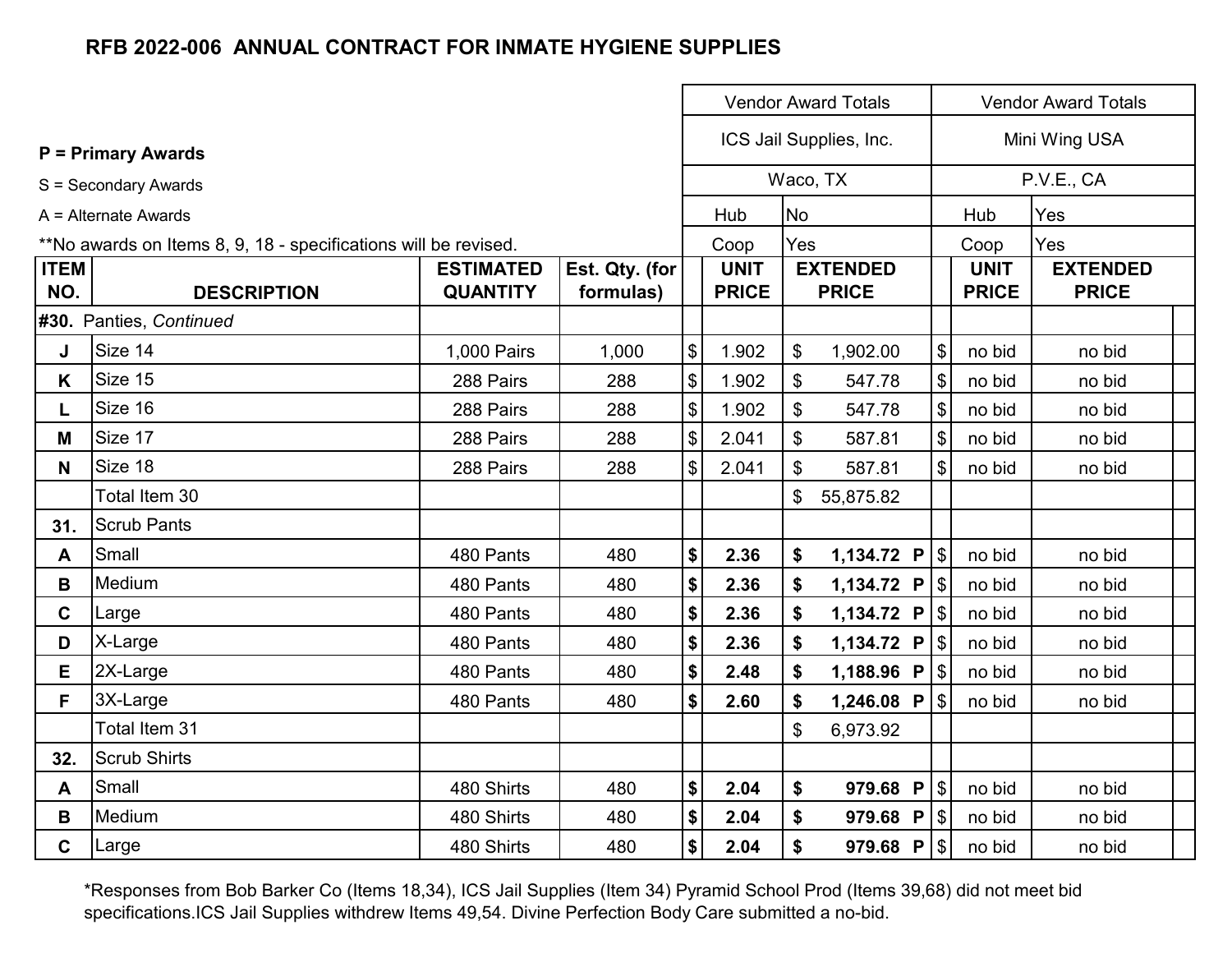|                    |                                                                 |                                     |                             | <b>Vendor Award Totals</b>                |                             |                                 |  |                            |                             | <b>Vendor Award Totals</b>      |  |
|--------------------|-----------------------------------------------------------------|-------------------------------------|-----------------------------|-------------------------------------------|-----------------------------|---------------------------------|--|----------------------------|-----------------------------|---------------------------------|--|
|                    | <b>P</b> = Primary Awards                                       |                                     |                             |                                           |                             | <b>Pyramid School Products</b>  |  |                            |                             | Roots Beauty Innovations LLC    |  |
|                    | S = Secondary Awards                                            |                                     |                             |                                           |                             | Tampa, FL                       |  |                            |                             | Wagoner, OK                     |  |
|                    | A = Alternate Awards                                            |                                     |                             |                                           | Hub                         | <b>No</b>                       |  |                            | Hub                         | <b>No</b>                       |  |
|                    | **No awards on Items 8, 9, 18 - specifications will be revised. |                                     |                             |                                           | Coop                        | Yes                             |  | Coop                       |                             | Yes                             |  |
| <b>ITEM</b><br>NO. | <b>DESCRIPTION</b>                                              | <b>ESTIMATED</b><br><b>QUANTITY</b> | Est. Qty. (for<br>formulas) |                                           | <b>UNIT</b><br><b>PRICE</b> | <b>EXTENDED</b><br><b>PRICE</b> |  |                            | <b>UNIT</b><br><b>PRICE</b> | <b>EXTENDED</b><br><b>PRICE</b> |  |
|                    | #30. Panties, Continued                                         |                                     |                             |                                           |                             |                                 |  |                            |                             |                                 |  |
| J                  | Size 14                                                         | 1,000 Pairs                         | 1,000                       | $\sqrt[6]{\frac{1}{2}}$                   | no bid                      | no bid                          |  | \$                         | no bid                      | no bid                          |  |
| Κ                  | Size 15                                                         | 288 Pairs                           | 288                         | $\boldsymbol{\mathsf{\$}}$                | no bid                      | no bid                          |  | $\boldsymbol{\$}$          | no bid                      | no bid                          |  |
| L.                 | Size 16                                                         | 288 Pairs                           | 288                         | $\boldsymbol{\mathsf{\$}}$                | no bid                      | no bid                          |  | \$                         | no bid                      | no bid                          |  |
| M                  | Size 17                                                         | 288 Pairs                           | 288                         | $\, \, \$$                                | no bid                      | no bid                          |  | \$                         | no bid                      | no bid                          |  |
| N                  | Size 18                                                         | 288 Pairs                           | 288                         | $\$\$                                     | no bid                      | no bid                          |  | \$                         | no bid                      | no bid                          |  |
|                    | Total Item 30                                                   |                                     |                             |                                           |                             |                                 |  |                            |                             |                                 |  |
| 31.                | <b>Scrub Pants</b>                                              |                                     |                             |                                           |                             |                                 |  |                            |                             |                                 |  |
| A                  | Small                                                           | 480 Pants                           | 480                         | $\$\$                                     | no bid                      | no bid                          |  | $\boldsymbol{\mathsf{\$}}$ | no bid                      | no bid                          |  |
| В                  | Medium                                                          | 480 Pants                           | 480                         | \$                                        | no bid                      | no bid                          |  | \$                         | no bid                      | no bid                          |  |
| C                  | Large                                                           | 480 Pants                           | 480                         | $\, \, \raisebox{12pt}{$\scriptstyle \$}$ | no bid                      | no bid                          |  | \$                         | no bid                      | no bid                          |  |
| D                  | X-Large                                                         | 480 Pants                           | 480                         | $\, \, \$$                                | no bid                      | no bid                          |  | $\boldsymbol{\mathsf{\$}}$ | no bid                      | no bid                          |  |
| E.                 | 2X-Large                                                        | 480 Pants                           | 480                         | $\boldsymbol{\mathsf{\$}}$                | no bid                      | no bid                          |  | \$                         | no bid                      | no bid                          |  |
| F.                 | 3X-Large                                                        | 480 Pants                           | 480                         | $\mathfrak{S}$                            | no bid                      | no bid                          |  | \$                         | no bid                      | no bid                          |  |
|                    | Total Item 31                                                   |                                     |                             |                                           |                             |                                 |  |                            |                             |                                 |  |
| 32.                | <b>Scrub Shirts</b>                                             |                                     |                             |                                           |                             |                                 |  |                            |                             |                                 |  |
| A                  | Small                                                           | 480 Shirts                          | 480                         | $\boldsymbol{\$}$                         | no bid                      | no bid                          |  | \$                         | no bid                      | no bid                          |  |
| B                  | Medium                                                          | 480 Shirts                          | 480                         | $\boldsymbol{\$}$                         | no bid                      | no bid                          |  | \$                         | no bid                      | no bid                          |  |
| C                  | Large                                                           | 480 Shirts                          | 480                         | \$                                        | no bid                      | no bid                          |  | \$                         | no bid                      | no bid                          |  |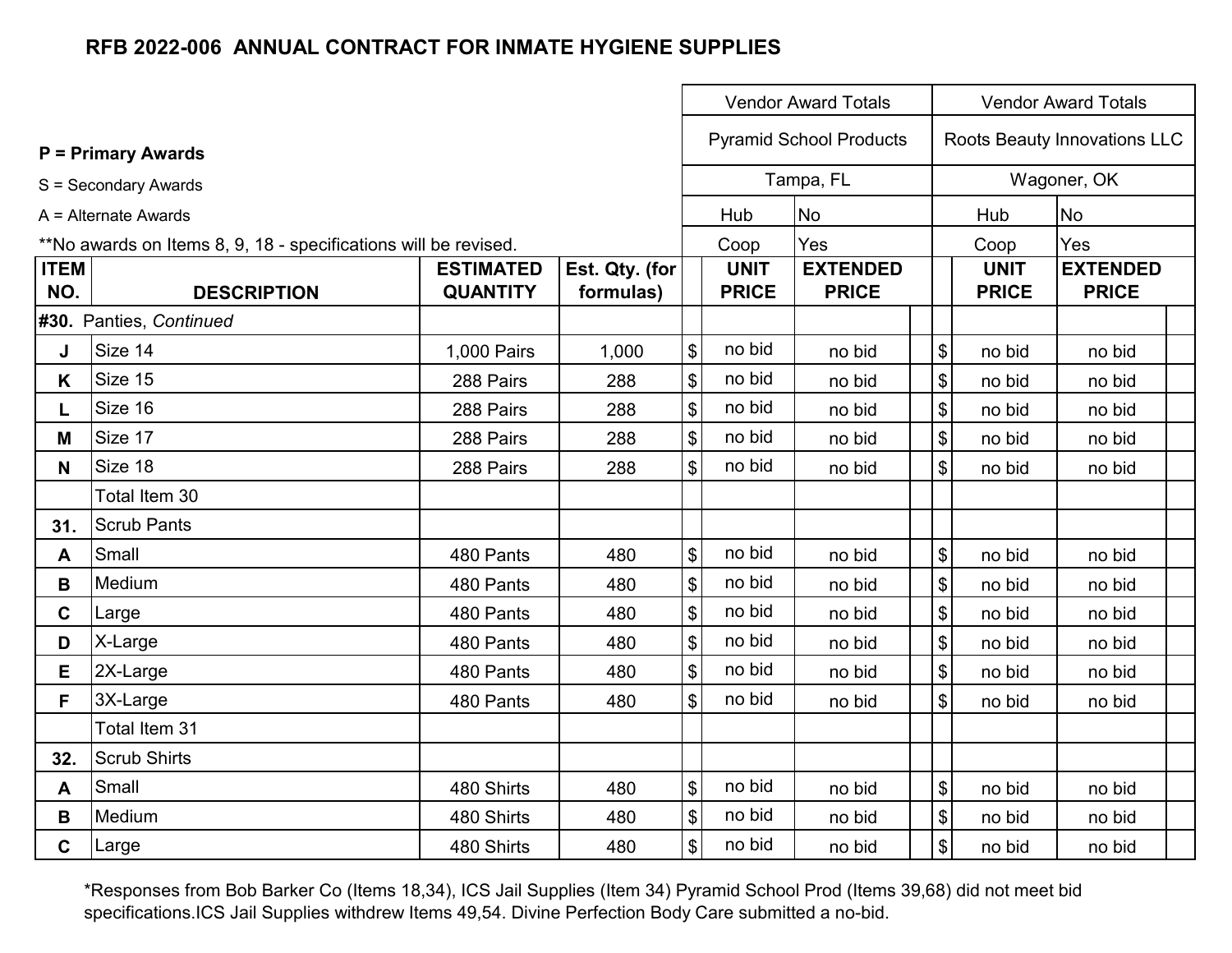|                    |                                                                 |                                                                                                                                      |       |                            |        | <b>Vendor Award Totals</b> |                           | <b>Vendor Award Totals</b>  |                                 |  |  |  |
|--------------------|-----------------------------------------------------------------|--------------------------------------------------------------------------------------------------------------------------------------|-------|----------------------------|--------|----------------------------|---------------------------|-----------------------------|---------------------------------|--|--|--|
|                    | <b>P</b> = Primary Awards                                       |                                                                                                                                      |       |                            |        | Standard Textile Co., Inc. |                           |                             | Tabb Textiles Co., Inc.         |  |  |  |
|                    | S = Secondary Awards                                            |                                                                                                                                      |       |                            |        | Cincinnati, OH             |                           |                             | Opelika, AL                     |  |  |  |
|                    | A = Alternate Awards                                            |                                                                                                                                      |       |                            | Hub    | <b>No</b>                  |                           | Hub                         | <b>No</b>                       |  |  |  |
|                    | **No awards on Items 8, 9, 18 - specifications will be revised. |                                                                                                                                      |       |                            | Coop   | Yes                        |                           | Coop                        | Yes                             |  |  |  |
| <b>ITEM</b><br>NO. | <b>DESCRIPTION</b>                                              | <b>EXTENDED</b><br><b>ESTIMATED</b><br>Est. Qty. (for<br><b>UNIT</b><br><b>QUANTITY</b><br><b>PRICE</b><br><b>PRICE</b><br>formulas) |       |                            |        |                            |                           | <b>UNIT</b><br><b>PRICE</b> | <b>EXTENDED</b><br><b>PRICE</b> |  |  |  |
|                    | #30. Panties, Continued                                         |                                                                                                                                      |       |                            |        |                            |                           |                             |                                 |  |  |  |
| J                  | Size 14                                                         | 1,000 Pairs                                                                                                                          | 1,000 | $\boldsymbol{\mathsf{\$}}$ | no bid | no bid                     | \$                        | no bid                      | no bid                          |  |  |  |
| K                  | Size 15                                                         | 288 Pairs                                                                                                                            | 288   | $\boldsymbol{\mathsf{\$}}$ | no bid | no bid                     | \$                        | no bid                      | no bid                          |  |  |  |
| L.                 | Size 16                                                         | 288 Pairs                                                                                                                            | 288   | $\sqrt{3}$                 | no bid | no bid                     | $\sqrt[6]{\frac{1}{2}}$   | no bid                      | no bid                          |  |  |  |
| Μ                  | Size 17                                                         | 288 Pairs                                                                                                                            | 288   | $\boldsymbol{\mathsf{\$}}$ | no bid | no bid                     | \$                        | no bid                      | no bid                          |  |  |  |
| N                  | Size 18                                                         | 288 Pairs                                                                                                                            | 288   | $\boldsymbol{\mathsf{S}}$  | no bid | no bid                     | $\mathbb{S}$              | no bid                      | no bid                          |  |  |  |
|                    | Total Item 30                                                   |                                                                                                                                      |       |                            |        |                            |                           |                             |                                 |  |  |  |
| 31.                | <b>Scrub Pants</b>                                              |                                                                                                                                      |       |                            |        |                            |                           |                             |                                 |  |  |  |
| A                  | Small                                                           | 480 Pants                                                                                                                            | 480   | $\boldsymbol{\mathsf{\$}}$ | no bid | no bid                     | $\sqrt[6]{\frac{1}{2}}$   | no bid                      | no bid                          |  |  |  |
| В                  | Medium                                                          | 480 Pants                                                                                                                            | 480   | $\boldsymbol{\mathsf{\$}}$ | no bid | no bid                     | \$                        | no bid                      | no bid                          |  |  |  |
| C.                 | Large                                                           | 480 Pants                                                                                                                            | 480   | $\boldsymbol{\$}$          | no bid | no bid                     | $\boldsymbol{\mathsf{S}}$ | no bid                      | no bid                          |  |  |  |
| D                  | X-Large                                                         | 480 Pants                                                                                                                            | 480   | $\sqrt{3}$                 | no bid | no bid                     | $\boldsymbol{\mathsf{S}}$ | no bid                      | no bid                          |  |  |  |
| Е                  | 2X-Large                                                        | 480 Pants                                                                                                                            | 480   | $\boldsymbol{\mathsf{\$}}$ | no bid | no bid                     | $\boldsymbol{\mathsf{S}}$ | no bid                      | no bid                          |  |  |  |
| F                  | 3X-Large                                                        | 480 Pants                                                                                                                            | 480   | $\sqrt{3}$                 | no bid | no bid                     | $\mathfrak{S}$            | no bid                      | no bid                          |  |  |  |
|                    | Total Item 31                                                   |                                                                                                                                      |       |                            |        |                            |                           |                             |                                 |  |  |  |
| 32.                | <b>Scrub Shirts</b>                                             |                                                                                                                                      |       |                            |        |                            |                           |                             |                                 |  |  |  |
| A                  | Small                                                           | 480 Shirts                                                                                                                           | 480   | $\boldsymbol{\mathsf{S}}$  | no bid | no bid                     | $\mathfrak{S}$            | no bid                      | no bid                          |  |  |  |
| B                  | Medium                                                          | 480 Shirts                                                                                                                           | 480   | $\boldsymbol{\mathsf{S}}$  | no bid | no bid                     | $\boldsymbol{\mathsf{S}}$ | no bid                      | no bid                          |  |  |  |
| C.                 | Large                                                           | 480 Shirts                                                                                                                           | 480   | $\boldsymbol{\mathsf{S}}$  | no bid | no bid                     | $\boldsymbol{\mathsf{S}}$ | no bid                      | no bid                          |  |  |  |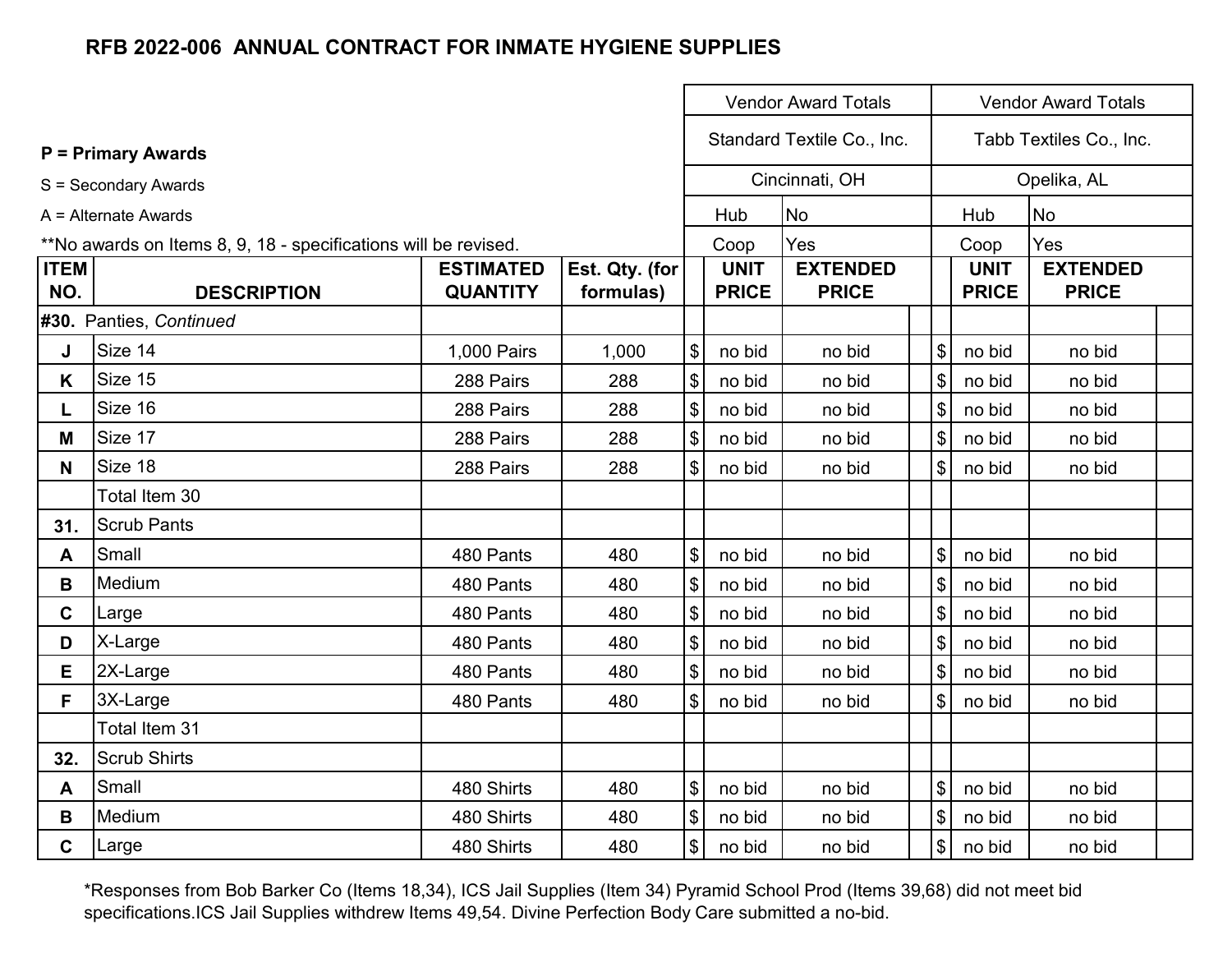|                    |                                                                 |                                     |                             |                            |                             |     | <b>Vendor Award Totals</b>      |  |
|--------------------|-----------------------------------------------------------------|-------------------------------------|-----------------------------|----------------------------|-----------------------------|-----|---------------------------------|--|
|                    | <b>P = Primary Awards</b>                                       |                                     |                             |                            |                             |     | <b>Victory Supply LLC</b>       |  |
|                    | S = Secondary Awards                                            |                                     |                             |                            |                             |     | Mount Pleasant, TN              |  |
|                    | A = Alternate Awards                                            |                                     |                             |                            | Hub                         | Yes |                                 |  |
|                    | **No awards on Items 8, 9, 18 - specifications will be revised. |                                     |                             |                            | Coop                        | Yes |                                 |  |
| <b>ITEM</b><br>NO. | <b>DESCRIPTION</b>                                              | <b>ESTIMATED</b><br><b>QUANTITY</b> | Est. Qty. (for<br>formulas) |                            | <b>UNIT</b><br><b>PRICE</b> |     | <b>EXTENDED</b><br><b>PRICE</b> |  |
|                    | #30. Panties, Continued                                         |                                     |                             |                            |                             |     |                                 |  |
| J                  | Size 14                                                         | 1,000 Pairs                         | 1,000                       | \$                         | 0.74                        | \$  | 740.00 P                        |  |
| K                  | Size 15                                                         | 288 Pairs                           | 288                         | \$                         | 0.74                        | \$  | 213.12 P                        |  |
| L                  | Size 16                                                         | 288 Pairs                           | 288                         | \$                         | 0.74                        | \$  | 213.12 P                        |  |
| M                  | Size 17                                                         | 288 Pairs                           | 288                         | \$                         | 0.74                        | \$  | 213.12 P                        |  |
| N                  | Size 18                                                         | 288 Pairs                           | 288                         | \$                         | 0.74                        | \$  | 213.12 P                        |  |
|                    | Total Item 30                                                   |                                     |                             |                            |                             | \$  | 24,473.12                       |  |
| 31.                | <b>Scrub Pants</b>                                              |                                     |                             |                            |                             |     |                                 |  |
| A                  | Small                                                           | 480 Pants                           | 480                         | $\mathfrak{S}$             | no bid                      |     | no bid                          |  |
| B                  | Medium                                                          | 480 Pants                           | 480                         | $\boldsymbol{\mathsf{S}}$  | no bid                      |     | no bid                          |  |
| $\mathbf C$        | Large                                                           | 480 Pants                           | 480                         | $\boldsymbol{\mathsf{S}}$  | no bid                      |     | no bid                          |  |
| D                  | X-Large                                                         | 480 Pants                           | 480                         | $\boldsymbol{\mathsf{S}}$  | no bid                      |     | no bid                          |  |
| E                  | 2X-Large                                                        | 480 Pants                           | 480                         | $\boldsymbol{\mathsf{\$}}$ | no bid                      |     | no bid                          |  |
| F                  | 3X-Large                                                        | 480 Pants                           | 480                         | $\mathfrak{S}$             | no bid                      |     | no bid                          |  |
|                    | Total Item 31                                                   |                                     |                             |                            |                             |     |                                 |  |
| 32.                | <b>Scrub Shirts</b>                                             |                                     |                             |                            |                             |     |                                 |  |
| A                  | Small                                                           | 480 Shirts                          | 480                         | $\sqrt[6]{\frac{1}{2}}$    | no bid                      |     | no bid                          |  |
| B                  | Medium                                                          | 480 Shirts                          | 480                         | $\mathfrak{S}$             | no bid                      |     | no bid                          |  |
| $\mathbf c$        | Large                                                           | 480 Shirts                          | 480                         | \$                         | no bid                      |     | no bid                          |  |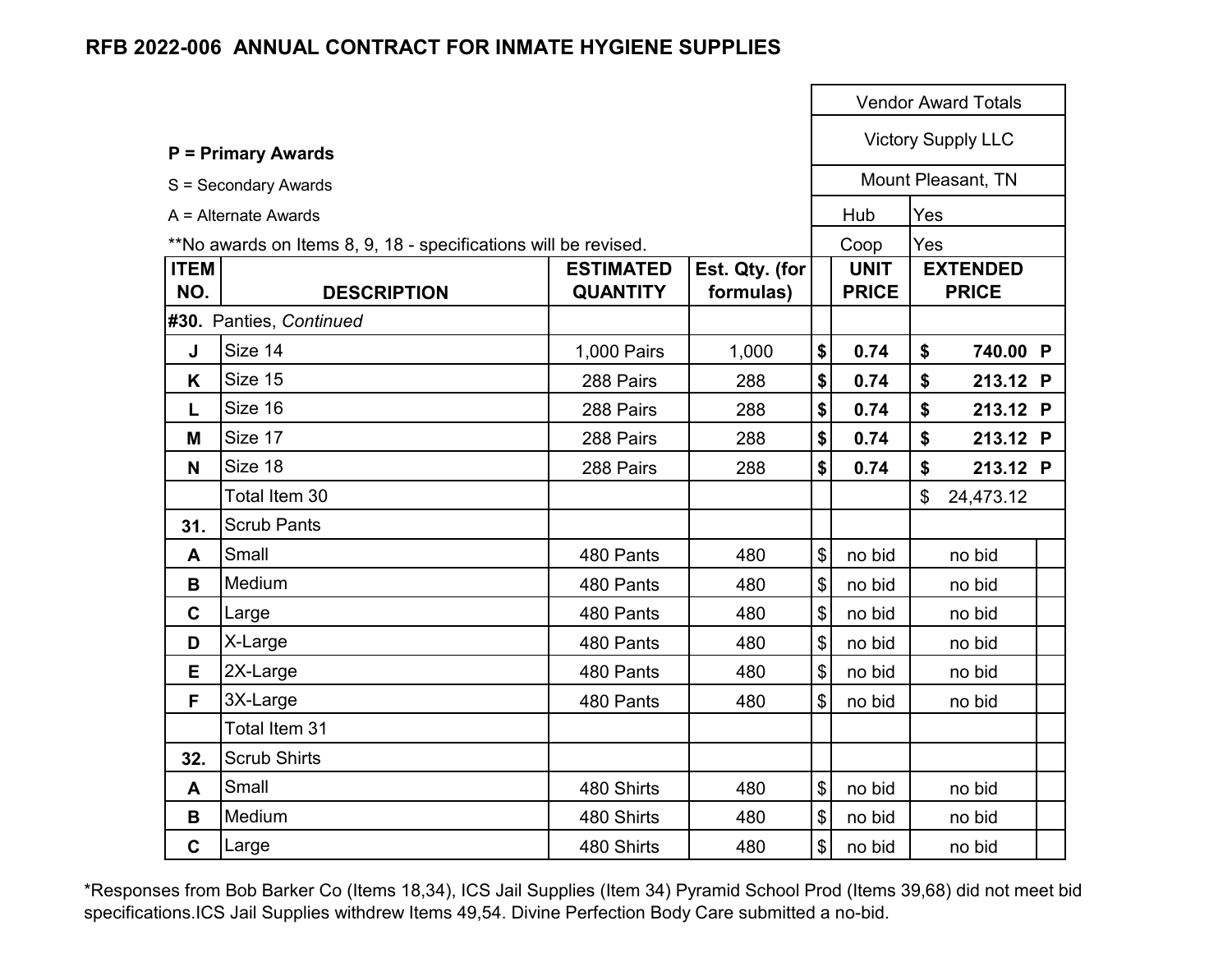|                    |                                                                 |                                     |                             |                             | <b>Vendor Award Totals</b>                           | <b>Vendor Award Totals</b>  |                            |                                 |  |
|--------------------|-----------------------------------------------------------------|-------------------------------------|-----------------------------|-----------------------------|------------------------------------------------------|-----------------------------|----------------------------|---------------------------------|--|
|                    | <b>P = Primary Awards</b>                                       |                                     |                             |                             | Phoenix Trading, Inc. DBA<br>Amercare Products, Inc. |                             |                            | Acme Supply Co., LTD            |  |
|                    | S = Secondary Awards                                            |                                     |                             |                             | Woodinville, WA                                      |                             |                            | Glen Cove, NY                   |  |
|                    | A = Alternate Awards                                            |                                     |                             | Hub                         | <b>No</b>                                            | Hub                         | Yes                        |                                 |  |
|                    | **No awards on Items 8, 9, 18 - specifications will be revised. |                                     |                             | Coop                        | Yes                                                  | Coop                        | Yes                        |                                 |  |
| <b>ITEM</b><br>NO. | <b>DESCRIPTION</b>                                              | <b>ESTIMATED</b><br><b>QUANTITY</b> | Est. Qty. (for<br>formulas) | <b>UNIT</b><br><b>PRICE</b> | <b>EXTENDED</b><br><b>PRICE</b>                      | <b>UNIT</b><br><b>PRICE</b> |                            | <b>EXTENDED</b><br><b>PRICE</b> |  |
|                    | #32. Scrub Shirts, Continued                                    |                                     |                             |                             |                                                      |                             |                            |                                 |  |
| D                  | X-Large                                                         | 480 Shirts                          | 480                         | \$<br>no bid                | no bid                                               | \$<br>5                     | \$                         | 2,400.00 S                      |  |
| E                  | 2X-Large                                                        | 480 Shirts                          | 480                         | \$<br>no bid                | no bid                                               | \$<br>5                     | \$                         | 2,400.00 S                      |  |
| F.                 | 3X-Large                                                        | 480 Shirts                          | 480                         | \$<br>no bid                | no bid                                               | \$<br>5                     | $\boldsymbol{\mathsf{\$}}$ | 2,400.00 S                      |  |
|                    | Total Item 32                                                   |                                     |                             |                             |                                                      |                             | \$                         | 14,400.00                       |  |
| 33.                | <b>Protective Transport Spit Hoods</b>                          | 600 hoods                           | 600                         | \$<br>no bid                | no bid                                               | \$<br>no bid                |                            | no bid                          |  |
|                    | <b>JUVENILE SERVICES</b>                                        |                                     |                             |                             |                                                      |                             |                            |                                 |  |
| 34.                | Youth 100% Polyester Blanket                                    | 264 Blankets                        | 264                         | \$<br>no bid                | no bid                                               | \$<br>no bid                |                            | no bid                          |  |
| 35.                | Youth Polyester Core Mattress                                   | 40 Mattresses                       | 40                          | \$<br>no bid                | no bid                                               | \$<br>no bid                |                            | no bid                          |  |
| 36.                | Youth Polyester Core Pillow                                     | 60 Pillows                          | 60                          | \$<br>no bid                | no bid                                               | \$<br>no bid                |                            | no bid                          |  |
| 37.                | Youth Poly/Cotton Pillowcase                                    | 180 Pillowcases                     | 180                         | \$<br>no bid                | no bid                                               | \$<br>0.75                  | \$                         | 135.00 P                        |  |
| 38.                | <b>Youth Flat Sheets</b>                                        | 96 Sheets                           | 96                          | \$<br>no bid                | no bid                                               | \$<br>no bid                |                            | no bid                          |  |
| 39.                | Youth Bath Towel                                                | 120 Towels                          | 120                         | \$<br>no bid                | no bid                                               | \$<br>1.5                   | $\mathfrak{S}$             | 180.00 S                        |  |
| 40.                | Youth Washcloth                                                 | 180 Washcloths                      | 180                         | \$<br>no bid                | no bid                                               | \$<br>no bid                |                            | no bid                          |  |
| 41.                | <b>Youth Velcro Canvas Shoes</b>                                |                                     |                             |                             |                                                      |                             |                            |                                 |  |
| A                  | Size 5                                                          | 10 Pairs                            | 10                          | \$<br>no bid                | no bid                                               | \$<br>no bid                |                            | no bid                          |  |
| B                  | Size 6                                                          | 36 Pairs                            | 36                          | \$<br>no bid                | no bid                                               | \$<br>no bid                |                            | no bid                          |  |
| $\mathbf c$        | Size 7                                                          | 36 Pairs                            | 36                          | \$<br>no bid                | no bid                                               | \$<br>no bid                |                            | no bid                          |  |
| D                  | Size 8                                                          | 40 Pairs                            | 40                          | \$<br>no bid                | no bid                                               | \$<br>no bid                |                            | no bid                          |  |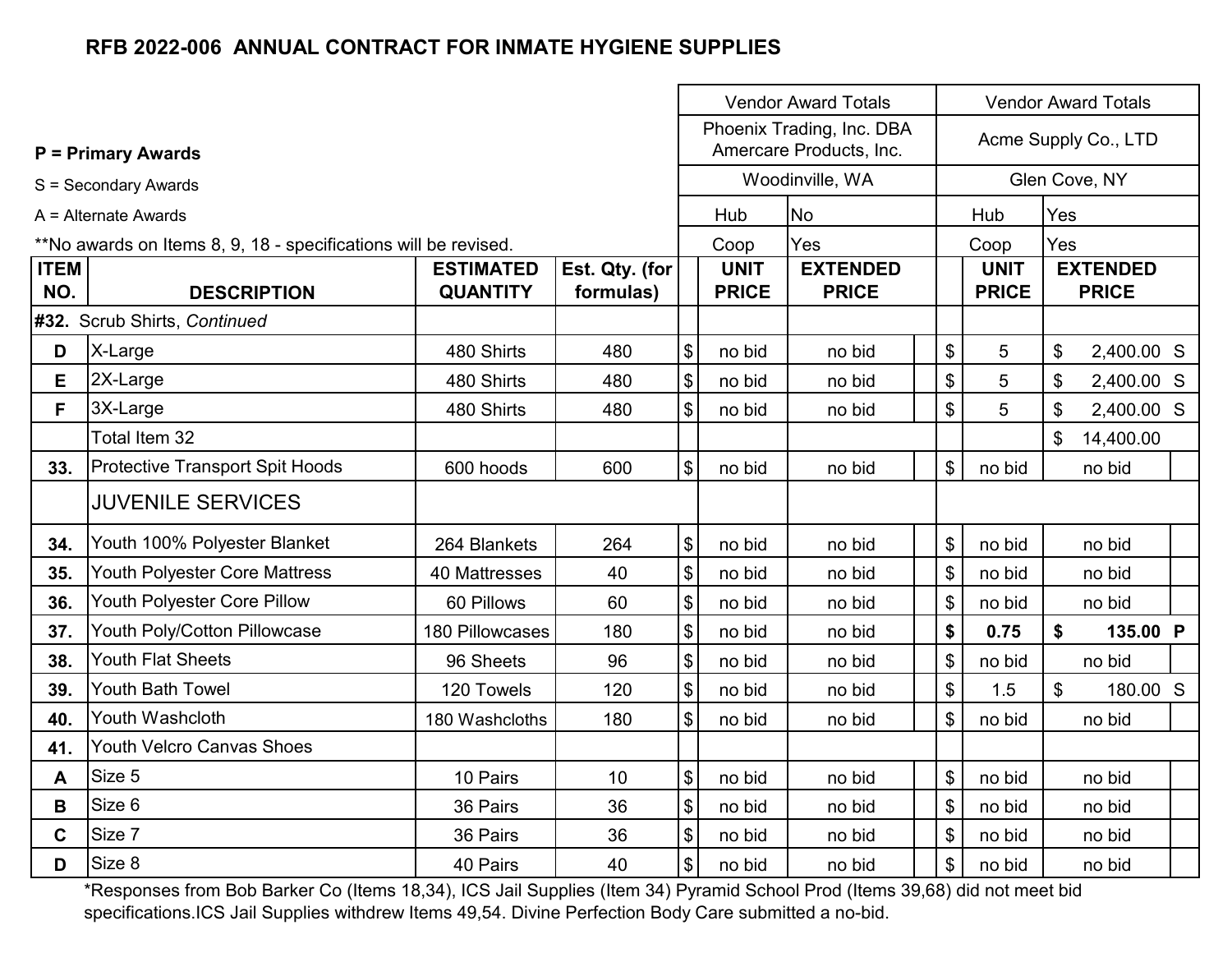|                    |                                                                 |                                     |                             |                           |                             | <b>Vendor Award Totals</b>                            | <b>Vendor Award Totals</b>                |                             |           |                                 |  |
|--------------------|-----------------------------------------------------------------|-------------------------------------|-----------------------------|---------------------------|-----------------------------|-------------------------------------------------------|-------------------------------------------|-----------------------------|-----------|---------------------------------|--|
|                    | <b>P = Primary Awards</b>                                       |                                     |                             |                           |                             | <b>Evco Partners LP DBA</b><br><b>Burgoon Company</b> |                                           |                             |           | Bob Barker Company, Inc.        |  |
|                    | S = Secondary Awards                                            |                                     |                             |                           |                             | Texas City, TX                                        |                                           |                             |           | Fuquay Varina, NC               |  |
|                    | $A =$ Alternate Awards                                          |                                     |                             |                           | Hub                         | Yes                                                   |                                           | Hub                         | <b>No</b> |                                 |  |
|                    | **No awards on Items 8, 9, 18 - specifications will be revised. |                                     |                             |                           | Coop                        | Yes                                                   |                                           | Coop                        | Yes       |                                 |  |
| <b>ITEM</b><br>NO. | <b>DESCRIPTION</b>                                              | <b>ESTIMATED</b><br><b>QUANTITY</b> | Est. Qty. (for<br>formulas) |                           | <b>UNIT</b><br><b>PRICE</b> | <b>EXTENDED</b><br><b>PRICE</b>                       |                                           | <b>UNIT</b><br><b>PRICE</b> |           | <b>EXTENDED</b><br><b>PRICE</b> |  |
|                    | #32. Scrub Shirts, Continued                                    |                                     |                             |                           |                             |                                                       |                                           |                             |           |                                 |  |
| D                  | X-Large                                                         | 480 Shirts                          | 480                         | \$                        | no bid                      | no bid                                                | \$                                        | no bid                      |           | no bid                          |  |
| E                  | 2X-Large                                                        | 480 Shirts                          | 480                         | $\boldsymbol{\$}$         | no bid                      | no bid                                                | \$                                        | no bid                      |           | no bid                          |  |
| F.                 | 3X-Large                                                        | 480 Shirts                          | 480                         | \$                        | no bid                      | no bid                                                | \$                                        | no bid                      |           | no bid                          |  |
|                    | Total Item 32                                                   |                                     |                             |                           |                             |                                                       |                                           |                             |           |                                 |  |
| 33.                | <b>Protective Transport Spit Hoods</b>                          | 600 hoods                           | 600                         | $\boldsymbol{\mathsf{S}}$ | 7.93                        | $\mathfrak{S}$<br>4,758.00 A                          | $\vert$ \$                                | 0.95                        | \$        | 570.00 P                        |  |
|                    | <b>JUVENILE SERVICES</b>                                        |                                     |                             |                           |                             |                                                       |                                           |                             |           |                                 |  |
| 34.                | Youth 100% Polyester Blanket                                    | 264 Blankets                        | 264                         | $\$\$                     | no bid                      | no bid                                                | $\boldsymbol{\mathsf{S}}$                 | 7.11                        | \$        | 1,877.04 *                      |  |
| 35.                | Youth Polyester Core Mattress                                   | 40 Mattresses                       | 40                          | \$                        | no bid                      | no bid                                                | $\mathfrak{S}$                            | 77.77                       | \$        | 3,110.80 S                      |  |
| 36.                | Youth Polyester Core Pillow                                     | 60 Pillows                          | 60                          | \$                        | no bid                      | no bid                                                | $\boldsymbol{\mathsf{S}}$                 | 10.04                       | \$        | 602.40 S                        |  |
| 37.                | Youth Poly/Cotton Pillowcase                                    | 180 Pillowcases                     | 180                         | \$                        | no bid                      | no bid                                                | $\boldsymbol{\mathsf{\$}}$                | 0.94                        | \$        | 169.20 A                        |  |
| 38.                | <b>Youth Flat Sheets</b>                                        | 96 Sheets                           | 96                          | \$                        | no bid                      | no bid                                                | \$                                        | 2.48                        | \$        | 238.08 S                        |  |
| 39.                | <b>Youth Bath Towel</b>                                         | 120 Towels                          | 120                         | $\boldsymbol{\mathsf{S}}$ | 4.25                        | $\mathfrak{S}$<br>510.00                              | $\frac{1}{2}$                             | 2.23                        | \$        | 267.60                          |  |
| 40.                | Youth Washcloth                                                 | 180 Washcloths                      | 180                         | $\boldsymbol{\mathsf{S}}$ | 0.47                        | \$<br>84.60                                           | $\mathfrak{S}$                            | 0.3                         | \$        | 54.00 S                         |  |
| 41.                | <b>Youth Velcro Canvas Shoes</b>                                |                                     |                             |                           |                             |                                                       |                                           |                             |           |                                 |  |
| A                  | Size 5                                                          | 10 Pairs                            | 10                          | \$                        | no bid                      | no bid                                                | \$                                        | 7.99                        | \$        | 79.90 A                         |  |
| B                  | Size 6                                                          | 36 Pairs                            | 36                          | \$                        | no bid                      | no bid                                                | $\$\$                                     | 7.99                        | \$        | 287.64 A                        |  |
| $\mathbf c$        | Size 7                                                          | 36 Pairs                            | 36                          | \$                        | no bid                      | no bid                                                | $\, \, \raisebox{12pt}{$\scriptstyle \$}$ | 7.99                        | \$        | 287.64 A                        |  |
| D                  | Size 8                                                          | 40 Pairs                            | 40                          | \$                        | no bid                      | no bid                                                | $\boldsymbol{\mathsf{S}}$                 | 7.99                        | \$        | 319.60 A                        |  |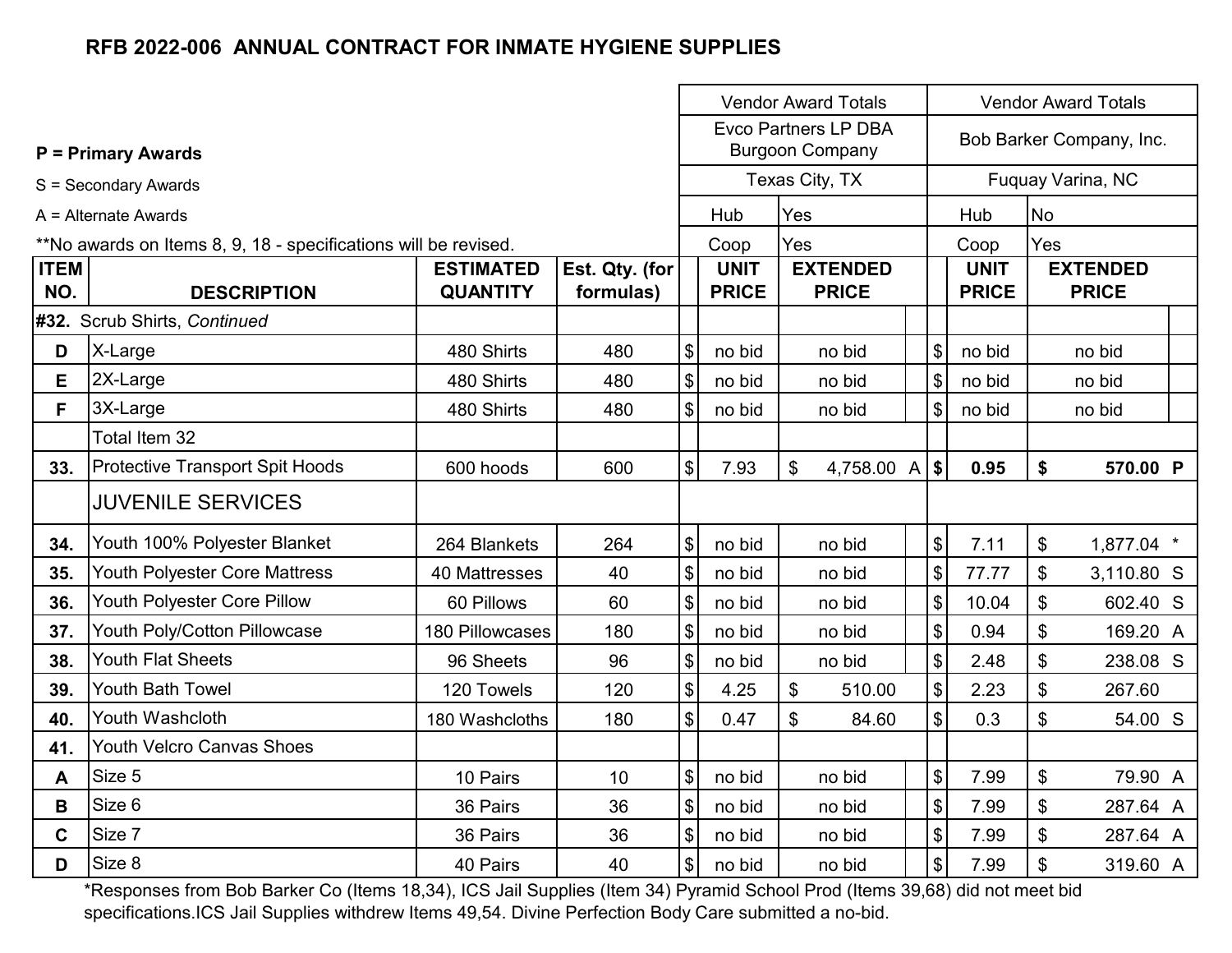|             |                                                                 |                  |                |                                           | <b>Vendor Award Totals</b> |           |                 |                            |                     | <b>Vendor Award Totals</b> |  |  |  |
|-------------|-----------------------------------------------------------------|------------------|----------------|-------------------------------------------|----------------------------|-----------|-----------------|----------------------------|---------------------|----------------------------|--|--|--|
|             | <b>P = Primary Awards</b>                                       |                  |                |                                           |                            | Charm-Tex |                 |                            | <b>Goaltex Corp</b> |                            |  |  |  |
|             | S = Secondary Awards                                            |                  |                |                                           | Brooklyn, NY               |           |                 |                            |                     | Syosset, NY                |  |  |  |
|             | $A =$ Alternate Awards                                          |                  |                |                                           | Hub                        | <b>No</b> |                 |                            | Hub                 | <b>No</b>                  |  |  |  |
|             | **No awards on Items 8, 9, 18 - specifications will be revised. |                  |                |                                           | Coop                       | Yes       |                 |                            | Coop                | Yes                        |  |  |  |
| <b>ITEM</b> |                                                                 | <b>ESTIMATED</b> | Est. Qty. (for |                                           | <b>UNIT</b>                |           | <b>EXTENDED</b> |                            | <b>UNIT</b>         | <b>EXTENDED</b>            |  |  |  |
| NO.         | <b>DESCRIPTION</b>                                              | <b>QUANTITY</b>  | formulas)      |                                           | <b>PRICE</b>               |           | <b>PRICE</b>    |                            | <b>PRICE</b>        | <b>PRICE</b>               |  |  |  |
|             | #32. Scrub Shirts, Continued                                    |                  |                |                                           |                            |           |                 |                            |                     |                            |  |  |  |
| D           | X-Large                                                         | 480 Shirts       | 480            | \$                                        | no bid                     |           | no bid          | $\boldsymbol{\mathsf{\$}}$ | no bid              | no bid                     |  |  |  |
| E           | 2X-Large                                                        | 480 Shirts       | 480            | \$                                        | no bid                     |           | no bid          | $\$\$                      | no bid              | no bid                     |  |  |  |
| F.          | 3X-Large                                                        | 480 Shirts       | 480            | \$                                        | no bid                     |           | no bid          | $\frac{1}{2}$              | no bid              | no bid                     |  |  |  |
|             | Total Item 32                                                   |                  |                |                                           |                            |           |                 |                            |                     |                            |  |  |  |
| 33.         | <b>Protective Transport Spit Hoods</b>                          | 600 hoods        | 600            | \$                                        | no bid                     |           | no bid          | $\$\$                      | no bid              | no bid                     |  |  |  |
|             | <b>JUVENILE SERVICES</b>                                        |                  |                |                                           |                            |           |                 |                            |                     |                            |  |  |  |
| 34.         | Youth 100% Polyester Blanket                                    | 264 Blankets     | 264            | \$                                        | no bid                     |           | no bid          | $\boldsymbol{\mathsf{S}}$  | no bid              | no bid                     |  |  |  |
| 35.         | Youth Polyester Core Mattress                                   | 40 Mattresses    | 40             | \$                                        | no bid                     |           | no bid          | $\sqrt{3}$                 | no bid              | no bid                     |  |  |  |
| 36.         | Youth Polyester Core Pillow                                     | 60 Pillows       | 60             | $\boldsymbol{\mathsf{\$}}$                | no bid                     |           | no bid          | $\sqrt{3}$                 | no bid              | no bid                     |  |  |  |
| 37.         | Youth Poly/Cotton Pillowcase                                    | 180 Pillowcases  | 180            | \$                                        | no bid                     |           | no bid          | $\sqrt{3}$                 | no bid              | no bid                     |  |  |  |
| 38.         | <b>Youth Flat Sheets</b>                                        | 96 Sheets        | 96             | $\, \, \raisebox{12pt}{$\scriptstyle \$}$ | no bid                     |           | no bid          | $\boldsymbol{\mathsf{S}}$  | no bid              | no bid                     |  |  |  |
| 39.         | Youth Bath Towel                                                | 120 Towels       | 120            | \$                                        | no bid                     |           | no bid          | $\$\$                      | no bid              | no bid                     |  |  |  |
| 40.         | Youth Washcloth                                                 | 180 Washcloths   | 180            | $\boldsymbol{\mathsf{S}}$                 | no bid                     |           | no bid          | $\sqrt{3}$                 |                     | $\boldsymbol{\mathsf{S}}$  |  |  |  |
| 41.         | <b>Youth Velcro Canvas Shoes</b>                                |                  |                |                                           |                            |           |                 |                            |                     |                            |  |  |  |
| A           | Size 5                                                          | 10 Pairs         | 10             | \$                                        | 7.9                        | \$        | 79.00           | $\sqrt{3}$<br>S            | 8.39                | \$<br>83.90                |  |  |  |
| B           | Size 6                                                          | 36 Pairs         | 36             | $\overline{\mathcal{L}}$                  | 7.9                        | \$        | 284.40          | $\sqrt{3}$<br>S            | 8.39                | \$<br>302.04               |  |  |  |
| $\mathbf c$ | Size 7                                                          | 36 Pairs         | 36             | \$                                        | 7.9                        | \$        | 284.40 S        | $\sqrt{3}$                 | 8.39                | \$<br>302.04               |  |  |  |
| D           | Size 8                                                          | 40 Pairs         | 40             | \$                                        | 7.9                        | \$        | 316.00 S        | $\frac{1}{2}$              | 8.39                | \$<br>335.60               |  |  |  |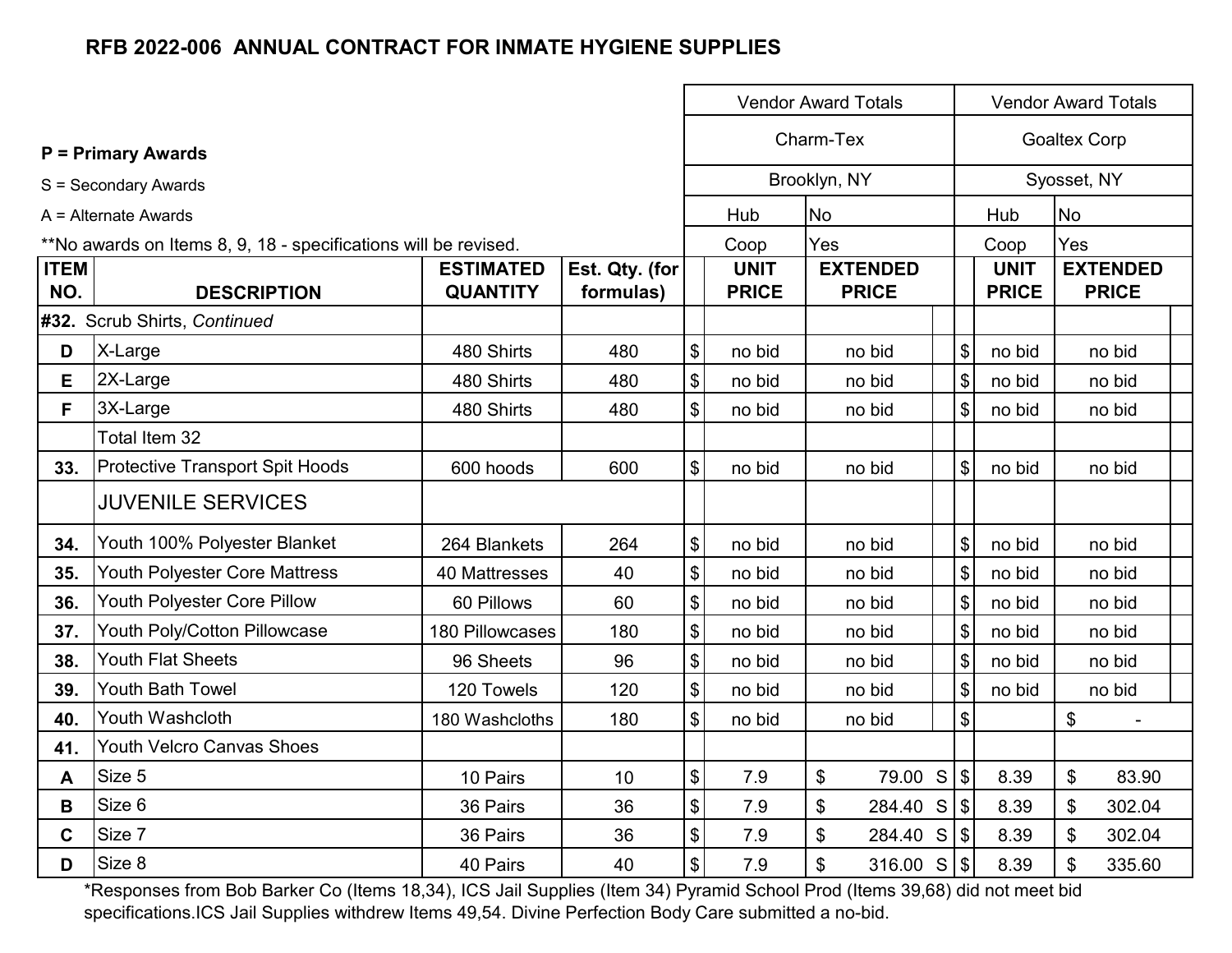|                    |                                                                 |                                     |                             |                              |                             |                           | <b>Vendor Award Totals</b>      | <b>Vendor Award Totals</b>   |                             |                                 |  |
|--------------------|-----------------------------------------------------------------|-------------------------------------|-----------------------------|------------------------------|-----------------------------|---------------------------|---------------------------------|------------------------------|-----------------------------|---------------------------------|--|
|                    | <b>P</b> = Primary Awards                                       |                                     |                             |                              |                             |                           | ICS Jail Supplies, Inc.         |                              |                             | Mini Wing USA                   |  |
|                    | S = Secondary Awards                                            |                                     |                             |                              |                             | Waco, TX                  |                                 |                              |                             | P.V.E., CA                      |  |
|                    | A = Alternate Awards                                            |                                     |                             |                              | Hub                         | <b>No</b>                 |                                 |                              | Hub                         | Yes                             |  |
|                    | **No awards on Items 8, 9, 18 - specifications will be revised. |                                     |                             |                              | Coop                        | Yes                       |                                 |                              | Coop                        | Yes                             |  |
| <b>ITEM</b><br>NO. | <b>DESCRIPTION</b>                                              | <b>ESTIMATED</b><br><b>QUANTITY</b> | Est. Qty. (for<br>formulas) |                              | <b>UNIT</b><br><b>PRICE</b> |                           | <b>EXTENDED</b><br><b>PRICE</b> |                              | <b>UNIT</b><br><b>PRICE</b> | <b>EXTENDED</b><br><b>PRICE</b> |  |
|                    | #32. Scrub Shirts, Continued                                    |                                     |                             |                              |                             |                           |                                 |                              |                             |                                 |  |
| D                  | X-Large                                                         | 480 Shirts                          | 480                         | \$                           | 2.04                        | \$                        | 979.68 $P$ \$                   |                              | no bid                      | no bid                          |  |
| E                  | 2X-Large                                                        | 480 Shirts                          | 480                         | $\boldsymbol{\$}$            | 2.14                        | \$                        | 1,026.24 P $ \$$                |                              | no bid                      | no bid                          |  |
| F.                 | 3X-Large                                                        | 480 Shirts                          | 480                         | \$                           | 2.24                        | \$                        | 1,074.72 P $ \$\$               |                              | no bid                      | no bid                          |  |
|                    | Total Item 32                                                   |                                     |                             |                              |                             | \$                        | 6,019.68                        |                              |                             |                                 |  |
| 33.                | <b>Protective Transport Spit Hoods</b>                          | 600 hoods                           | 600                         | $\left  \mathcal{L} \right $ | 2.958                       | \$                        | 1,774.80 S                      | $\sqrt[6]{\frac{1}{2}}$      | no bid                      | no bid                          |  |
|                    | <b>JUVENILE SERVICES</b>                                        |                                     |                             |                              |                             |                           |                                 |                              |                             |                                 |  |
| 34.                | Youth 100% Polyester Blanket                                    | 264 Blankets                        | 264                         | \$                           | 9.12                        | \$                        | 2,407.68 *                      | \$                           | no bid                      | no bid                          |  |
| 35.                | Youth Polyester Core Mattress                                   | 40 Mattresses                       | 40                          | \$                           | 55.74                       | \$                        | 2,229.60 P $\frac{1}{9}$        |                              | no bid                      | no bid                          |  |
| 36.                | Youth Polyester Core Pillow                                     | 60 Pillows                          | 60                          | \$                           | 9.86                        | \$                        | 591.60 P                        | $\left  \mathcal{L} \right $ | no bid                      | no bid                          |  |
| 37.                | Youth Poly/Cotton Pillowcase                                    | 180 Pillowcases                     | 180                         | $\frac{1}{2}$                | 1.248                       | \$                        | 224.64                          | $\vert$                      | no bid                      | no bid                          |  |
| 38.                | Youth Flat Sheets                                               | 96 Sheets                           | 96                          | \$                           | 3.598                       | \$                        | 345.41 *                        | \$                           | no bid                      | no bid                          |  |
| 39.                | Youth Bath Towel                                                | 120 Towels                          | 120                         | \$                           | 2.258                       | \$                        | 270.96                          | $\boldsymbol{\mathsf{S}}$    | no bid                      | no bid                          |  |
| 40.                | Youth Washcloth                                                 | 180 Washcloths                      | 180                         | \$                           | 0.278                       | \$                        | 50.04 P                         | $\sqrt[6]{\frac{1}{2}}$      | no bid                      | no bid                          |  |
| 41.                | <b>Youth Velcro Canvas Shoes</b>                                |                                     |                             |                              |                             |                           |                                 |                              |                             |                                 |  |
| A                  | Size 5                                                          | 10 Pairs                            | 10                          | \$                           | 11.1                        | $\boldsymbol{\mathsf{S}}$ | 111.00                          | $\boldsymbol{\mathsf{\$}}$   | no bid                      | no bid                          |  |
| B                  | Size 6                                                          | 36 Pairs                            | 36                          | $\frac{1}{2}$                | 11.1                        | $\boldsymbol{\mathsf{S}}$ | 399.60                          | $\frac{1}{2}$                | no bid                      | no bid                          |  |
| $\mathbf C$        | Size 7                                                          | 36 Pairs                            | 36                          | \$                           | 11.1                        | \$                        | 399.60                          | \$                           | no bid                      | no bid                          |  |
| D                  | Size 8                                                          | 40 Pairs                            | 40                          | $\left  \mathbf{\$} \right $ | 11.1                        | \$                        | 444.00                          | $\left  \mathcal{L} \right $ | no bid                      | no bid                          |  |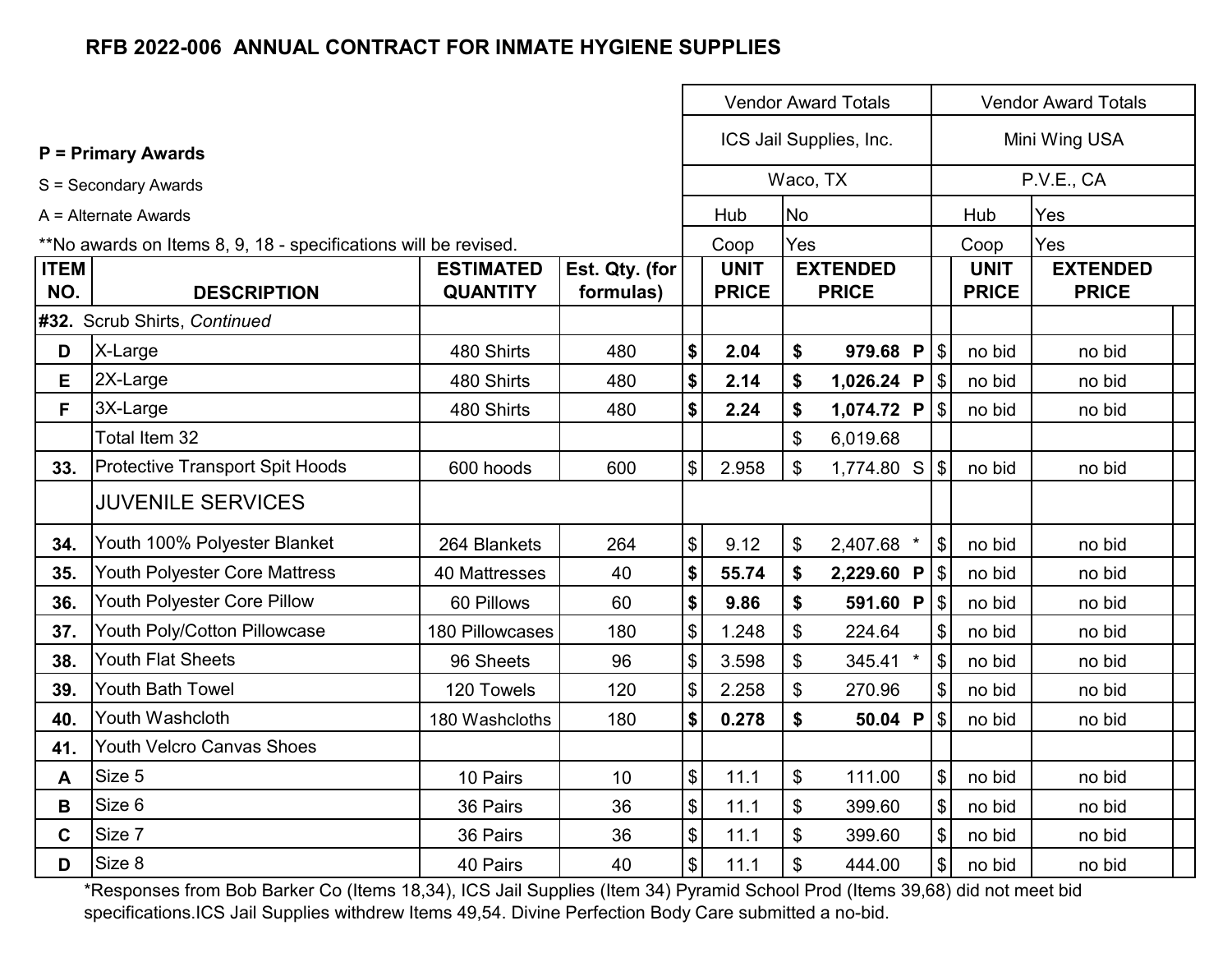|                    |                                                                 |                                     |                             |                                           |                             | <b>Vendor Award Totals</b>      |                            | <b>Vendor Award Totals</b>  |                                 |  |  |  |
|--------------------|-----------------------------------------------------------------|-------------------------------------|-----------------------------|-------------------------------------------|-----------------------------|---------------------------------|----------------------------|-----------------------------|---------------------------------|--|--|--|
|                    | <b>P = Primary Awards</b>                                       |                                     |                             |                                           |                             | <b>Pyramid School Products</b>  |                            |                             | Roots Beauty Innovations LLC    |  |  |  |
|                    | S = Secondary Awards                                            |                                     |                             |                                           |                             | Tampa, FL                       |                            |                             | Wagoner, OK                     |  |  |  |
|                    | A = Alternate Awards                                            |                                     |                             |                                           | Hub                         | <b>No</b>                       |                            | Hub                         | <b>No</b>                       |  |  |  |
|                    | **No awards on Items 8, 9, 18 - specifications will be revised. |                                     |                             |                                           | Coop                        | Yes                             |                            | Coop                        | Yes                             |  |  |  |
| <b>ITEM</b><br>NO. | <b>DESCRIPTION</b>                                              | <b>ESTIMATED</b><br><b>QUANTITY</b> | Est. Qty. (for<br>formulas) |                                           | <b>UNIT</b><br><b>PRICE</b> | <b>EXTENDED</b><br><b>PRICE</b> |                            | <b>UNIT</b><br><b>PRICE</b> | <b>EXTENDED</b><br><b>PRICE</b> |  |  |  |
|                    | #32. Scrub Shirts, Continued                                    |                                     |                             |                                           |                             |                                 |                            |                             |                                 |  |  |  |
| D                  | X-Large                                                         | 480 Shirts                          | 480                         | $\boldsymbol{\$}$                         | no bid                      | no bid                          | \$                         | no bid                      | no bid                          |  |  |  |
| Е                  | 2X-Large                                                        | 480 Shirts                          | 480                         | $\sqrt[6]{\frac{1}{2}}$                   | no bid                      | no bid                          | \$                         | no bid                      | no bid                          |  |  |  |
| F.                 | 3X-Large                                                        | 480 Shirts                          | 480                         | $\mathfrak{S}$                            | no bid                      | no bid                          | \$                         | no bid                      | no bid                          |  |  |  |
|                    | Total Item 32                                                   |                                     |                             |                                           |                             |                                 |                            |                             |                                 |  |  |  |
| 33.                | Protective Transport Spit Hoods                                 | 600 hoods                           | 600                         | $\mathfrak{S}$                            | no bid                      | no bid                          | \$                         | no bid                      | no bid                          |  |  |  |
|                    | <b>JUVENILE SERVICES</b>                                        |                                     |                             |                                           |                             |                                 |                            |                             |                                 |  |  |  |
| 34.                | Youth 100% Polyester Blanket                                    | 264 Blankets                        | 264                         | $\boldsymbol{\$}$                         | no bid                      | no bid                          | $\boldsymbol{\mathsf{\$}}$ | no bid                      | no bid                          |  |  |  |
| 35.                | Youth Polyester Core Mattress                                   | 40 Mattresses                       | 40                          | $\boldsymbol{\mathsf{\$}}$                | no bid                      | no bid                          | $\frac{1}{2}$              | no bid                      | no bid                          |  |  |  |
| 36.                | Youth Polyester Core Pillow                                     | 60 Pillows                          | 60                          | $\boldsymbol{\mathsf{S}}$                 | no bid                      | no bid                          | $\boldsymbol{\mathsf{\$}}$ | no bid                      | no bid                          |  |  |  |
| 37.                | Youth Poly/Cotton Pillowcase                                    | 180 Pillowcases                     | 180                         | $\boldsymbol{\mathsf{\$}}$                | no bid                      | no bid                          | \$                         | no bid                      | no bid                          |  |  |  |
| 38.                | <b>Youth Flat Sheets</b>                                        | 96 Sheets                           | 96                          | \$                                        | no bid                      | no bid                          | $\boldsymbol{\mathsf{\$}}$ | no bid                      | no bid                          |  |  |  |
| 39.                | <b>Youth Bath Towel</b>                                         | 120 Towels                          | 120                         | $\boldsymbol{\mathsf{\$}}$                | 1.33                        | \$<br>159.60<br>$\ast$          | $\boldsymbol{\mathsf{S}}$  | no bid                      | no bid                          |  |  |  |
| 40.                | Youth Washcloth                                                 | 180 Washcloths                      | 180                         | $\mathfrak{S}$                            | no bid                      | no bid                          | $\mathfrak{S}$             | no bid                      | no bid                          |  |  |  |
| 41.                | <b>Youth Velcro Canvas Shoes</b>                                |                                     |                             |                                           |                             |                                 |                            |                             |                                 |  |  |  |
| A                  | Size 5                                                          | 10 Pairs                            | 10                          | $\, \, \raisebox{12pt}{$\scriptstyle \$}$ | no bid                      | no bid                          | \$                         | no bid                      | no bid                          |  |  |  |
| B                  | Size 6                                                          | 36 Pairs                            | 36                          | $\boldsymbol{\mathsf{\$}}$                | no bid                      | no bid                          | \$                         | no bid                      | no bid                          |  |  |  |
| $\mathbf C$        | Size 7                                                          | 36 Pairs                            | 36                          | $\boldsymbol{\$}$                         | no bid                      | no bid                          | $\boldsymbol{\$}$          | no bid                      | no bid                          |  |  |  |
| D                  | Size 8                                                          | 40 Pairs                            | 40                          | $\boldsymbol{\mathsf{\$}}$                | no bid                      | no bid                          | \$                         | no bid                      | no bid                          |  |  |  |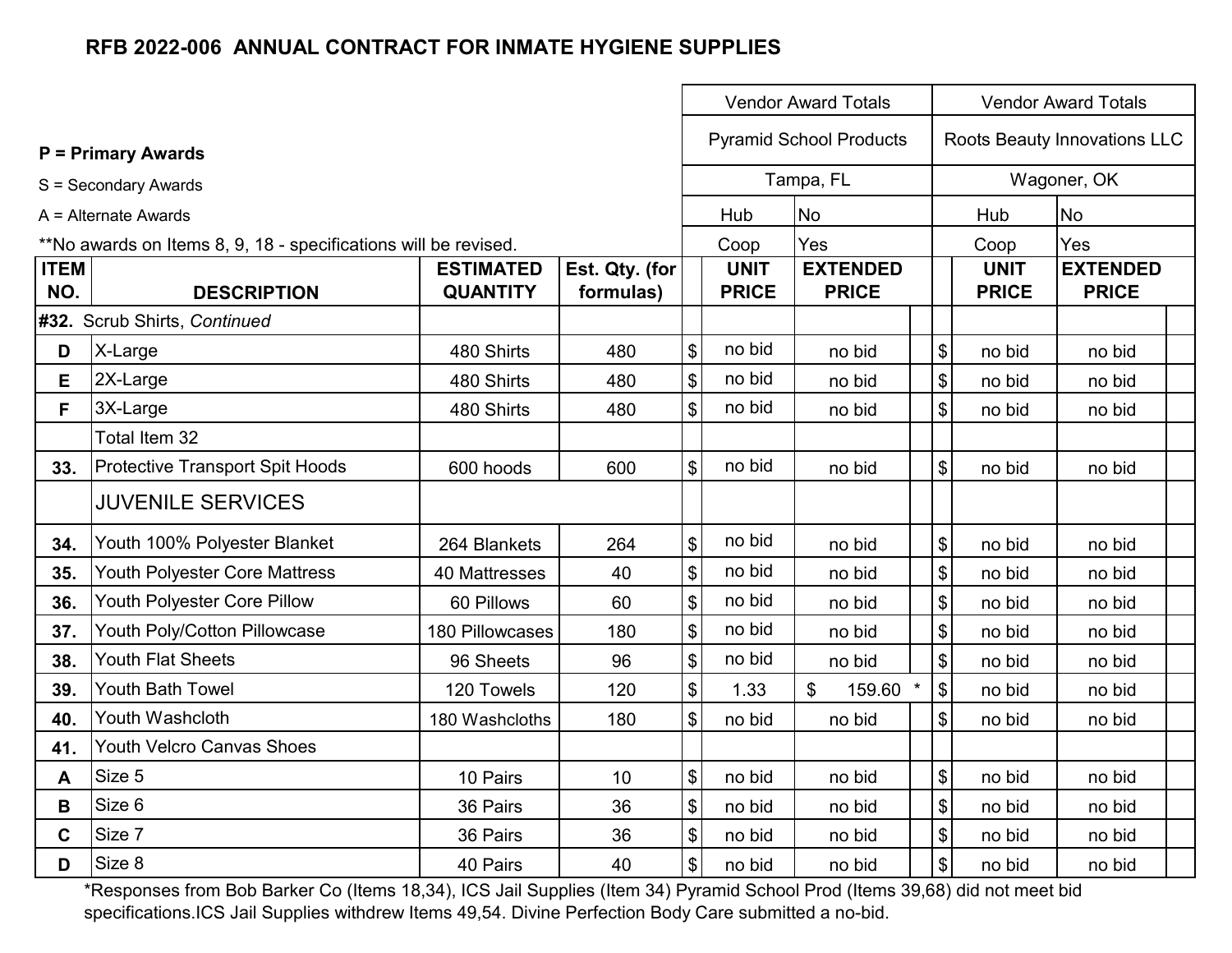|                    |                                                                 |                                     |                             |                            |                             | <b>Vendor Award Totals</b>      |  | <b>Vendor Award Totals</b> |                             |                                 |  |  |
|--------------------|-----------------------------------------------------------------|-------------------------------------|-----------------------------|----------------------------|-----------------------------|---------------------------------|--|----------------------------|-----------------------------|---------------------------------|--|--|
|                    | <b>P</b> = Primary Awards                                       |                                     |                             |                            | Standard Textile Co., Inc.  |                                 |  |                            |                             | Tabb Textiles Co., Inc.         |  |  |
|                    | S = Secondary Awards                                            |                                     |                             |                            |                             | Cincinnati, OH                  |  |                            |                             | Opelika, AL                     |  |  |
|                    | A = Alternate Awards                                            |                                     |                             |                            | Hub                         | <b>No</b>                       |  |                            | Hub<br><b>No</b>            |                                 |  |  |
|                    | **No awards on Items 8, 9, 18 - specifications will be revised. |                                     |                             |                            | Coop                        | Yes                             |  |                            | Coop                        | Yes                             |  |  |
| <b>ITEM</b><br>NO. | <b>DESCRIPTION</b>                                              | <b>ESTIMATED</b><br><b>QUANTITY</b> | Est. Qty. (for<br>formulas) |                            | <b>UNIT</b><br><b>PRICE</b> | <b>EXTENDED</b><br><b>PRICE</b> |  |                            | <b>UNIT</b><br><b>PRICE</b> | <b>EXTENDED</b><br><b>PRICE</b> |  |  |
|                    | #32. Scrub Shirts, Continued                                    |                                     |                             |                            |                             |                                 |  |                            |                             |                                 |  |  |
| D                  | X-Large                                                         | 480 Shirts                          | 480                         | $\boldsymbol{\$}$          | no bid                      | no bid                          |  | $\boldsymbol{\mathsf{S}}$  | no bid                      | no bid                          |  |  |
| E                  | 2X-Large                                                        | 480 Shirts                          | 480                         | $\sqrt[6]{\frac{1}{2}}$    | no bid                      | no bid                          |  | $\sqrt[6]{\frac{1}{2}}$    | no bid                      | no bid                          |  |  |
| F                  | 3X-Large                                                        | 480 Shirts                          | 480                         | $\boldsymbol{\mathsf{S}}$  | no bid                      | no bid                          |  | \$                         | no bid                      | no bid                          |  |  |
|                    | Total Item 32                                                   |                                     |                             |                            |                             |                                 |  |                            |                             |                                 |  |  |
| 33.                | <b>Protective Transport Spit Hoods</b>                          | 600 hoods                           | 600                         | $\boldsymbol{\mathsf{S}}$  | no bid                      | no bid                          |  | $\mathbb S$                | no bid                      | no bid                          |  |  |
|                    | <b>JUVENILE SERVICES</b>                                        |                                     |                             |                            |                             |                                 |  |                            |                             |                                 |  |  |
| 34.                | Youth 100% Polyester Blanket                                    | 264 Blankets                        | 264                         | $\boldsymbol{\$}$          | no bid                      | no bid                          |  | $\$\$                      | no bid                      | no bid                          |  |  |
| 35.                | Youth Polyester Core Mattress                                   | 40 Mattresses                       | 40                          | $\boldsymbol{\$}$          | no bid                      | no bid                          |  | $\sqrt[6]{\frac{1}{2}}$    | no bid                      | no bid                          |  |  |
| 36.                | Youth Polyester Core Pillow                                     | 60 Pillows                          | 60                          | $\boldsymbol{\$}$          | no bid                      | no bid                          |  | $\mathsf{\$}$              | no bid                      | no bid                          |  |  |
| 37.                | Youth Poly/Cotton Pillowcase                                    | 180 Pillowcases                     | 180                         | $\sqrt{3}$                 | 0.81                        | $\mathfrak{L}$<br>145.80 S      |  | $\sqrt{3}$                 | no bid                      | no bid                          |  |  |
| 38.                | <b>Youth Flat Sheets</b>                                        | 96 Sheets                           | 96                          | \$                         | no bid                      | no bid                          |  | $\$\$                      | no bid                      | no bid                          |  |  |
| 39.                | <b>Youth Bath Towel</b>                                         | 120 Towels                          | 120                         | \$                         | 1.3                         | \$<br>156.00 P                  |  | $\sqrt{3}$                 | no bid                      | no bid                          |  |  |
| 40.                | Youth Washcloth                                                 | 180 Washcloths                      | 180                         | $\boldsymbol{\mathsf{S}}$  | no bid                      | no bid                          |  | $\mathfrak{S}$             | no bid                      | no bid                          |  |  |
| 41.                | <b>Youth Velcro Canvas Shoes</b>                                |                                     |                             |                            |                             |                                 |  |                            |                             |                                 |  |  |
| A                  | Size 5                                                          | 10 Pairs                            | 10                          | $\boldsymbol{\mathsf{\$}}$ | no bid                      | no bid                          |  | $\$\$                      | no bid                      | no bid                          |  |  |
| В                  | Size 6                                                          | 36 Pairs                            | 36                          | $\boldsymbol{\mathsf{\$}}$ | no bid                      | no bid                          |  | $\mathsf{\$}$              | no bid                      | no bid                          |  |  |
| C                  | Size 7                                                          | 36 Pairs                            | 36                          | $\boldsymbol{\mathsf{\$}}$ | no bid                      | no bid                          |  | $\$\$                      | no bid                      | no bid                          |  |  |
| D                  | Size 8                                                          | 40 Pairs                            | 40                          | $\boldsymbol{\mathsf{S}}$  | no bid                      | no bid                          |  | \$                         | no bid                      | no bid                          |  |  |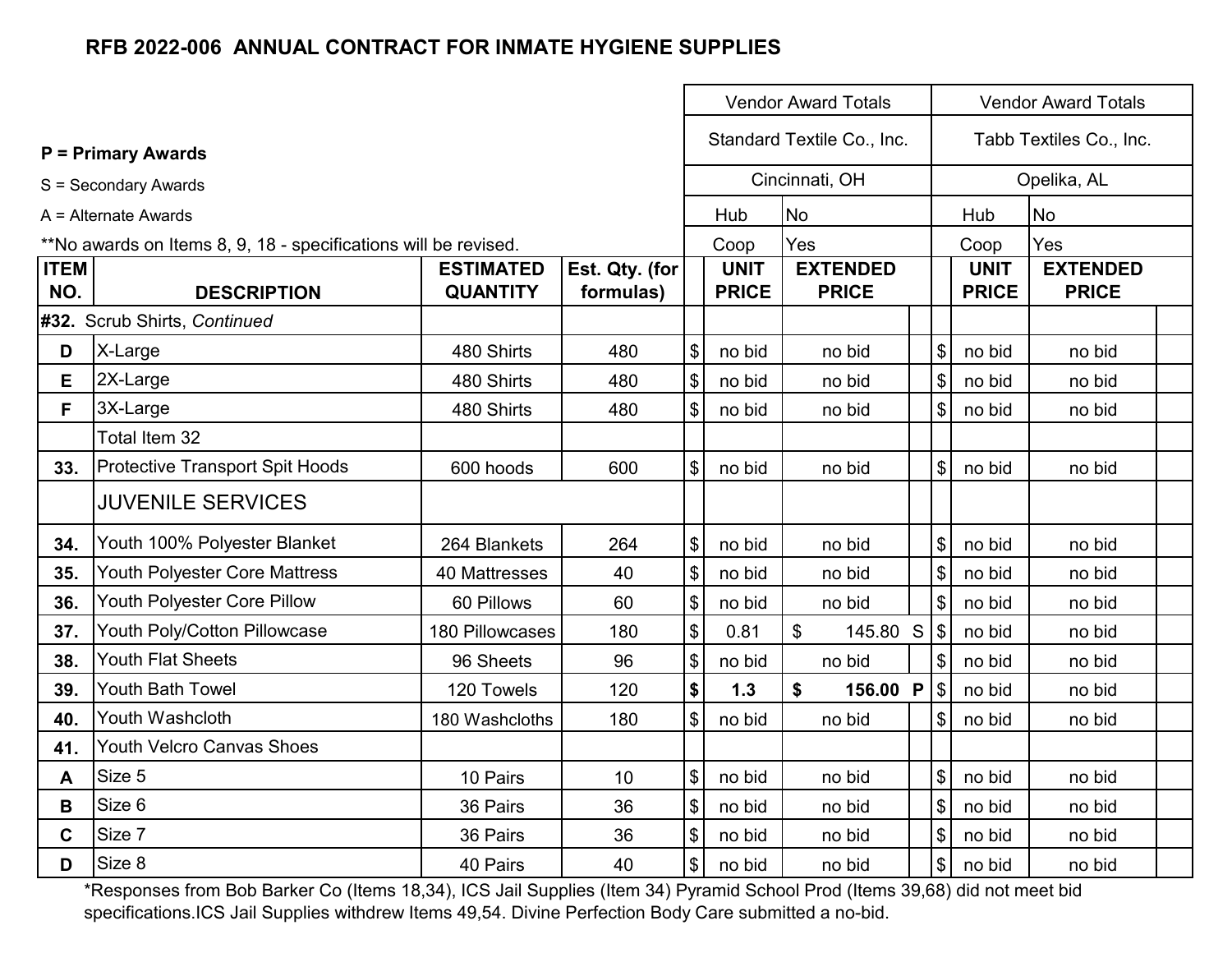|                    |                                                                 |                                     |                             |                                           |                             |                           | <b>Vendor Award Totals</b>      |  |
|--------------------|-----------------------------------------------------------------|-------------------------------------|-----------------------------|-------------------------------------------|-----------------------------|---------------------------|---------------------------------|--|
|                    | <b>P = Primary Awards</b>                                       |                                     |                             |                                           |                             |                           | <b>Victory Supply LLC</b>       |  |
|                    | S = Secondary Awards                                            |                                     |                             |                                           |                             |                           | Mount Pleasant, TN              |  |
|                    | A = Alternate Awards                                            |                                     |                             |                                           | Hub                         | Yes                       |                                 |  |
|                    | **No awards on Items 8, 9, 18 - specifications will be revised. |                                     |                             |                                           | Coop                        | Yes                       |                                 |  |
| <b>ITEM</b><br>NO. | <b>DESCRIPTION</b>                                              | <b>ESTIMATED</b><br><b>QUANTITY</b> | Est. Qty. (for<br>formulas) |                                           | <b>UNIT</b><br><b>PRICE</b> |                           | <b>EXTENDED</b><br><b>PRICE</b> |  |
|                    | #32. Scrub Shirts, Continued                                    |                                     |                             |                                           |                             |                           |                                 |  |
| D                  | X-Large                                                         | 480 Shirts                          | 480                         | $\boldsymbol{\$}$                         | no bid                      |                           | no bid                          |  |
| E                  | 2X-Large                                                        | 480 Shirts                          | 480                         | $\boldsymbol{\$}$                         | no bid                      |                           | no bid                          |  |
| F                  | 3X-Large                                                        | 480 Shirts                          | 480                         | $\boldsymbol{\mathsf{S}}$                 | no bid                      |                           | no bid                          |  |
|                    | Total Item 32                                                   |                                     |                             |                                           |                             |                           |                                 |  |
| 33.                | <b>Protective Transport Spit Hoods</b>                          | 600 hoods                           | 600                         | $\mathfrak{S}$                            | no bid                      |                           | no bid                          |  |
|                    | <b>JUVENILE SERVICES</b>                                        |                                     |                             |                                           |                             |                           |                                 |  |
| 34.                | Youth 100% Polyester Blanket                                    | 264 Blankets                        | 264                         | \$                                        | 10.44                       | \$                        | 2,756.16 P                      |  |
| 35.                | Youth Polyester Core Mattress                                   | 40 Mattresses                       | 40                          | $\boldsymbol{\mathsf{S}}$                 | no bid                      |                           | no bid                          |  |
| 36.                | Youth Polyester Core Pillow                                     | 60 Pillows                          | 60                          | $\boldsymbol{\mathsf{\$}}$                | no bid                      |                           | no bid                          |  |
| 37.                | <b>Youth Poly/Cotton Pillowcase</b>                             | <b>180 Pillowcases</b>              | 180                         | $\, \, \raisebox{12pt}{$\scriptstyle \$}$ | no bid                      |                           | no bid                          |  |
| 38.                | <b>Youth Flat Sheets</b>                                        | 96 Sheets                           | 96                          | \$                                        | 2.29                        | \$                        | 219.84 P                        |  |
| 39.                | <b>Youth Bath Towel</b>                                         | 120 Towels                          | 120                         | \$                                        | 1.57                        | $\mathfrak{S}$            | 188.40 A                        |  |
| 40.                | Youth Washcloth                                                 | 180 Washcloths                      | 180                         | $\mathfrak{S}$                            | 0.33                        | $\boldsymbol{\mathsf{S}}$ | 59.40 A                         |  |
| 41.                | <b>Youth Velcro Canvas Shoes</b>                                |                                     |                             |                                           |                             |                           |                                 |  |
| A                  | Size 5                                                          | 10 Pairs                            | 10                          | \$                                        | 5.67                        | \$                        | 56.70 P                         |  |
| B                  | Size 6                                                          | 36 Pairs                            | 36                          | \$                                        | 5.67                        | \$                        | 204.12 P                        |  |
| $\mathbf C$        | Size 7                                                          | 36 Pairs                            | 36                          | \$                                        | 5.67                        | \$                        | 204.12 P                        |  |
| D                  | Size 8                                                          | 40 Pairs                            | 40                          | \$                                        | 5.67                        | \$                        | 226.80 P                        |  |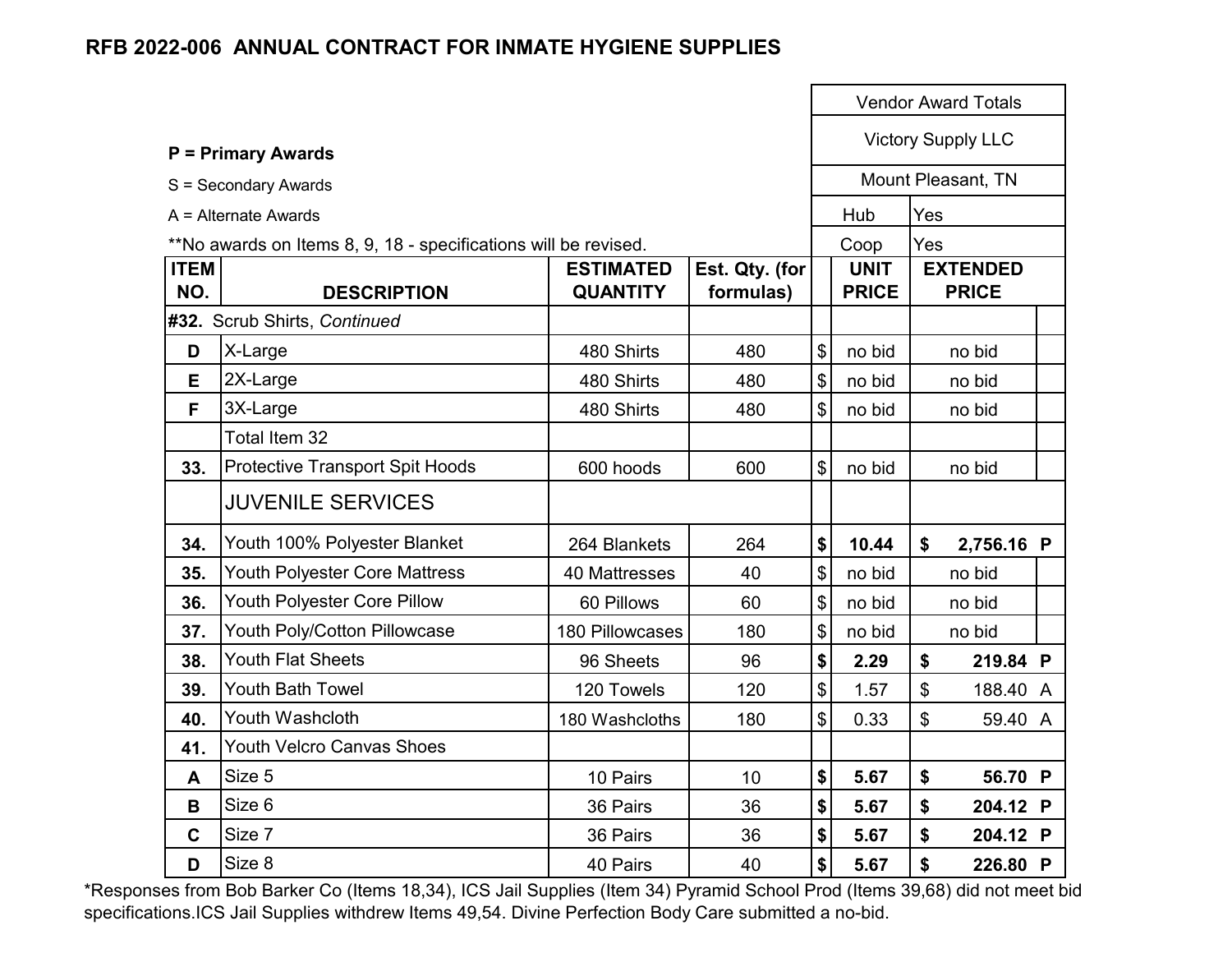|             |                                                                 |                  |                |                                           |              | <b>Vendor Award Totals</b>                           |                | <b>Vendor Award Totals</b> |                      |  |  |  |
|-------------|-----------------------------------------------------------------|------------------|----------------|-------------------------------------------|--------------|------------------------------------------------------|----------------|----------------------------|----------------------|--|--|--|
|             | <b>P = Primary Awards</b>                                       |                  |                |                                           |              | Phoenix Trading, Inc. DBA<br>Amercare Products, Inc. |                |                            | Acme Supply Co., LTD |  |  |  |
|             | S = Secondary Awards                                            |                  |                |                                           |              | Woodinville, WA                                      |                |                            | Glen Cove, NY        |  |  |  |
|             | $A =$ Alternate Awards                                          |                  |                |                                           | Hub          | <b>No</b>                                            |                | Hub                        | Yes                  |  |  |  |
|             | **No awards on Items 8, 9, 18 - specifications will be revised. |                  |                |                                           | Coop         | Yes                                                  |                | Coop                       | Yes                  |  |  |  |
| <b>ITEM</b> |                                                                 | <b>ESTIMATED</b> | Est. Qty. (for |                                           | <b>UNIT</b>  | <b>EXTENDED</b>                                      |                | <b>UNIT</b>                | <b>EXTENDED</b>      |  |  |  |
| NO.         | <b>DESCRIPTION</b>                                              | <b>QUANTITY</b>  | formulas)      |                                           | <b>PRICE</b> | <b>PRICE</b>                                         |                | <b>PRICE</b>               | <b>PRICE</b>         |  |  |  |
|             | #41. Youth Velcro Canvas Shoes, Continued                       |                  |                |                                           |              |                                                      |                |                            |                      |  |  |  |
| E.          | Size 9                                                          | 67 Pairs         | 67             | $\boldsymbol{\$}$                         | no bid       | no bid                                               | \$             | no bid                     | no bid               |  |  |  |
| F.          | Size 10                                                         | 65 Pairs         | 65             | $\boldsymbol{\mathsf{S}}$                 | no bid       | no bid                                               | \$             | no bid                     | no bid               |  |  |  |
| G           | Size 11                                                         | 130 Pairs        | 130            | \$                                        | no bid       | no bid                                               | \$             | no bid                     | no bid               |  |  |  |
| H.          | Size 12                                                         | 29 Pairs         | 29             | \$                                        | no bid       | no bid                                               | \$             | no bid                     | no bid               |  |  |  |
|             | Size 13                                                         | 48 Pairs         | 48             | \$                                        | no bid       | no bid                                               | \$             | no bid                     | no bid               |  |  |  |
| J           | Size 14                                                         | 5 Pairs          | 5              | $\boldsymbol{\$}$                         | no bid       | no bid                                               | \$             | no bid                     | no bid               |  |  |  |
| K.          | Size 15                                                         | 5 Pairs          | 5              | $\boldsymbol{\mathsf{\$}}$                | no bid       | no bid                                               | \$             | no bid                     | no bid               |  |  |  |
|             | Total Item 41                                                   |                  |                |                                           |              |                                                      |                |                            |                      |  |  |  |
| 42.         | Youth PVC Shower Shoes                                          |                  |                |                                           |              |                                                      |                |                            |                      |  |  |  |
| A           | Size 5                                                          | 1 Pair           | $\mathbf 1$    | $\boldsymbol{\mathsf{S}}$                 | no bid       | no bid                                               | \$             | no bid                     | no bid               |  |  |  |
| B           | Size 6                                                          | 1 Pair           | $\mathbf 1$    | $\boldsymbol{\$}$                         | no bid       | no bid                                               | $\mathbb{S}$   | no bid                     | no bid               |  |  |  |
| $\mathbf C$ | Size 7                                                          | 24 Pairs         | 24             | $\boldsymbol{\$}$                         | no bid       | no bid                                               | \$             | no bid                     | no bid               |  |  |  |
| D           | Size 8                                                          | 72 Pairs         | 72             | \$                                        | no bid       | no bid                                               | $\mathfrak{S}$ | no bid                     | no bid               |  |  |  |
| Е           | Size 9                                                          | 158 Pairs        | 158            | \$                                        | no bid       | no bid                                               | $\mathfrak{S}$ | no bid                     | no bid               |  |  |  |
| F           | Size 10                                                         | 194 Pairs        | 194            | $\boldsymbol{\mathsf{S}}$                 | no bid       | no bid                                               | $\mathfrak{S}$ | no bid                     | no bid               |  |  |  |
| G           | Size 11                                                         | 170 Pairs        | 170            | $\boldsymbol{\$}$                         | no bid       | no bid                                               | \$             | no bid                     | no bid               |  |  |  |
| H           | Size 12                                                         | 254 Pairs        | 254            | $\, \, \raisebox{12pt}{$\scriptstyle \$}$ | no bid       | no bid                                               | \$             | no bid                     | no bid               |  |  |  |
|             | Size 13                                                         | 72 Pairs         | 72             | $\$\$                                     | no bid       | no bid                                               | $\frac{1}{2}$  | no bid                     | no bid               |  |  |  |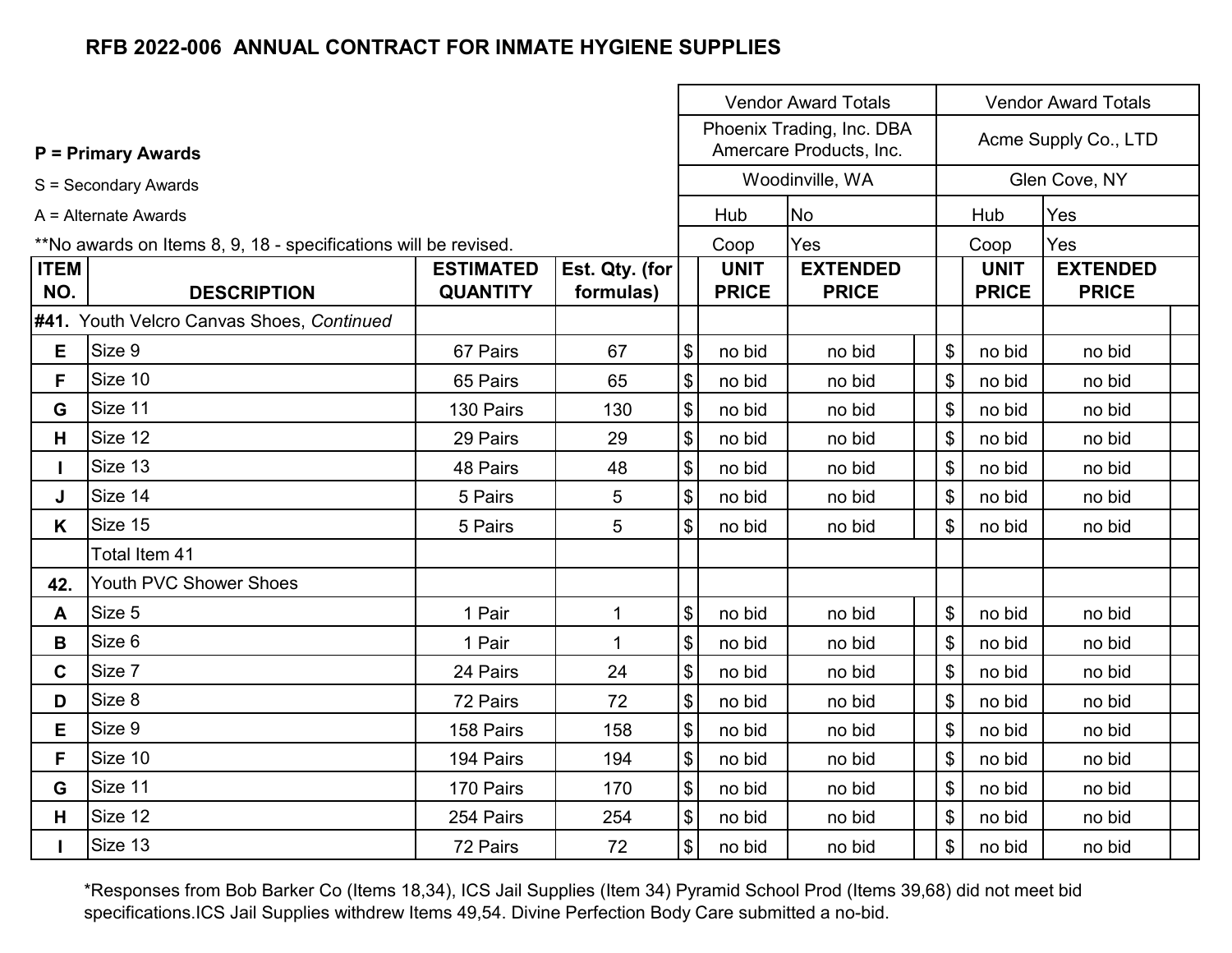|                    |                                                                 |                                     | <b>Vendor Award Totals</b><br><b>Vendor Award Totals</b> |                            |                             |                                                       |                            |      |                                                                                                                                                                                              |          |  |  |  |
|--------------------|-----------------------------------------------------------------|-------------------------------------|----------------------------------------------------------|----------------------------|-----------------------------|-------------------------------------------------------|----------------------------|------|----------------------------------------------------------------------------------------------------------------------------------------------------------------------------------------------|----------|--|--|--|
|                    | <b>P = Primary Awards</b>                                       |                                     |                                                          |                            |                             | <b>Evco Partners LP DBA</b><br><b>Burgoon Company</b> |                            |      | Bob Barker Company, Inc.<br>Fuquay Varina, NC<br><b>No</b><br>Yes<br><b>EXTENDED</b><br><b>PRICE</b><br>\$<br>7.99<br>7.99<br>\$<br>\$<br>8.39                                               |          |  |  |  |
|                    | S = Secondary Awards                                            |                                     |                                                          |                            |                             | Texas City, TX                                        |                            |      | Hub<br>Coop<br><b>UNIT</b><br><b>PRICE</b><br>535.33 A<br>519.35 A<br>1,090.70 A<br>8.39<br>\$<br>243.31 A<br>\$<br>8.39<br>402.72 A<br>\$<br>8.39<br>41.95 A<br>\$<br>8.39<br>41.95 A<br>\$ |          |  |  |  |
|                    | A = Alternate Awards                                            |                                     |                                                          |                            | Hub                         | Yes                                                   |                            |      |                                                                                                                                                                                              |          |  |  |  |
|                    | **No awards on Items 8, 9, 18 - specifications will be revised. |                                     |                                                          |                            | Coop                        | Yes                                                   |                            |      |                                                                                                                                                                                              |          |  |  |  |
| <b>ITEM</b><br>NO. | <b>DESCRIPTION</b>                                              | <b>ESTIMATED</b><br><b>QUANTITY</b> | Est. Qty. (for<br>formulas)                              |                            | <b>UNIT</b><br><b>PRICE</b> | <b>EXTENDED</b><br><b>PRICE</b>                       |                            |      |                                                                                                                                                                                              |          |  |  |  |
|                    | #41. Youth Velcro Canvas Shoes, Continued                       |                                     |                                                          |                            |                             |                                                       |                            |      |                                                                                                                                                                                              |          |  |  |  |
| Е                  | Size 9                                                          | 67 Pairs                            | 67                                                       | $\$\$                      | no bid                      | no bid                                                | \$                         |      |                                                                                                                                                                                              |          |  |  |  |
| F.                 | Size 10                                                         | 65 Pairs                            | 65                                                       | \$                         | no bid                      | no bid                                                | $\$\$                      |      |                                                                                                                                                                                              |          |  |  |  |
| G                  | Size 11                                                         | 130 Pairs                           | 130                                                      | $\frac{1}{2}$              | no bid                      | no bid                                                | $\$\$                      |      |                                                                                                                                                                                              |          |  |  |  |
| H                  | Size 12                                                         | 29 Pairs                            | 29                                                       | $\$\$                      | no bid                      | no bid                                                | \$                         |      |                                                                                                                                                                                              |          |  |  |  |
|                    | Size 13                                                         | 48 Pairs                            | 48                                                       | $\frac{1}{2}$              | no bid                      | no bid                                                | $\boldsymbol{\$}$          |      |                                                                                                                                                                                              |          |  |  |  |
| J                  | Size 14                                                         | 5 Pairs                             | 5                                                        | $\boldsymbol{\mathsf{S}}$  | no bid                      | no bid                                                | $\mathbb{S}$               |      |                                                                                                                                                                                              |          |  |  |  |
| K.                 | Size 15                                                         | 5 Pairs                             | 5                                                        | $\boldsymbol{\mathsf{S}}$  | no bid                      | no bid                                                | $\boldsymbol{\mathsf{S}}$  |      |                                                                                                                                                                                              |          |  |  |  |
|                    | Total Item 41                                                   |                                     |                                                          |                            |                             |                                                       |                            |      |                                                                                                                                                                                              | 3,850.09 |  |  |  |
| 42.                | Youth PVC Shower Shoes                                          |                                     |                                                          |                            |                             |                                                       |                            |      |                                                                                                                                                                                              |          |  |  |  |
| A                  | Size 5                                                          | 1 Pair                              | $\mathbf{1}$                                             | $\$\$                      | no bid                      | no bid                                                | $\boldsymbol{\mathsf{\$}}$ | 2.88 | \$                                                                                                                                                                                           | 2.88 A   |  |  |  |
| В                  | Size 6                                                          | 1 Pair                              | $\mathbf 1$                                              | \$                         | no bid                      | no bid                                                | $\boldsymbol{\$}$          | 2.88 | \$                                                                                                                                                                                           | 2.88 A   |  |  |  |
| $\mathbf C$        | Size 7                                                          | 24 Pairs                            | 24                                                       | \$                         | no bid                      | no bid                                                | \$                         | 2.88 | \$                                                                                                                                                                                           | 69.12 A  |  |  |  |
| D                  | Size 8                                                          | 72 Pairs                            | 72                                                       | $\$\$                      | no bid                      | no bid                                                | $\$\$                      | 2.88 | \$                                                                                                                                                                                           | 207.36 A |  |  |  |
| Е                  | Size 9                                                          | 158 Pairs                           | 158                                                      | $\frac{1}{2}$              | no bid                      | no bid                                                | $\$\$                      | 2.88 | \$                                                                                                                                                                                           | 455.04 A |  |  |  |
| F                  | Size 10                                                         | 194 Pairs                           | 194                                                      | $\boldsymbol{\mathcal{L}}$ | no bid                      | no bid                                                | \$                         | 2.88 | \$                                                                                                                                                                                           | 558.72 A |  |  |  |
| G                  | Size 11                                                         | 170 Pairs                           | 170                                                      | \$                         | no bid                      | no bid                                                | \$                         | 2.88 | \$                                                                                                                                                                                           | 489.60 A |  |  |  |
| H                  | Size 12                                                         | 254 Pairs                           | 254                                                      | $\$\$                      | no bid                      | no bid                                                | $\$\$                      | 2.88 | \$                                                                                                                                                                                           | 731.52 A |  |  |  |
|                    | Size 13                                                         | 72 Pairs                            | 72                                                       | $\frac{1}{2}$              | no bid                      | no bid                                                | $\frac{1}{2}$              | 2.88 | \$                                                                                                                                                                                           | 207.36 A |  |  |  |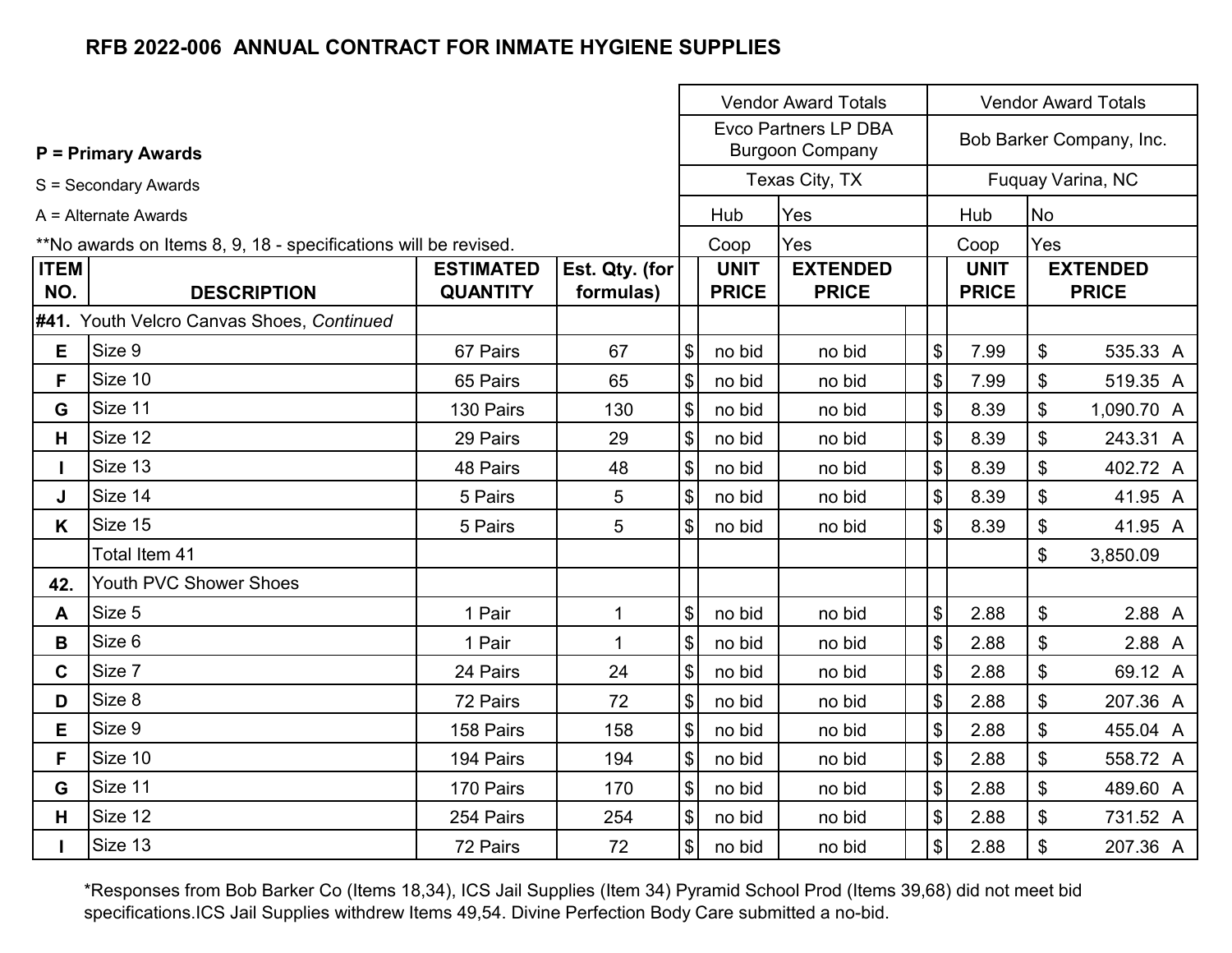|                    |                                                                 |                                     |                             |                                           |                             | <b>Vendor Award Totals</b><br><b>Vendor Award Totals</b> |                                 |  |                             |                             |                |                                 |
|--------------------|-----------------------------------------------------------------|-------------------------------------|-----------------------------|-------------------------------------------|-----------------------------|----------------------------------------------------------|---------------------------------|--|-----------------------------|-----------------------------|----------------|---------------------------------|
|                    | <b>P</b> = Primary Awards                                       |                                     |                             |                                           | Charm-Tex                   |                                                          |                                 |  |                             |                             |                | <b>Goaltex Corp</b>             |
|                    | S = Secondary Awards                                            |                                     |                             |                                           |                             |                                                          | Brooklyn, NY                    |  |                             |                             |                | Syosset, NY                     |
|                    | $A =$ Alternate Awards                                          |                                     |                             |                                           | Hub                         | <b>No</b>                                                |                                 |  |                             | Hub                         | <b>No</b>      |                                 |
|                    | **No awards on Items 8, 9, 18 - specifications will be revised. |                                     |                             |                                           | Coop                        | Yes                                                      |                                 |  |                             | Coop                        | Yes            |                                 |
| <b>ITEM</b><br>NO. | <b>DESCRIPTION</b>                                              | <b>ESTIMATED</b><br><b>QUANTITY</b> | Est. Qty. (for<br>formulas) |                                           | <b>UNIT</b><br><b>PRICE</b> |                                                          | <b>EXTENDED</b><br><b>PRICE</b> |  |                             | <b>UNIT</b><br><b>PRICE</b> |                | <b>EXTENDED</b><br><b>PRICE</b> |
|                    | #41. Youth Velcro Canvas Shoes, Continued                       |                                     |                             |                                           |                             |                                                          |                                 |  |                             |                             |                |                                 |
| E.                 | Size 9                                                          | 67 Pairs                            | 67                          | \$                                        | 7.9                         | \$                                                       | 529.30 S                        |  | $\sqrt{3}$                  | 8.39                        | $\mathbb S$    | 562.13                          |
| F.                 | Size 10                                                         | 65 Pairs                            | 65                          | $\, \, \raisebox{12pt}{$\scriptstyle \$}$ | 7.9                         | \$                                                       | 513.50 S $\$\$                  |  |                             | 8.39                        | \$             | 545.35                          |
| G                  | Size 11                                                         | 130 Pairs                           | 130                         | \$                                        | 7.9                         | \$                                                       | $1,027.00$ S $\frac{1}{9}$      |  |                             | 8.39                        | \$             | 1,090.70                        |
| н                  | Size 12                                                         | 29 Pairs                            | 29                          | \$                                        | 7.9                         | \$                                                       | 229.10 S                        |  | l \$                        | 8.39                        | \$             | 243.31                          |
|                    | Size 13                                                         | 48 Pairs                            | 48                          | $\boldsymbol{\mathsf{\$}}$                | 7.9                         | \$                                                       | 379.20 S                        |  |                             | 8.39                        | \$             | 402.72                          |
| J                  | Size 14                                                         | 5 Pairs                             | 5                           | \$                                        | 7.9                         | \$                                                       | 39.50 S                         |  | $\sqrt{3}$                  | 8.39                        | $\mathfrak{S}$ | 41.95                           |
| K.                 | Size 15                                                         | 5 Pairs                             | 5                           | \$                                        | 7.9                         | \$                                                       | 39.50 S $\$\$                   |  |                             | 8.39                        | \$             | 41.95                           |
|                    | Total Item 41                                                   |                                     |                             |                                           |                             | \$                                                       | 3,720.90                        |  |                             |                             | $\frac{1}{2}$  | 3,951.69                        |
| 42.                | Youth PVC Shower Shoes                                          |                                     |                             |                                           |                             |                                                          |                                 |  |                             |                             |                |                                 |
| A                  | Size 5                                                          | 1 Pair                              | 1                           | \$                                        | 2.36                        | \$                                                       | 2.36 P                          |  | $\sqrt{3}$                  | no bid                      |                | no bid                          |
| В                  | Size 6                                                          | 1 Pair                              | $\mathbf{1}$                | \$                                        | 2.36                        | \$                                                       | 2.36 P                          |  | $\sqrt{S}$                  | no bid                      |                | no bid                          |
| $\mathbf{C}$       | Size 7                                                          | 24 Pairs                            | 24                          | \$                                        | 2.36                        | \$                                                       | 56.64 P                         |  | $\lvert \mathcal{S} \rvert$ | no bid                      |                | no bid                          |
| D                  | Size 8                                                          | 72 Pairs                            | 72                          | \$                                        | 2.36                        | \$                                                       | 169.92 P                        |  | $\sqrt{3}$                  | no bid                      |                | no bid                          |
| E.                 | Size 9                                                          | 158 Pairs                           | 158                         | \$                                        | 2.36                        | \$                                                       | 372.88 P                        |  | l \$                        | no bid                      |                | no bid                          |
| F                  | Size 10                                                         | 194 Pairs                           | 194                         | \$                                        | 2.36                        | \$                                                       | 457.84 P                        |  | l \$                        | no bid                      |                | no bid                          |
| G                  | Size 11                                                         | 170 Pairs                           | 170                         | \$                                        | 2.36                        | \$                                                       | 401.20 P                        |  | \$                          | no bid                      |                | no bid                          |
| H                  | Size 12                                                         | 254 Pairs                           | 254                         | \$                                        | 2.36                        | \$                                                       | 599.44 P                        |  | $\sqrt{3}$                  | no bid                      |                | no bid                          |
|                    | Size 13                                                         | 72 Pairs                            | 72                          | \$                                        | 2.36                        | \$                                                       | 169.92 P                        |  | $\vert \mathcal{S} \vert$   | no bid                      |                | no bid                          |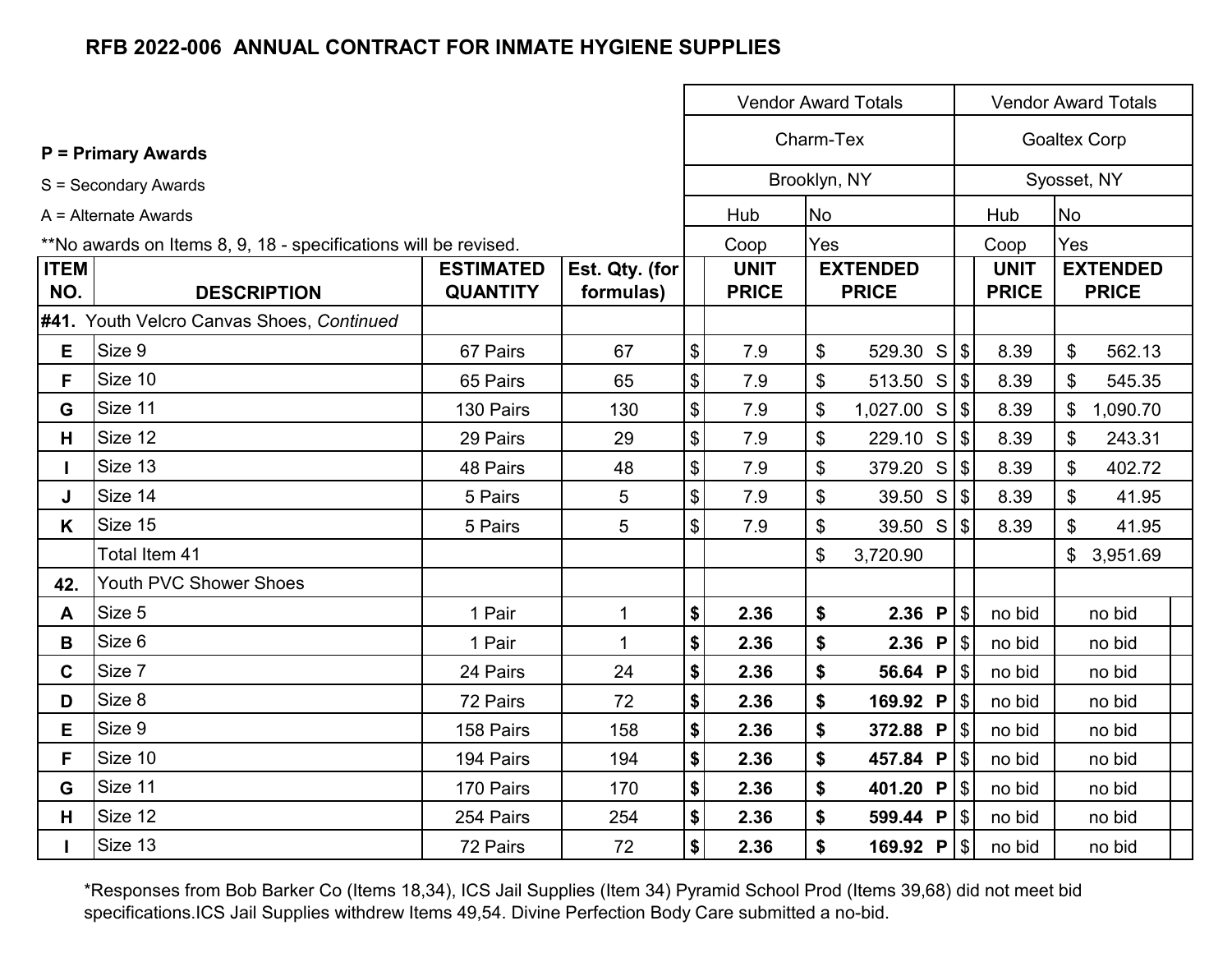|                    |                                                                 |                                     |                             | <b>Vendor Award Totals</b> |                             |           |                                 |                              | <b>Vendor Award Totals</b>  |                                                                                                                                                    |  |  |  |  |  |
|--------------------|-----------------------------------------------------------------|-------------------------------------|-----------------------------|----------------------------|-----------------------------|-----------|---------------------------------|------------------------------|-----------------------------|----------------------------------------------------------------------------------------------------------------------------------------------------|--|--|--|--|--|
|                    | <b>P</b> = Primary Awards                                       |                                     |                             |                            |                             |           | ICS Jail Supplies, Inc.         |                              |                             | Mini Wing USA<br>P.V.E., CA<br>Yes<br>Yes<br><b>EXTENDED</b><br><b>PRICE</b><br>no bid<br>no bid<br>no bid<br>no bid<br>no bid<br>no bid<br>no bid |  |  |  |  |  |
|                    | S = Secondary Awards                                            |                                     |                             |                            |                             |           | Waco, TX                        |                              |                             |                                                                                                                                                    |  |  |  |  |  |
|                    | A = Alternate Awards                                            |                                     |                             |                            | Hub                         | <b>No</b> |                                 |                              | Hub                         |                                                                                                                                                    |  |  |  |  |  |
|                    | **No awards on Items 8, 9, 18 - specifications will be revised. |                                     |                             |                            | Coop                        | Yes       |                                 |                              | Coop                        |                                                                                                                                                    |  |  |  |  |  |
| <b>ITEM</b><br>NO. | <b>DESCRIPTION</b>                                              | <b>ESTIMATED</b><br><b>QUANTITY</b> | Est. Qty. (for<br>formulas) |                            | <b>UNIT</b><br><b>PRICE</b> |           | <b>EXTENDED</b><br><b>PRICE</b> |                              | <b>UNIT</b><br><b>PRICE</b> |                                                                                                                                                    |  |  |  |  |  |
|                    | #41. Youth Velcro Canvas Shoes, Continued                       |                                     |                             |                            |                             |           |                                 |                              |                             |                                                                                                                                                    |  |  |  |  |  |
| E.                 | Size 9                                                          | 67 Pairs                            | 67                          | $\boldsymbol{\$}$          | 11.1                        | \$        | 743.70                          | $\frac{1}{2}$                | no bid                      |                                                                                                                                                    |  |  |  |  |  |
| F.                 | Size 10                                                         | 65 Pairs                            | 65                          | $\boldsymbol{\mathsf{\$}}$ | 11.1                        | \$        | 721.50                          | $\boldsymbol{\mathsf{S}}$    | no bid                      |                                                                                                                                                    |  |  |  |  |  |
| G                  | Size 11                                                         | 130 Pairs                           | 130                         | $\boldsymbol{\mathsf{S}}$  | 11.1                        | \$        | 1,443.00                        | $\mathfrak{F}$               | no bid                      |                                                                                                                                                    |  |  |  |  |  |
| н                  | Size 12                                                         | 29 Pairs                            | 29                          | $\boldsymbol{\mathsf{S}}$  | 11.1                        | \$        | 321.90                          | $\mathfrak{S}$               | no bid                      |                                                                                                                                                    |  |  |  |  |  |
|                    | Size 13                                                         | 48 Pairs                            | 48                          | $\boldsymbol{\mathsf{\$}}$ | 11.1                        | \$        | 532.80                          | $\mathcal{S}$                | no bid                      |                                                                                                                                                    |  |  |  |  |  |
| J                  | Size 14                                                         | 5 Pairs                             | 5                           | $\boldsymbol{\mathsf{S}}$  | 11.1                        | \$        | 55.50                           | $\boldsymbol{\mathsf{S}}$    | no bid                      |                                                                                                                                                    |  |  |  |  |  |
| K                  | Size 15                                                         | 5 Pairs                             | 5                           | $\mathcal{S}$              | 11.1                        | \$        | 55.50                           | $\mathcal{L}$                | no bid                      |                                                                                                                                                    |  |  |  |  |  |
|                    | Total Item 41                                                   |                                     |                             |                            |                             | \$        | 5,228.10                        |                              |                             |                                                                                                                                                    |  |  |  |  |  |
| 42.                | Youth PVC Shower Shoes                                          |                                     |                             |                            |                             |           |                                 |                              |                             |                                                                                                                                                    |  |  |  |  |  |
| A                  | Size 5                                                          | 1 Pair                              | 1                           | $\boldsymbol{\mathsf{\$}}$ | 4.96                        | \$        | 4.96                            | $\frac{1}{2}$                | no bid                      | no bid                                                                                                                                             |  |  |  |  |  |
| B                  | Size 6                                                          | 1 Pair                              | $\mathbf 1$                 | $\boldsymbol{\mathsf{\$}}$ | 4.96                        | \$        | 4.96                            | $\boldsymbol{\mathsf{\$}}$   | no bid                      | no bid                                                                                                                                             |  |  |  |  |  |
| C                  | Size 7                                                          | 24 Pairs                            | 24                          | $\boldsymbol{\mathsf{S}}$  | 4.96                        | \$        | 119.04                          | $\$\$                        | no bid                      | no bid                                                                                                                                             |  |  |  |  |  |
| D                  | Size 8                                                          | 72 Pairs                            | 72                          | $\boldsymbol{\mathsf{\$}}$ | 4.96                        | \$        | 357.12                          | $\$\$                        | no bid                      | no bid                                                                                                                                             |  |  |  |  |  |
| Е                  | Size 9                                                          | 158 Pairs                           | 158                         | $\boldsymbol{\mathsf{\$}}$ | 4.96                        | \$        | 783.68                          | $\frac{1}{2}$                | no bid                      | no bid                                                                                                                                             |  |  |  |  |  |
| F                  | Size 10                                                         | 194 Pairs                           | 194                         | $\boldsymbol{\mathsf{S}}$  | 4.96                        | \$        | 962.24                          | $\mathfrak{F}$               | no bid                      | no bid                                                                                                                                             |  |  |  |  |  |
| G                  | Size 11                                                         | 170 Pairs                           | 170                         | $\boldsymbol{\$}$          | 4.96                        | \$        | 843.20                          | $\$\$                        | no bid                      | no bid                                                                                                                                             |  |  |  |  |  |
| H                  | Size 12                                                         | 254 Pairs                           | 254                         | $$\mathfrak{s}$$           | 4.96                        | \$        | 1,259.84                        | $\boldsymbol{\mathsf{S}}$    | no bid                      | no bid                                                                                                                                             |  |  |  |  |  |
|                    | Size 13                                                         | 72 Pairs                            | 72                          | $\mathfrak{S}$             | 4.96                        | \$        | 357.12                          | $\left  \mathcal{L} \right $ | no bid                      | no bid                                                                                                                                             |  |  |  |  |  |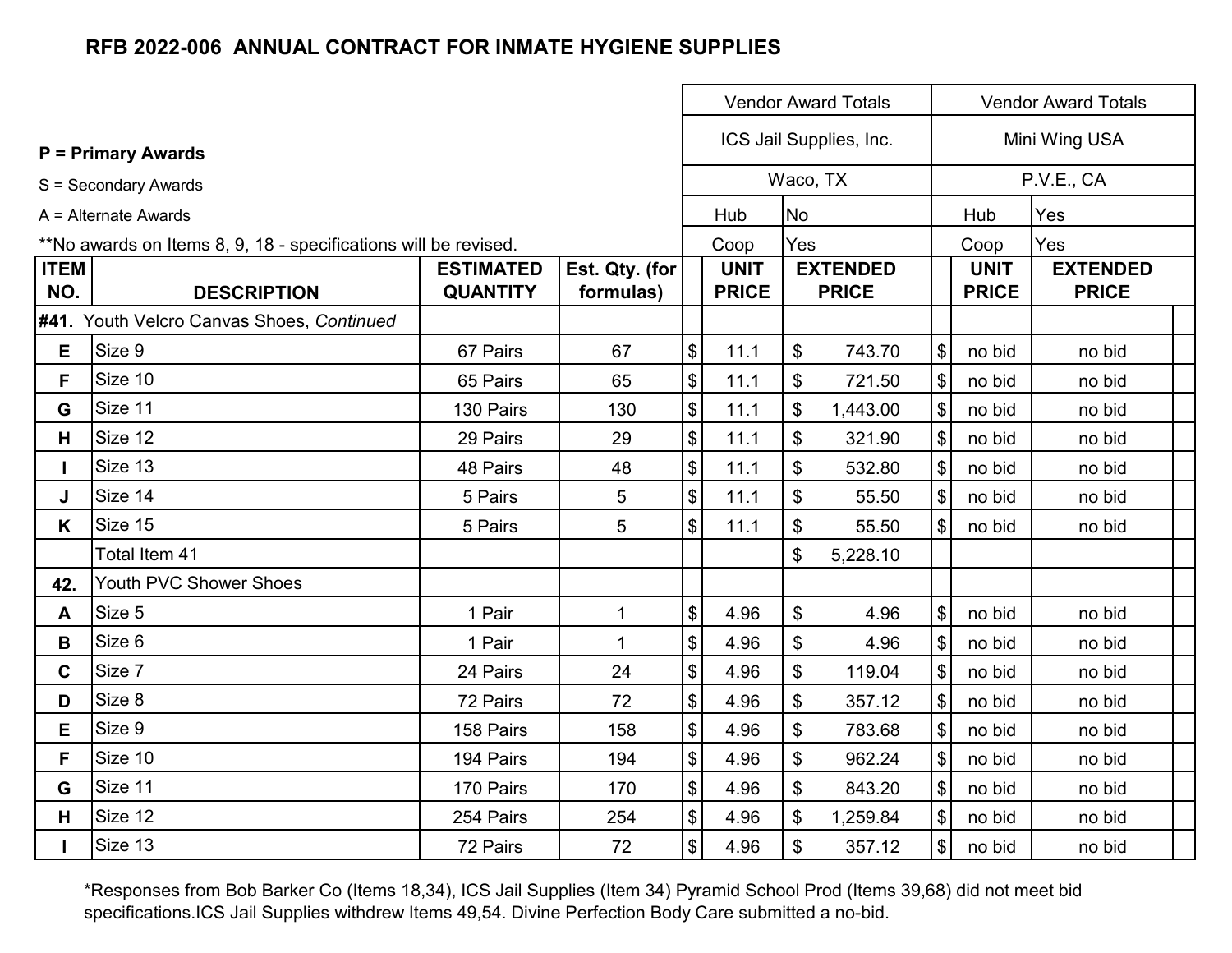|                    | <b>Vendor Award Totals</b>                                      |                                     |                             |                                           |                             |                                 |                                           | <b>Vendor Award Totals</b>  |                                 |  |  |  |  |
|--------------------|-----------------------------------------------------------------|-------------------------------------|-----------------------------|-------------------------------------------|-----------------------------|---------------------------------|-------------------------------------------|-----------------------------|---------------------------------|--|--|--|--|
|                    | <b>P</b> = Primary Awards                                       |                                     |                             |                                           |                             | <b>Pyramid School Products</b>  |                                           |                             | Roots Beauty Innovations LLC    |  |  |  |  |
|                    | S = Secondary Awards                                            |                                     |                             |                                           |                             | Tampa, FL                       |                                           |                             | Wagoner, OK                     |  |  |  |  |
|                    | A = Alternate Awards                                            |                                     |                             |                                           | Hub                         | <b>No</b>                       |                                           | Hub                         | <b>No</b>                       |  |  |  |  |
|                    | **No awards on Items 8, 9, 18 - specifications will be revised. |                                     |                             |                                           | Coop                        | Yes                             |                                           | Coop                        | Yes                             |  |  |  |  |
| <b>ITEM</b><br>NO. | <b>DESCRIPTION</b>                                              | <b>ESTIMATED</b><br><b>QUANTITY</b> | Est. Qty. (for<br>formulas) |                                           | <b>UNIT</b><br><b>PRICE</b> | <b>EXTENDED</b><br><b>PRICE</b> |                                           | <b>UNIT</b><br><b>PRICE</b> | <b>EXTENDED</b><br><b>PRICE</b> |  |  |  |  |
|                    | #41. Youth Velcro Canvas Shoes, Continued                       |                                     |                             |                                           |                             |                                 |                                           |                             |                                 |  |  |  |  |
| E.                 | Size 9                                                          | 67 Pairs                            | 67                          | $\boldsymbol{\mathsf{S}}$                 | no bid                      | no bid                          | $\boldsymbol{\mathsf{S}}$                 | no bid                      | no bid                          |  |  |  |  |
| F                  | Size 10                                                         | 65 Pairs                            | 65                          | $\boldsymbol{\mathsf{\$}}$                | no bid                      | no bid                          | $\boldsymbol{\mathsf{\$}}$                | no bid                      | no bid                          |  |  |  |  |
| G                  | Size 11                                                         | 130 Pairs                           | 130                         | $\sqrt{3}$                                | no bid                      | no bid                          | \$                                        | no bid                      | no bid                          |  |  |  |  |
| H                  | Size 12                                                         | 29 Pairs                            | 29                          | $\boldsymbol{\$}$                         | no bid                      | no bid                          | \$                                        | no bid                      | no bid                          |  |  |  |  |
| L                  | Size 13                                                         | 48 Pairs                            | 48                          | $\boldsymbol{\$}$                         | no bid                      | no bid                          | \$                                        | no bid                      | no bid                          |  |  |  |  |
| J                  | Size 14                                                         | 5 Pairs                             | 5                           | $\, \, \$$                                | no bid                      | no bid                          | $\, \, \raisebox{12pt}{$\scriptstyle \$}$ | no bid                      | no bid                          |  |  |  |  |
| K.                 | Size 15                                                         | 5 Pairs                             | 5                           | $\sqrt[6]{\frac{1}{2}}$                   | no bid                      | no bid                          | $\mathfrak{S}$                            | no bid                      | no bid                          |  |  |  |  |
|                    | Total Item 41                                                   |                                     |                             |                                           |                             |                                 |                                           |                             |                                 |  |  |  |  |
| 42.                | Youth PVC Shower Shoes                                          |                                     |                             |                                           |                             |                                 |                                           |                             |                                 |  |  |  |  |
| A                  | Size 5                                                          | 1 Pair                              | 1                           | $\, \, \raisebox{12pt}{$\scriptstyle \$}$ | no bid                      | no bid                          | $\, \, \raisebox{12pt}{$\scriptstyle \$}$ | no bid                      | no bid                          |  |  |  |  |
| B                  | Size 6                                                          | 1 Pair                              | $\mathbf 1$                 | $\boldsymbol{\$}$                         | no bid                      | no bid                          | $\, \, \$$                                | no bid                      | no bid                          |  |  |  |  |
| $\mathbf C$        | Size 7                                                          | 24 Pairs                            | 24                          | $\boldsymbol{\mathsf{\$}}$                | no bid                      | no bid                          | $\boldsymbol{\mathsf{\$}}$                | no bid                      | no bid                          |  |  |  |  |
| D                  | Size 8                                                          | 72 Pairs                            | 72                          | $\boldsymbol{\$}$                         | no bid                      | no bid                          | \$                                        | no bid                      | no bid                          |  |  |  |  |
| E                  | Size 9                                                          | 158 Pairs                           | 158                         | $\boldsymbol{\$}$                         | no bid                      | no bid                          | \$                                        | no bid                      | no bid                          |  |  |  |  |
| F                  | Size 10                                                         | 194 Pairs                           | 194                         | $\, \, \$$                                | no bid                      | no bid                          | \$                                        | no bid                      | no bid                          |  |  |  |  |
| G                  | Size 11                                                         | 170 Pairs                           | 170                         | $\boldsymbol{\mathsf{\$}}$                | no bid                      | no bid                          | $\boldsymbol{\mathsf{\$}}$                | no bid                      | no bid                          |  |  |  |  |
| H.                 | Size 12                                                         | 254 Pairs                           | 254                         | $\pmb{\$}$                                | no bid                      | no bid                          | $\, \, \raisebox{12pt}{$\scriptstyle \$}$ | no bid                      | no bid                          |  |  |  |  |
|                    | Size 13                                                         | 72 Pairs                            | 72                          | $\boldsymbol{\mathsf{\$}}$                | no bid                      | no bid                          | $\boldsymbol{\mathsf{\$}}$                | no bid                      | no bid                          |  |  |  |  |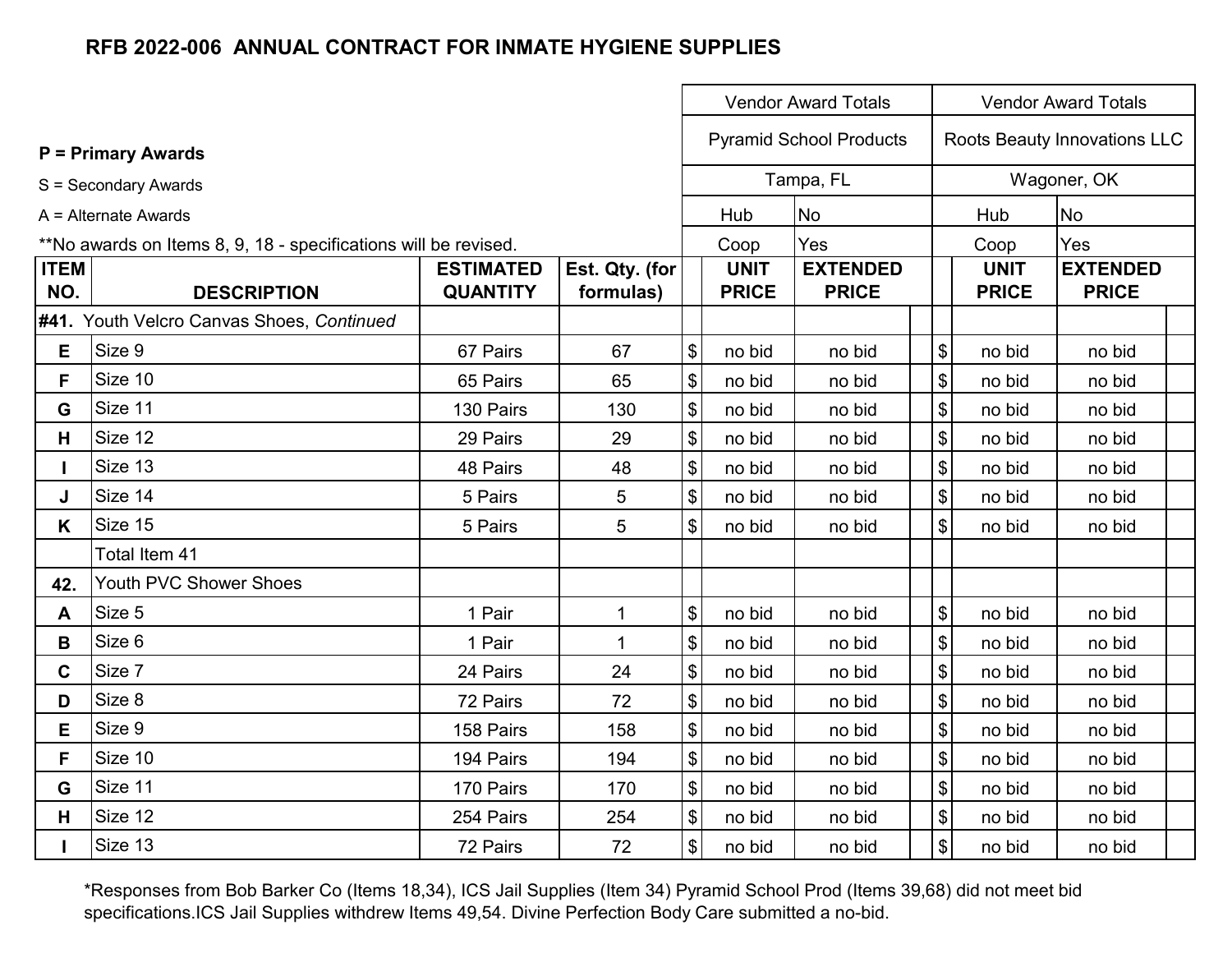|                    |                                                                 |                                     |                             |                            |                             | <b>Vendor Award Totals</b>      |                            | <b>Vendor Award Totals</b>  |                                 |  |  |  |
|--------------------|-----------------------------------------------------------------|-------------------------------------|-----------------------------|----------------------------|-----------------------------|---------------------------------|----------------------------|-----------------------------|---------------------------------|--|--|--|
|                    | <b>P</b> = Primary Awards                                       |                                     |                             |                            |                             | Standard Textile Co., Inc.      |                            |                             | Tabb Textiles Co., Inc.         |  |  |  |
|                    | S = Secondary Awards                                            |                                     |                             |                            |                             | Cincinnati, OH                  |                            |                             | Opelika, AL                     |  |  |  |
|                    | A = Alternate Awards                                            |                                     |                             |                            | Hub                         | <b>No</b>                       |                            | Hub                         | <b>No</b>                       |  |  |  |
|                    | **No awards on Items 8, 9, 18 - specifications will be revised. |                                     |                             |                            | Coop                        | Yes                             |                            | Coop                        | Yes                             |  |  |  |
| <b>ITEM</b><br>NO. | <b>DESCRIPTION</b>                                              | <b>ESTIMATED</b><br><b>QUANTITY</b> | Est. Qty. (for<br>formulas) |                            | <b>UNIT</b><br><b>PRICE</b> | <b>EXTENDED</b><br><b>PRICE</b> |                            | <b>UNIT</b><br><b>PRICE</b> | <b>EXTENDED</b><br><b>PRICE</b> |  |  |  |
|                    | #41. Youth Velcro Canvas Shoes, Continued                       |                                     |                             |                            |                             |                                 |                            |                             |                                 |  |  |  |
| E                  | Size 9                                                          | 67 Pairs                            | 67                          | $\boldsymbol{\mathsf{\$}}$ | no bid                      | no bid                          | $\boldsymbol{\mathsf{S}}$  | no bid                      | no bid                          |  |  |  |
| F.                 | Size 10                                                         | 65 Pairs                            | 65                          | $\boldsymbol{\mathsf{\$}}$ | no bid                      | no bid                          | $\$\$                      | no bid                      | no bid                          |  |  |  |
| G                  | Size 11                                                         | 130 Pairs                           | 130                         | $\sqrt{3}$                 | no bid                      | no bid                          | $\sqrt[6]{\frac{1}{2}}$    | no bid                      | no bid                          |  |  |  |
| H.                 | Size 12                                                         | 29 Pairs                            | 29                          | $\boldsymbol{\mathsf{\$}}$ | no bid                      | no bid                          | \$                         | no bid                      | no bid                          |  |  |  |
| $\mathbf{L}$       | Size 13                                                         | 48 Pairs                            | 48                          | $\boldsymbol{\mathsf{\$}}$ | no bid                      | no bid                          | $\boldsymbol{\mathsf{\$}}$ | no bid                      | no bid                          |  |  |  |
| J                  | Size 14                                                         | 5 Pairs                             | 5                           | $\boldsymbol{\mathsf{\$}}$ | no bid                      | no bid                          | $\$\$                      | no bid                      | no bid                          |  |  |  |
| K                  | Size 15                                                         | 5 Pairs                             | 5                           | $\boldsymbol{\mathsf{S}}$  | no bid                      | no bid                          | $\mathfrak{S}$             | no bid                      | no bid                          |  |  |  |
|                    | Total Item 41                                                   |                                     |                             |                            |                             |                                 |                            |                             |                                 |  |  |  |
| 42.                | Youth PVC Shower Shoes                                          |                                     |                             |                            |                             |                                 |                            |                             |                                 |  |  |  |
| A                  | Size 5                                                          | 1 Pair                              | 1                           | $\boldsymbol{\mathsf{\$}}$ | no bid                      | no bid                          | $\mathsf{\$}$              | no bid                      | no bid                          |  |  |  |
| B                  | Size 6                                                          | 1 Pair                              | 1                           | $\boldsymbol{\mathsf{\$}}$ | no bid                      | no bid                          | $\mathbb{S}$               | no bid                      | no bid                          |  |  |  |
| $\mathbf{C}$       | Size 7                                                          | 24 Pairs                            | 24                          | $\boldsymbol{\mathsf{\$}}$ | no bid                      | no bid                          | $\boldsymbol{\mathsf{S}}$  | no bid                      | no bid                          |  |  |  |
| D                  | Size 8                                                          | 72 Pairs                            | 72                          | $\boldsymbol{\mathsf{\$}}$ | no bid                      | no bid                          | $\$\$                      | no bid                      | no bid                          |  |  |  |
| E                  | Size 9                                                          | 158 Pairs                           | 158                         | $\sqrt{3}$                 | no bid                      | no bid                          | $\$\$                      | no bid                      | no bid                          |  |  |  |
| F                  | Size 10                                                         | 194 Pairs                           | 194                         | $\boldsymbol{\mathsf{\$}}$ | no bid                      | no bid                          | $\boldsymbol{\mathsf{S}}$  | no bid                      | no bid                          |  |  |  |
| G                  | Size 11                                                         | 170 Pairs                           | 170                         | $\boldsymbol{\mathsf{\$}}$ | no bid                      | no bid                          | $\boldsymbol{\mathsf{S}}$  | no bid                      | no bid                          |  |  |  |
| H.                 | Size 12                                                         | 254 Pairs                           | 254                         | $\frac{1}{2}$              | no bid                      | no bid                          | \$                         | no bid                      | no bid                          |  |  |  |
|                    | Size 13                                                         | 72 Pairs                            | 72                          | $\boldsymbol{\mathsf{\$}}$ | no bid                      | no bid                          | $\boldsymbol{\mathsf{S}}$  | no bid                      | no bid                          |  |  |  |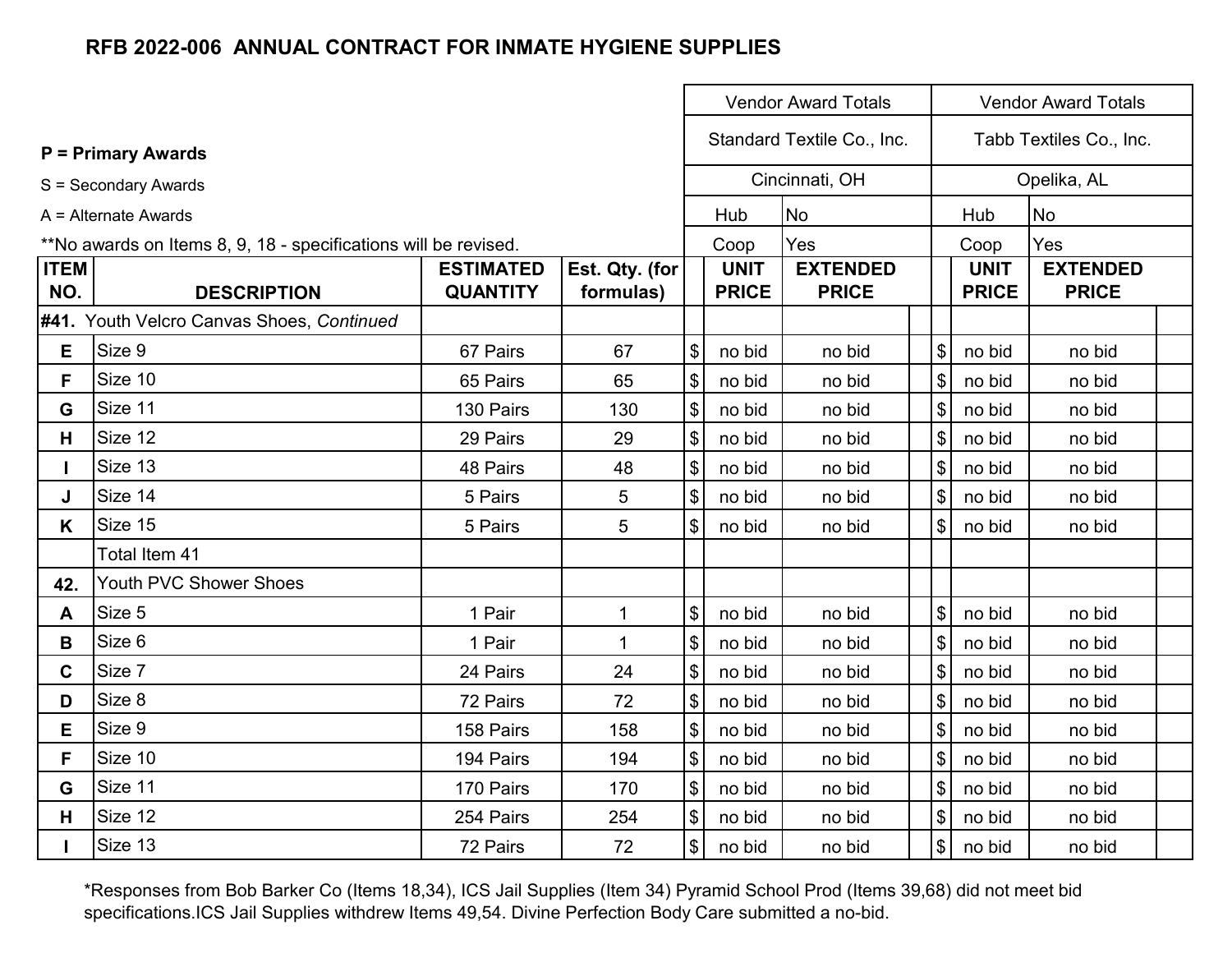|                    |                                                                 |                                     |                             |                             |                           | <b>Vendor Award Totals</b>      |  |
|--------------------|-----------------------------------------------------------------|-------------------------------------|-----------------------------|-----------------------------|---------------------------|---------------------------------|--|
|                    | <b>P = Primary Awards</b>                                       |                                     |                             |                             | <b>Victory Supply LLC</b> |                                 |  |
|                    | S = Secondary Awards                                            |                                     |                             |                             |                           | Mount Pleasant, TN              |  |
|                    | $A =$ Alternate Awards                                          |                                     |                             | Hub                         | Yes                       |                                 |  |
|                    | **No awards on Items 8, 9, 18 - specifications will be revised. |                                     |                             | Coop                        | Yes                       |                                 |  |
| <b>ITEM</b><br>NO. | <b>DESCRIPTION</b>                                              | <b>ESTIMATED</b><br><b>QUANTITY</b> | Est. Qty. (for<br>formulas) | <b>UNIT</b><br><b>PRICE</b> |                           | <b>EXTENDED</b><br><b>PRICE</b> |  |
|                    | #41. Youth Velcro Canvas Shoes, Continued                       |                                     |                             |                             |                           |                                 |  |
| E                  | Size 9                                                          | 67 Pairs                            | 67                          | \$<br>5.67                  | \$                        | 379.89 P                        |  |
| F                  | Size 10                                                         | 65 Pairs                            | 65                          | \$<br>5.67                  | \$                        | 368.55 P                        |  |
| G                  | Size 11                                                         | 130 Pairs                           | 130                         | \$<br>5.67                  | \$                        | 737.10 P                        |  |
| H                  | Size 12                                                         | 29 Pairs                            | 29                          | \$<br>5.67                  | \$                        | 164.43 P                        |  |
| L                  | Size 13                                                         | 48 Pairs                            | 48                          | \$<br>5.67                  | \$                        | 272.16 P                        |  |
| J                  | Size 14                                                         | 5 Pairs                             | 5                           | \$<br>5.67                  | \$                        | 28.35 P                         |  |
| K                  | Size 15                                                         | 5 Pairs                             | 5                           | \$<br>5.67                  | \$                        | 28.35 P                         |  |
|                    | Total Item 41                                                   |                                     |                             |                             | \$                        | 2,670.57                        |  |
| 42.                | <b>Youth PVC Shower Shoes</b>                                   |                                     |                             |                             |                           |                                 |  |
| A                  | Size 5                                                          | 1 Pair                              | 1                           | \$<br>2.64                  | \$                        | 2.64 S                          |  |
| B                  | Size 6                                                          | 1 Pair                              | $\mathbf{1}$                | \$<br>2.64                  | \$                        | 2.64 S                          |  |
| $\mathbf C$        | Size 7                                                          | 24 Pairs                            | 24                          | \$<br>2.64                  | \$                        | 63.36 S                         |  |
| D                  | Size 8                                                          | 72 Pairs                            | 72                          | \$<br>2.64                  | \$                        | 190.08 S                        |  |
| E                  | Size 9                                                          | 158 Pairs                           | 158                         | \$<br>2.64                  | \$                        | 417.12 S                        |  |
| F                  | Size 10                                                         | 194 Pairs                           | 194                         | \$<br>2.64                  | \$                        | 512.16 S                        |  |
| G                  | Size 11                                                         | 170 Pairs                           | 170                         | \$<br>2.64                  | \$                        | 448.80 S                        |  |
| H                  | Size 12                                                         | 254 Pairs                           | 254                         | \$<br>2.64                  | \$                        | 670.56 S                        |  |
| $\mathbf{I}$       | Size 13                                                         | 72 Pairs                            | 72                          | \$<br>2.64                  | \$                        | 190.08 S                        |  |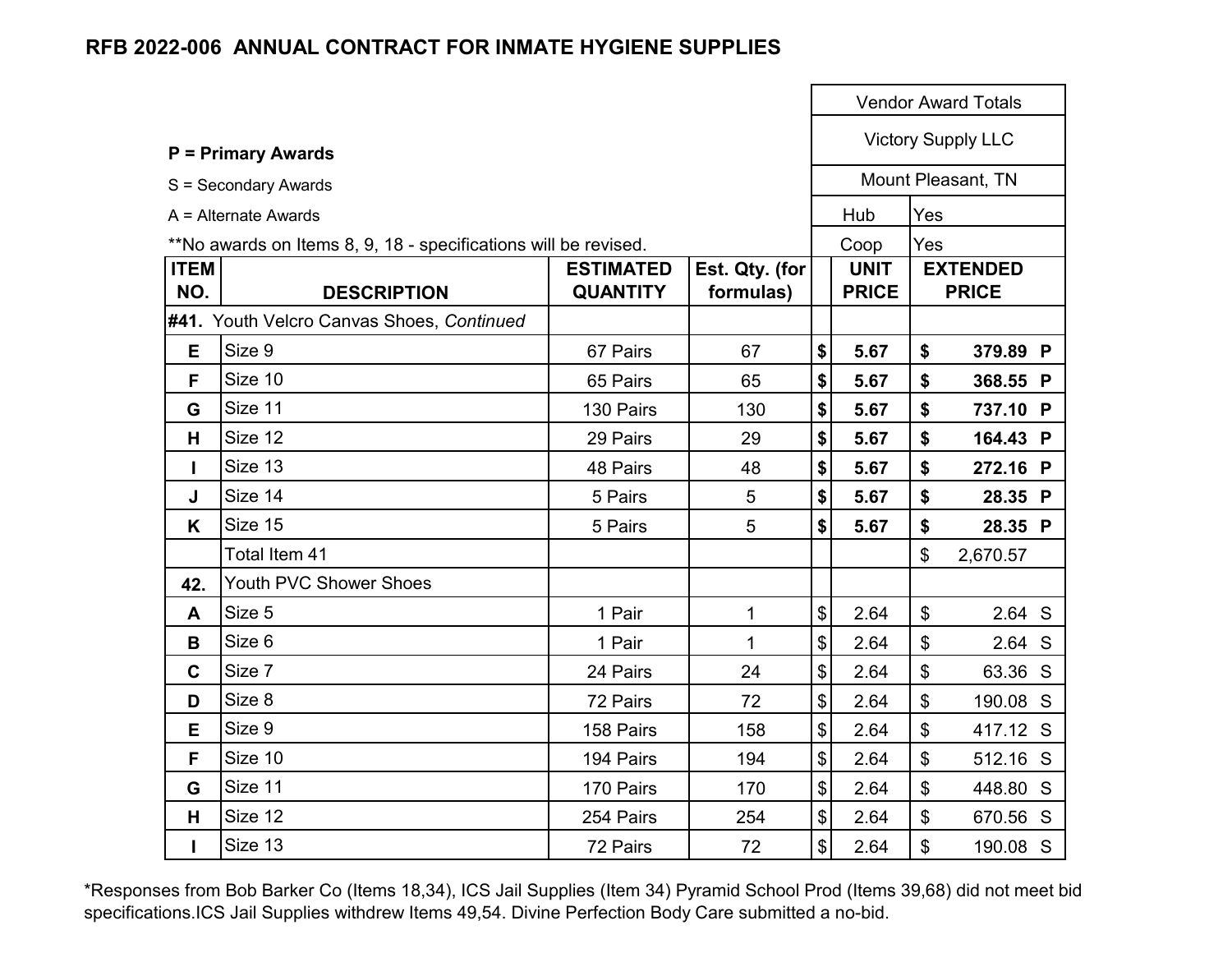|                    |                                                                 |                                     |                             |                           |                             | <b>Vendor Award Totals</b>                           | <b>Vendor Award Totals</b> |                             |                                       |  |  |
|--------------------|-----------------------------------------------------------------|-------------------------------------|-----------------------------|---------------------------|-----------------------------|------------------------------------------------------|----------------------------|-----------------------------|---------------------------------------|--|--|
|                    | <b>P = Primary Awards</b>                                       |                                     |                             |                           |                             | Phoenix Trading, Inc. DBA<br>Amercare Products, Inc. |                            |                             | Acme Supply Co., LTD                  |  |  |
|                    | S = Secondary Awards                                            |                                     |                             |                           |                             | Woodinville, WA                                      |                            |                             | Glen Cove, NY                         |  |  |
|                    | A = Alternate Awards                                            |                                     |                             |                           | Hub                         | N <sub>o</sub>                                       |                            | Hub                         | Yes                                   |  |  |
|                    | **No awards on Items 8, 9, 18 - specifications will be revised. |                                     |                             |                           | Coop                        | Yes                                                  |                            | Coop                        | Yes                                   |  |  |
| <b>ITEM</b><br>NO. | <b>DESCRIPTION</b>                                              | <b>ESTIMATED</b><br><b>QUANTITY</b> | Est. Qty. (for<br>formulas) |                           | <b>UNIT</b><br><b>PRICE</b> | <b>EXTENDED</b><br><b>PRICE</b>                      |                            | <b>UNIT</b><br><b>PRICE</b> | <b>EXTENDED</b><br><b>PRICE</b>       |  |  |
|                    | #42. Youth PVC Shower Shoes, Continued                          |                                     |                             |                           |                             |                                                      |                            |                             |                                       |  |  |
| J                  | Size 14                                                         | 36 Pairs                            | 36                          | \$                        | no bid                      | no bid                                               | \$                         | no bid                      | no bid                                |  |  |
| K.                 | Size 15                                                         | 36 Pairs                            | 36                          | \$                        | no bid                      | no bid                                               | \$                         | no bid                      | no bid                                |  |  |
|                    | Total Item 42                                                   |                                     |                             |                           |                             |                                                      |                            |                             |                                       |  |  |
| 43.                | <b>Shower Curtain</b>                                           | 24 Curtains                         | 24                          | \$                        | no bid                      | no bid                                               | \$                         | no bid                      | no bid                                |  |  |
| 44.                | <b>Youth Socks</b>                                              | 400 Pairs                           | 400                         | $\frac{1}{2}$             | no bid                      | no bid                                               | \$                         | 0.5                         | $\boldsymbol{\mathsf{S}}$<br>200.00 A |  |  |
| 45.                | <b>Youth Comb</b>                                               | 40 Combs                            | 40                          | $\frac{1}{2}$             | no bid                      | no bid                                               | \$                         | no bid                      | no bid                                |  |  |
| 46.                | Youth Hairbrush w/ Tufted Nylon Bristles                        | 48 Brushes                          | 48                          | \$                        | no bid                      | no bid                                               | \$                         | no bid                      | no bid                                |  |  |
| 47.                | Youth Hairbrush w/ Plastic Bristles and<br><b>Vented Back</b>   | 60 Brushes                          | 60                          | \$                        | no bid                      | no bid                                               | \$                         | no bid                      | no bid                                |  |  |
| 48.                | Youth Comb w/ Handle                                            | 100 Combs                           | 100                         | \$                        | no bid                      | no bid                                               | \$                         | no bid                      | no bid                                |  |  |
| 49.                | Youth Ponytail Holder                                           | 36 Cards                            | 36                          | $\boldsymbol{\mathsf{S}}$ | no bid                      | no bid                                               | \$                         | no bid                      | no bid                                |  |  |
| 50.                | Youth Pump Spray                                                | 360 Containers                      | 360                         | $\boldsymbol{\mathsf{S}}$ | no bid                      | no bid                                               | \$                         | no bid                      | no bid                                |  |  |
| 51.                | <b>Youth Fresh Scent</b>                                        | 480 Containers                      | 480                         | $\boldsymbol{\mathsf{S}}$ | no bid                      | no bid                                               | \$                         | no bid                      | no bid                                |  |  |
| 52.                | Youth Individually Wrapped Toothbrush                           | 6,000 Brushes                       | 6,000                       | $\frac{1}{2}$             | no bid                      | no bid                                               | \$                         | no bid                      | no bid                                |  |  |
| 53.                | Youth Toothbrush Tube Holder with<br><b>Outer Ridges</b>        | 1,500 Holders                       | 1,500                       | \$                        | no bid                      | no bid                                               | \$                         | no bid                      | no bid                                |  |  |
| 54.                | Youth Toothpaste                                                | 480 Containers                      | 480                         | \$                        | no bid                      | no bid                                               | \$                         | no bid                      | no bid                                |  |  |
| 55.                | Youth Shampoo/Body Wash                                         | 316 Containers                      | 316                         | \$                        | no bid                      | no bid                                               | \$                         | no bid                      | no bid                                |  |  |
| 56.                | Youth Lice Control Shampoo                                      | 80 Containers                       | 80                          | $$\mathbb{S}$$            | no bid                      | no bid                                               | \$                         | no bid                      | no bid                                |  |  |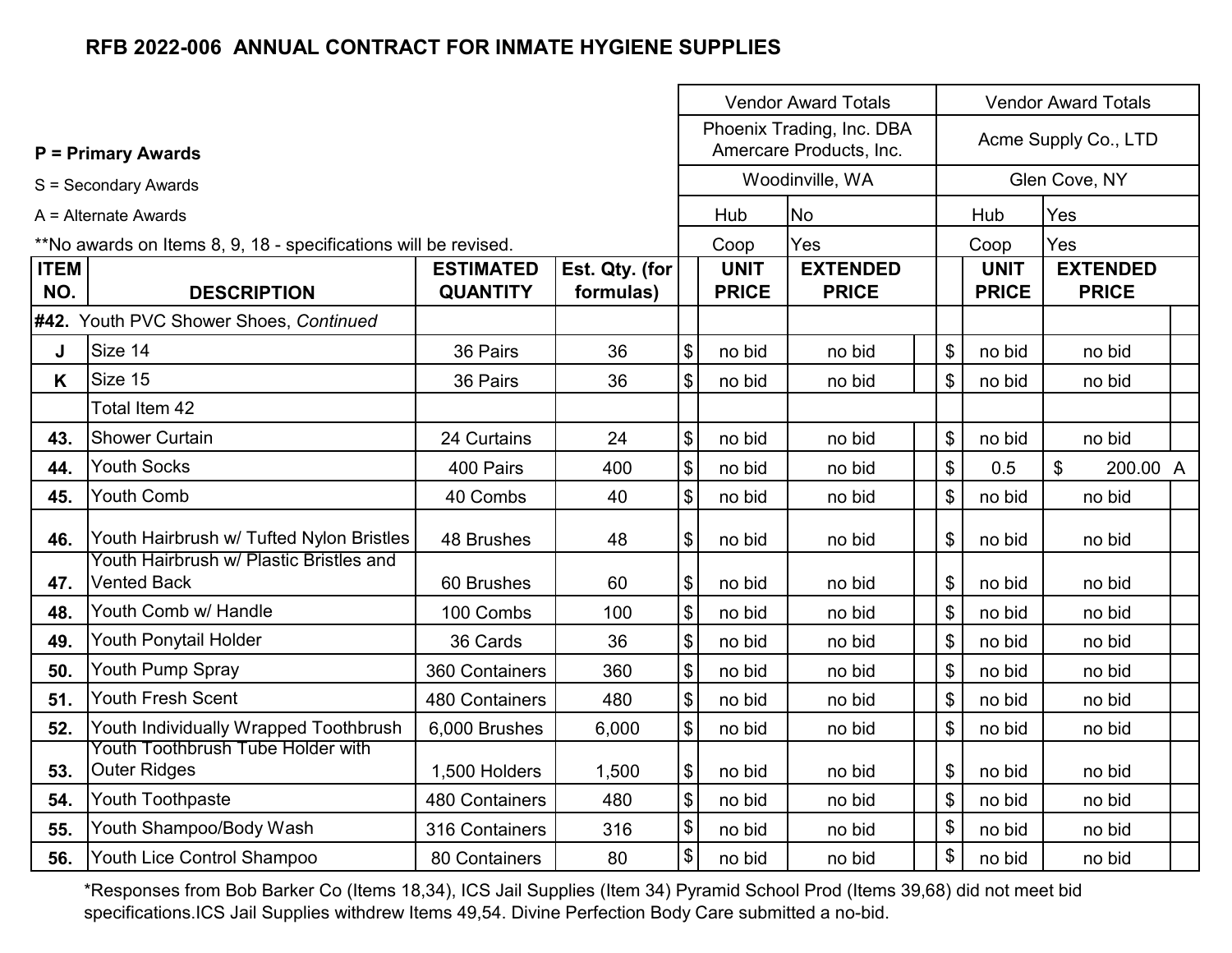|                    |                                                                 |                                     |                             | <b>Vendor Award Totals</b><br><b>Vendor Award Totals</b> |                             |                                                       |                            |                             |                |                                 |
|--------------------|-----------------------------------------------------------------|-------------------------------------|-----------------------------|----------------------------------------------------------|-----------------------------|-------------------------------------------------------|----------------------------|-----------------------------|----------------|---------------------------------|
|                    | <b>P = Primary Awards</b>                                       |                                     |                             |                                                          |                             | <b>Evco Partners LP DBA</b><br><b>Burgoon Company</b> |                            |                             |                | Bob Barker Company, Inc.        |
|                    | S = Secondary Awards                                            |                                     |                             |                                                          |                             | Texas City, TX                                        |                            |                             |                | Fuquay Varina, NC               |
|                    | $A =$ Alternate Awards                                          |                                     |                             |                                                          | Hub                         | Yes                                                   |                            | Hub                         | <b>No</b>      |                                 |
|                    | **No awards on Items 8, 9, 18 - specifications will be revised. |                                     |                             |                                                          | Coop                        | Yes                                                   |                            | Coop                        | Yes            |                                 |
| <b>ITEM</b><br>NO. | <b>DESCRIPTION</b>                                              | <b>ESTIMATED</b><br><b>QUANTITY</b> | Est. Qty. (for<br>formulas) |                                                          | <b>UNIT</b><br><b>PRICE</b> | <b>EXTENDED</b><br><b>PRICE</b>                       |                            | <b>UNIT</b><br><b>PRICE</b> |                | <b>EXTENDED</b><br><b>PRICE</b> |
|                    | #42. Youth PVC Shower Shoes, Continued                          |                                     |                             |                                                          |                             |                                                       |                            |                             |                |                                 |
| J                  | Size 14                                                         | 36 Pairs                            | 36                          | \$                                                       | no bid                      | no bid                                                | \$                         | 2.88                        | \$             | 103.68 A                        |
| K                  | Size 15                                                         | 36 Pairs                            | 36                          | \$                                                       | no bid                      | no bid                                                | \$                         | 2.88                        | \$             | 103.68 A                        |
|                    | Total Item 42                                                   |                                     |                             |                                                          |                             |                                                       |                            |                             | \$             | 2,931.84                        |
| 43.                | <b>Shower Curtain</b>                                           | 24 Curtains                         | 24                          | $\boldsymbol{\mathsf{S}}$                                | no bid                      | no bid                                                | \$                         | 18.28                       | \$             | 438.72 P                        |
| 44.                | <b>Youth Socks</b>                                              | 400 Pairs                           | 400                         | $\$\$                                                    | no bid                      | no bid                                                | \$                         | 0.34                        | \$             | 136.00 P                        |
| 45.                | Youth Comb                                                      | 40 Combs                            | 40                          | $\boldsymbol{\mathsf{S}}$                                | no bid                      | no bid                                                | \$                         | 0.155                       | \$             | 6.20 S                          |
| 46.                | Youth Hairbrush w/ Tufted Nylon Bristles                        | 48 Brushes                          | 48                          | $\$\$                                                    | no bid                      | no bid                                                | \$                         | 0.5                         | \$             | 24.00 S                         |
| 47.                | Youth Hairbrush w/ Plastic Bristles and<br><b>Vented Back</b>   | 60 Brushes                          | 60                          | $\boldsymbol{\mathcal{L}}$                               | no bid                      | no bid                                                | \$                         | 0.5                         | \$             | 30.00 S                         |
| 48.                | Youth Comb w/ Handle                                            | 100 Combs                           | 100                         | \$                                                       | no bid                      | no bid                                                | $\boldsymbol{\mathsf{S}}$  | 0.25                        | \$             | 25.00 S                         |
| 49.                | Youth Ponytail Holder                                           | 36 Cards                            | 36                          | $\boldsymbol{\mathsf{S}}$                                | no bid                      | no bid                                                | \$                         | 1.17                        | \$             | 42.12 P                         |
| 50.                | Youth Pump Spray                                                | 360 Containers                      | 360                         | \$                                                       | no bid                      | no bid                                                | $\boldsymbol{\mathsf{S}}$  | no bid                      |                | no bid                          |
| 51.                | <b>Youth Fresh Scent</b>                                        | 480 Containers                      | 480                         | \$                                                       | no bid                      | no bid                                                | \$                         | 0.54                        | \$             | 259.20 P                        |
| 52.                | Youth Individually Wrapped Toothbrush                           | 6,000 Brushes                       | 6,000                       | $\$\$                                                    | no bid                      | no bid                                                | \$                         | 0.065                       | \$             | 390.00 P                        |
| 53.                | Youth Toothbrush Tube Holder with<br><b>Outer Ridges</b>        | 1,500 Holders                       | 1,500                       | $\bigoplus$                                              | no bid                      | no bid                                                | \$                         | 0.17                        | \$             | 255.00 P                        |
| 54.                | Youth Toothpaste                                                | 480 Containers                      | 480                         | \$                                                       | no bid                      | no bid                                                | \$                         | 0.62                        | \$             | 297.60 P                        |
| 55.                | Youth Shampoo/Body Wash                                         | 316 Containers                      | 316                         | \$                                                       | no bid                      | no bid                                                | $\boldsymbol{\mathsf{\$}}$ | 18.15                       | $\mathfrak{S}$ | 5,735.40                        |
| 56.                | Youth Lice Control Shampoo                                      | 80 Containers                       | 80                          | \$                                                       | no bid                      | no bid                                                | $\boldsymbol{\$}$          | 2.58                        | \$             | 206.40 P                        |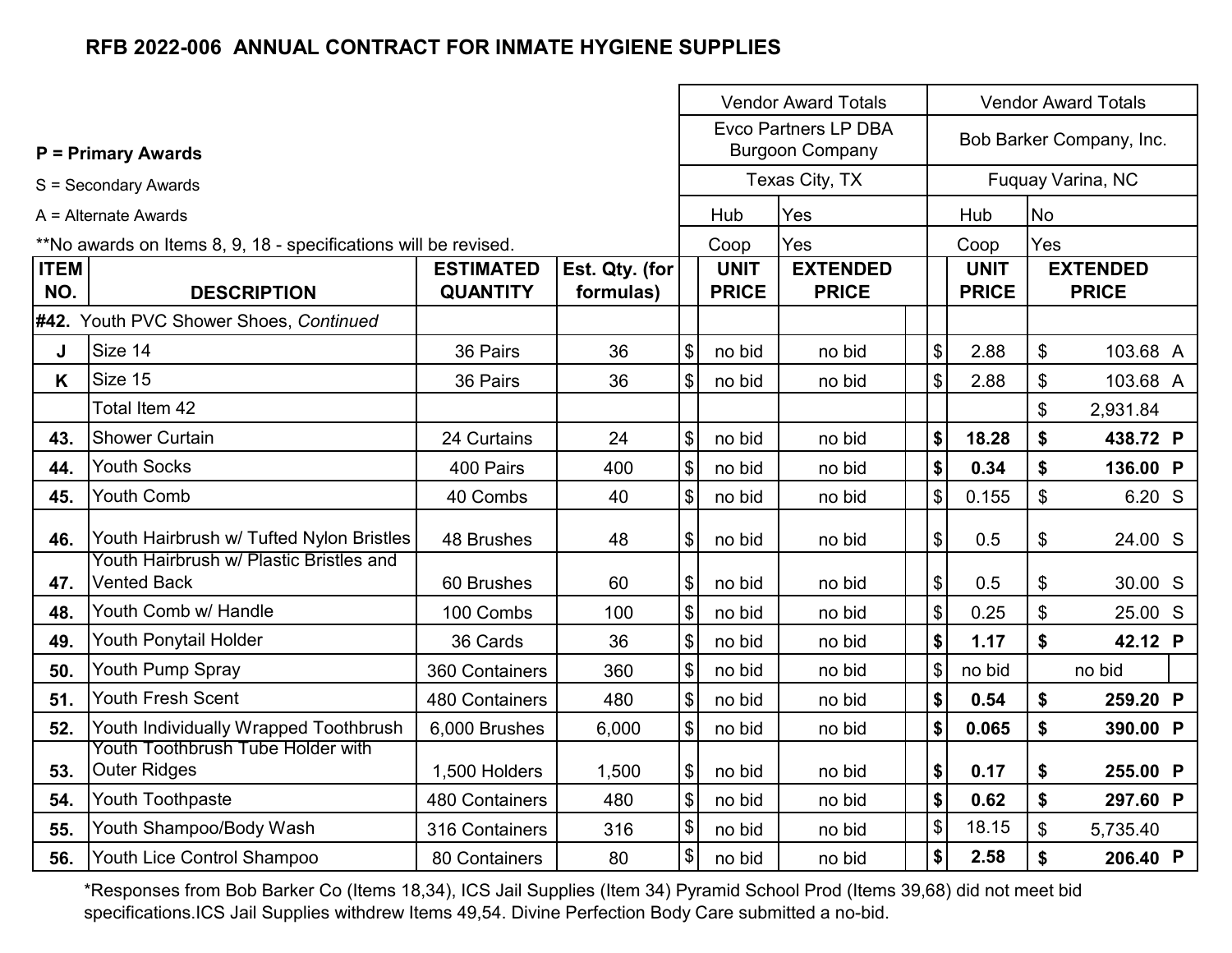|                    |                                                                 |                                     |                             |                            | <b>Vendor Award Totals</b>  |                           |                                 |              |                           |             | <b>Vendor Award Totals</b><br><b>Goaltex Corp</b><br>Syosset, NY<br><b>No</b><br>Yes<br><b>EXTENDED</b><br><b>PRICE</b><br><b>PRICE</b><br>no bid<br>no bid<br>no bid<br>no bid<br>no bid<br>no bid<br>no bid<br>no bid<br>no bid<br>no bid<br>no bid<br>no bid<br>no bid |  |  |  |
|--------------------|-----------------------------------------------------------------|-------------------------------------|-----------------------------|----------------------------|-----------------------------|---------------------------|---------------------------------|--------------|---------------------------|-------------|---------------------------------------------------------------------------------------------------------------------------------------------------------------------------------------------------------------------------------------------------------------------------|--|--|--|
|                    | <b>P</b> = Primary Awards                                       |                                     |                             |                            | Charm-Tex                   |                           |                                 |              |                           |             |                                                                                                                                                                                                                                                                           |  |  |  |
|                    | S = Secondary Awards                                            |                                     |                             |                            | Brooklyn, NY                |                           |                                 |              |                           |             |                                                                                                                                                                                                                                                                           |  |  |  |
|                    | $A =$ Alternate Awards                                          |                                     |                             |                            | Hub                         | <b>No</b>                 |                                 |              |                           | Hub         |                                                                                                                                                                                                                                                                           |  |  |  |
|                    | **No awards on Items 8, 9, 18 - specifications will be revised. |                                     |                             |                            | Coop                        | Yes                       |                                 |              |                           | Coop        |                                                                                                                                                                                                                                                                           |  |  |  |
| <b>ITEM</b><br>NO. | <b>DESCRIPTION</b>                                              | <b>ESTIMATED</b><br><b>QUANTITY</b> | Est. Qty. (for<br>formulas) |                            | <b>UNIT</b><br><b>PRICE</b> |                           | <b>EXTENDED</b><br><b>PRICE</b> |              |                           | <b>UNIT</b> |                                                                                                                                                                                                                                                                           |  |  |  |
|                    | #42. Youth PVC Shower Shoes, Continued                          |                                     |                             |                            |                             |                           |                                 |              |                           |             |                                                                                                                                                                                                                                                                           |  |  |  |
| J                  | Size 14                                                         | 36 Pairs                            | 36                          | \$                         | 2.36                        | \$                        | 84.96 P                         |              | $\mathfrak{S}$            | no bid      |                                                                                                                                                                                                                                                                           |  |  |  |
| K                  | Size 15                                                         | 36 Pairs                            | 36                          | \$                         | 2.36                        | \$                        | 84.96                           | $\mathsf{P}$ | $\frac{1}{2}$             | no bid      |                                                                                                                                                                                                                                                                           |  |  |  |
|                    | Total Item 42                                                   |                                     |                             |                            |                             | \$                        | 2,402.48                        |              |                           |             |                                                                                                                                                                                                                                                                           |  |  |  |
| 43.                | <b>Shower Curtain</b>                                           | 24 Curtains                         | 24                          | $\boldsymbol{\mathsf{S}}$  | no bid                      |                           | no bid                          |              | $\mathfrak{S}$            | no bid      |                                                                                                                                                                                                                                                                           |  |  |  |
| 44.                | <b>Youth Socks</b>                                              | 400 Pairs                           | 400                         | $\boldsymbol{\mathsf{\$}}$ | no bid                      |                           | no bid                          |              | \$                        | no bid      |                                                                                                                                                                                                                                                                           |  |  |  |
| 45.                | <b>Youth Comb</b>                                               | 40 Combs                            | 40                          | \$                         | no bid                      |                           | no bid                          |              | \$                        | no bid      |                                                                                                                                                                                                                                                                           |  |  |  |
| 46.                | Youth Hairbrush w/ Tufted Nylon Bristles                        | 48 Brushes                          | 48                          | $\boldsymbol{\$}$          | no bid                      |                           | no bid                          |              | \$                        | no bid      |                                                                                                                                                                                                                                                                           |  |  |  |
| 47.                | Youth Hairbrush w/ Plastic Bristles and<br><b>Vented Back</b>   | 60 Brushes                          | 60                          | \$                         | no bid                      |                           | no bid                          |              | \$                        | no bid      |                                                                                                                                                                                                                                                                           |  |  |  |
| 48.                | Youth Comb w/ Handle                                            | 100 Combs                           | 100                         | $\boldsymbol{\mathsf{\$}}$ | no bid                      |                           | no bid                          |              | $\boldsymbol{\mathsf{S}}$ | no bid      |                                                                                                                                                                                                                                                                           |  |  |  |
| 49.                | Youth Ponytail Holder                                           | 36 Cards                            | 36                          | \$                         | no bid                      |                           | no bid                          |              | $\boldsymbol{\mathsf{S}}$ | no bid      |                                                                                                                                                                                                                                                                           |  |  |  |
| 50.                | Youth Pump Spray                                                | 360 Containers                      | 360                         | $\, \, \$$                 | no bid                      |                           | no bid                          |              | \$                        | no bid      |                                                                                                                                                                                                                                                                           |  |  |  |
| 51.                | <b>Youth Fresh Scent</b>                                        | 480 Containers                      | 480                         | $\boldsymbol{\mathsf{\$}}$ | no bid                      |                           | no bid                          |              | \$                        | no bid      |                                                                                                                                                                                                                                                                           |  |  |  |
| 52.                | Youth Individually Wrapped Toothbrush                           | 6,000 Brushes                       | 6,000                       | \$                         | no bid                      |                           | no bid                          |              | \$                        | no bid      |                                                                                                                                                                                                                                                                           |  |  |  |
| 53.                | Youth Toothbrush Tube Holder with<br><b>Outer Ridges</b>        | 1,500 Holders                       | 1,500                       | \$                         | no bid                      |                           | no bid                          |              | \$                        | no bid      |                                                                                                                                                                                                                                                                           |  |  |  |
| 54.                | Youth Toothpaste                                                | 480 Containers                      | 480                         | $\boldsymbol{\mathsf{\$}}$ | no bid                      |                           | no bid                          |              | $\mathfrak{S}$            | no bid      | no bid                                                                                                                                                                                                                                                                    |  |  |  |
| 55.                | Youth Shampoo/Body Wash                                         | 316 Containers                      | 316                         | $\, \, \$$                 | 13.22                       | $\boldsymbol{\mathsf{S}}$ | 4,177.52 S                      |              | $\sqrt{3}$                | no bid      | no bid                                                                                                                                                                                                                                                                    |  |  |  |
| 56.                | Youth Lice Control Shampoo                                      | 80 Containers                       | 80                          | \$                         | no bid                      |                           | no bid                          |              | \$                        | no bid      | no bid                                                                                                                                                                                                                                                                    |  |  |  |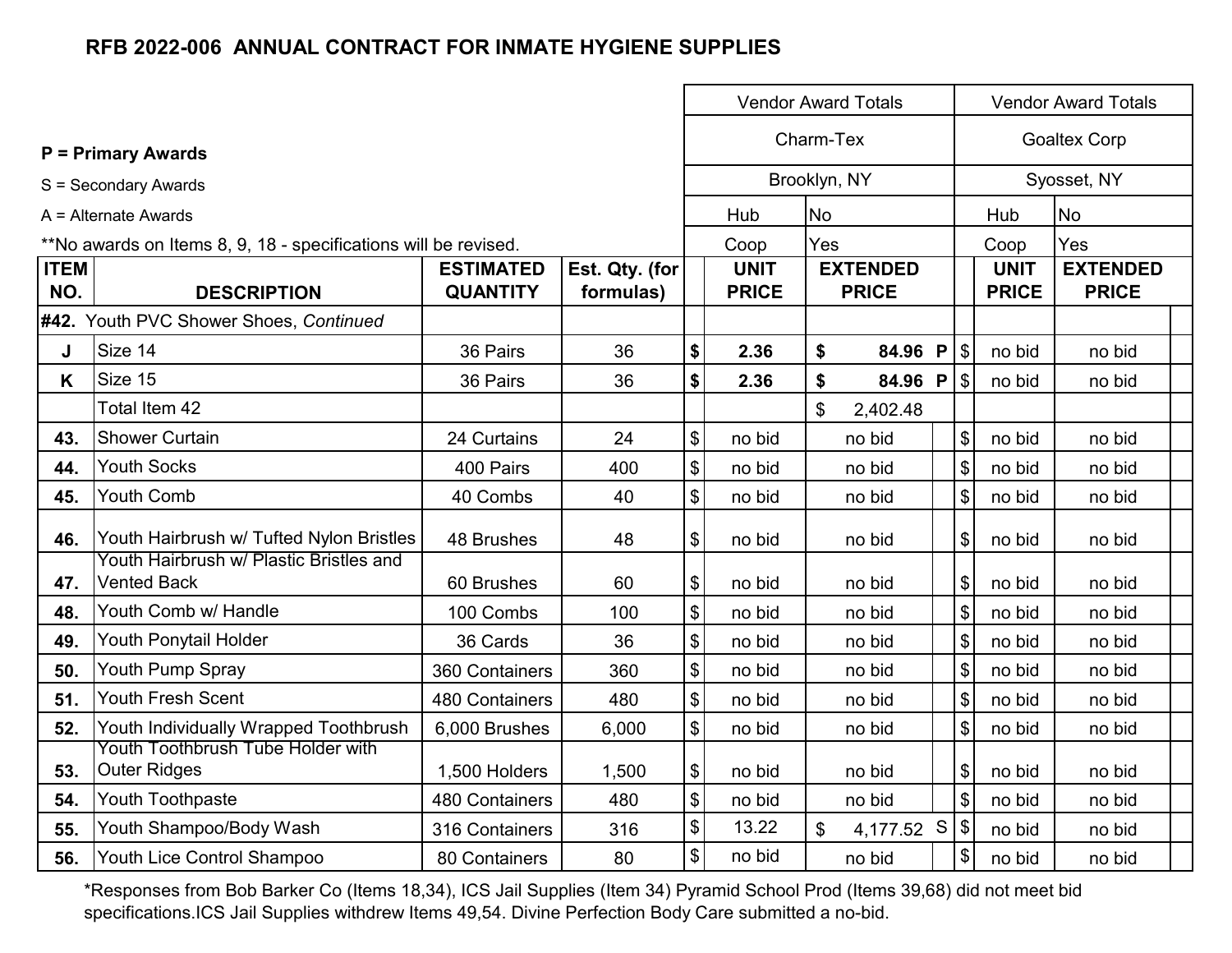|                    |                                                                 |                                     |                             | <b>Vendor Award Totals</b> |                             |           |                                 |                            |                             | <b>Vendor Award Totals</b>      |  |  |  |  |
|--------------------|-----------------------------------------------------------------|-------------------------------------|-----------------------------|----------------------------|-----------------------------|-----------|---------------------------------|----------------------------|-----------------------------|---------------------------------|--|--|--|--|
|                    | <b>P</b> = Primary Awards                                       |                                     |                             |                            |                             |           | ICS Jail Supplies, Inc.         |                            |                             | Mini Wing USA                   |  |  |  |  |
|                    | S = Secondary Awards                                            |                                     |                             |                            |                             |           | Waco, TX                        |                            |                             | P.V.E., CA                      |  |  |  |  |
|                    | A = Alternate Awards                                            |                                     |                             |                            | Hub                         | <b>No</b> |                                 |                            | Hub                         | Yes                             |  |  |  |  |
|                    | **No awards on Items 8, 9, 18 - specifications will be revised. |                                     |                             |                            | Coop                        | Yes       |                                 |                            | Coop                        | Yes                             |  |  |  |  |
| <b>ITEM</b><br>NO. | <b>DESCRIPTION</b>                                              | <b>ESTIMATED</b><br><b>QUANTITY</b> | Est. Qty. (for<br>formulas) |                            | <b>UNIT</b><br><b>PRICE</b> |           | <b>EXTENDED</b><br><b>PRICE</b> |                            | <b>UNIT</b><br><b>PRICE</b> | <b>EXTENDED</b><br><b>PRICE</b> |  |  |  |  |
|                    | #42. Youth PVC Shower Shoes, Continued                          |                                     |                             |                            |                             |           |                                 |                            |                             |                                 |  |  |  |  |
| J                  | Size 14                                                         | 36 Pairs                            | 36                          | \$                         | 4.96                        | \$        | 178.56                          | \$                         | no bid                      | no bid                          |  |  |  |  |
| K                  | Size 15                                                         | 36 Pairs                            | 36                          | \$                         | 4.96                        | \$        | 178.56                          | $\mathfrak{S}$             | no bid                      | no bid                          |  |  |  |  |
|                    | Total Item 42                                                   |                                     |                             |                            |                             | \$        | 5,049.28                        |                            |                             |                                 |  |  |  |  |
| 43.                | <b>Shower Curtain</b>                                           | 24 Curtains                         | 24                          | \$                         | 40.89                       | \$        | $981.36$ S \$                   |                            | no bid                      | no bid                          |  |  |  |  |
| 44.                | <b>Youth Socks</b>                                              | 400 Pairs                           | 400                         | \$                         | 9.07                        | \$        | 3,628.00                        | \$                         | no bid                      | no bid                          |  |  |  |  |
| 45.                | Youth Comb                                                      | 40 Combs                            | 40                          | \$                         | 0.114                       | \$        | 4.56 P                          | $\boldsymbol{\mathsf{S}}$  | no bid                      | no bid                          |  |  |  |  |
| 46.                | Youth Hairbrush w/ Tufted Nylon Bristles                        | 48 Brushes                          | 48                          | \$                         | 0.494                       | \$        | 23.71 P                         | $\boldsymbol{\mathsf{S}}$  | no bid                      | no bid                          |  |  |  |  |
| 47.                | Youth Hairbrush w/ Plastic Bristles and<br><b>Vented Back</b>   | 60 Brushes                          | 60                          | \$                         | 0.471                       | \$        |                                 |                            | no bid                      | no bid                          |  |  |  |  |
| 48.                | Youth Comb w/ Handle                                            | 100 Combs                           | 100                         | \$                         | 0.215                       | \$        | 21.50 P $\frac{1}{3}$           |                            | no bid                      | no bid                          |  |  |  |  |
| 49.                | Youth Ponytail Holder                                           | 36 Cards                            | 36                          | \$                         | 0.102                       | \$        | $3.67$ *                        | $\$\$                      | no bid                      | no bid                          |  |  |  |  |
| 50.                | Youth Pump Spray                                                | 360 Containers                      | 360                         | \$                         | 1.496                       | \$        | 538.56 P                        | $\sqrt{3}$                 | no bid                      | no bid                          |  |  |  |  |
| 51.                | Youth Fresh Scent                                               | 480 Containers                      | 480                         | \$                         | 0.602                       | \$        | 288.96 A                        | $\mathfrak{S}$             | no bid                      | no bid                          |  |  |  |  |
| 52.                | Youth Individually Wrapped Toothbrush                           | 6,000 Brushes                       | 6,000                       | \$                         | 0.097                       | \$        | 582.00 S                        | $\boldsymbol{\mathsf{\$}}$ | no bid                      | no bid                          |  |  |  |  |
| 53.                | Youth Toothbrush Tube Holder with<br><b>Outer Ridges</b>        | 1,500 Holders                       | 1,500                       | \$                         | 0.252                       | \$        | 378.00 S                        |                            | no bid                      | no bid                          |  |  |  |  |
| 54.                | Youth Toothpaste                                                | 480 Containers                      | 480                         | \$                         | 0.386                       | \$        | 185.28                          | $\mathbb{S}$               | no bid                      | no bid                          |  |  |  |  |
| 55.                | Youth Shampoo/Body Wash                                         | 316 Containers                      | 316                         | \$                         | 14.46                       | \$        | 4,569.36 A $ $ \$               |                            | no bid                      | no bid                          |  |  |  |  |
| 56.                | Youth Lice Control Shampoo                                      | 80 Containers                       | 80                          | $\boldsymbol{\mathsf{S}}$  | 11.844                      | \$        | 947.52 S                        |                            | no bid                      | no bid                          |  |  |  |  |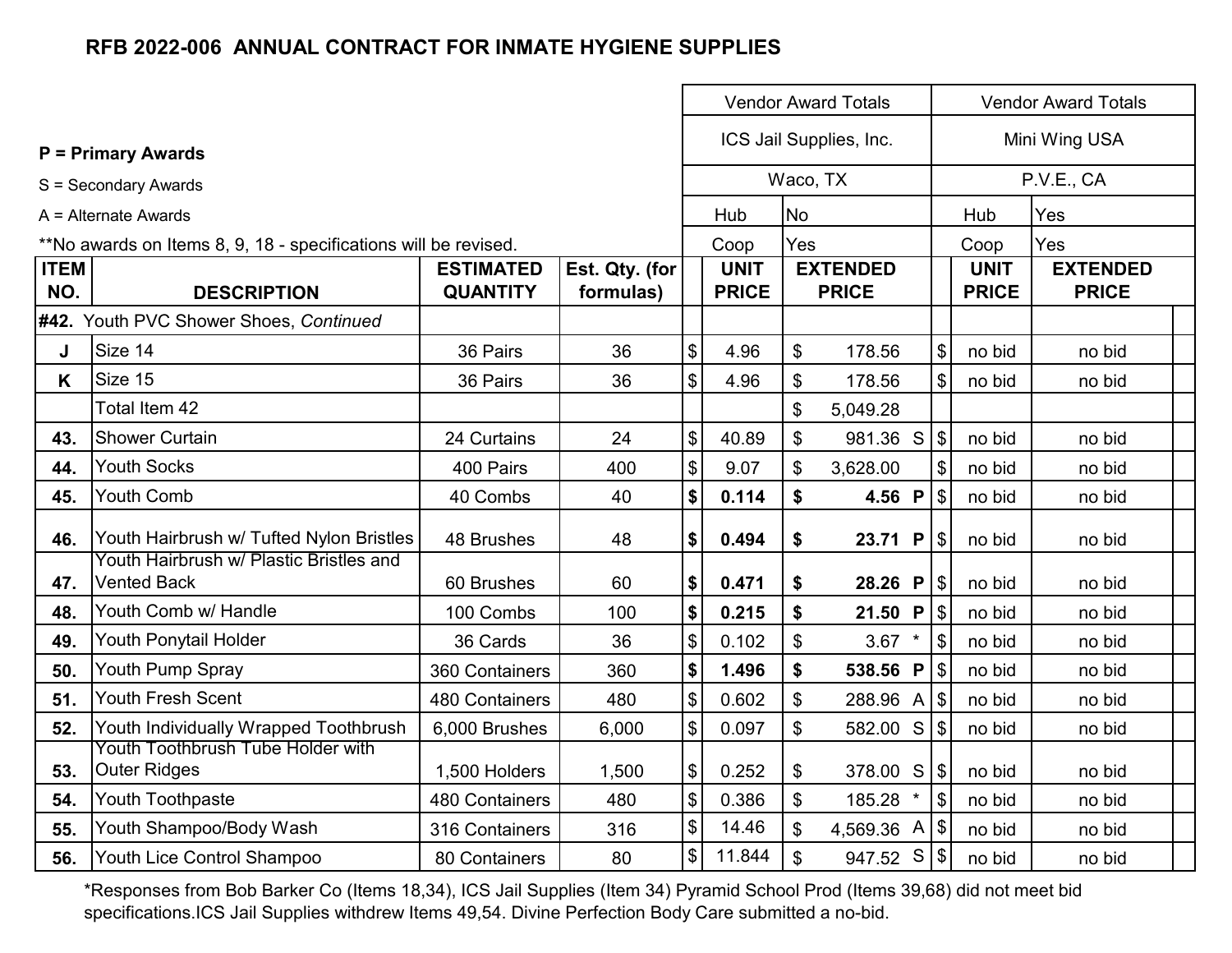|                    |                                                                 |                                     |                             |                                           | <b>Vendor Award Totals</b>  | <b>Vendor Award Totals</b>      |                                           |                             |                                 |  |
|--------------------|-----------------------------------------------------------------|-------------------------------------|-----------------------------|-------------------------------------------|-----------------------------|---------------------------------|-------------------------------------------|-----------------------------|---------------------------------|--|
|                    | <b>P = Primary Awards</b>                                       |                                     |                             |                                           |                             | <b>Pyramid School Products</b>  |                                           |                             | Roots Beauty Innovations LLC    |  |
|                    | S = Secondary Awards                                            |                                     |                             |                                           |                             | Tampa, FL                       |                                           |                             | Wagoner, OK                     |  |
|                    | A = Alternate Awards                                            |                                     |                             |                                           | Hub                         | <b>No</b>                       |                                           | Hub                         | <b>No</b>                       |  |
|                    | **No awards on Items 8, 9, 18 - specifications will be revised. |                                     |                             |                                           | Coop                        | Yes                             |                                           | Coop                        | Yes                             |  |
| <b>ITEM</b><br>NO. | <b>DESCRIPTION</b>                                              | <b>ESTIMATED</b><br><b>QUANTITY</b> | Est. Qty. (for<br>formulas) |                                           | <b>UNIT</b><br><b>PRICE</b> | <b>EXTENDED</b><br><b>PRICE</b> |                                           | <b>UNIT</b><br><b>PRICE</b> | <b>EXTENDED</b><br><b>PRICE</b> |  |
|                    | #42. Youth PVC Shower Shoes, Continued                          |                                     |                             |                                           |                             |                                 |                                           |                             |                                 |  |
| J                  | Size 14                                                         | 36 Pairs                            | 36                          | $\boldsymbol{\mathsf{S}}$                 | no bid                      | no bid                          | $\, \, \raisebox{12pt}{$\scriptstyle \$}$ | no bid                      | no bid                          |  |
| K                  | Size 15                                                         | 36 Pairs                            | 36                          | $\boldsymbol{\mathsf{S}}$                 | no bid                      | no bid                          | $\boldsymbol{\mathsf{\$}}$                | no bid                      | no bid                          |  |
|                    | Total Item 42                                                   |                                     |                             |                                           |                             |                                 |                                           |                             |                                 |  |
| 43.                | <b>Shower Curtain</b>                                           | 24 Curtains                         | 24                          | $\boldsymbol{\mathsf{S}}$                 | no bid                      | no bid                          | $\boldsymbol{\mathsf{\$}}$                | no bid                      | no bid                          |  |
| 44.                | <b>Youth Socks</b>                                              | 400 Pairs                           | 400                         | $\boldsymbol{\mathsf{\$}}$                | no bid                      | no bid                          | $\sqrt{3}$                                | no bid                      | no bid                          |  |
| 45.                | Youth Comb                                                      | 40 Combs                            | 40                          | $\boldsymbol{\mathsf{S}}$                 | no bid                      | no bid                          | $\frac{1}{2}$                             | no bid                      | no bid                          |  |
| 46.                | Youth Hairbrush w/ Tufted Nylon Bristles                        | 48 Brushes                          | 48                          | $\boldsymbol{\theta}$                     | no bid                      | no bid                          | $\boldsymbol{\mathsf{\$}}$                | no bid                      | no bid                          |  |
| 47.                | Youth Hairbrush w/ Plastic Bristles and<br><b>Vented Back</b>   | 60 Brushes                          | 60                          | $\boldsymbol{\theta}$                     | no bid                      | no bid                          | $\boldsymbol{\$}$                         | no bid                      | no bid                          |  |
| 48.                | Youth Comb w/ Handle                                            | 100 Combs                           | 100                         | $\boldsymbol{\$}$                         | no bid                      | no bid                          | $\sqrt{3}$                                | no bid                      | no bid                          |  |
| 49.                | Youth Ponytail Holder                                           | 36 Cards                            | 36                          | $\boldsymbol{\mathsf{\$}}$                | no bid                      | no bid                          | $\sqrt{3}$                                | no bid                      | no bid                          |  |
| 50.                | Youth Pump Spray                                                | 360 Containers                      | 360                         | $\boldsymbol{\mathsf{\$}}$                | no bid                      | no bid                          | $\boldsymbol{\mathsf{\$}}$                | no bid                      | no bid                          |  |
| 51.                | <b>Youth Fresh Scent</b>                                        | 480 Containers                      | 480                         | $$\mathfrak{S}$$                          | no bid                      | no bid                          | $\boldsymbol{\$}$                         | 0.6                         | \$<br>288.00 S                  |  |
| 52.                | Youth Individually Wrapped Toothbrush                           | 6,000 Brushes                       | 6,000                       | $\$\$                                     | no bid                      | no bid                          | $\frac{1}{2}$                             | no bid                      | no bid                          |  |
| 53.                | Youth Toothbrush Tube Holder with<br><b>Outer Ridges</b>        | 1,500 Holders                       | 1,500                       | $\, \, \raisebox{12pt}{$\scriptstyle \$}$ | no bid                      | no bid                          | $\boldsymbol{\mathsf{\$}}$                | no bid                      | no bid                          |  |
| 54.                | Youth Toothpaste                                                | 480 Containers                      | 480                         | $\boldsymbol{\mathsf{\$}}$                | no bid                      | no bid                          | $\theta$                                  | no bid                      | no bid                          |  |
| 55.                | Youth Shampoo/Body Wash                                         | 316 Containers                      | 316                         | $\boldsymbol{\$}$                         | no bid                      | no bid                          | \$                                        | 9.9900                      | \$ 3,156.84 P                   |  |
| 56.                | Youth Lice Control Shampoo                                      | 80 Containers                       | 80                          | $\, \, \raisebox{12pt}{$\scriptstyle \$}$ | no bid                      | no bid                          | $\, \, \raisebox{12pt}{$\scriptstyle \$}$ | no bid                      | no bid                          |  |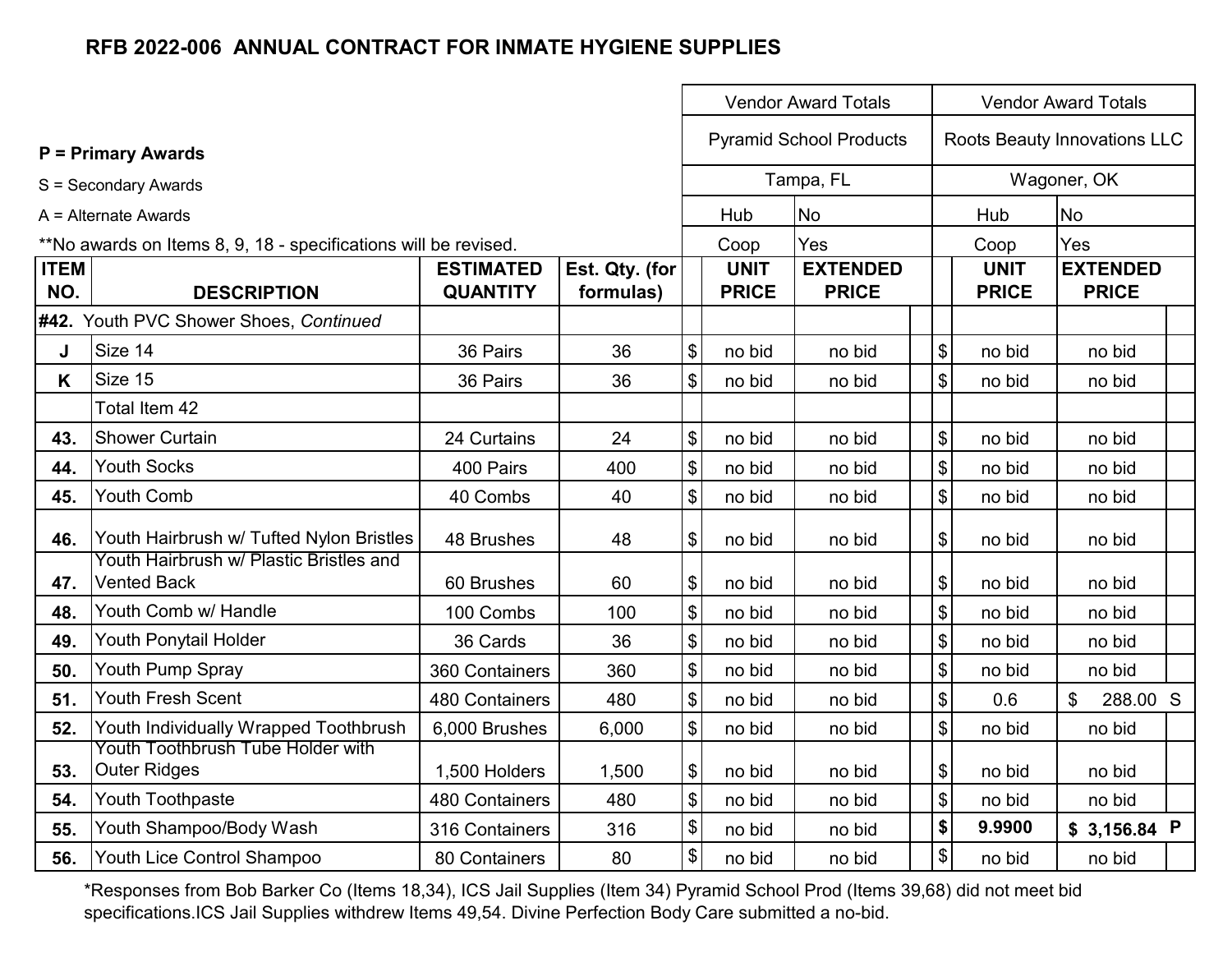|                    |                                                                 |                                     |                             |                            | <b>Vendor Award Totals</b><br><b>Vendor Award Totals</b> |                                 |                           |                             |                                 |  |  |
|--------------------|-----------------------------------------------------------------|-------------------------------------|-----------------------------|----------------------------|----------------------------------------------------------|---------------------------------|---------------------------|-----------------------------|---------------------------------|--|--|
|                    | <b>P = Primary Awards</b>                                       |                                     |                             |                            |                                                          | Standard Textile Co., Inc.      |                           |                             | Tabb Textiles Co., Inc.         |  |  |
|                    | S = Secondary Awards                                            |                                     |                             |                            |                                                          | Cincinnati, OH                  |                           |                             | Opelika, AL                     |  |  |
|                    | A = Alternate Awards                                            |                                     |                             |                            | Hub                                                      | <b>No</b>                       |                           | Hub                         | <b>No</b>                       |  |  |
|                    | **No awards on Items 8, 9, 18 - specifications will be revised. |                                     |                             |                            | Coop                                                     | Yes                             |                           | Coop                        | Yes                             |  |  |
| <b>ITEM</b><br>NO. | <b>DESCRIPTION</b>                                              | <b>ESTIMATED</b><br><b>QUANTITY</b> | Est. Qty. (for<br>formulas) |                            | <b>UNIT</b><br><b>PRICE</b>                              | <b>EXTENDED</b><br><b>PRICE</b> |                           | <b>UNIT</b><br><b>PRICE</b> | <b>EXTENDED</b><br><b>PRICE</b> |  |  |
|                    | #42. Youth PVC Shower Shoes, Continued                          |                                     |                             |                            |                                                          |                                 |                           |                             |                                 |  |  |
| J                  | Size 14                                                         | 36 Pairs                            | 36                          | $\boldsymbol{\mathsf{S}}$  | no bid                                                   | no bid                          | $\boldsymbol{\mathsf{S}}$ | no bid                      | no bid                          |  |  |
| K                  | Size 15                                                         | 36 Pairs                            | 36                          | $\boldsymbol{\mathsf{S}}$  | no bid                                                   | no bid                          | $\mathfrak{S}$            | no bid                      | no bid                          |  |  |
|                    | Total Item 42                                                   |                                     |                             |                            |                                                          |                                 |                           |                             |                                 |  |  |
| 43.                | <b>Shower Curtain</b>                                           | 24 Curtains                         | 24                          | $\boldsymbol{\mathsf{S}}$  | no bid                                                   | no bid                          | $\sqrt[6]{\frac{1}{2}}$   | no bid                      | no bid                          |  |  |
| 44.                | <b>Youth Socks</b>                                              | 400 Pairs                           | 400                         | $\$\$                      | no bid                                                   | no bid                          | $\boldsymbol{\mathsf{S}}$ | no bid                      | no bid                          |  |  |
| 45.                | <b>Youth Comb</b>                                               | 40 Combs                            | 40                          | $\boldsymbol{\$}$          | no bid                                                   | no bid                          | $\$\$                     | no bid                      | no bid                          |  |  |
| 46.                | Youth Hairbrush w/ Tufted Nylon Bristles                        | 48 Brushes                          | 48                          | $\boldsymbol{\mathsf{S}}$  | no bid                                                   | no bid                          | $\boldsymbol{\mathsf{S}}$ | no bid                      | no bid                          |  |  |
| 47.                | Youth Hairbrush w/ Plastic Bristles and<br><b>Vented Back</b>   | 60 Brushes                          | 60                          | $\$\$                      | no bid                                                   | no bid                          | $\frac{1}{2}$             | no bid                      | no bid                          |  |  |
| 48.                | Youth Comb w/ Handle                                            | 100 Combs                           | 100                         | $\boldsymbol{\mathsf{\$}}$ | no bid                                                   | no bid                          | $\boldsymbol{\mathsf{S}}$ | no bid                      | no bid                          |  |  |
| 49.                | Youth Ponytail Holder                                           | 36 Cards                            | 36                          | $\boldsymbol{\mathsf{\$}}$ | no bid                                                   | no bid                          | $\mathsf{\$}$             | no bid                      | no bid                          |  |  |
| 50.                | Youth Pump Spray                                                | 360 Containers                      | 360                         | $\boldsymbol{\mathsf{\$}}$ | no bid                                                   | no bid                          | $\$\$                     | no bid                      | no bid                          |  |  |
| 51.                | Youth Fresh Scent                                               | 480 Containers                      | 480                         | $\sqrt{3}$                 | no bid                                                   | no bid                          | $\sqrt[6]{\frac{1}{2}}$   | no bid                      | no bid                          |  |  |
| 52.                | Youth Individually Wrapped Toothbrush                           | 6,000 Brushes                       | 6,000                       | $\boldsymbol{\mathsf{S}}$  | no bid                                                   | no bid                          | $\mathcal{L}$             | no bid                      | no bid                          |  |  |
| 53.                | Youth Toothbrush Tube Holder with<br><b>Outer Ridges</b>        | 1,500 Holders                       | 1,500                       | $\boldsymbol{\theta}$      | no bid                                                   | no bid                          | $\mathfrak{S}$            | no bid                      | no bid                          |  |  |
| 54.                | Youth Toothpaste                                                | 480 Containers                      | 480                         | $\boldsymbol{\mathsf{\$}}$ | no bid                                                   | no bid                          | $\mathfrak{S}$            | no bid                      | no bid                          |  |  |
| 55.                | Youth Shampoo/Body Wash                                         | 316 Containers                      | 316                         | $\updownarrow$             | no bid                                                   | no bid                          | \$                        | no bid                      | no bid                          |  |  |
| 56.                | Youth Lice Control Shampoo                                      | 80 Containers                       | 80                          | $\boldsymbol{\$}$          | no bid                                                   | no bid                          | \$                        | no bid                      | no bid                          |  |  |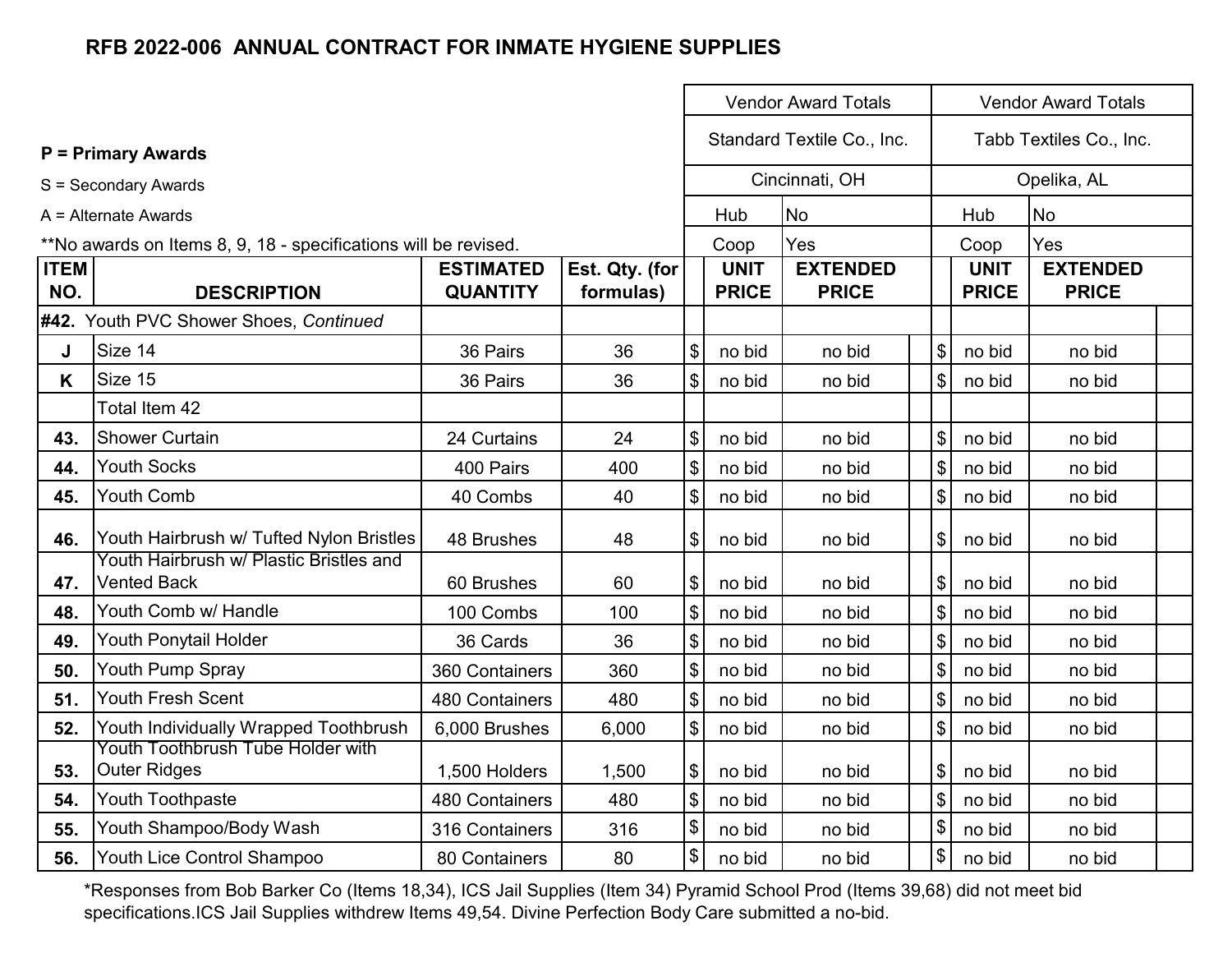|                    | <b>P = Primary Awards</b>                                       |                                     |                             |                            |                             |     | <b>Vendor Award Totals</b>      |  |
|--------------------|-----------------------------------------------------------------|-------------------------------------|-----------------------------|----------------------------|-----------------------------|-----|---------------------------------|--|
|                    |                                                                 |                                     |                             |                            |                             |     | <b>Victory Supply LLC</b>       |  |
|                    | S = Secondary Awards                                            |                                     |                             |                            |                             |     | Mount Pleasant, TN              |  |
|                    | $A =$ Alternate Awards                                          |                                     |                             |                            | Hub                         | Yes |                                 |  |
|                    | **No awards on Items 8, 9, 18 - specifications will be revised. |                                     |                             |                            | Coop                        | Yes |                                 |  |
| <b>ITEM</b><br>NO. | <b>DESCRIPTION</b>                                              | <b>ESTIMATED</b><br><b>QUANTITY</b> | Est. Qty. (for<br>formulas) |                            | <b>UNIT</b><br><b>PRICE</b> |     | <b>EXTENDED</b><br><b>PRICE</b> |  |
|                    | #42. Youth PVC Shower Shoes, Continued                          |                                     |                             |                            |                             |     |                                 |  |
| J                  | Size 14                                                         | 36 Pairs                            | 36                          | \$                         | 2.64                        | \$  | 95.04 S                         |  |
| K                  | Size 15                                                         | 36 Pairs                            | 36                          | \$                         | 2.64                        | \$  | 95.04 S                         |  |
|                    | Total Item 42                                                   |                                     |                             |                            |                             | \$  | 2,687.52                        |  |
| 43.                | <b>Shower Curtain</b>                                           | 24 Curtains                         | 24                          | \$                         | no bid                      |     | no bid                          |  |
| 44.                | <b>Youth Socks</b>                                              | 400 Pairs                           | 400                         | $\mathfrak{S}$             | 0.45                        | \$  | 180.00 S                        |  |
| 45.                | <b>Youth Comb</b>                                               | 40 Combs                            | 40                          | \$                         | no bid                      |     | no bid                          |  |
| 46.                | Youth Hairbrush w/ Tufted Nylon Bristles                        | 48 Brushes                          | 48                          | \$                         | no bid                      |     | no bid                          |  |
| 47.                | Youth Hairbrush w/ Plastic Bristles and<br><b>Vented Back</b>   | 60 Brushes                          | 60                          | \$                         | no bid                      |     | no bid                          |  |
| 48.                | Youth Comb w/ Handle                                            | 100 Combs                           | 100                         | \$                         | no bid                      |     | no bid                          |  |
| 49.                | Youth Ponytail Holder                                           | 36 Cards                            | 36                          | $\mathfrak{S}$             | no bid                      |     | no bid                          |  |
| 50.                | Youth Pump Spray                                                | 360 Containers                      | 360                         | \$                         | no bid                      |     | no bid                          |  |
| 51.                | <b>Youth Fresh Scent</b>                                        | 480 Containers                      | 480                         | \$                         | no bid                      |     | no bid                          |  |
| 52.                | Youth Individually Wrapped Toothbrush                           | 6,000 Brushes                       | 6,000                       | \$                         | no bid                      |     | no bid                          |  |
| 53.                | Youth Toothbrush Tube Holder with<br><b>Outer Ridges</b>        | 1,500 Holders                       | 1,500                       | \$                         | no bid                      |     | no bid                          |  |
| 54.                | Youth Toothpaste                                                | <b>480 Containers</b>               | 480                         | \$                         | no bid                      |     | no bid                          |  |
| 55.                | Youth Shampoo/Body Wash                                         | 316 Containers                      | 316                         | $\boldsymbol{\mathsf{\$}}$ | no bid                      |     | no bid                          |  |
| 56.                | <b>Youth Lice Control Shampoo</b>                               | 80 Containers                       | 80                          | \$                         | no bid                      |     | no bid                          |  |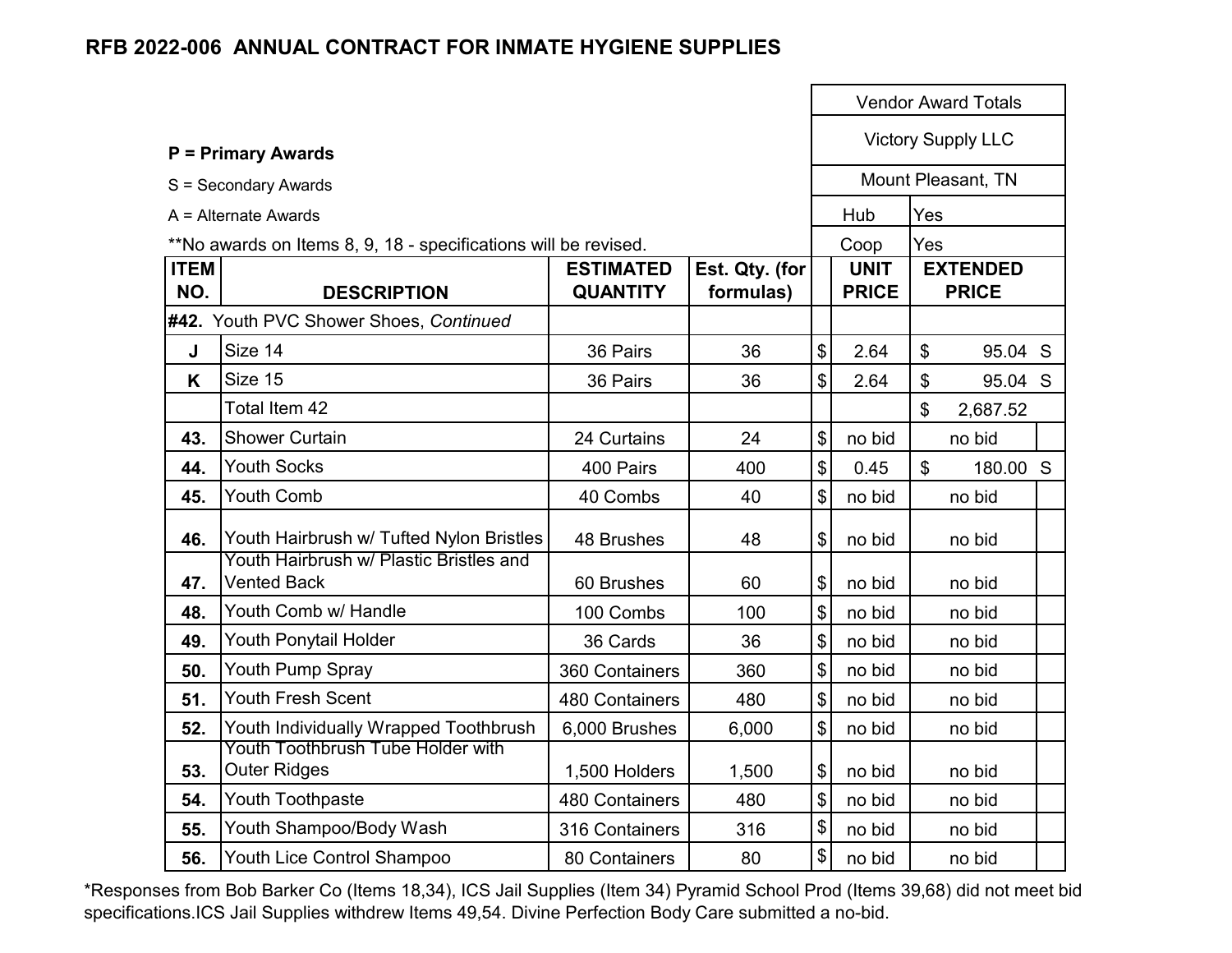|                    |                                                                 |                                     |                             |               | <b>Vendor Award Totals</b><br><b>Vendor Award Totals</b> |                                                      |    |                             |     |                                 |  |
|--------------------|-----------------------------------------------------------------|-------------------------------------|-----------------------------|---------------|----------------------------------------------------------|------------------------------------------------------|----|-----------------------------|-----|---------------------------------|--|
|                    | <b>P = Primary Awards</b>                                       |                                     |                             |               |                                                          | Phoenix Trading, Inc. DBA<br>Amercare Products, Inc. |    | Acme Supply Co., LTD        |     |                                 |  |
|                    | S = Secondary Awards                                            |                                     |                             |               |                                                          | Woodinville, WA                                      |    |                             |     | Glen Cove, NY                   |  |
|                    | $A =$ Alternate Awards                                          |                                     |                             |               | Hub                                                      | <b>No</b>                                            |    | Hub                         |     |                                 |  |
|                    | **No awards on Items 8, 9, 18 - specifications will be revised. |                                     |                             |               | Coop                                                     | Yes                                                  |    | Coop                        | Yes |                                 |  |
| <b>ITEM</b><br>NO. | <b>DESCRIPTION</b>                                              | <b>ESTIMATED</b><br><b>QUANTITY</b> | Est. Qty. (for<br>formulas) |               | <b>UNIT</b><br><b>PRICE</b>                              | <b>EXTENDED</b><br><b>PRICE</b>                      |    | <b>UNIT</b><br><b>PRICE</b> |     | <b>EXTENDED</b><br><b>PRICE</b> |  |
| 57.                | Youth Lice & Mite Aerosol Spray                                 | 50 Containers                       | 50                          | \$            | no bid                                                   | no bid                                               | \$ | no bid                      |     | no bid                          |  |
| 58.                | Lice Combs                                                      | 432 Combs                           | 432                         | \$            | no bid                                                   | no bid                                               | \$ | no bid                      |     | no bid                          |  |
| 59.                | Youth Super Long Overnight Maxi Pads<br>w/ Wings                | 1,440 Pads                          | 1,440                       | \$            | no bid                                                   | no bid                                               | \$ | no bid                      |     | no bid                          |  |
| 60.                | Youth Maxi Thin Regular Panty Liner                             | <b>5,940 Liners</b>                 | 5,940                       | \$            | no bid                                                   | no bid                                               | \$ | no bid                      |     | no bid                          |  |
| 61.                | Youth T-Shirt                                                   |                                     |                             |               |                                                          |                                                      |    |                             |     |                                 |  |
| A                  | Small                                                           | 180 Shirts                          | 180                         | \$            | no bid                                                   | no bid                                               | \$ | $\overline{2}$              | \$  | 360.00 S                        |  |
| B                  | Medium                                                          | 144 Shirts                          | 144                         | \$            | no bid                                                   | no bid                                               | \$ | $\overline{2}$              | \$  | 288.00 S                        |  |
| $\mathbf c$        | Large                                                           | 132 Shirts                          | 132                         | \$            | no bid                                                   | no bid                                               | \$ | $\overline{2}$              | \$  | 264.00 S                        |  |
| D                  | X-Large                                                         | 70 Shirts                           | 70                          | \$            | no bid                                                   | no bid                                               | \$ | $\overline{2}$              | \$  | 140.00 S                        |  |
| E                  | 2X-Large                                                        | 50 Shirts                           | 50                          | \$            | no bid                                                   | no bid                                               | \$ | $\overline{2}$              | \$  | 100.00 S                        |  |
| F                  | 3X-Large                                                        | 24 Shirts                           | 24                          | \$            | no bid                                                   | no bid                                               | \$ | 2.5                         | \$  | 60.00 S                         |  |
| G                  | 4X-Large                                                        | 12 Shirts                           | 12                          | \$            | no bid                                                   | no bid                                               | \$ | 3                           | \$  | 36.00 S                         |  |
| H.                 | 5X-Large                                                        | 12 Shirts                           | 12                          | \$            | no bid                                                   | no bid                                               | \$ | 3                           | \$  | 36.00 S                         |  |
|                    | Total Item 61                                                   |                                     |                             |               |                                                          |                                                      |    |                             | \$  | 1,284.00                        |  |
| 62.                | <b>Youth Briefs</b>                                             |                                     |                             |               |                                                          |                                                      |    |                             |     |                                 |  |
| A                  | Small                                                           | 40 Pairs                            | 40                          | \$            | no bid                                                   | no bid                                               | \$ | 1                           | \$  | 40.00 S                         |  |
| B                  | Medium                                                          | 72 Pairs                            | 72                          | \$            | no bid                                                   | no bid                                               | \$ | $\mathbf{1}$                | \$  | 72.00 S                         |  |
| $\mathbf{C}$       | Large                                                           | 80 Pairs                            | 80                          | \$            | no bid                                                   | no bid                                               | \$ | $\mathbf{1}$                | \$  | 80.00 S                         |  |
| D                  | X-Large                                                         | 72 Pairs                            | 72                          | $\frac{1}{2}$ | no bid                                                   | no bid                                               | \$ | 1                           | \$  | 72.00 S                         |  |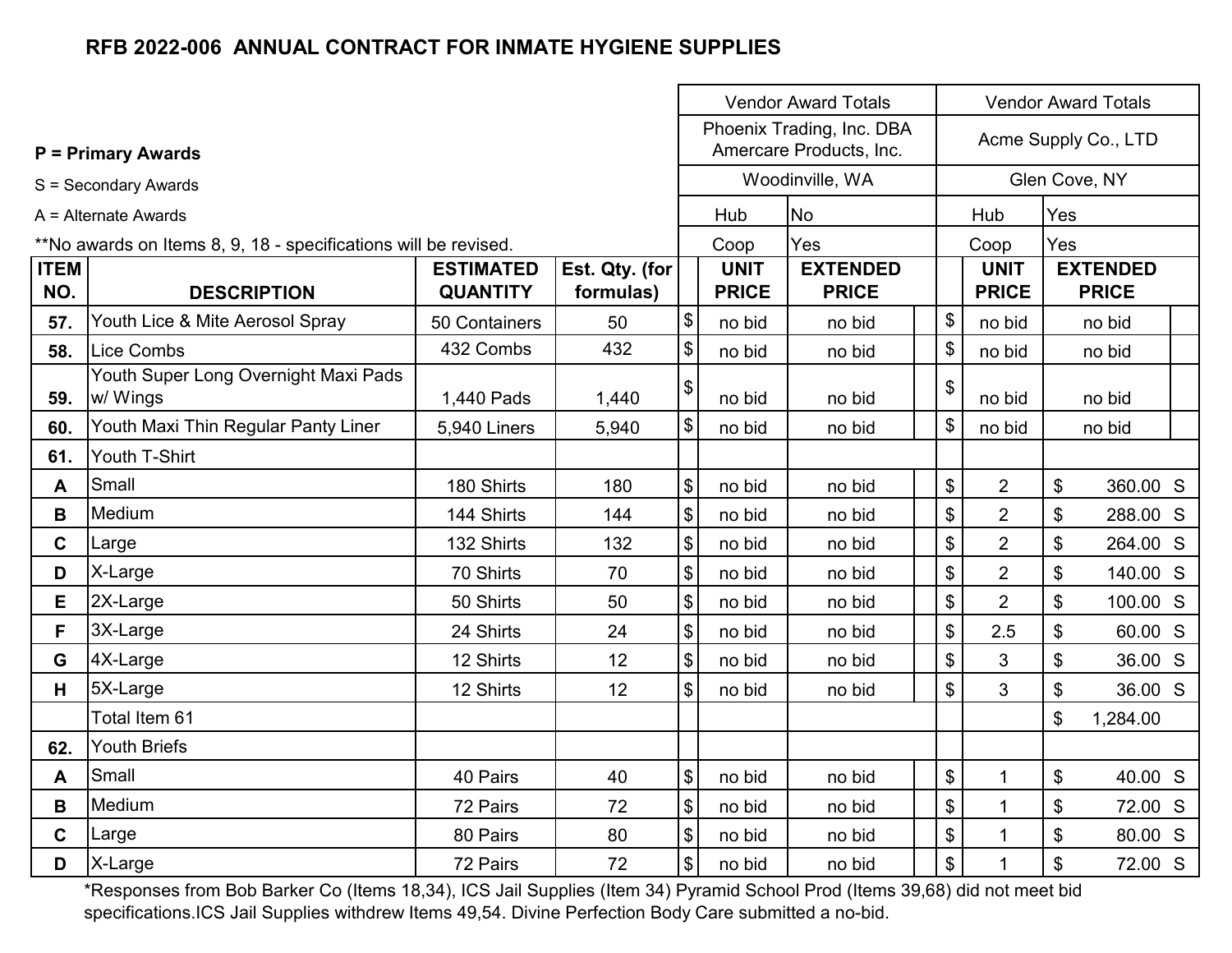|                                                                 |                                                  |                                     |                             |                              | <b>Vendor Award Totals</b>  | <b>Vendor Award Totals</b>                            |                           |                             |                           |                                 |
|-----------------------------------------------------------------|--------------------------------------------------|-------------------------------------|-----------------------------|------------------------------|-----------------------------|-------------------------------------------------------|---------------------------|-----------------------------|---------------------------|---------------------------------|
|                                                                 | <b>P = Primary Awards</b>                        |                                     |                             |                              |                             | <b>Evco Partners LP DBA</b><br><b>Burgoon Company</b> |                           |                             |                           | Bob Barker Company, Inc.        |
|                                                                 | S = Secondary Awards                             |                                     |                             |                              |                             | Texas City, TX                                        |                           |                             |                           | Fuquay Varina, NC               |
|                                                                 | $A =$ Alternate Awards                           |                                     |                             |                              | Hub                         | Yes                                                   |                           | Hub                         | <b>No</b>                 |                                 |
| **No awards on Items 8, 9, 18 - specifications will be revised. |                                                  |                                     |                             |                              | Coop                        | Yes                                                   |                           | Coop                        | Yes                       |                                 |
| <b>ITEM</b><br>NO.                                              | <b>DESCRIPTION</b>                               | <b>ESTIMATED</b><br><b>QUANTITY</b> | Est. Qty. (for<br>formulas) |                              | <b>UNIT</b><br><b>PRICE</b> | <b>EXTENDED</b><br><b>PRICE</b>                       |                           | <b>UNIT</b><br><b>PRICE</b> |                           | <b>EXTENDED</b><br><b>PRICE</b> |
| 57.                                                             | Youth Lice & Mite Aerosol Spray                  | 50 Containers                       | 50                          | $\boldsymbol{\mathsf{S}}$    | no bid                      | no bid                                                | \$                        | 8.95                        | $\mathfrak{S}$            | 447.50 S                        |
| 58.                                                             | Lice Combs                                       | 432 Combs                           | 432                         | $\boldsymbol{\mathsf{S}}$    | no bid                      | no bid                                                | \$                        | 0.16                        | \$                        | 69.12 S                         |
| 59.                                                             | Youth Super Long Overnight Maxi Pads<br>w/ Wings | 1,440 Pads                          | 1,440                       | \$                           | no bid                      | no bid                                                | \$                        | 0.076                       | \$                        | P<br>109.44                     |
| 60.                                                             | Youth Maxi Thin Regular Panty Liner              | <b>5,940 Liners</b>                 | 5,940                       | $\left  \frac{1}{2} \right $ | no bid                      | no bid                                                | \$                        | 0.025                       | \$                        | 148.50 P                        |
| 61.                                                             | Youth T-Shirt                                    |                                     |                             |                              |                             |                                                       |                           |                             |                           |                                 |
| A                                                               | Small                                            | 180 Shirts                          | 180                         | $\mathcal{S}$                | no bid                      | no bid                                                | \$                        | 2.19                        | \$                        | 394.20 A                        |
| B                                                               | Medium                                           | 144 Shirts                          | 144                         | $\boldsymbol{\mathsf{S}}$    | no bid                      | no bid                                                | \$                        | 2.19                        | \$                        | 315.36 A                        |
| C                                                               | Large                                            | 132 Shirts                          | 132                         | \$                           | no bid                      | no bid                                                | \$                        | 2.19                        | \$                        | 289.08 A                        |
| D                                                               | X-Large                                          | 70 Shirts                           | 70                          | $\boldsymbol{\mathsf{S}}$    | no bid                      | no bid                                                | $\boldsymbol{\mathsf{S}}$ | 2.19                        | \$                        | 153.30 A                        |
| E                                                               | 2X-Large                                         | 50 Shirts                           | 50                          | $\boldsymbol{\mathsf{S}}$    | no bid                      | no bid                                                | $\boldsymbol{\mathsf{S}}$ | 4.8                         | $\mathfrak{S}$            | 240.00 A                        |
| F                                                               | 3X-Large                                         | 24 Shirts                           | 24                          | $\boldsymbol{\mathsf{S}}$    | no bid                      | no bid                                                | \$                        | 6.45                        | $\mathfrak{S}$            | 154.80 A                        |
| G                                                               | 4X-Large                                         | 12 Shirts                           | 12                          | $\$\$                        | no bid                      | no bid                                                | \$                        | 6.45                        | \$                        | 77.40 A                         |
| H.                                                              | 5X-Large                                         | 12 Shirts                           | 12                          | $\frac{1}{2}$                | no bid                      | no bid                                                | \$                        | 6.45                        | \$                        | 77.40 A                         |
|                                                                 | Total Item 61                                    |                                     |                             |                              |                             |                                                       |                           |                             | \$                        | 1,701.54                        |
| 62.                                                             | <b>Youth Briefs</b>                              |                                     |                             |                              |                             |                                                       |                           |                             |                           |                                 |
| A                                                               | Small                                            | 40 Pairs                            | 40                          | \$                           | no bid                      | no bid                                                | \$                        | 0.92                        | \$                        | 36.80 A                         |
| B                                                               | Medium                                           | 72 Pairs                            | 72                          | $\boldsymbol{\mathsf{S}}$    | no bid                      | no bid                                                | $\sqrt{3}$                | 0.92                        | \$                        | 66.24 A                         |
| C                                                               | Large                                            | 80 Pairs                            | 80                          | $\$\$                        | no bid                      | no bid                                                | $\boldsymbol{\mathsf{S}}$ | $\mathbf{1}$                | $\boldsymbol{\mathsf{S}}$ | 80.00 A                         |
| D                                                               | X-Large                                          | 72 Pairs                            | 72                          | $\left  \frac{1}{2} \right $ | no bid                      | no bid                                                | $\frac{1}{2}$             | 1.08                        | \$                        | 77.76 A                         |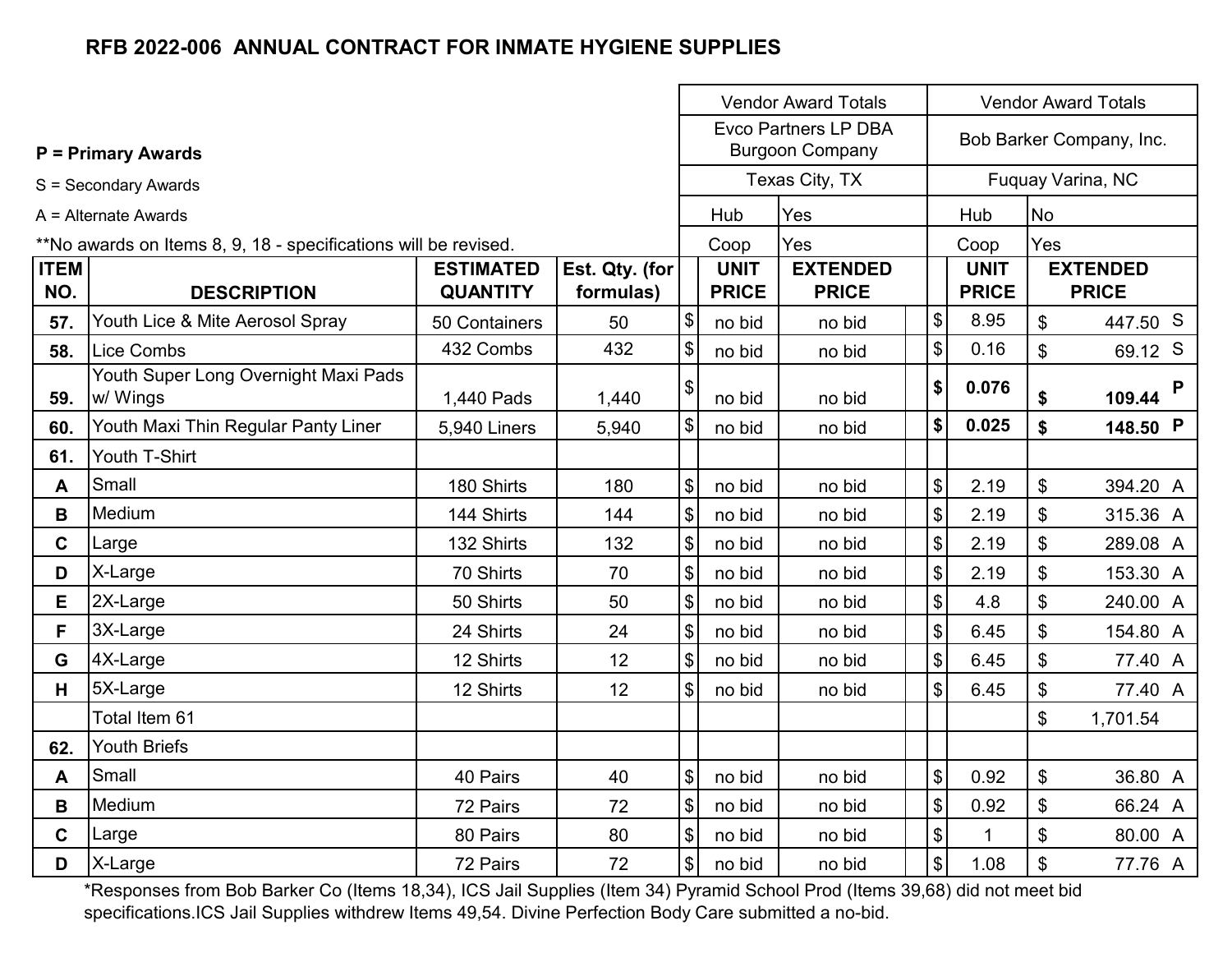|                                                                 |                                                  |                  |                |                | <b>Vendor Award Totals</b><br><b>Vendor Award Totals</b> |                 |  |                                     |                     |  |  |
|-----------------------------------------------------------------|--------------------------------------------------|------------------|----------------|----------------|----------------------------------------------------------|-----------------|--|-------------------------------------|---------------------|--|--|
|                                                                 | <b>P</b> = Primary Awards                        |                  |                |                |                                                          | Charm-Tex       |  |                                     | <b>Goaltex Corp</b> |  |  |
|                                                                 | S = Secondary Awards                             |                  |                |                |                                                          | Brooklyn, NY    |  |                                     | Syosset, NY         |  |  |
|                                                                 | $A =$ Alternate Awards                           |                  |                |                | Hub<br>No                                                |                 |  | Hub                                 | No                  |  |  |
| **No awards on Items 8, 9, 18 - specifications will be revised. |                                                  |                  |                |                | Coop                                                     | Yes             |  | Coop                                | Yes                 |  |  |
| <b>ITEM</b>                                                     |                                                  | <b>ESTIMATED</b> | Est. Qty. (for |                | <b>UNIT</b>                                              | <b>EXTENDED</b> |  | <b>UNIT</b>                         | <b>EXTENDED</b>     |  |  |
| NO.                                                             | <b>DESCRIPTION</b>                               | <b>QUANTITY</b>  | formulas)      |                | <b>PRICE</b>                                             | <b>PRICE</b>    |  | <b>PRICE</b>                        | <b>PRICE</b>        |  |  |
| 57.                                                             | Youth Lice & Mite Aerosol Spray                  | 50 Containers    | 50             | \$             | no bid                                                   | no bid          |  | $\boldsymbol{\mathsf{S}}$<br>no bid | no bid              |  |  |
| 58.                                                             | Lice Combs                                       | 432 Combs        | 432            | \$             | no bid                                                   | no bid          |  | \$<br>no bid                        | no bid              |  |  |
| 59.                                                             | Youth Super Long Overnight Maxi Pads<br>w/ Wings | 1,440 Pads       | 1,440          | \$             | no bid                                                   | no bid          |  | \$<br>no bid                        | no bid              |  |  |
| 60.                                                             | Youth Maxi Thin Regular Panty Liner              | 5,940 Liners     | 5,940          | \$             | no bid                                                   | no bid          |  | \$<br>no bid                        | no bid              |  |  |
| 61.                                                             | Youth T-Shirt                                    |                  |                |                |                                                          |                 |  |                                     |                     |  |  |
| A                                                               | Small                                            | 180 Shirts       | 180            | \$             | no bid                                                   | no bid          |  | \$<br>no bid                        | no bid              |  |  |
| B                                                               | Medium                                           | 144 Shirts       | 144            | \$             | no bid                                                   | no bid          |  | \$<br>no bid                        | no bid              |  |  |
| $\mathbf{C}$                                                    | Large                                            | 132 Shirts       | 132            | \$             | no bid                                                   | no bid          |  | \$<br>no bid                        | no bid              |  |  |
| D                                                               | X-Large                                          | 70 Shirts        | 70             | \$             | no bid                                                   | no bid          |  | $\boldsymbol{\mathsf{S}}$<br>no bid | no bid              |  |  |
| E                                                               | 2X-Large                                         | 50 Shirts        | 50             | \$             | no bid                                                   | no bid          |  | $\$\$<br>no bid                     | no bid              |  |  |
| F                                                               | 3X-Large                                         | 24 Shirts        | 24             | \$             | no bid                                                   | no bid          |  | $\boldsymbol{\mathsf{S}}$<br>no bid | no bid              |  |  |
| G                                                               | 4X-Large                                         | 12 Shirts        | 12             | \$             | no bid                                                   | no bid          |  | \$<br>no bid                        | no bid              |  |  |
| H                                                               | 5X-Large                                         | 12 Shirts        | 12             | \$             | no bid                                                   | no bid          |  | $\boldsymbol{\mathsf{S}}$<br>no bid | no bid              |  |  |
|                                                                 | Total Item 61                                    |                  |                |                |                                                          |                 |  |                                     |                     |  |  |
| 62.                                                             | <b>Youth Briefs</b>                              |                  |                |                |                                                          |                 |  |                                     |                     |  |  |
| A                                                               | Small                                            | 40 Pairs         | 40             | \$             | no bid                                                   | no bid          |  | \$<br>no bid                        | no bid              |  |  |
| B                                                               | Medium                                           | 72 Pairs         | 72             | $\mathfrak{S}$ | no bid                                                   | no bid          |  | $\boldsymbol{\mathsf{S}}$<br>no bid | no bid              |  |  |
| $\mathbf{C}$                                                    | Large                                            | 80 Pairs         | 80             | \$             | no bid                                                   | no bid          |  | \$<br>no bid                        | no bid              |  |  |
| D                                                               | X-Large                                          | 72 Pairs         | 72             | \$             | no bid                                                   | no bid          |  | \$<br>no bid                        | no bid              |  |  |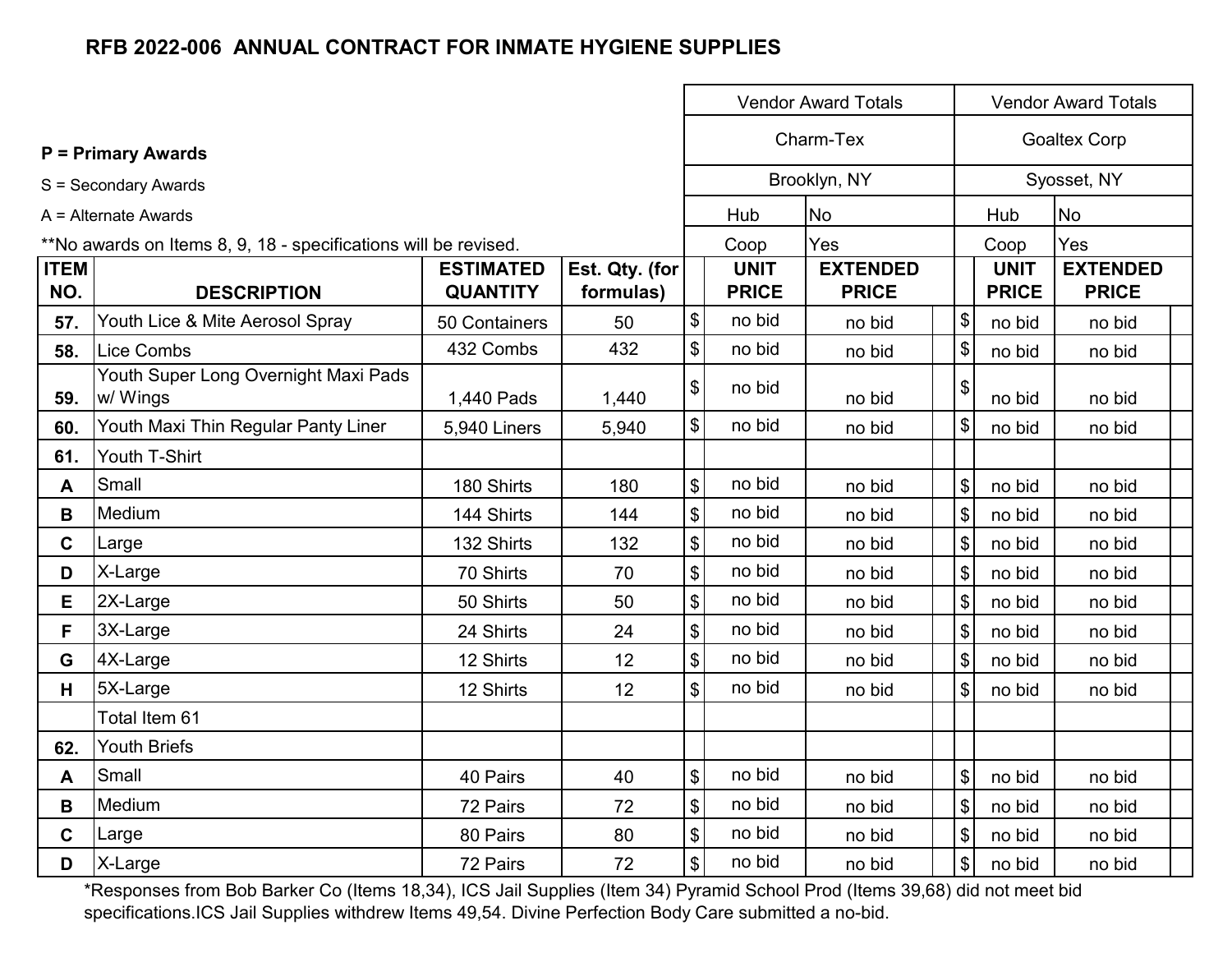|                                                                 |                                                  | <b>Vendor Award Totals</b><br><b>Vendor Award Totals</b> |                             |               |                             |                              |                                 |                           |                             |                                 |  |
|-----------------------------------------------------------------|--------------------------------------------------|----------------------------------------------------------|-----------------------------|---------------|-----------------------------|------------------------------|---------------------------------|---------------------------|-----------------------------|---------------------------------|--|
|                                                                 | $P = Primary Awards$                             |                                                          |                             |               |                             | ICS Jail Supplies, Inc.      |                                 |                           | Mini Wing USA               |                                 |  |
|                                                                 | S = Secondary Awards                             |                                                          |                             |               |                             | Waco, TX                     |                                 |                           |                             | P.V.E., CA                      |  |
|                                                                 | $A =$ Alternate Awards                           |                                                          |                             |               |                             |                              | <b>No</b>                       |                           | Hub                         | Yes                             |  |
| **No awards on Items 8, 9, 18 - specifications will be revised. |                                                  |                                                          |                             | Coop          |                             | Yes                          |                                 |                           | Coop                        | Yes                             |  |
| <b>ITEM</b><br>NO.                                              | <b>DESCRIPTION</b>                               | <b>ESTIMATED</b><br><b>QUANTITY</b>                      | Est. Qty. (for<br>formulas) |               | <b>UNIT</b><br><b>PRICE</b> |                              | <b>EXTENDED</b><br><b>PRICE</b> |                           | <b>UNIT</b><br><b>PRICE</b> | <b>EXTENDED</b><br><b>PRICE</b> |  |
| 57.                                                             | Youth Lice & Mite Aerosol Spray                  | 50 Containers                                            | 50                          | \$            | 7.752                       | \$                           | 387.60 P $\frac{1}{3}$          |                           | no bid                      | no bid                          |  |
| 58.                                                             | <b>Lice Combs</b>                                | 432 Combs                                                | 432                         | \$            | 0.16                        | \$                           | 69.12 $P$   \$                  |                           | no bid                      | no bid                          |  |
| 59.                                                             | Youth Super Long Overnight Maxi Pads<br>w/ Wings | 1,440 Pads                                               | 1,440                       | $\frac{1}{2}$ | 0.245                       | \$                           | S<br>352.80                     | \$                        | no bid                      | no bid                          |  |
| 60.                                                             | Youth Maxi Thin Regular Panty Liner              | 5,940 Liners                                             | 5,940                       | \$            | 0.068                       | \$                           | 403.92 S                        | $\boldsymbol{\mathsf{S}}$ | no bid                      | no bid                          |  |
| 61.                                                             | Youth T-Shirt                                    |                                                          |                             |               |                             |                              |                                 |                           |                             |                                 |  |
| A                                                               | Small                                            | 180 Shirts                                               | 180                         | \$            | 4.46                        | \$                           | 802.80                          | $\frac{1}{2}$             | no bid                      | no bid                          |  |
| B                                                               | Medium                                           | 144 Shirts                                               | 144                         | \$            | 4.46                        | \$                           | 642.24                          | \$                        | no bid                      | no bid                          |  |
| $\mathbf C$                                                     | Large                                            | 132 Shirts                                               | 132                         | \$            | 4.46                        | \$                           | 588.72                          | \$                        | no bid                      | no bid                          |  |
| D                                                               | X-Large                                          | 70 Shirts                                                | 70                          | \$            | 4.46                        | \$                           | 312.20                          | \$                        | no bid                      | no bid                          |  |
| E.                                                              | 2X-Large                                         | 50 Shirts                                                | 50                          | \$            | 8.04                        | \$                           | 402.00                          | \$                        | no bid                      | no bid                          |  |
| F                                                               | 3X-Large                                         | 24 Shirts                                                | 24                          | \$            | 10.84                       | \$                           | 260.16                          | \$                        | no bid                      | no bid                          |  |
| G                                                               | 4X-Large                                         | 12 Shirts                                                | 12                          | \$            | 11.21                       | \$                           | 134.52                          | \$                        | no bid                      | no bid                          |  |
| н                                                               | 5X-Large                                         | 12 Shirts                                                | 12                          | \$            | 11.31                       | \$                           | 135.72                          | $\mathfrak{S}$            | no bid                      | no bid                          |  |
|                                                                 | Total Item 61                                    |                                                          |                             |               |                             | \$                           | 3,278.36                        |                           |                             |                                 |  |
| 62.                                                             | <b>Youth Briefs</b>                              |                                                          |                             |               |                             |                              |                                 |                           |                             |                                 |  |
| A                                                               | Small                                            | 40 Pairs                                                 | 40                          | \$            | 1.772                       | \$                           | 70.88                           | \$<br>no bid<br>no bid    |                             |                                 |  |
| B                                                               | Medium                                           | 72 Pairs                                                 | 72                          | \$            | 1.772                       | \$<br>\$<br>127.58<br>no bid |                                 |                           |                             | no bid                          |  |
| $\mathbf C$                                                     | Large                                            | 80 Pairs                                                 | 80                          | \$            | 1.772                       | \$                           | 141.76                          | \$                        | no bid                      | no bid                          |  |
| D                                                               | X-Large                                          | 72 Pairs                                                 | 72                          | $\frac{1}{2}$ | 1.772                       | \$                           | 127.58                          | $\frac{1}{2}$             | no bid                      | no bid                          |  |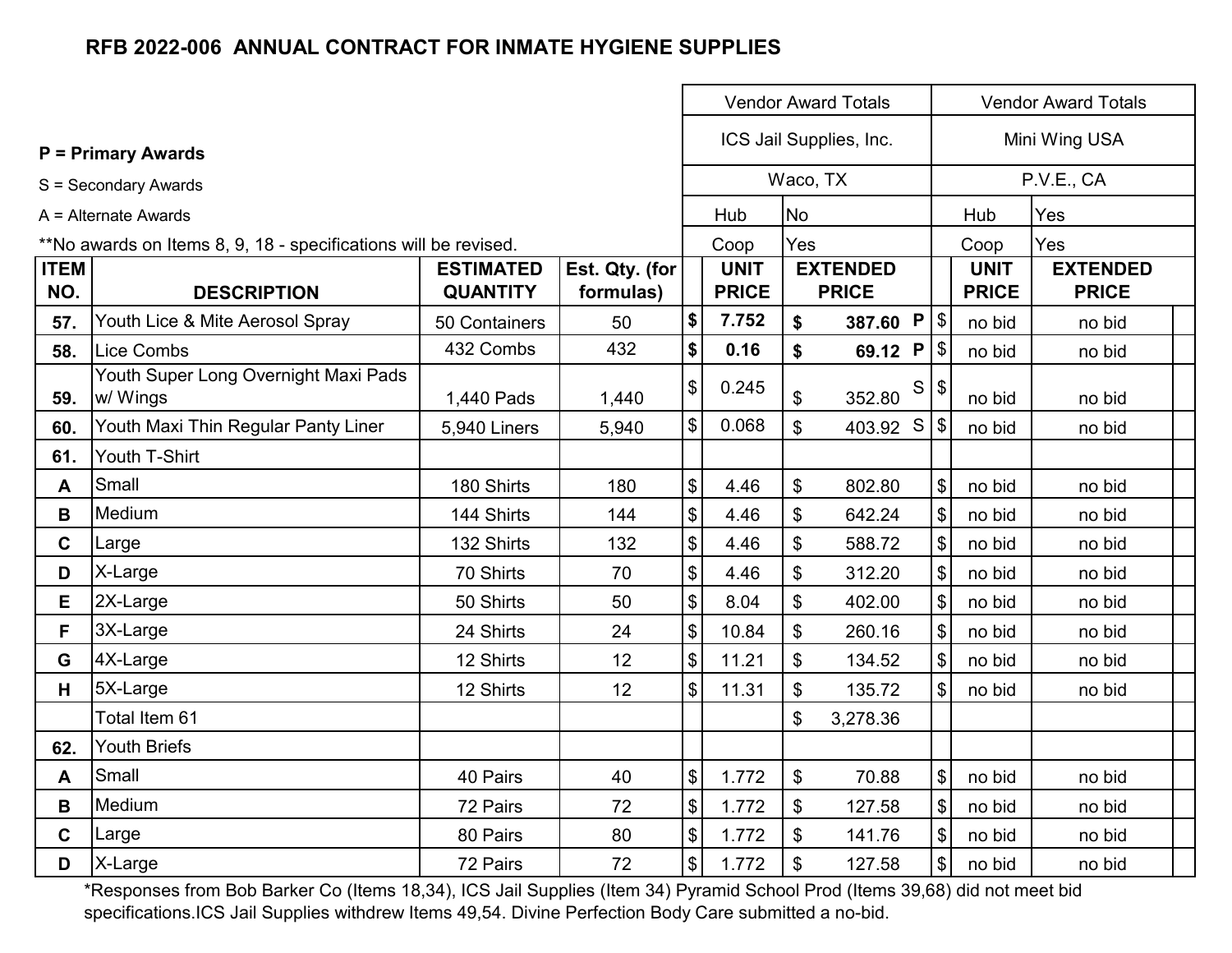|                    |                                                                 |                                     |                             |                                           | <b>Vendor Award Totals</b>  | <b>Vendor Award Totals</b>      |                            |                             |                                 |  |
|--------------------|-----------------------------------------------------------------|-------------------------------------|-----------------------------|-------------------------------------------|-----------------------------|---------------------------------|----------------------------|-----------------------------|---------------------------------|--|
|                    | <b>P = Primary Awards</b>                                       |                                     |                             |                                           |                             | <b>Pyramid School Products</b>  |                            |                             | Roots Beauty Innovations LLC    |  |
|                    | S = Secondary Awards                                            |                                     |                             |                                           |                             | Tampa, FL                       |                            |                             | Wagoner, OK                     |  |
|                    | A = Alternate Awards                                            |                                     |                             |                                           | Hub                         | No                              |                            | Hub                         | <b>No</b>                       |  |
|                    | **No awards on Items 8, 9, 18 - specifications will be revised. |                                     |                             |                                           | Coop                        | Yes                             |                            | Coop                        | Yes                             |  |
| <b>ITEM</b><br>NO. | <b>DESCRIPTION</b>                                              | <b>ESTIMATED</b><br><b>QUANTITY</b> | Est. Qty. (for<br>formulas) |                                           | <b>UNIT</b><br><b>PRICE</b> | <b>EXTENDED</b><br><b>PRICE</b> |                            | <b>UNIT</b><br><b>PRICE</b> | <b>EXTENDED</b><br><b>PRICE</b> |  |
| 57.                | Youth Lice & Mite Aerosol Spray                                 | 50 Containers                       | 50                          | $\, \, \raisebox{12pt}{$\scriptstyle \$}$ | no bid                      | no bid                          | $\boldsymbol{\$}$          | no bid                      | no bid                          |  |
| 58.                | Lice Combs                                                      | 432 Combs                           | 432                         | $\boldsymbol{\mathsf{\$}}$                | no bid                      | no bid                          | $\boldsymbol{\mathsf{\$}}$ | no bid                      | no bid                          |  |
| 59.                | Youth Super Long Overnight Maxi Pads<br>w/ Wings                | 1,440 Pads                          | 1,440                       | $\pmb{\mathfrak{P}}$                      | no bid                      | no bid                          | \$                         | no bid                      | no bid                          |  |
| 60.                | Youth Maxi Thin Regular Panty Liner                             | <b>5,940 Liners</b>                 | 5,940                       | $\boldsymbol{\mathsf{\$}}$                | no bid                      | no bid                          | $\boldsymbol{\$}$          | no bid                      | no bid                          |  |
| 61.                | Youth T-Shirt                                                   |                                     |                             |                                           |                             |                                 |                            |                             |                                 |  |
| A                  | Small                                                           | 180 Shirts                          | 180                         | $\sqrt[6]{\frac{1}{2}}$                   | no bid                      | no bid                          | $\$\$                      | no bid                      | no bid                          |  |
| B                  | Medium                                                          | 144 Shirts                          | 144                         | $\boldsymbol{\mathsf{S}}$                 | no bid                      | no bid                          | $\boldsymbol{\mathsf{\$}}$ | no bid                      | no bid                          |  |
| C                  | Large                                                           | 132 Shirts                          | 132                         | $\sqrt[6]{\frac{1}{2}}$                   | no bid                      | no bid                          | $\boldsymbol{\$}$          | no bid                      | no bid                          |  |
| D                  | X-Large                                                         | 70 Shirts                           | 70                          | $\boldsymbol{\$}$                         | no bid                      | no bid                          | $\boldsymbol{\mathsf{\$}}$ | no bid                      | no bid                          |  |
| E                  | 2X-Large                                                        | 50 Shirts                           | 50                          | $\sqrt[6]{\frac{1}{2}}$                   | no bid                      | no bid                          | $\boldsymbol{\mathsf{\$}}$ | no bid                      | no bid                          |  |
| F                  | 3X-Large                                                        | 24 Shirts                           | 24                          | $\boldsymbol{\mathsf{\$}}$                | no bid                      | no bid                          | $\boldsymbol{\$}$          | no bid                      | no bid                          |  |
| G                  | 4X-Large                                                        | 12 Shirts                           | 12                          | $\sqrt[6]{\frac{1}{2}}$                   | no bid                      | no bid                          | $\boldsymbol{\mathsf{\$}}$ | no bid                      | no bid                          |  |
| H                  | 5X-Large                                                        | 12 Shirts                           | 12                          | $\frac{1}{2}$                             | no bid                      | no bid                          | \$                         | no bid                      | no bid                          |  |
|                    | Total Item 61                                                   |                                     |                             |                                           |                             |                                 |                            |                             |                                 |  |
| 62.                | <b>Youth Briefs</b>                                             |                                     |                             |                                           |                             |                                 |                            |                             |                                 |  |
| A                  | Small                                                           | 40 Pairs                            | 40                          | $\sqrt[6]{\frac{1}{2}}$                   | no bid                      | no bid                          | \$                         | no bid                      | no bid                          |  |
| B                  | Medium                                                          | 72 Pairs                            | 72                          | $\sqrt[6]{\frac{1}{2}}$                   | no bid                      | no bid                          | $\boldsymbol{\mathsf{S}}$  | no bid                      | no bid                          |  |
| $\mathbf C$        | Large                                                           | 80 Pairs                            | 80                          | $\, \, \$$                                | no bid                      | no bid                          | $\boldsymbol{\$}$          | no bid                      | no bid                          |  |
| D                  | X-Large                                                         | 72 Pairs                            | 72                          | $\sqrt[6]{\frac{1}{2}}$                   | no bid                      | no bid                          | $\boldsymbol{\mathsf{\$}}$ | no bid                      | no bid                          |  |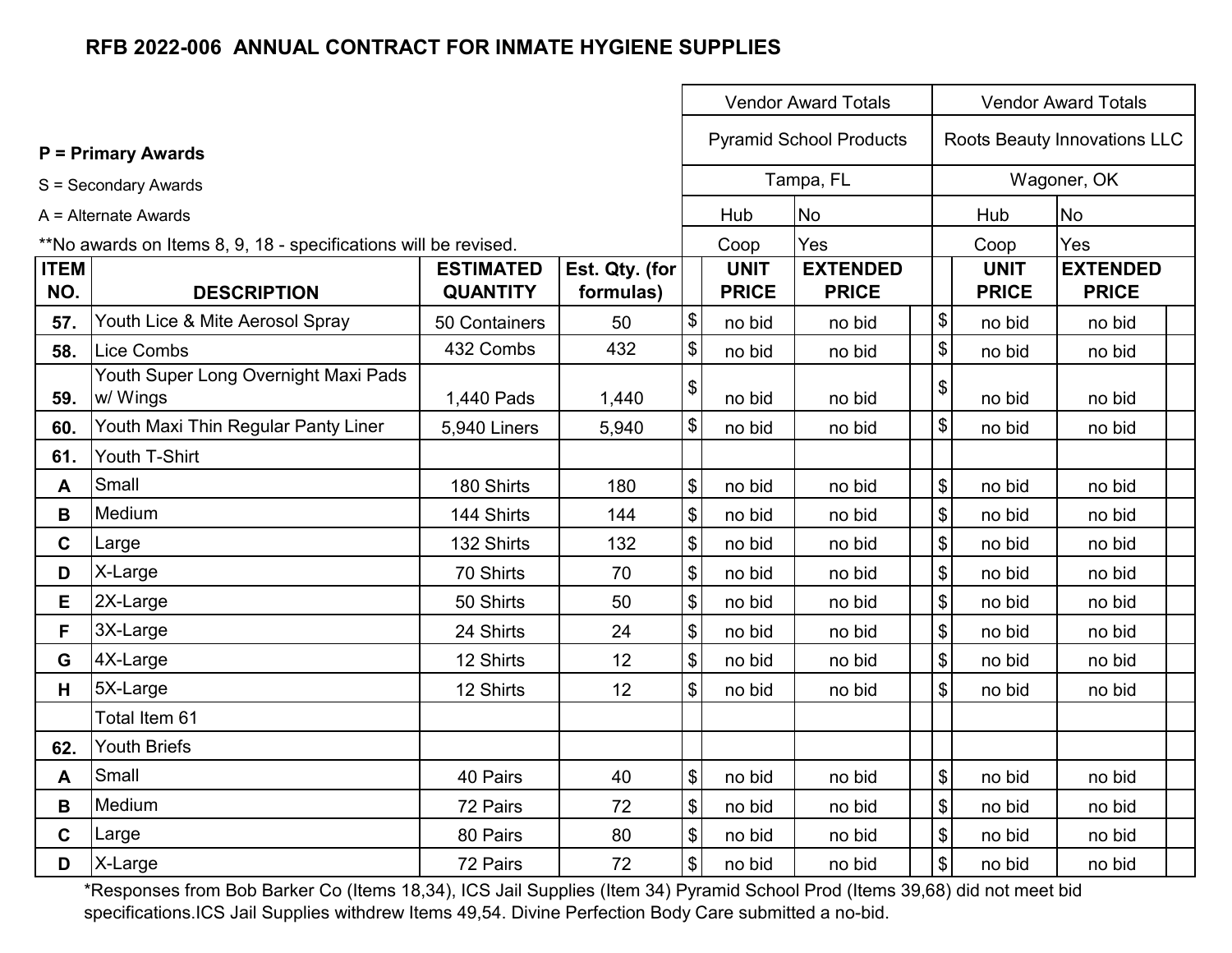|                    |                                                                 |                                     |                             | <b>Vendor Award Totals</b> |                             |                                 |                           |                             |                                 |  |
|--------------------|-----------------------------------------------------------------|-------------------------------------|-----------------------------|----------------------------|-----------------------------|---------------------------------|---------------------------|-----------------------------|---------------------------------|--|
|                    | $P = Primary Awards$                                            |                                     |                             |                            |                             | Standard Textile Co., Inc.      |                           |                             | Tabb Textiles Co., Inc.         |  |
|                    | S = Secondary Awards                                            |                                     |                             |                            |                             | Cincinnati, OH                  |                           |                             | Opelika, AL                     |  |
|                    | A = Alternate Awards                                            |                                     |                             |                            | Hub                         | <b>No</b>                       |                           | Hub                         | <b>No</b>                       |  |
|                    | **No awards on Items 8, 9, 18 - specifications will be revised. |                                     |                             |                            | Coop                        | Yes                             |                           | Coop                        | Yes                             |  |
| <b>ITEM</b><br>NO. | <b>DESCRIPTION</b>                                              | <b>ESTIMATED</b><br><b>QUANTITY</b> | Est. Qty. (for<br>formulas) |                            | <b>UNIT</b><br><b>PRICE</b> | <b>EXTENDED</b><br><b>PRICE</b> |                           | <b>UNIT</b><br><b>PRICE</b> | <b>EXTENDED</b><br><b>PRICE</b> |  |
| 57.                | Youth Lice & Mite Aerosol Spray                                 | 50 Containers                       | 50                          | \$                         | no bid                      | no bid                          | $\frac{1}{2}$             | no bid                      | no bid                          |  |
| 58.                | <b>Lice Combs</b>                                               | 432 Combs                           | 432                         | \$                         | no bid                      | no bid                          | $\boldsymbol{\mathsf{S}}$ | no bid                      | no bid                          |  |
| 59.                | Youth Super Long Overnight Maxi Pads<br>w/ Wings                | 1,440 Pads                          | 1,440                       | \$                         | no bid                      | no bid                          | \$                        | no bid                      | no bid                          |  |
| 60.                | Youth Maxi Thin Regular Panty Liner                             | <b>5,940 Liners</b>                 | 5,940                       | $\$\$                      | no bid                      | no bid                          | $\$\$                     | no bid                      | no bid                          |  |
| 61.                | Youth T-Shirt                                                   |                                     |                             |                            |                             |                                 |                           |                             |                                 |  |
| A                  | Small                                                           | 180 Shirts                          | 180                         | $\sqrt[6]{\frac{1}{2}}$    | no bid                      | no bid                          | $\mathbb{S}$              | no bid                      | no bid                          |  |
| B                  | Medium                                                          | 144 Shirts                          | 144                         | $\boldsymbol{\$}$          | no bid                      | no bid                          | $\sqrt[6]{\frac{1}{2}}$   | no bid                      | no bid                          |  |
| C.                 | Large                                                           | 132 Shirts                          | 132                         | \$                         | no bid                      | no bid                          | $\mathfrak{S}$            | no bid                      | no bid                          |  |
| D                  | X-Large                                                         | 70 Shirts                           | 70                          | $\boldsymbol{\$}$          | no bid                      | no bid                          | $\mathsf{\$}$             | no bid                      | no bid                          |  |
| E                  | 2X-Large                                                        | 50 Shirts                           | 50                          | $\boldsymbol{\mathsf{\$}}$ | no bid                      | no bid                          | $\$\$                     | no bid                      | no bid                          |  |
| F                  | 3X-Large                                                        | 24 Shirts                           | 24                          | $\boldsymbol{\$}$          | no bid                      | no bid                          | $\$\$                     | no bid                      | no bid                          |  |
| G                  | 4X-Large                                                        | 12 Shirts                           | 12                          | $\boldsymbol{\$}$          | no bid                      | no bid                          | $\boldsymbol{\mathsf{S}}$ | no bid                      | no bid                          |  |
| Н.                 | 5X-Large                                                        | 12 Shirts                           | 12                          | $\sqrt[6]{\frac{1}{2}}$    | no bid                      | no bid                          | $\mathbb{S}$              | no bid                      | no bid                          |  |
|                    | Total Item 61                                                   |                                     |                             |                            |                             |                                 |                           |                             |                                 |  |
| 62.                | <b>Youth Briefs</b>                                             |                                     |                             |                            |                             |                                 |                           |                             |                                 |  |
| A                  | Small                                                           | 40 Pairs                            | 40                          | $\$\$                      | no bid                      | no bid                          | $\$\$                     | no bid                      | no bid                          |  |
| B                  | Medium                                                          | 72 Pairs                            | 72                          | $\boldsymbol{\mathsf{S}}$  | no bid                      | no bid                          | $\boldsymbol{\mathsf{S}}$ | no bid                      | no bid                          |  |
| $\mathbf{C}$       | Large                                                           | 80 Pairs                            | 80                          | $\boldsymbol{\mathsf{S}}$  | no bid                      | no bid                          | $\$\$                     | no bid                      | no bid                          |  |
| D                  | X-Large                                                         | 72 Pairs                            | 72                          | \$                         | no bid                      | no bid                          | $\sqrt[6]{\frac{1}{2}}$   | no bid                      | no bid                          |  |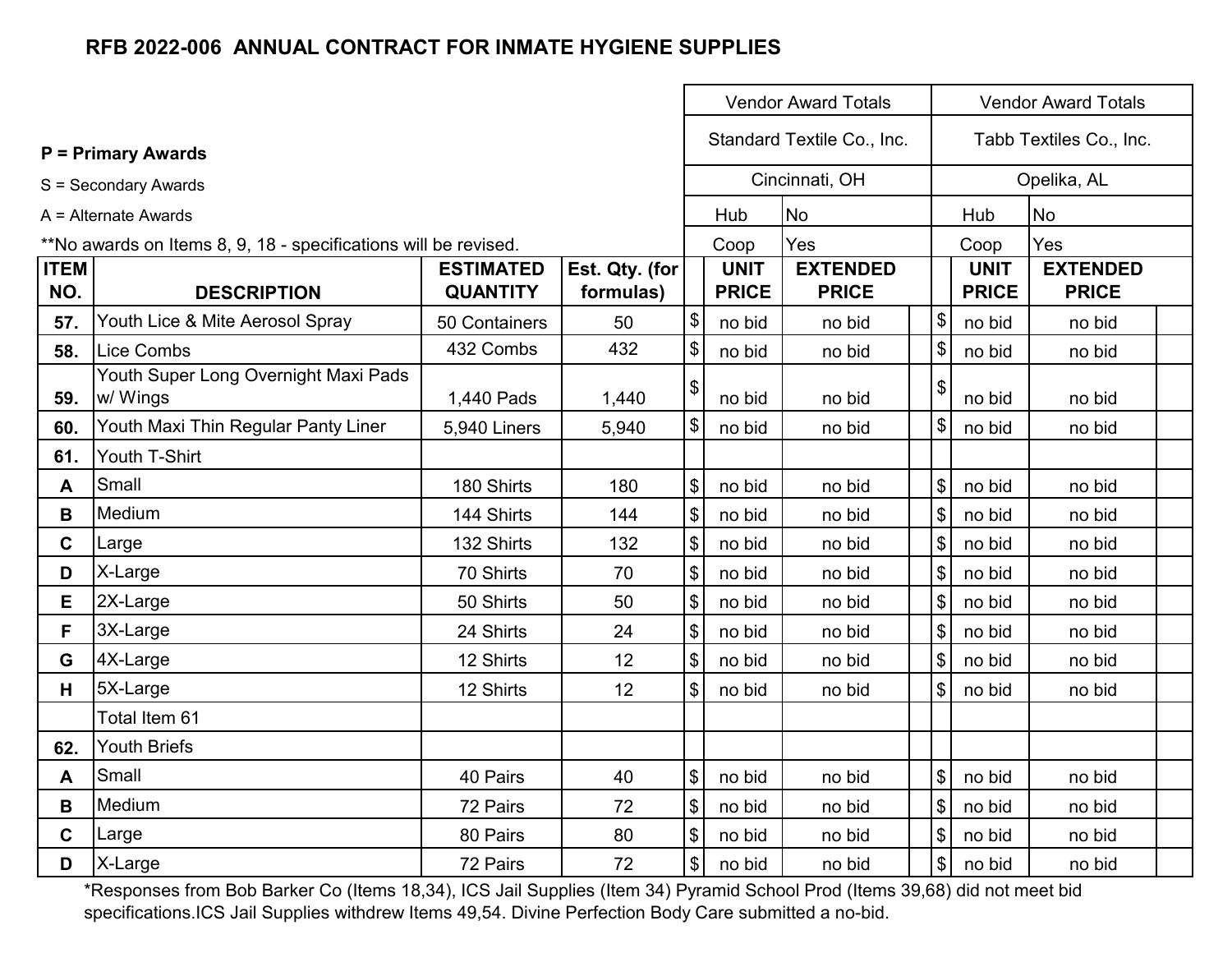|                    |                                                                 |                                     |                             |                           |                             |                | <b>Vendor Award Totals</b>      |  |
|--------------------|-----------------------------------------------------------------|-------------------------------------|-----------------------------|---------------------------|-----------------------------|----------------|---------------------------------|--|
|                    | <b>P = Primary Awards</b>                                       |                                     |                             |                           |                             |                | <b>Victory Supply LLC</b>       |  |
|                    | S = Secondary Awards                                            |                                     |                             |                           |                             |                | Mount Pleasant, TN              |  |
|                    | $A =$ Alternate Awards                                          |                                     |                             |                           | Hub                         | Yes            |                                 |  |
|                    | **No awards on Items 8, 9, 18 - specifications will be revised. |                                     |                             |                           | Coop                        | Yes            |                                 |  |
| <b>ITEM</b><br>NO. | <b>DESCRIPTION</b>                                              | <b>ESTIMATED</b><br><b>QUANTITY</b> | Est. Qty. (for<br>formulas) |                           | <b>UNIT</b><br><b>PRICE</b> |                | <b>EXTENDED</b><br><b>PRICE</b> |  |
| 57.                | Youth Lice & Mite Aerosol Spray                                 | 50 Containers                       | 50                          | \$                        | no bid                      |                | no bid                          |  |
| 58.                | <b>Lice Combs</b>                                               | 432 Combs                           | 432                         | $\boldsymbol{\mathsf{S}}$ | no bid                      |                | no bid                          |  |
| 59.                | Youth Super Long Overnight Maxi Pads<br>w/ Wings                | 1,440 Pads                          | 1,440                       | \$                        | no bid                      |                | no bid                          |  |
| 60.                | Youth Maxi Thin Regular Panty Liner                             | 5,940 Liners                        | 5,940                       | \$                        | no bid                      |                | no bid                          |  |
| 61.                | Youth T-Shirt                                                   |                                     |                             |                           |                             |                |                                 |  |
| A                  | Small                                                           | 180 Shirts                          | 180                         | \$                        | 1.74                        | \$             | 313.20                          |  |
| B                  | Medium                                                          | 144 Shirts                          | 144                         | \$                        | 1.74                        | \$             | 250.56                          |  |
| $\mathbf C$        | Large                                                           | 132 Shirts                          | 132                         | \$                        | 1.74                        | \$             | 229.68                          |  |
| D                  | X-Large                                                         | 70 Shirts                           | 70                          | \$                        | 1.74                        | \$             | 121.80                          |  |
| E                  | 2X-Large                                                        | 50 Shirts                           | 50                          | \$                        | 2.49                        | \$             | 124.50                          |  |
| F                  | 3X-Large                                                        | 24 Shirts                           | 24                          | \$                        | 2.94                        | \$             | 70.56                           |  |
| G                  | 4X-Large                                                        | 12 Shirts                           | 12                          | \$                        | 2.94                        | \$             | 35.28                           |  |
| H                  | 5X-Large                                                        | 12 Shirts                           | 12                          | \$                        | 2.94                        | \$             | 35.28 P                         |  |
|                    | Total Item 61                                                   |                                     |                             |                           |                             | $\mathfrak{S}$ | 1,180.86                        |  |
| 62.                | <b>Youth Briefs</b>                                             |                                     |                             |                           |                             |                |                                 |  |
| A                  | Small                                                           | 40 Pairs                            | 40                          | \$                        | 0.9                         | \$             | 36.00 P                         |  |
| B                  | Medium                                                          | 72 Pairs                            | 72                          | \$                        | 0.9                         | \$             | 64.80 P                         |  |
| $\mathbf C$        | Large                                                           | 80 Pairs                            | 80                          | \$                        | 0.9                         | \$             | 72.00 P                         |  |
| D                  | X-Large                                                         | 72 Pairs                            | 72                          | \$                        | 0.9                         | \$             | 64.80 P                         |  |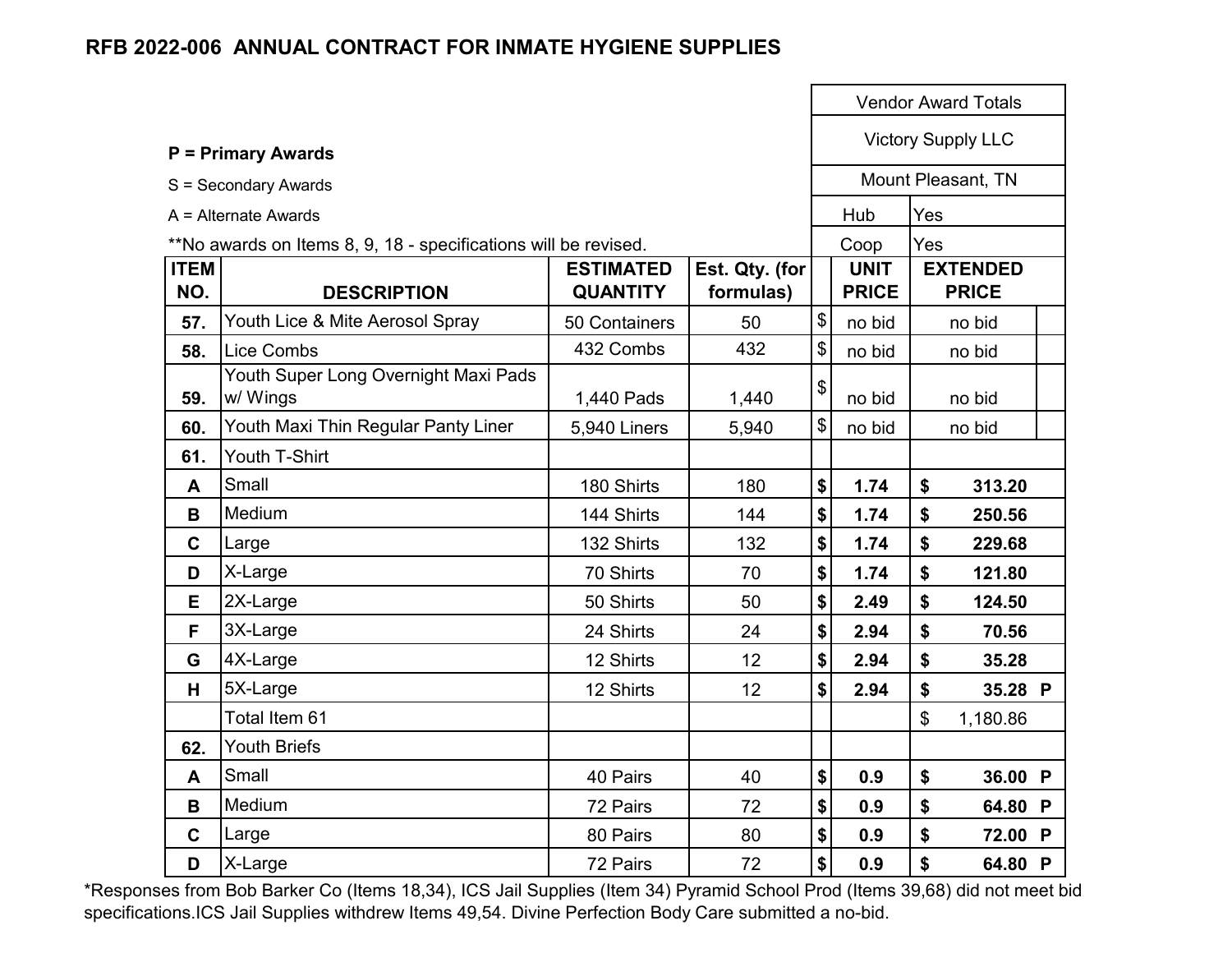|                                                                 |                              |                  |                |                                                      | <b>Vendor Award Totals</b><br><b>Vendor Award Totals</b> |                 |                            |              |     |                      |
|-----------------------------------------------------------------|------------------------------|------------------|----------------|------------------------------------------------------|----------------------------------------------------------|-----------------|----------------------------|--------------|-----|----------------------|
|                                                                 | <b>P</b> = Primary Awards    |                  |                | Phoenix Trading, Inc. DBA<br>Amercare Products, Inc. |                                                          |                 |                            |              |     | Acme Supply Co., LTD |
|                                                                 | S = Secondary Awards         |                  |                |                                                      |                                                          | Woodinville, WA |                            |              |     | Glen Cove, NY        |
|                                                                 | A = Alternate Awards         |                  |                |                                                      | Hub                                                      | <b>No</b>       |                            | Hub          | Yes |                      |
| **No awards on Items 8, 9, 18 - specifications will be revised. |                              |                  |                |                                                      | Coop                                                     | Yes             |                            | Coop         | Yes |                      |
| <b>ITEM</b>                                                     |                              | <b>ESTIMATED</b> | Est. Qty. (for |                                                      | <b>UNIT</b>                                              | <b>EXTENDED</b> |                            | <b>UNIT</b>  |     | <b>EXTENDED</b>      |
| NO.                                                             | <b>DESCRIPTION</b>           | <b>QUANTITY</b>  | formulas)      |                                                      | <b>PRICE</b>                                             | <b>PRICE</b>    |                            | <b>PRICE</b> |     | <b>PRICE</b>         |
|                                                                 | #62. Youth Briefs, Continued |                  |                |                                                      |                                                          |                 |                            |              |     |                      |
| Е                                                               | 2X-Large                     | 72 Pairs         | 72             | $\boldsymbol{\$}$                                    | no bid                                                   | no bid          | \$                         | $\mathbf{1}$ | \$  | 72.00 S              |
| F.                                                              | 3X-Large                     | 24 Pairs         | 24             | $\boldsymbol{\$}$                                    | no bid                                                   | no bid          | $\frac{1}{2}$              | 1.00         | \$  | 24.00 S              |
| G                                                               | 4X-Large                     | 12 Pairs         | 12             | $\boldsymbol{\$}$                                    | no bid                                                   | no bid          | $\mathsf{\$}$              | 1.00         | \$  | 12.00 S              |
| H                                                               | 5X-Large                     | 24 Pairs         | 24             | $\$\$                                                | no bid                                                   | no bid          | \$                         | 1.00         | \$  | 24.00 S              |
|                                                                 | Total Item 62                |                  |                |                                                      |                                                          |                 |                            |              | \$  | 396.00               |
| 63.                                                             | Youth 100% Cotton Panties    |                  |                |                                                      |                                                          |                 |                            |              |     |                      |
| A                                                               | Size 5                       | 30 Pairs         | 30             | $\$\$                                                | no bid                                                   | no bid          | \$                         | $\mathbf{1}$ | \$  | 30.00 A              |
| B                                                               | Size 6                       | 50 Pairs         | 50             | \$                                                   | no bid                                                   | no bid          | $\boldsymbol{\mathsf{\$}}$ | $\mathbf{1}$ | \$  | 50.00 A              |
| C                                                               | Size 7                       | 60 Pairs         | 60             | $\$\$                                                | no bid                                                   | no bid          | $\boldsymbol{\mathsf{S}}$  | 1            | \$  | 60.00 A              |
| D                                                               | Size 8                       | 50 Pairs         | 50             | \$                                                   | no bid                                                   | no bid          | $\boldsymbol{\mathsf{\$}}$ | $\mathbf{1}$ | \$  | 50.00 A              |
| E.                                                              | Size 9                       | 25 Pairs         | 25             | $\boldsymbol{\mathsf{S}}$                            | no bid                                                   | no bid          | $\$\$                      | $\mathbf{1}$ | \$  | 25.00 A              |
| F                                                               | Size 10                      | 12 Pairs         | 12             | $\boldsymbol{\mathsf{\$}}$                           | no bid                                                   | no bid          | $\mathfrak{S}$             | $\mathbf{1}$ | \$  | 12.00 A              |
| G                                                               | Size 11                      | 12 Pairs         | 12             | $\boldsymbol{\$}$                                    | no bid                                                   | no bid          | $\mathsf{\$}$              | $\mathbf{1}$ | \$  | 12.00 A              |
| H.                                                              | Size 12                      | 12 Pairs         | 12             | $\boldsymbol{\$}$                                    | no bid                                                   | no bid          | $\mathfrak{S}$             | $\mathbf{1}$ | \$  | 12.00 A              |
|                                                                 | Size 13                      | 12 Pairs         | 12             | $\boldsymbol{\$}$                                    | no bid                                                   | no bid          | $\$\$                      | $\mathbf{1}$ | \$  | 12.00 A              |
| J                                                               | Size 14                      | 12 Pairs         | 12             | $\, \, \raisebox{12pt}{$\scriptstyle \$}$            | no bid                                                   | no bid          | \$                         | $\mathbf{1}$ | \$  | 12.00 A              |
|                                                                 | Total Item 63                |                  |                |                                                      |                                                          |                 |                            |              | \$  | 275.00               |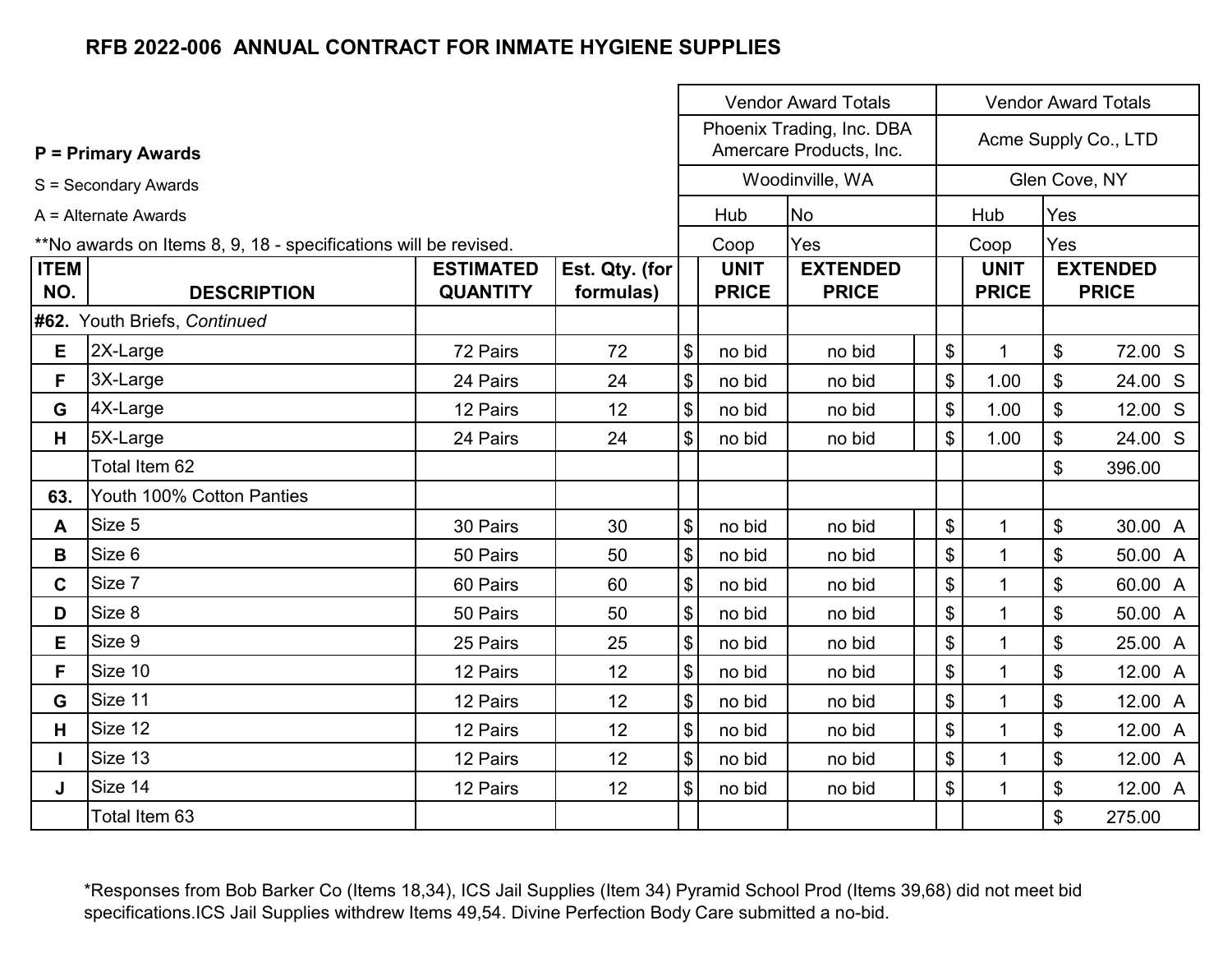|                                                                 |                              |                  | <b>Vendor Award Totals</b><br><b>Vendor Award Totals</b> |                            |                                                       |                 |                           |              |                          |                 |
|-----------------------------------------------------------------|------------------------------|------------------|----------------------------------------------------------|----------------------------|-------------------------------------------------------|-----------------|---------------------------|--------------|--------------------------|-----------------|
|                                                                 | <b>P</b> = Primary Awards    |                  |                                                          |                            | <b>Evco Partners LP DBA</b><br><b>Burgoon Company</b> |                 |                           |              | Bob Barker Company, Inc. |                 |
|                                                                 | S = Secondary Awards         |                  |                                                          |                            |                                                       | Texas City, TX  |                           |              | Fuquay Varina, NC        |                 |
|                                                                 | A = Alternate Awards         |                  |                                                          |                            |                                                       | Yes             |                           | Hub          | No                       |                 |
| **No awards on Items 8, 9, 18 - specifications will be revised. |                              |                  |                                                          |                            | Coop                                                  | Yes             |                           | Coop         | Yes                      |                 |
| <b>ITEM</b>                                                     |                              | <b>ESTIMATED</b> | Est. Qty. (for                                           |                            | <b>UNIT</b>                                           | <b>EXTENDED</b> |                           | <b>UNIT</b>  |                          | <b>EXTENDED</b> |
| NO.                                                             | <b>DESCRIPTION</b>           | <b>QUANTITY</b>  | formulas)                                                |                            | <b>PRICE</b>                                          | <b>PRICE</b>    |                           | <b>PRICE</b> |                          | <b>PRICE</b>    |
|                                                                 | #62. Youth Briefs, Continued |                  |                                                          |                            |                                                       |                 |                           |              |                          |                 |
| Е                                                               | 2X-Large                     | 72 Pairs         | 72                                                       | \$                         | no bid                                                | no bid          | \$                        | 1.18         | \$                       | 84.96 A         |
| F.                                                              | 3X-Large                     | 24 Pairs         | 24                                                       | $\$\$                      | no bid                                                | no bid          | $\$\$                     | 1.29         | \$                       | 30.96 A         |
| G                                                               | 4X-Large                     | 12 Pairs         | 12                                                       | \$                         | no bid                                                | no bid          | $\$\$                     | 1.37         | \$                       | 16.44 A         |
| H                                                               | 5X-Large                     | 24 Pairs         | 24                                                       | $\$\$                      | no bid                                                | no bid          | $\mathfrak{S}$            | 1.42         | \$                       | 34.08 A         |
|                                                                 | Total Item 62                |                  |                                                          |                            |                                                       |                 |                           |              | \$                       | 427.24          |
| 63.                                                             | Youth 100% Cotton Panties    |                  |                                                          |                            |                                                       |                 |                           |              |                          |                 |
| A                                                               | Size 5                       | 30 Pairs         | 30                                                       | $\frac{1}{2}$              | no bid                                                | no bid          | $\boldsymbol{\mathsf{S}}$ | 0.62         | \$                       | 18.60 S         |
| B                                                               | Size 6                       | 50 Pairs         | 50                                                       | $\boldsymbol{\mathcal{L}}$ | no bid                                                | no bid          | $\boldsymbol{\mathsf{S}}$ | 0.62         | \$                       | 31.00 S         |
| $\mathbf{C}$                                                    | Size 7                       | 60 Pairs         | 60                                                       | $\$\$                      | no bid                                                | no bid          | $\$\$                     | 0.66         | \$                       | 39.60 S         |
| D                                                               | Size 8                       | 50 Pairs         | 50                                                       | \$                         | no bid                                                | no bid          | $\$\$                     | 0.75         | \$                       | 37.50 S         |
| Е                                                               | Size 9                       | 25 Pairs         | 25                                                       | $\sqrt{3}$                 | no bid                                                | no bid          | $\mathcal{S}$             | 0.75         | \$                       | 18.75 S         |
| F.                                                              | Size 10                      | 12 Pairs         | 12                                                       | $\$\$                      | no bid                                                | no bid          | $\$\$                     | 0.75         | \$                       | 9.00 S          |
| G                                                               | Size 11                      | 12 Pairs         | 12                                                       | $\sqrt{3}$                 | no bid                                                | no bid          | $\boldsymbol{\mathsf{S}}$ | 0.78         | \$                       | 9.36 S          |
| H.                                                              | Size 12                      | 12 Pairs         | 12                                                       | \$                         | no bid                                                | no bid          | $\$\$                     | 0.78         | \$                       | 9.36 S          |
|                                                                 | Size 13                      | 12 Pairs         | 12                                                       | \$                         | no bid                                                | no bid          | $\$\$                     | 0.92         | \$                       | 11.04 S         |
| J                                                               | Size 14                      | 12 Pairs         | 12                                                       | \$                         | no bid                                                | no bid          | $\boldsymbol{\mathsf{S}}$ | 0.92         | \$                       | 11.04 S         |
|                                                                 | Total Item 63                |                  |                                                          |                            |                                                       |                 |                           |              | \$                       | 195.25          |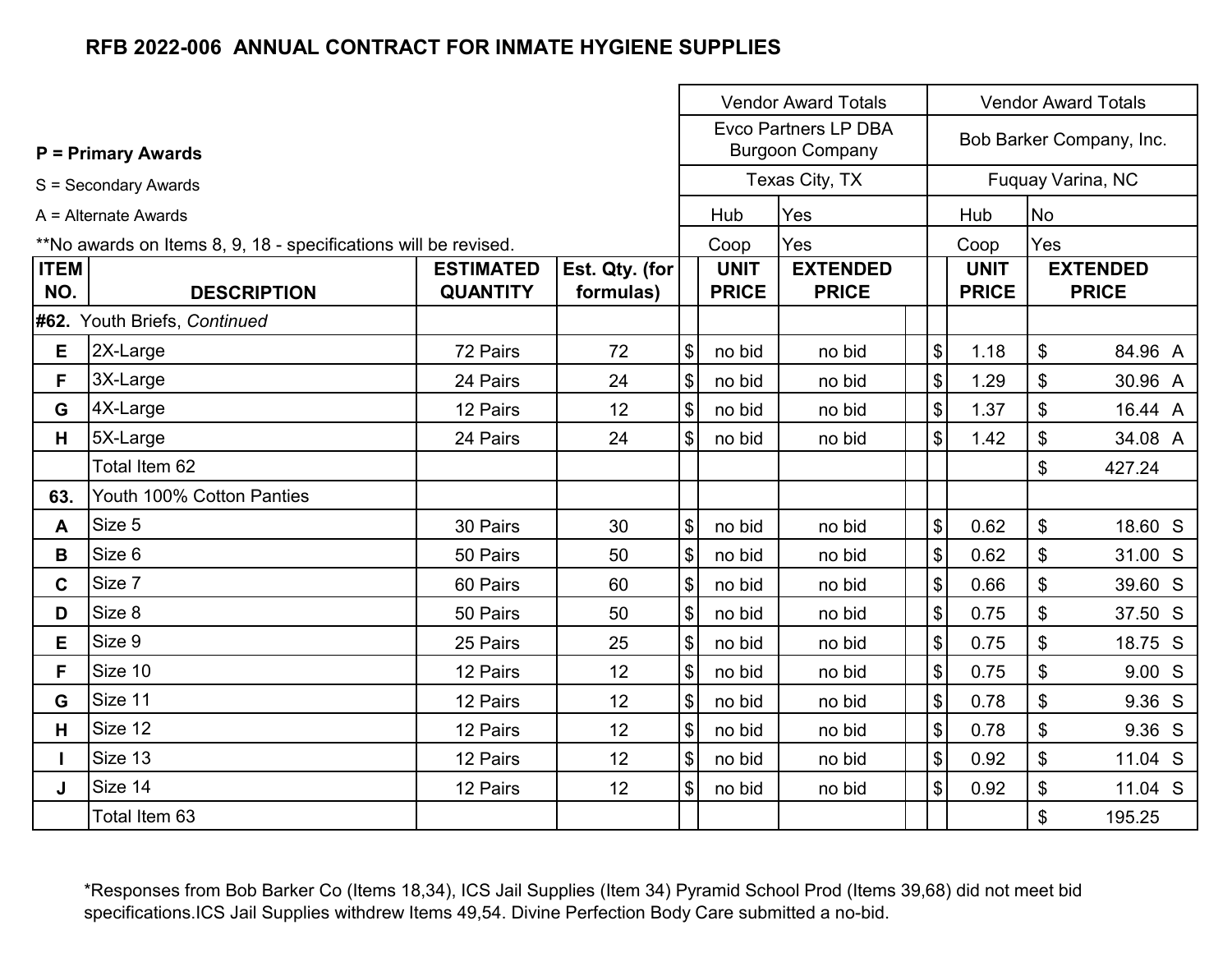|                    |                                                                 |                                     |                             |                            |                             | <b>Vendor Award Totals</b>      |                              |                             | <b>Vendor Award Totals</b>      |
|--------------------|-----------------------------------------------------------------|-------------------------------------|-----------------------------|----------------------------|-----------------------------|---------------------------------|------------------------------|-----------------------------|---------------------------------|
|                    | <b>P</b> = Primary Awards                                       |                                     |                             |                            |                             | Charm-Tex                       |                              |                             | <b>Goaltex Corp</b>             |
|                    | S = Secondary Awards                                            |                                     |                             |                            |                             | Brooklyn, NY                    |                              |                             | Syosset, NY                     |
|                    | A = Alternate Awards                                            |                                     |                             |                            | Hub                         | No                              |                              | Hub                         | <b>No</b>                       |
|                    | **No awards on Items 8, 9, 18 - specifications will be revised. |                                     |                             |                            | Coop                        | Yes                             |                              | Coop                        | Yes                             |
| <b>ITEM</b><br>NO. | <b>DESCRIPTION</b>                                              | <b>ESTIMATED</b><br><b>QUANTITY</b> | Est. Qty. (for<br>formulas) |                            | <b>UNIT</b><br><b>PRICE</b> | <b>EXTENDED</b><br><b>PRICE</b> |                              | <b>UNIT</b><br><b>PRICE</b> | <b>EXTENDED</b><br><b>PRICE</b> |
|                    | #62. Youth Briefs, Continued                                    |                                     |                             |                            |                             |                                 |                              |                             |                                 |
| Е                  | 2X-Large                                                        | 72 Pairs                            | 72                          | $\boldsymbol{\mathsf{S}}$  | no bid                      | no bid                          | $\boldsymbol{\mathsf{S}}$    | no bid                      | no bid                          |
| F.                 | 3X-Large                                                        | 24 Pairs                            | 24                          | $\boldsymbol{\mathsf{\$}}$ | no bid                      | no bid                          | $\boldsymbol{\mathsf{S}}$    | no bid                      | no bid                          |
| G                  | 4X-Large                                                        | 12 Pairs                            | 12                          | $\boldsymbol{\mathsf{S}}$  | no bid                      | no bid                          | $\left  \frac{1}{2} \right $ | no bid                      | no bid                          |
| H.                 | 5X-Large                                                        | 24 Pairs                            | 24                          | $\boldsymbol{\mathsf{S}}$  | no bid                      | no bid                          | $\left  \frac{1}{2} \right $ | no bid                      | no bid                          |
|                    | Total Item 62                                                   |                                     |                             |                            |                             |                                 |                              |                             |                                 |
| 63.                | Youth 100% Cotton Panties                                       |                                     |                             |                            |                             |                                 |                              |                             |                                 |
| A                  | Size 5                                                          | 30 Pairs                            | 30                          | $\boldsymbol{\mathsf{S}}$  | no bid                      | no bid                          | $\mathfrak{S}$               | no bid                      | no bid                          |
| B                  | Size 6                                                          | 50 Pairs                            | 50                          | $\boldsymbol{\$}$          | no bid                      | no bid                          | $\mathfrak{L}$               | no bid                      | no bid                          |
| C.                 | Size 7                                                          | 60 Pairs                            | 60                          | $\boldsymbol{\mathsf{\$}}$ | no bid                      | no bid                          | $\left  \mathcal{L} \right $ | no bid                      | no bid                          |
| D                  | Size 8                                                          | 50 Pairs                            | 50                          | $\boldsymbol{\mathsf{\$}}$ | no bid                      | no bid                          | $\left  \frac{1}{2} \right $ | no bid                      | no bid                          |
| E.                 | Size 9                                                          | 25 Pairs                            | 25                          | $\boldsymbol{\mathsf{\$}}$ | no bid                      | no bid                          | $\$\$                        | no bid                      | no bid                          |
| F.                 | Size 10                                                         | 12 Pairs                            | 12                          | $\boldsymbol{\mathsf{S}}$  | no bid                      | no bid                          | \$                           | no bid                      | no bid                          |
| G                  | Size 11                                                         | 12 Pairs                            | 12                          | $\boldsymbol{\mathsf{S}}$  | no bid                      | no bid                          | \$                           | no bid                      | no bid                          |
| H                  | Size 12                                                         | 12 Pairs                            | 12                          | $\boldsymbol{\mathsf{\$}}$ | no bid                      | no bid                          | \$                           | no bid                      | no bid                          |
|                    | Size 13                                                         | 12 Pairs                            | 12                          | $\boldsymbol{\mathsf{S}}$  | no bid                      | no bid                          | $\left  \frac{1}{2} \right $ | no bid                      | no bid                          |
| J                  | Size 14                                                         | 12 Pairs                            | 12                          | $\boldsymbol{\mathsf{S}}$  | no bid                      | no bid                          | $\left  \frac{1}{2} \right $ | no bid                      | no bid                          |
|                    | Total Item 63                                                   |                                     |                             |                            |                             |                                 |                              |                             |                                 |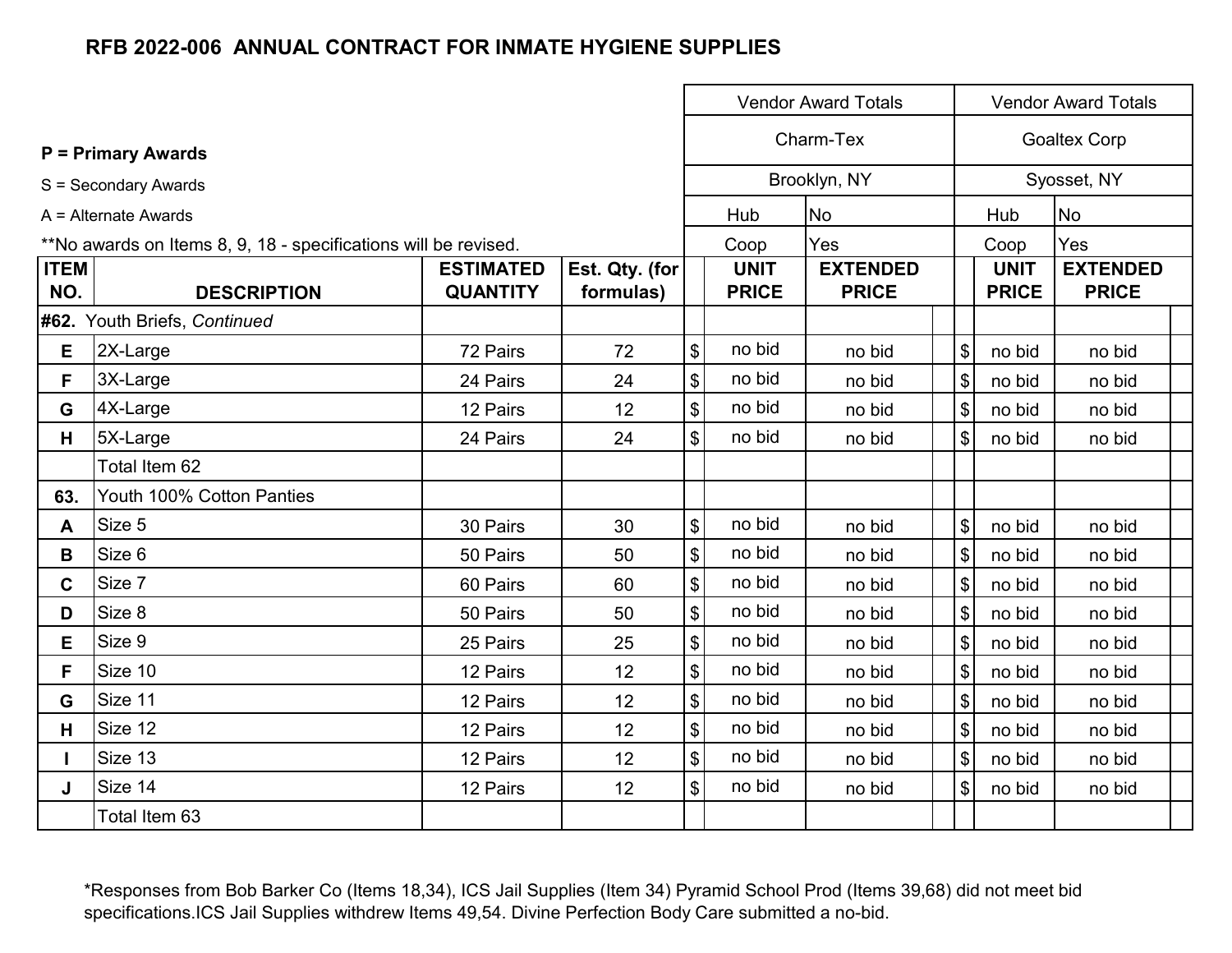|             |                                                                 |                  |                |                                           |              |                           | <b>Vendor Award Totals</b> |                            |              | <b>Vendor Award Totals</b> |
|-------------|-----------------------------------------------------------------|------------------|----------------|-------------------------------------------|--------------|---------------------------|----------------------------|----------------------------|--------------|----------------------------|
|             | <b>P</b> = Primary Awards                                       |                  |                |                                           |              |                           | ICS Jail Supplies, Inc.    |                            |              | Mini Wing USA              |
|             | S = Secondary Awards                                            |                  |                |                                           |              | Waco, TX                  |                            |                            |              | P.V.E., CA                 |
|             | A = Alternate Awards                                            |                  |                |                                           | Hub          | <b>No</b>                 |                            | Hub                        |              | Yes                        |
|             | **No awards on Items 8, 9, 18 - specifications will be revised. |                  |                |                                           | Coop         | Yes                       |                            |                            | Coop         | Yes                        |
| <b>ITEM</b> |                                                                 | <b>ESTIMATED</b> | Est. Qty. (for |                                           | <b>UNIT</b>  |                           | <b>EXTENDED</b>            |                            | <b>UNIT</b>  | <b>EXTENDED</b>            |
| NO.         | <b>DESCRIPTION</b>                                              | <b>QUANTITY</b>  | formulas)      |                                           | <b>PRICE</b> |                           | <b>PRICE</b>               |                            | <b>PRICE</b> | <b>PRICE</b>               |
|             | #62. Youth Briefs, Continued                                    |                  |                |                                           |              |                           |                            |                            |              |                            |
| E           | 2X-Large                                                        | 72 Pairs         | 72             | $\sqrt[6]{\frac{1}{2}}$                   | 1.841        | $\boldsymbol{\mathsf{S}}$ | 132.55                     | $\boldsymbol{\theta}$      | no bid       | no bid                     |
| F.          | 3X-Large                                                        | 24 Pairs         | 24             | $\sqrt[6]{\frac{1}{2}}$                   | 1.911        | \$                        | 45.86                      | $\sqrt[6]{\frac{1}{2}}$    | no bid       | no bid                     |
| G           | 4X-Large                                                        | 12 Pairs         | 12             | $\boldsymbol{\$}$                         | 1.98         | \$                        | 23.76                      | $\sqrt[6]{\frac{1}{2}}$    | no bid       | no bid                     |
| H           | 5X-Large                                                        | 24 Pairs         | 24             | $\$\$                                     | 2.049        | $\boldsymbol{\mathsf{S}}$ | 49.18                      | $\mathfrak{S}$             | no bid       | no bid                     |
|             | Total Item 62                                                   |                  |                |                                           |              | $\boldsymbol{\mathsf{S}}$ | 719.16                     |                            |              |                            |
| 63.         | Youth 100% Cotton Panties                                       |                  |                |                                           |              |                           |                            |                            |              |                            |
| A           | Size 5                                                          | 30 Pairs         | 30             | $\$\$                                     | 1.312        | \$                        | 39.36                      | $\sqrt{3}$                 | no bid       | no bid                     |
| B           | Size 6                                                          | 50 Pairs         | 50             | $\boldsymbol{\mathsf{S}}$                 | 1.312        | \$                        | 65.60                      | $\$\$                      | no bid       | no bid                     |
| C           | Size 7                                                          | 60 Pairs         | 60             | $\mathfrak{S}$                            | 1.312        | \$                        | 78.72                      | $\sqrt[6]{\frac{1}{2}}$    | no bid       | no bid                     |
| D           | Size 8                                                          | 50 Pairs         | 50             | $\boldsymbol{\$}$                         | 1.312        | \$                        | 65.60                      | $\boldsymbol{\mathsf{\$}}$ | no bid       | no bid                     |
| Е           | Size 9                                                          | 25 Pairs         | 25             | $\boldsymbol{\$}$                         | 1.45         | \$                        | 36.25                      | $\sqrt[6]{\frac{1}{2}}$    | no bid       | no bid                     |
| F.          | Size 10                                                         | 12 Pairs         | 12             | $\, \, \raisebox{12pt}{$\scriptstyle \$}$ | 1.45         | \$                        | 17.40                      | $$\mathfrak{S}$$           | no bid       | no bid                     |
| G           | Size 11                                                         | 12 Pairs         | 12             | $\boldsymbol{\$}$                         | 1.554        | $\boldsymbol{\mathsf{S}}$ | 18.65                      | $\boldsymbol{\mathsf{\$}}$ | no bid       | no bid                     |
| H           | Size 12                                                         | 12 Pairs         | 12             | $\sqrt[6]{\frac{1}{2}}$                   | 1.554        | $\boldsymbol{\mathsf{S}}$ | 18.65                      | $\sqrt[6]{\frac{1}{2}}$    | no bid       | no bid                     |
|             | Size 13                                                         | 12 Pairs         | 12             | $\sqrt[6]{\frac{1}{2}}$                   | 1.693        | \$                        | 20.32                      | $\sqrt[6]{\frac{1}{2}}$    | no bid       | no bid                     |
| J           | Size 14                                                         | 12 Pairs         | 12             | $\sqrt[6]{\frac{1}{2}}$                   | 1.693        | $\$\$                     | 20.32                      | $\sqrt{3}$                 | no bid       | no bid                     |
|             | Total Item 63                                                   |                  |                |                                           |              | \$                        | 380.86                     |                            |              |                            |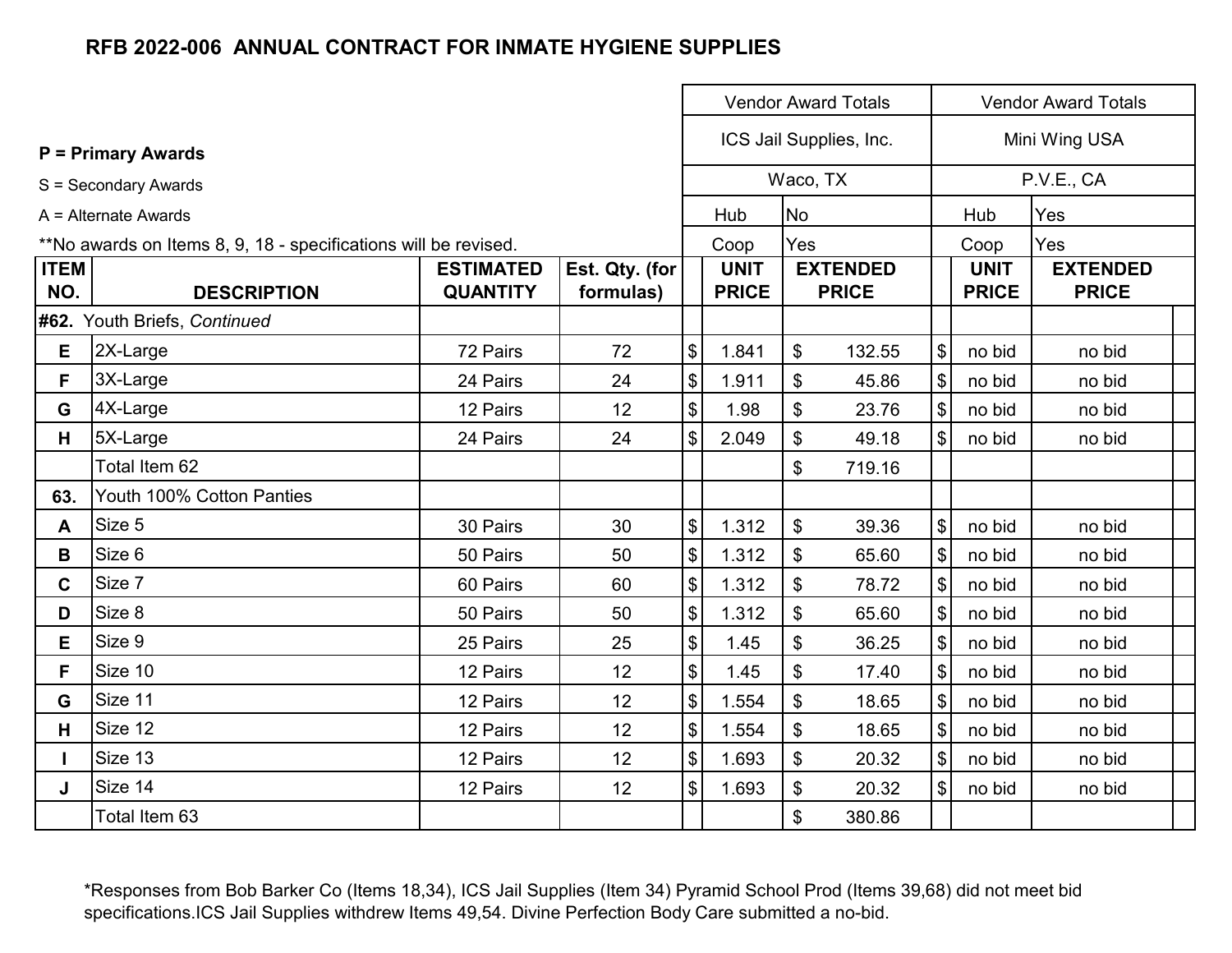|                    |                                                                 |                                     |                             |                            |                             | <b>Vendor Award Totals</b>      |                                           |                             | <b>Vendor Award Totals</b>      |  |
|--------------------|-----------------------------------------------------------------|-------------------------------------|-----------------------------|----------------------------|-----------------------------|---------------------------------|-------------------------------------------|-----------------------------|---------------------------------|--|
|                    | <b>P</b> = Primary Awards                                       |                                     |                             |                            |                             | <b>Pyramid School Products</b>  |                                           |                             | Roots Beauty Innovations LLC    |  |
|                    | S = Secondary Awards                                            |                                     |                             |                            |                             | Tampa, FL                       |                                           |                             | Wagoner, OK                     |  |
|                    | A = Alternate Awards                                            |                                     |                             |                            | Hub                         | <b>No</b>                       |                                           | Hub                         | <b>No</b>                       |  |
|                    | **No awards on Items 8, 9, 18 - specifications will be revised. |                                     |                             |                            | Coop                        | Yes                             |                                           | Coop                        | Yes                             |  |
| <b>ITEM</b><br>NO. | <b>DESCRIPTION</b>                                              | <b>ESTIMATED</b><br><b>QUANTITY</b> | Est. Qty. (for<br>formulas) |                            | <b>UNIT</b><br><b>PRICE</b> | <b>EXTENDED</b><br><b>PRICE</b> |                                           | <b>UNIT</b><br><b>PRICE</b> | <b>EXTENDED</b><br><b>PRICE</b> |  |
|                    | #62. Youth Briefs, Continued                                    |                                     |                             |                            |                             |                                 |                                           |                             |                                 |  |
| E                  | 2X-Large                                                        | 72 Pairs                            | 72                          | $\boldsymbol{\$}$          | no bid                      | no bid                          | \$                                        | no bid                      | no bid                          |  |
| F.                 | 3X-Large                                                        | 24 Pairs                            | 24                          | $\boldsymbol{\theta}$      | no bid                      | no bid                          | \$                                        | no bid                      | no bid                          |  |
| G                  | 4X-Large                                                        | 12 Pairs                            | 12                          | $\boldsymbol{\mathsf{\$}}$ | no bid                      | no bid                          | \$                                        | no bid                      | no bid                          |  |
| H                  | 5X-Large                                                        | 24 Pairs                            | 24                          | $\sqrt[6]{\frac{1}{2}}$    | no bid                      | no bid                          | $\mathfrak{S}$                            | no bid                      | no bid                          |  |
|                    | Total Item 62                                                   |                                     |                             |                            |                             |                                 |                                           |                             |                                 |  |
| 63.                | Youth 100% Cotton Panties                                       |                                     |                             |                            |                             |                                 |                                           |                             |                                 |  |
| A                  | Size 5                                                          | 30 Pairs                            | 30                          | $\boldsymbol{\mathsf{\$}}$ | no bid                      | no bid                          | \$                                        | no bid                      | no bid                          |  |
| B                  | Size 6                                                          | 50 Pairs                            | 50                          | $\boldsymbol{\mathsf{\$}}$ | no bid                      | no bid                          | $\boldsymbol{\mathsf{\$}}$                | no bid                      | no bid                          |  |
| C                  | Size 7                                                          | 60 Pairs                            | 60                          | $\, \, \$$                 | no bid                      | no bid                          | \$                                        | no bid                      | no bid                          |  |
| D                  | Size 8                                                          | 50 Pairs                            | 50                          | $\boldsymbol{\mathsf{\$}}$ | no bid                      | no bid                          | \$                                        | no bid                      | no bid                          |  |
| E                  | Size 9                                                          | 25 Pairs                            | 25                          | $\sqrt{3}$                 | no bid                      | no bid                          | \$                                        | no bid                      | no bid                          |  |
| F.                 | Size 10                                                         | 12 Pairs                            | 12                          | $\, \, \$$                 | no bid                      | no bid                          | $\, \, \raisebox{12pt}{$\scriptstyle \$}$ | no bid                      | no bid                          |  |
| G                  | Size 11                                                         | 12 Pairs                            | 12                          | $\boldsymbol{\mathsf{S}}$  | no bid                      | no bid                          | $\boldsymbol{\mathsf{\$}}$                | no bid                      | no bid                          |  |
| H                  | Size 12                                                         | 12 Pairs                            | 12                          | $\boldsymbol{\$}$          | no bid                      | no bid                          | $\boldsymbol{\mathsf{\$}}$                | no bid                      | no bid                          |  |
|                    | Size 13                                                         | 12 Pairs                            | 12                          | $\sqrt{3}$                 | no bid                      | no bid                          | \$                                        | no bid                      | no bid                          |  |
| J                  | Size 14                                                         | 12 Pairs                            | 12                          | $\boldsymbol{\mathsf{S}}$  | no bid                      | no bid                          | $\boldsymbol{\mathsf{S}}$                 | no bid                      | no bid                          |  |
|                    | Total Item 63                                                   |                                     |                             |                            |                             |                                 |                                           |                             |                                 |  |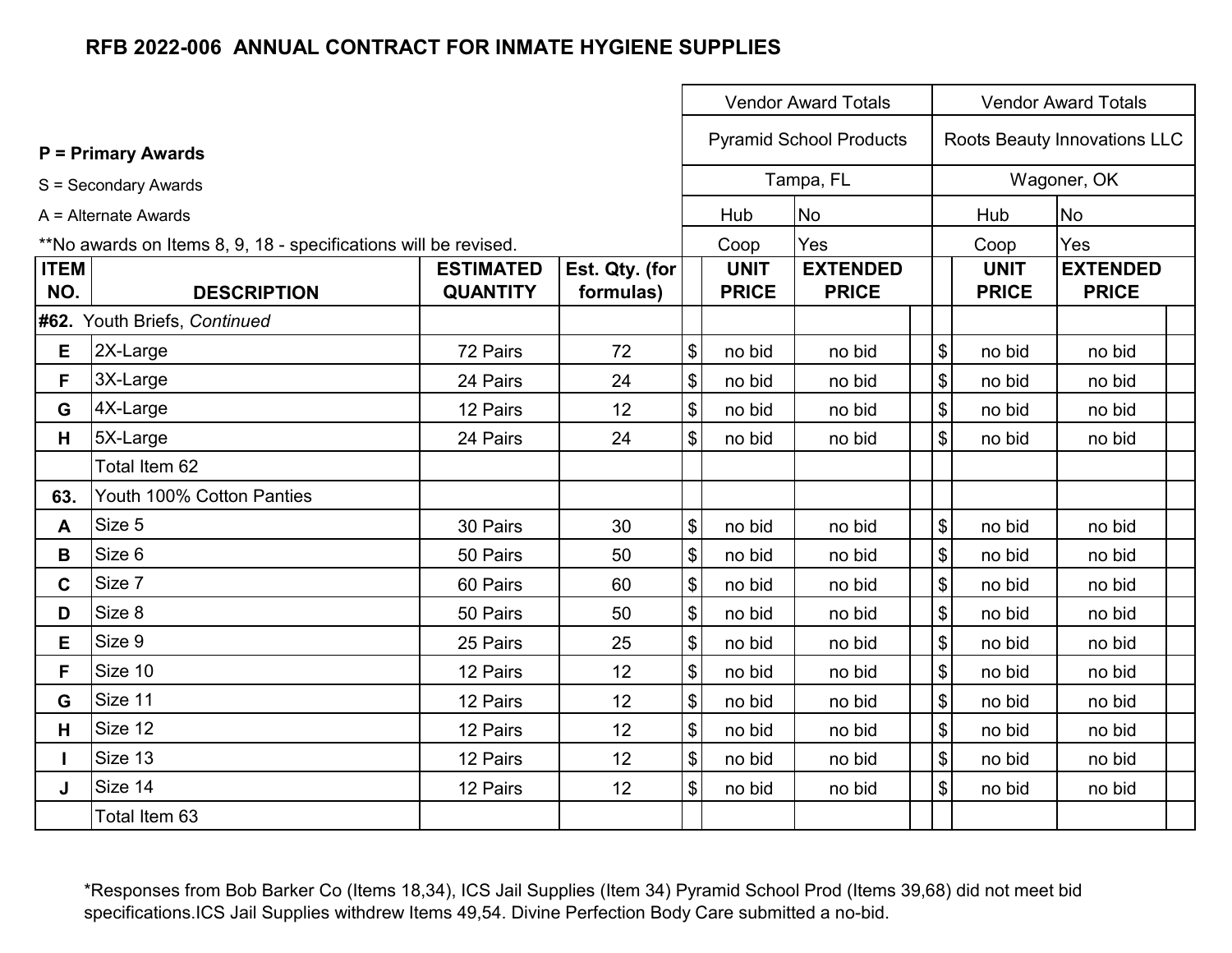|             |                                                                 |                  |                |                                           |              | <b>Vendor Award Totals</b> |                            |              | <b>Vendor Award Totals</b> |  |
|-------------|-----------------------------------------------------------------|------------------|----------------|-------------------------------------------|--------------|----------------------------|----------------------------|--------------|----------------------------|--|
|             | <b>P</b> = Primary Awards                                       |                  |                |                                           |              | Standard Textile Co., Inc. |                            |              | Tabb Textiles Co., Inc.    |  |
|             | S = Secondary Awards                                            |                  |                |                                           |              | Cincinnati, OH             |                            |              | Opelika, AL                |  |
|             | A = Alternate Awards                                            |                  |                |                                           | Hub          | <b>No</b>                  |                            | Hub          | <b>No</b>                  |  |
|             | **No awards on Items 8, 9, 18 - specifications will be revised. |                  |                |                                           | Coop         | Yes                        |                            | Coop         | Yes                        |  |
| <b>ITEM</b> |                                                                 | <b>ESTIMATED</b> | Est. Qty. (for |                                           | <b>UNIT</b>  | <b>EXTENDED</b>            |                            | <b>UNIT</b>  | <b>EXTENDED</b>            |  |
| NO.         | <b>DESCRIPTION</b>                                              | <b>QUANTITY</b>  | formulas)      |                                           | <b>PRICE</b> | <b>PRICE</b>               |                            | <b>PRICE</b> | <b>PRICE</b>               |  |
|             | #62. Youth Briefs, Continued                                    |                  |                |                                           |              |                            |                            |              |                            |  |
| Е           | 2X-Large                                                        | 72 Pairs         | 72             | \$                                        | no bid       | no bid                     | $\boldsymbol{\mathsf{S}}$  | no bid       | no bid                     |  |
| F.          | 3X-Large                                                        | 24 Pairs         | 24             | $\boldsymbol{\mathsf{S}}$                 | no bid       | no bid                     | $\boldsymbol{\mathsf{\$}}$ | no bid       | no bid                     |  |
| G           | 4X-Large                                                        | 12 Pairs         | 12             | $\boldsymbol{\$}$                         | no bid       | no bid                     | $\boldsymbol{\mathsf{S}}$  | no bid       | no bid                     |  |
| H           | 5X-Large                                                        | 24 Pairs         | 24             | $\boldsymbol{\mathsf{S}}$                 | no bid       | no bid                     | $\sqrt{3}$                 | no bid       | no bid                     |  |
|             | Total Item 62                                                   |                  |                |                                           |              |                            |                            |              |                            |  |
| 63.         | Youth 100% Cotton Panties                                       |                  |                |                                           |              |                            |                            |              |                            |  |
| A           | Size 5                                                          | 30 Pairs         | 30             | \$                                        | no bid       | no bid                     | $\boldsymbol{\mathsf{S}}$  | no bid       | no bid                     |  |
| B           | Size 6                                                          | 50 Pairs         | 50             | \$                                        | no bid       | no bid                     | $\boldsymbol{\mathsf{S}}$  | no bid       | no bid                     |  |
| C.          | Size 7                                                          | 60 Pairs         | 60             | $\, \, \raisebox{12pt}{$\scriptstyle \$}$ | no bid       | no bid                     | $\boldsymbol{\mathsf{\$}}$ | no bid       | no bid                     |  |
| D           | Size 8                                                          | 50 Pairs         | 50             | $\boldsymbol{\mathsf{\$}}$                | no bid       | no bid                     | $\boldsymbol{\mathsf{S}}$  | no bid       | no bid                     |  |
| E           | Size 9                                                          | 25 Pairs         | 25             | $\boldsymbol{\mathsf{S}}$                 | no bid       | no bid                     | $\sqrt{3}$                 | no bid       | no bid                     |  |
| F.          | Size 10                                                         | 12 Pairs         | 12             | $\boldsymbol{\mathsf{S}}$                 | no bid       | no bid                     | $\sqrt{3}$                 | no bid       | no bid                     |  |
| G           | Size 11                                                         | 12 Pairs         | 12             | $\boldsymbol{\$}$                         | no bid       | no bid                     | $\sqrt[6]{\frac{1}{2}}$    | no bid       | no bid                     |  |
| H           | Size 12                                                         | 12 Pairs         | 12             | $\boldsymbol{\mathsf{S}}$                 | no bid       | no bid                     | $\sqrt[6]{\frac{1}{2}}$    | no bid       | no bid                     |  |
|             | Size 13                                                         | 12 Pairs         | 12             | $\boldsymbol{\$}$                         | no bid       | no bid                     | $\sqrt{3}$                 | no bid       | no bid                     |  |
| J           | Size 14                                                         | 12 Pairs         | 12             | $\mathfrak{S}$                            | no bid       | no bid                     | $\sqrt{3}$                 | no bid       | no bid                     |  |
|             | Total Item 63                                                   |                  |                |                                           |              |                            |                            |              |                            |  |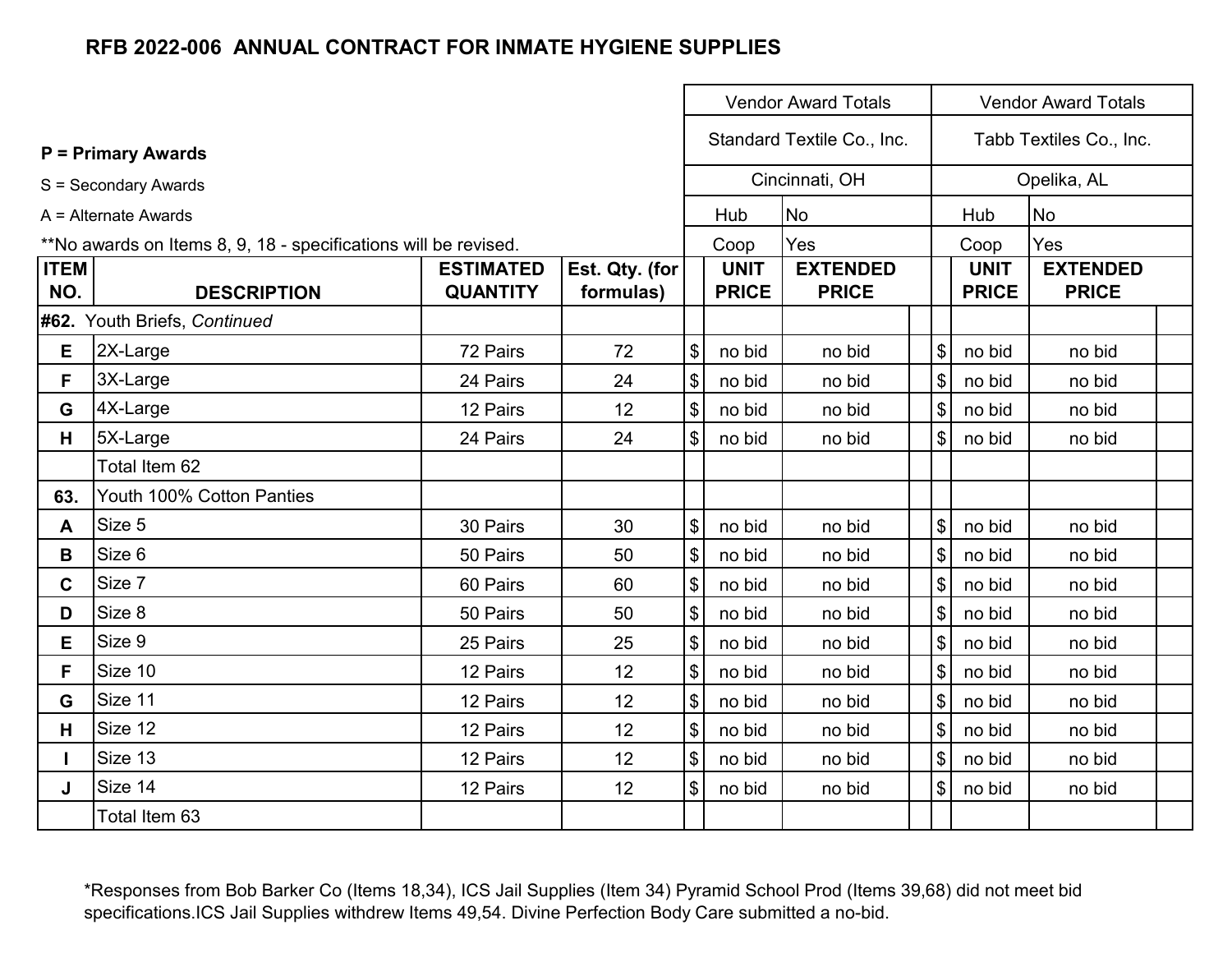|                    |                                                                 |                                     |                             |                             |                | <b>Vendor Award Totals</b>      |  |
|--------------------|-----------------------------------------------------------------|-------------------------------------|-----------------------------|-----------------------------|----------------|---------------------------------|--|
|                    | <b>P = Primary Awards</b>                                       |                                     |                             |                             |                | <b>Victory Supply LLC</b>       |  |
|                    | S = Secondary Awards                                            |                                     |                             |                             |                | Mount Pleasant, TN              |  |
|                    | A = Alternate Awards                                            |                                     |                             | Hub                         | Yes            |                                 |  |
|                    | **No awards on Items 8, 9, 18 - specifications will be revised. |                                     |                             | Coop                        | Yes            |                                 |  |
| <b>ITEM</b><br>NO. | <b>DESCRIPTION</b>                                              | <b>ESTIMATED</b><br><b>QUANTITY</b> | Est. Qty. (for<br>formulas) | <b>UNIT</b><br><b>PRICE</b> |                | <b>EXTENDED</b><br><b>PRICE</b> |  |
|                    | #62. Youth Briefs, Continued                                    |                                     |                             |                             |                |                                 |  |
| E                  | 2X-Large                                                        | 72 Pairs                            | 72                          | \$<br>1                     | \$             | 72.00 P                         |  |
| F.                 | 3X-Large                                                        | 24 Pairs                            | 24                          | \$<br>1.1                   | \$             | 26.40 P                         |  |
| G                  | 4X-Large                                                        | 12 Pairs                            | 12                          | \$<br>1.1                   | \$             | 13.20 P                         |  |
| н                  | 5X-Large                                                        | 24 Pairs                            | 24                          | \$<br>1.1                   | \$             | 26.40 P                         |  |
|                    | Total Item 62                                                   |                                     |                             |                             | $\mathfrak{S}$ | 375.60                          |  |
| 63.                | Youth 100% Cotton Panties                                       |                                     |                             |                             |                |                                 |  |
| A                  | Size 5                                                          | 30 Pairs                            | 30                          | \$<br>0.68                  | \$             | 20.40 P                         |  |
| B                  | Size 6                                                          | 50 Pairs                            | 50                          | \$<br>0.68                  | \$             | 34.00 P                         |  |
| $\mathbf{C}$       | Size 7                                                          | 60 Pairs                            | 60                          | \$<br>0.68                  | \$             | 40.80 P                         |  |
| D                  | Size 8                                                          | 50 Pairs                            | 50                          | \$<br>0.68                  | \$             | 34.00 P                         |  |
| E                  | Size 9                                                          | 25 Pairs                            | 25                          | \$<br>0.73                  | \$             | 18.25 P                         |  |
| F                  | Size 10                                                         | 12 Pairs                            | 12                          | \$<br>0.73                  | \$             | 8.76 P                          |  |
| G                  | Size 11                                                         | 12 Pairs                            | 12                          | \$<br>0.73                  | \$             | 8.76 P                          |  |
| н                  | Size 12                                                         | 12 Pairs                            | 12                          | \$<br>0.73                  | \$             | 8.76 P                          |  |
| L                  | Size 13                                                         | 12 Pairs                            | 12                          | \$<br>0.73                  | \$             | 8.76 P                          |  |
| J                  | Size 14                                                         | 12 Pairs                            | 12                          | \$<br>0.73                  | \$             | 8.76 P                          |  |
|                    | Total Item 63                                                   |                                     |                             |                             | \$             | 191.25                          |  |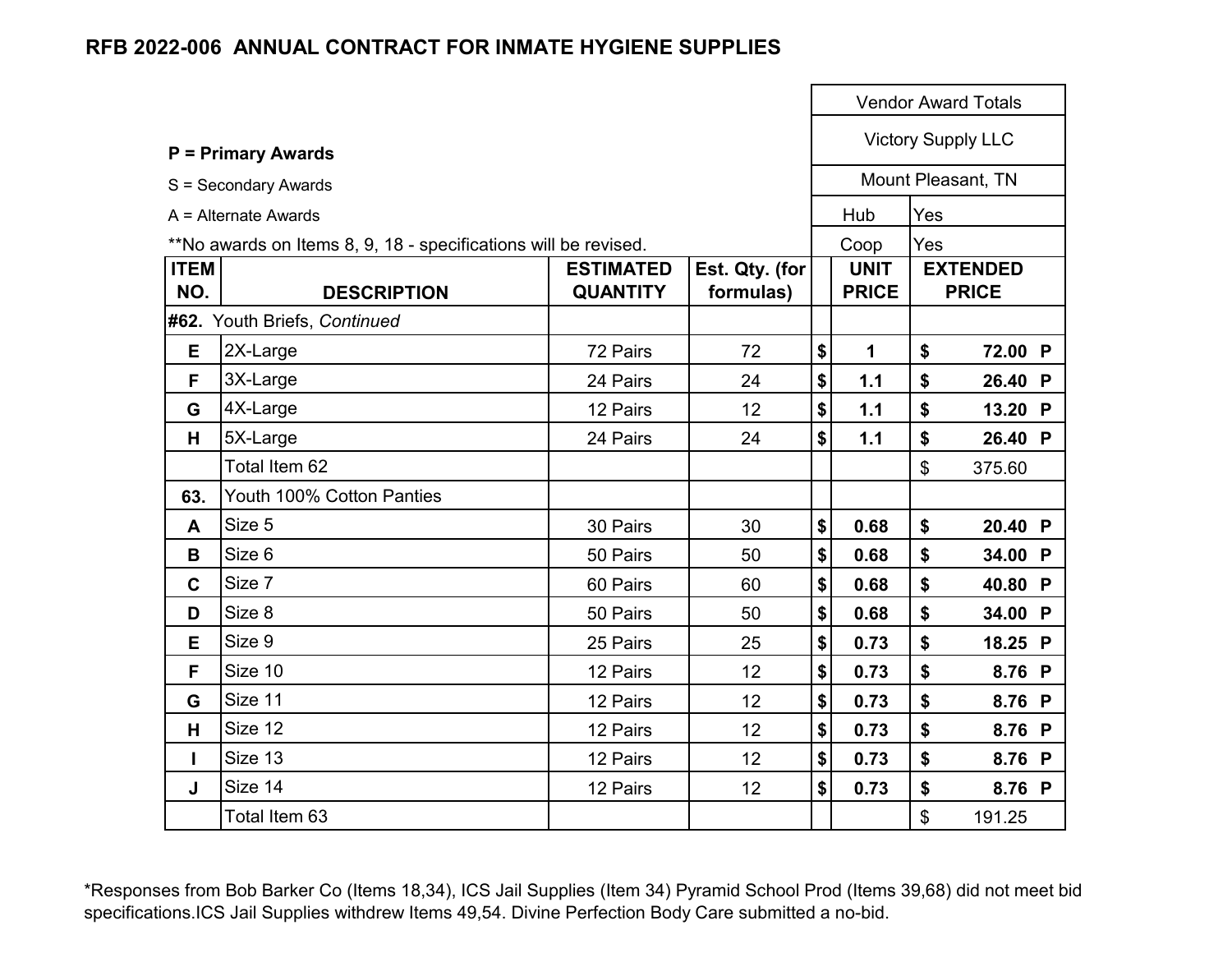|              |                                                                 |                      | <b>Vendor Award Totals</b><br><b>Vendor Award Totals</b> |                           |              |                                                      |  |    |                |                           |                 |  |
|--------------|-----------------------------------------------------------------|----------------------|----------------------------------------------------------|---------------------------|--------------|------------------------------------------------------|--|----|----------------|---------------------------|-----------------|--|
|              | <b>P</b> = Primary Awards                                       |                      |                                                          |                           |              | Phoenix Trading, Inc. DBA<br>Amercare Products, Inc. |  |    |                | Acme Supply Co., LTD      |                 |  |
|              | S = Secondary Awards                                            |                      |                                                          |                           |              | Woodinville, WA                                      |  |    |                | Glen Cove, NY             |                 |  |
|              | $A =$ Alternate Awards                                          |                      |                                                          |                           | Hub          | <b>No</b>                                            |  |    | Hub            | Yes                       |                 |  |
|              | **No awards on Items 8, 9, 18 - specifications will be revised. |                      |                                                          |                           | Coop         | Yes                                                  |  |    | Coop           | Yes                       |                 |  |
| <b>ITEM</b>  |                                                                 | <b>ESTIMATED</b>     | Est. Qty. (for                                           |                           | <b>UNIT</b>  | <b>EXTENDED</b>                                      |  |    | <b>UNIT</b>    |                           | <b>EXTENDED</b> |  |
| NO.          | <b>DESCRIPTION</b>                                              | <b>QUANTITY</b>      | formulas)                                                |                           | <b>PRICE</b> | <b>PRICE</b>                                         |  |    | <b>PRICE</b>   |                           | <b>PRICE</b>    |  |
| 64.          | Youth Sports Bra                                                |                      |                                                          |                           |              |                                                      |  |    |                |                           |                 |  |
| $\mathsf{A}$ | Size 32, A & B                                                  | 12 Bras              | 12                                                       | \$                        | no bid       | no bid                                               |  | \$ | $\overline{2}$ | $\boldsymbol{\mathsf{S}}$ | 24.00 A         |  |
| B            | Size 34, A & B                                                  | 24 Bras              | 24                                                       | \$                        | no bid       | no bid                                               |  | \$ | $\overline{2}$ | \$                        | 48.00 A         |  |
| $\mathbf{C}$ | Size 36, A & B                                                  | 24 Bras              | 24                                                       | \$                        | no bid       | no bid                                               |  | \$ | $\overline{2}$ | \$                        | 48.00 A         |  |
| D            | Size 38, A & B                                                  | 24 Bras              | 24                                                       | \$                        | no bid       | no bid                                               |  | \$ | $\overline{2}$ | \$                        | 48.00 A         |  |
| E.           | Size 40, B, C, & D                                              | 12 Bras              | 12                                                       | \$                        | no bid       | no bid                                               |  | \$ | $\overline{2}$ | \$                        | 24.00 A         |  |
| F.           | Size 42, B, C, & D                                              | 12 Bras              | 12                                                       | \$                        | no bid       | no bid                                               |  | \$ | $\overline{2}$ | \$                        | 24.00 A         |  |
| G            | Size 44, B, C, & D                                              | 12 Bras              | 12                                                       | \$                        | no bid       | no bid                                               |  | \$ | $\overline{2}$ | \$                        | 24.00 A         |  |
| H.           | Size 46, B, C, & D                                              | 12 Bras              | 12                                                       | \$                        | no bid       | no bid                                               |  | \$ | $\overline{2}$ | \$                        | 24.00 A         |  |
|              | Size 48, B, C, & D                                              | 12 Bras              | 12                                                       | \$                        | no bid       | no bid                                               |  | \$ | $\overline{2}$ | \$                        | 24.00 A         |  |
| J            | Size 50, B, C, & D                                              | 12 Bras              | 12                                                       | \$                        | no bid       | no bid                                               |  | \$ | $\overline{2}$ | \$                        | 24.00 A         |  |
| K            | Size 52, B, C, & D                                              | 12 Bras              | 12                                                       | \$                        | no bid       | no bid                                               |  | \$ | $\overline{2}$ | \$                        | 24.00 A         |  |
|              | Total Item 64                                                   |                      |                                                          |                           |              |                                                      |  |    |                | \$                        | 336.00          |  |
|              | Youth Barber Sanitizing Solution w/<br><b>Disinfectant</b>      |                      |                                                          |                           |              |                                                      |  |    |                |                           |                 |  |
| 65.          |                                                                 | <b>42 Containers</b> | 42                                                       | \$                        | no bid       | no bid                                               |  | \$ | no bid         |                           | no bid          |  |
| 66.          | Youth Hair Dressing                                             | 108 Containers       | 108                                                      | \$                        | no bid       | no bid                                               |  | \$ | no bid         |                           | no bid          |  |
| 67.          | Soluble Bags                                                    | 3 rolls              | 3                                                        | $\boldsymbol{\mathsf{S}}$ | no bid       | no bid                                               |  | \$ | no bid         |                           | no bid          |  |
| 68.          | Laundry Bag                                                     | 48 bags              | 48                                                       | \$                        | no bid       | no bid                                               |  | \$ | no bid         |                           | no bid          |  |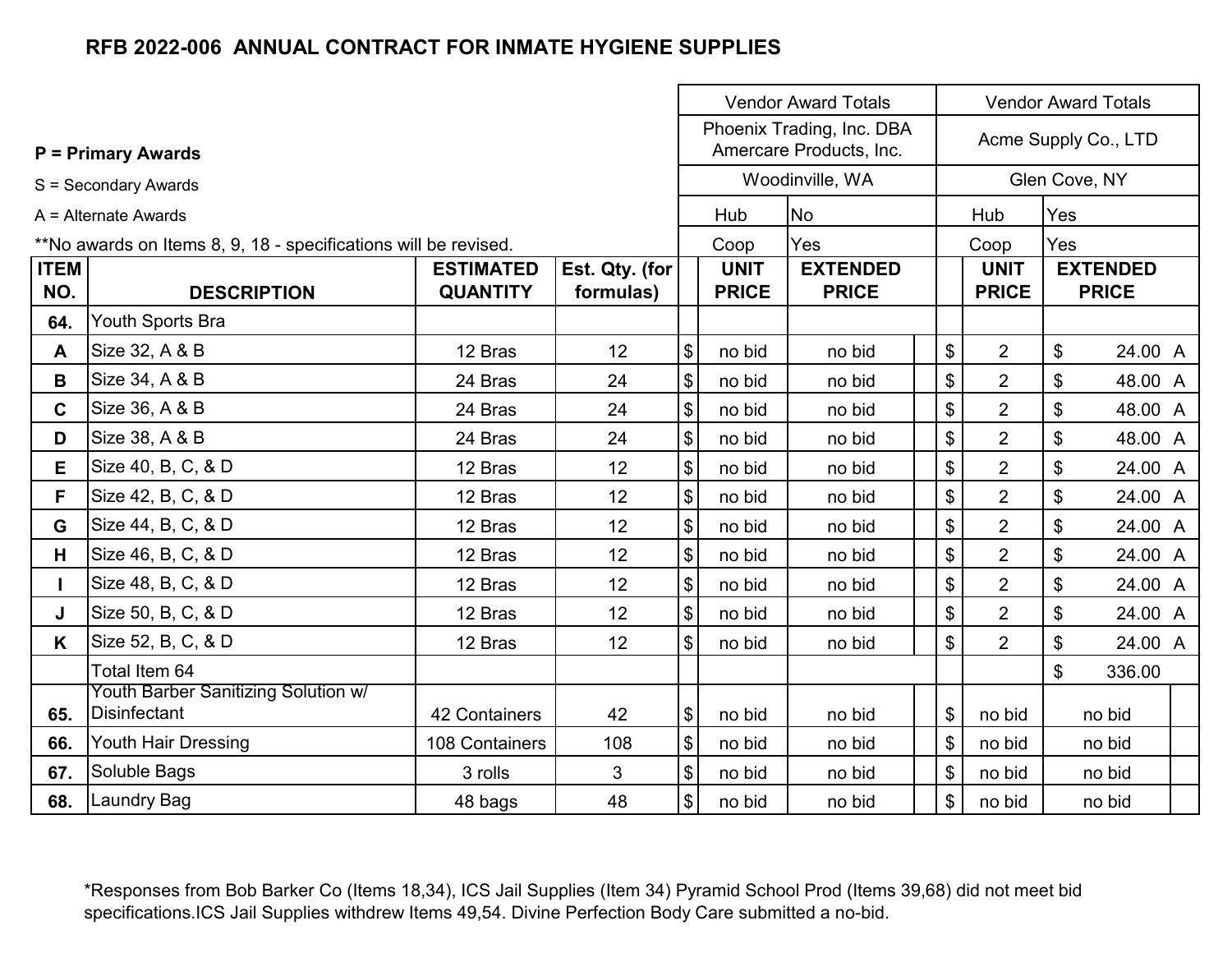|              |                                                                 |                  |                |                              |              | <b>Vendor Award Totals</b>                            |                              |              |                    | <b>Vendor Award Totals</b> |
|--------------|-----------------------------------------------------------------|------------------|----------------|------------------------------|--------------|-------------------------------------------------------|------------------------------|--------------|--------------------|----------------------------|
|              | <b>P = Primary Awards</b>                                       |                  |                |                              |              | <b>Evco Partners LP DBA</b><br><b>Burgoon Company</b> |                              |              |                    | Bob Barker Company, Inc.   |
|              | S = Secondary Awards                                            |                  |                |                              |              | Texas City, TX                                        |                              |              |                    | Fuquay Varina, NC          |
|              | $A =$ Alternate Awards                                          |                  |                |                              | Hub          | Yes                                                   |                              | Hub          | <b>No</b>          |                            |
|              | **No awards on Items 8, 9, 18 - specifications will be revised. |                  |                |                              | Coop         | Yes                                                   |                              | Coop         | Yes                |                            |
| <b>ITEM</b>  |                                                                 | <b>ESTIMATED</b> | Est. Qty. (for |                              | <b>UNIT</b>  | <b>EXTENDED</b>                                       |                              | <b>UNIT</b>  |                    | <b>EXTENDED</b>            |
| NO.          | <b>DESCRIPTION</b>                                              | <b>QUANTITY</b>  | formulas)      |                              | <b>PRICE</b> | <b>PRICE</b>                                          |                              | <b>PRICE</b> |                    | <b>PRICE</b>               |
| 64.          | Youth Sports Bra                                                |                  |                |                              |              |                                                       |                              |              |                    |                            |
| A            | Size 32, A & B                                                  | 12 Bras          | 12             | $\left  \mathcal{L} \right $ | no bid       | no bid                                                | $\sqrt{2}$                   | 1.41         | $\mathfrak{S}$     | 16.92 S                    |
| B            | Size 34, A & B                                                  | 24 Bras          | 24             | $\left  \mathcal{L} \right $ | no bid       | no bid                                                | $\sqrt{2}$                   | 1.41         | \$                 | 33.84 S                    |
| $\mathbf{C}$ | Size 36, A & B                                                  | 24 Bras          | 24             | $\left  \mathcal{L} \right $ | no bid       | no bid                                                | $\sqrt{3}$                   | 1.41         | \$                 | 33.84 S                    |
| D            | Size 38, A & B                                                  | 24 Bras          | 24             | $\left  \mathcal{L} \right $ | no bid       | no bid                                                | $\sqrt{3}$                   | 1.48         | \$                 | 35.52 S                    |
| E            | Size 40, B, C, & D                                              | 12 Bras          | 12             | $\left  \mathcal{L} \right $ | no bid       | no bid                                                | $\sqrt{3}$                   | 1.54         | \$                 | 18.48 S                    |
| F.           | Size 42, B, C, & D                                              | 12 Bras          | 12             | $\left  \mathcal{L} \right $ | no bid       | no bid                                                | $\sqrt{3}$                   | 1.54         | \$                 | 18.48 S                    |
| G            | Size 44, B, C, & D                                              | 12 Bras          | 12             | $\left  \mathcal{L} \right $ | no bid       | no bid                                                | $\frac{3}{2}$                | 1.82         | \$                 | 21.84 S                    |
| H.           | Size 46, B, C, & D                                              | 12 Bras          | 12             | $\left  \mathcal{L} \right $ | no bid       | no bid                                                | $\sqrt{3}$                   | 1.82         | \$                 | 21.84 S                    |
| L            | Size 48, B, C, & D                                              | 12 Bras          | 12             | $\left  \mathcal{L} \right $ | no bid       | no bid                                                | $\sqrt{3}$                   | 1.82         | \$                 | 21.84 S                    |
| J            | Size 50, B, C, & D                                              | 12 Bras          | 12             | $\left  \mathcal{L} \right $ | no bid       | no bid                                                | $\sqrt{2}$                   | 1.82         | \$                 | 21.84 S                    |
| K            | Size 52, B, C, & D                                              | 12 Bras          | 12             | $\left  \frac{1}{2} \right $ | no bid       | no bid                                                | $\sqrt{3}$                   | 1.82         | \$                 | 21.84 S                    |
|              | Total Item 64                                                   |                  |                |                              |              |                                                       |                              |              | $\mathfrak{S}$     | 266.28                     |
|              | Youth Barber Sanitizing Solution w/                             |                  |                |                              |              |                                                       |                              |              |                    |                            |
| 65.          | Disinfectant                                                    | 42 Containers    | 42             | $\left  \frac{1}{2} \right $ | no bid       | no bid                                                | \$                           | 20.05        | \$                 | 842.10 P                   |
| 66.          | Youth Hair Dressing                                             | 108 Containers   | 108            | $\frac{1}{2}$                | no bid       | no bid                                                | $\blacklozenge$              | 2.36         | $\mathbf{\hat{s}}$ | 254.88 P                   |
| 67.          | Soluble Bags                                                    | 3 rolls          | 3              | $\left  \mathcal{L} \right $ | 0.8881       | 2.66 S $ $ \$<br>$\mathfrak{S}$                       |                              | 0.67         | \$                 | $2.01$ P                   |
| 68.          | <b>Laundry Bag</b>                                              | 48 bags          | 48             | $\left  \mathcal{L} \right $ | 4.23         | \$<br>203.04                                          | $\left  \mathbf{\$} \right $ | 1.46         | \$                 | 70.08 P                    |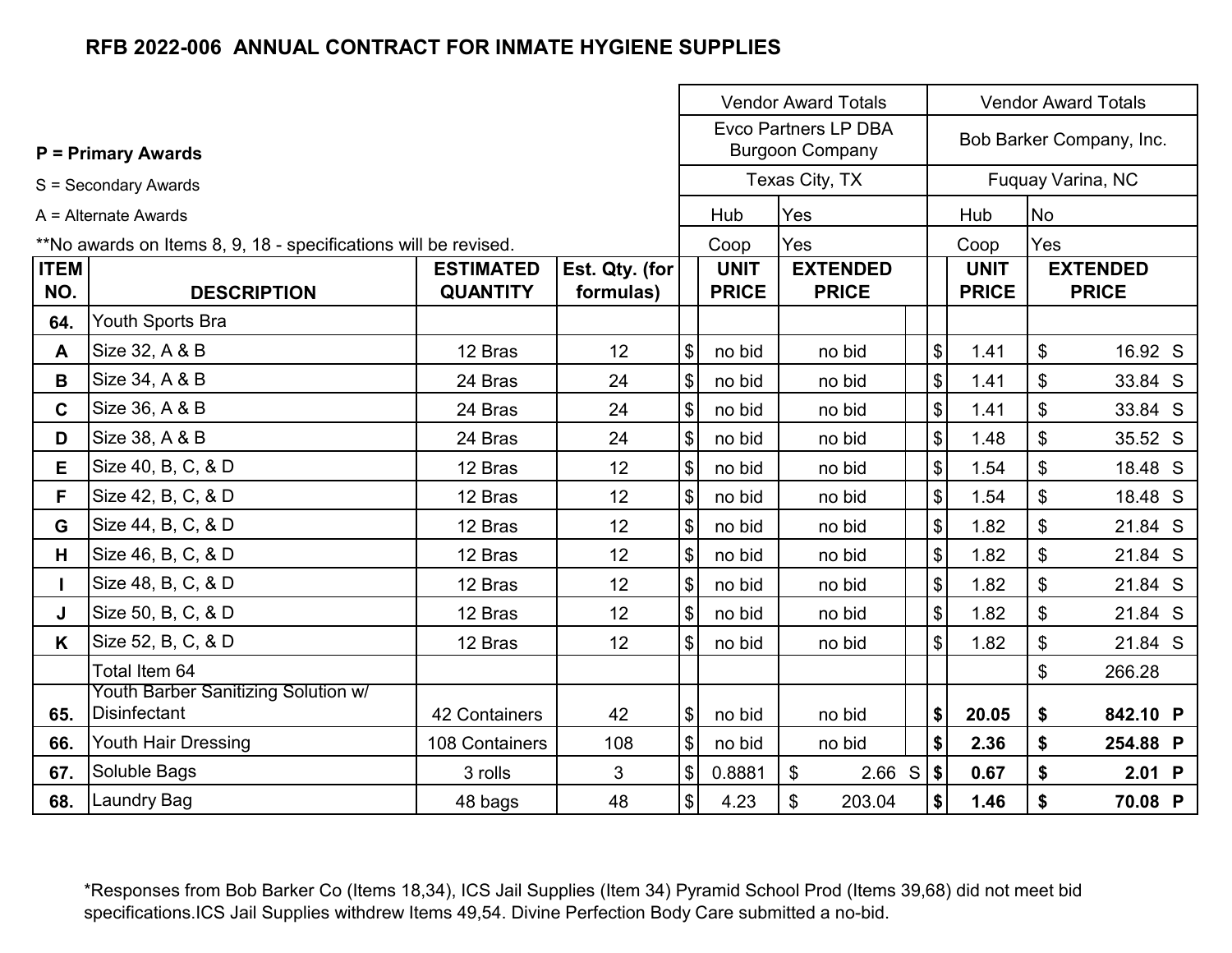|              |                                                                 |                  |                 |                           |              | <b>Vendor Award Totals</b> |                              |              | <b>Vendor Award Totals</b> |  |
|--------------|-----------------------------------------------------------------|------------------|-----------------|---------------------------|--------------|----------------------------|------------------------------|--------------|----------------------------|--|
|              | <b>P = Primary Awards</b>                                       |                  |                 |                           |              | Charm-Tex                  |                              |              | <b>Goaltex Corp</b>        |  |
|              | S = Secondary Awards                                            |                  |                 |                           |              | Brooklyn, NY               |                              |              | Syosset, NY                |  |
|              | $A =$ Alternate Awards                                          |                  |                 |                           | Hub          | <b>No</b>                  |                              | Hub          | <b>No</b>                  |  |
|              | **No awards on Items 8, 9, 18 - specifications will be revised. |                  |                 |                           | Coop         | Yes                        |                              | Coop         | Yes                        |  |
| <b>ITEM</b>  |                                                                 | <b>ESTIMATED</b> | Est. Qty. (for  |                           | <b>UNIT</b>  | <b>EXTENDED</b>            |                              | <b>UNIT</b>  | <b>EXTENDED</b>            |  |
| NO.          | <b>DESCRIPTION</b>                                              | <b>QUANTITY</b>  | formulas)       |                           | <b>PRICE</b> | <b>PRICE</b>               |                              | <b>PRICE</b> | <b>PRICE</b>               |  |
| 64.          | Youth Sports Bra                                                |                  |                 |                           |              |                            |                              |              |                            |  |
| A            | Size 32, A & B                                                  | 12 Bras          | 12 <sup>2</sup> | \$                        | no bid       | no bid                     | $\mathfrak{S}$               | no bid       | no bid                     |  |
| B            | Size 34, A & B                                                  | 24 Bras          | 24              | \$                        | no bid       | no bid                     | $\mathfrak{L}$               | no bid       | no bid                     |  |
| $\mathbf{C}$ | Size 36, A & B                                                  | 24 Bras          | 24              | \$                        | no bid       | no bid                     | $\mathfrak{L}$               | no bid       | no bid                     |  |
| D            | Size 38, A & B                                                  | 24 Bras          | 24              | \$                        | no bid       | no bid                     | $\mathfrak{S}$               | no bid       | no bid                     |  |
| Е            | Size 40, B, C, & D                                              | 12 Bras          | 12              | \$                        | no bid       | no bid                     | $\mathfrak{L}$               | no bid       | no bid                     |  |
| F.           | Size 42, B, C, & D                                              | 12 Bras          | 12              | \$                        | no bid       | no bid                     | $\mathfrak{S}$               | no bid       | no bid                     |  |
| G            | Size 44, B, C, & D                                              | 12 Bras          | 12              | \$                        | no bid       | no bid                     | $\mathfrak{L}$               | no bid       | no bid                     |  |
| H.           | Size 46, B, C, & D                                              | 12 Bras          | 12              | \$                        | no bid       | no bid                     | $\mathfrak{S}$               | no bid       | no bid                     |  |
|              | Size 48, B, C, & D                                              | 12 Bras          | 12              | \$                        | no bid       | no bid                     | $\mathfrak{L}$               | no bid       | no bid                     |  |
| J            | Size 50, B, C, & D                                              | 12 Bras          | 12              | \$                        | no bid       | no bid                     | $\mathfrak{L}$               | no bid       | no bid                     |  |
| K            | Size 52, B, C, & D                                              | 12 Bras          | 12              | $\mathfrak{S}$            | no bid       | no bid                     | $\mathfrak{L}$               | no bid       | no bid                     |  |
|              | Total Item 64                                                   |                  |                 |                           |              |                            |                              |              |                            |  |
| 65.          | Youth Barber Sanitizing Solution w/<br>Disinfectant             | 42 Containers    | 42              | \$                        | no bid       | no bid                     | $\mathfrak{S}$               | no bid       | no bid                     |  |
| 66.          | Youth Hair Dressing                                             | 108 Containers   | 108             | $\mathfrak{S}$            | no bid       | no bid                     | $\mathfrak{S}$               | no bid       | no bid                     |  |
| 67.          | Soluble Bags                                                    | 3 rolls          | 3               | \$                        | no bid       | no bid                     | $\$\$                        | no bid       | no bid                     |  |
| 68.          | <b>Laundry Bag</b>                                              | 48 bags          | 48              | $\boldsymbol{\mathsf{S}}$ | no bid       | no bid                     | $\left  \mathcal{L} \right $ | no bid       | no bid                     |  |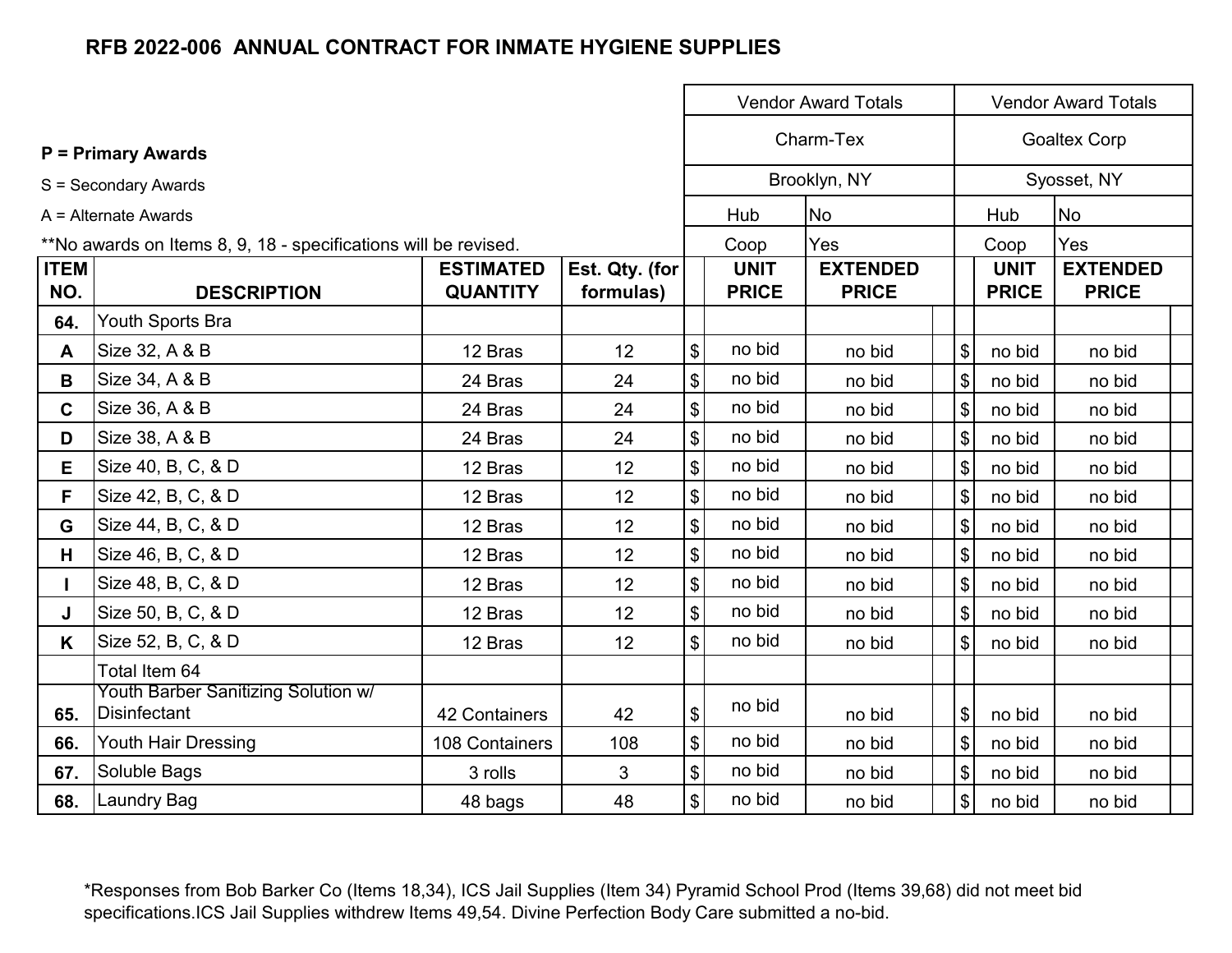|              |                                                                 |                  |                | <b>Vendor Award Totals</b>                |              |                                              |  |                         |              | <b>Vendor Award Totals</b> |
|--------------|-----------------------------------------------------------------|------------------|----------------|-------------------------------------------|--------------|----------------------------------------------|--|-------------------------|--------------|----------------------------|
|              |                                                                 |                  |                |                                           |              | ICS Jail Supplies, Inc.                      |  |                         |              | Mini Wing USA              |
|              | <b>P</b> = Primary Awards                                       |                  |                |                                           |              |                                              |  |                         |              |                            |
|              | S = Secondary Awards                                            |                  |                |                                           |              | Waco, TX                                     |  |                         |              | P.V.E., CA                 |
|              | A = Alternate Awards                                            |                  |                |                                           | Hub          | <b>No</b>                                    |  |                         | Hub          | Yes                        |
|              | **No awards on Items 8, 9, 18 - specifications will be revised. |                  |                |                                           | Coop         | Yes                                          |  |                         | Coop         | Yes                        |
| <b>ITEM</b>  |                                                                 | <b>ESTIMATED</b> | Est. Qty. (for |                                           | <b>UNIT</b>  | <b>EXTENDED</b>                              |  |                         | <b>UNIT</b>  | <b>EXTENDED</b>            |
| NO.          | <b>DESCRIPTION</b>                                              | <b>QUANTITY</b>  | formulas)      |                                           | <b>PRICE</b> | <b>PRICE</b>                                 |  |                         | <b>PRICE</b> | <b>PRICE</b>               |
| 64.          | Youth Sports Bra                                                |                  |                |                                           |              |                                              |  |                         |              |                            |
| $\mathsf{A}$ | Size 32, A & B                                                  | 12 Bras          | 12             | $\$\$                                     | 2.713        | \$<br>32.56                                  |  | $\sqrt[6]{\frac{1}{2}}$ | no bid       | no bid                     |
| B            | Size 34, A & B                                                  | 24 Bras          | 24             | $\$\$                                     | 2.713        | \$<br>65.11                                  |  | $\sqrt[6]{\frac{1}{2}}$ | no bid       | no bid                     |
| $\mathbf{C}$ | Size 36, A & B                                                  | 24 Bras          | 24             | $\$\$                                     | 2.713        | $\boldsymbol{\mathsf{S}}$<br>65.11           |  | $\sqrt[6]{\frac{1}{2}}$ | no bid       | no bid                     |
| D            | Size 38, A & B                                                  | 24 Bras          | 24             | $\$\$                                     | 2.713        | $\boldsymbol{\mathsf{S}}$<br>65.11           |  | $\sqrt[6]{\frac{1}{2}}$ | no bid       | no bid                     |
| Е            | Size 40, B, C, & D                                              | 12 Bras          | 12             | $\$\$                                     | 2.713        | $\boldsymbol{\mathsf{S}}$<br>32.56           |  | $\sqrt[6]{\frac{1}{2}}$ | no bid       | no bid                     |
| F.           | Size 42, B, C, & D                                              | 12 Bras          | 12             | $\$\$                                     | 2.922        | $\boldsymbol{\mathsf{S}}$<br>35.06           |  | $\sqrt[6]{\frac{1}{2}}$ | no bid       | no bid                     |
| G            | Size 44, B, C, & D                                              | 12 Bras          | 12             | $\$\$                                     | 2.992        | $\boldsymbol{\mathsf{S}}$<br>35.90           |  | $\sqrt[6]{\frac{1}{2}}$ | no bid       | no bid                     |
| H            | Size 46, B, C, & D                                              | 12 Bras          | 12             | $\$\$                                     | 3.199        | $\boldsymbol{\mathsf{S}}$<br>38.39           |  | $\mathfrak{S}$          | no bid       | no bid                     |
|              | Size 48, B, C, & D                                              | 12 Bras          | 12             | $\$\$                                     | 3.199        | $\boldsymbol{\mathsf{S}}$<br>38.39           |  | $\mathfrak{S}$          | no bid       | no bid                     |
| J            | Size 50, B, C, & D                                              | 12 Bras          | 12             | $\$\$                                     | 3.199        | \$<br>38.39                                  |  | $\mathfrak{S}$          | no bid       | no bid                     |
| K            | Size 52, B, C, & D                                              | 12 Bras          | 12             | $\sqrt[6]{\frac{1}{2}}$                   | 3.199        | \$<br>38.39                                  |  | $\mathcal{S}$           | no bid       | no bid                     |
|              | Total Item 64                                                   |                  |                |                                           |              | \$<br>484.97                                 |  |                         |              |                            |
| 65.          | Youth Barber Sanitizing Solution w/<br><b>Disinfectant</b>      | 42 Containers    | 42             | $\, \, \raisebox{12pt}{$\scriptstyle \$}$ | 22.95        | 963.90 S<br>\$                               |  |                         | no bid       | no bid                     |
| 66.          | Youth Hair Dressing                                             | 108 Containers   | 108            | $\boldsymbol{\$}$                         | 2.867        | $309.64$ S $ \$$<br>\$                       |  |                         | no bid       | no bid                     |
| 67.          | Soluble Bags                                                    | 3 rolls          | 3              | $\boldsymbol{\$}$                         | 1.404        | 4.21 A $ \$$<br>$\mathfrak{S}$               |  |                         | no bid       | no bid                     |
| 68.          | Laundry Bag                                                     | 48 bags          | 48             | $\mathcal{S}$                             | 2.246        | 107.81 A $ \$ $<br>$\boldsymbol{\mathsf{S}}$ |  |                         | no bid       | no bid                     |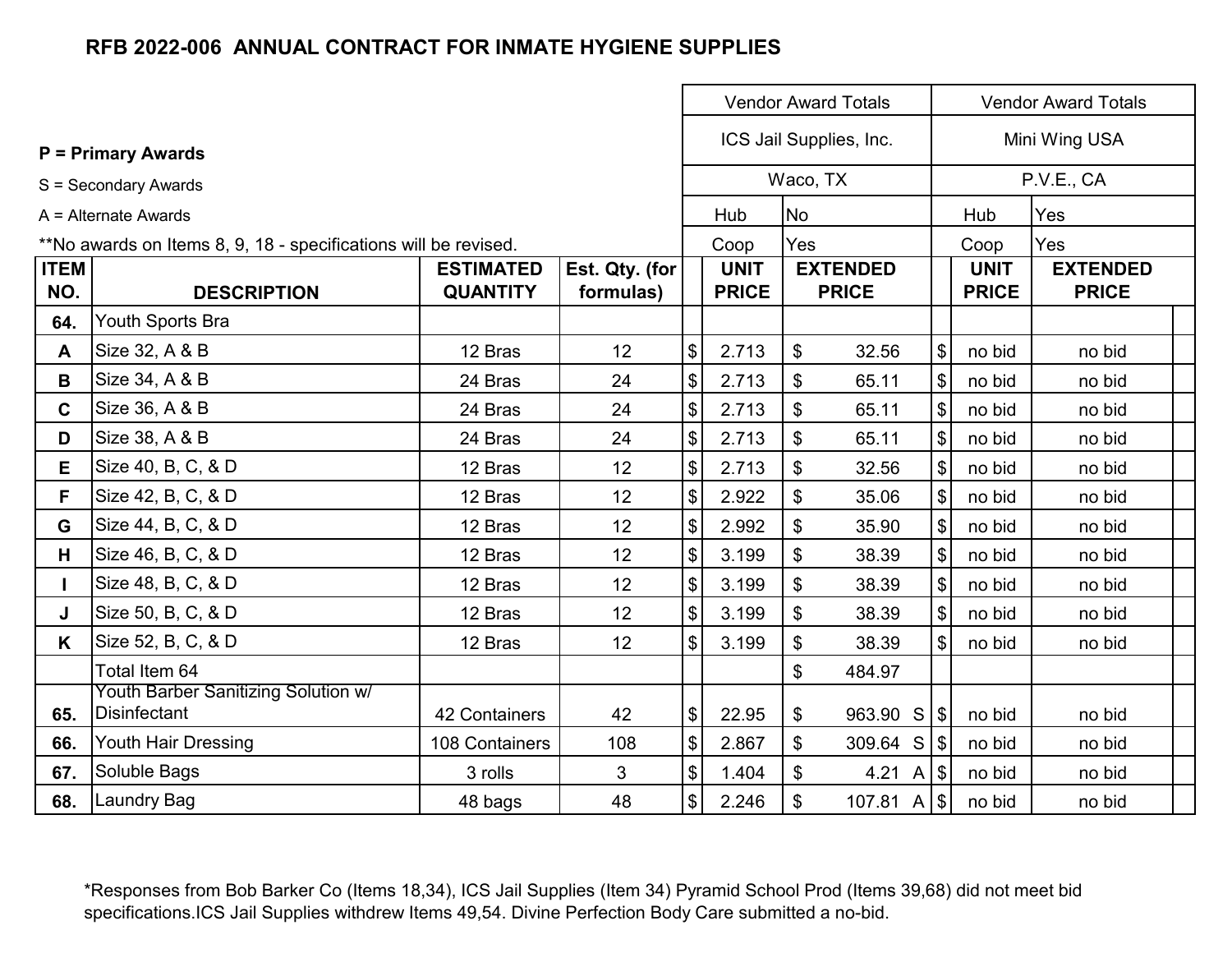|             |                                                                 |                      |                |                                           |              | <b>Vendor Award Totals</b>           |                                           |              | <b>Vendor Award Totals</b>   |  |
|-------------|-----------------------------------------------------------------|----------------------|----------------|-------------------------------------------|--------------|--------------------------------------|-------------------------------------------|--------------|------------------------------|--|
|             | <b>P = Primary Awards</b>                                       |                      |                |                                           |              | <b>Pyramid School Products</b>       |                                           |              | Roots Beauty Innovations LLC |  |
|             | S = Secondary Awards                                            |                      |                |                                           |              | Tampa, FL                            |                                           |              | Wagoner, OK                  |  |
|             | $A =$ Alternate Awards                                          |                      |                |                                           | Hub          | No                                   |                                           | Hub          | No                           |  |
|             | **No awards on Items 8, 9, 18 - specifications will be revised. |                      |                |                                           | Coop         | Yes                                  |                                           | Coop         | Yes                          |  |
| <b>ITEM</b> |                                                                 | <b>ESTIMATED</b>     | Est. Qty. (for |                                           | <b>UNIT</b>  | <b>EXTENDED</b>                      |                                           | <b>UNIT</b>  | <b>EXTENDED</b>              |  |
| NO.         | <b>DESCRIPTION</b>                                              | <b>QUANTITY</b>      | formulas)      |                                           | <b>PRICE</b> | <b>PRICE</b>                         |                                           | <b>PRICE</b> | <b>PRICE</b>                 |  |
| 64.         | Youth Sports Bra                                                |                      |                |                                           |              |                                      |                                           |              |                              |  |
| A           | Size 32, A & B                                                  | 12 Bras              | 12             | $\boldsymbol{\$}$                         | no bid       | no bid                               | $\, \, \raisebox{12pt}{$\scriptstyle \$}$ | no bid       | no bid                       |  |
| B           | Size 34, A & B                                                  | 24 Bras              | 24             | $\, \, \raisebox{12pt}{$\scriptstyle \$}$ | no bid       | no bid                               | $$\mathbb{S}$$                            | no bid       | no bid                       |  |
| $\mathbf C$ | Size 36, A & B                                                  | 24 Bras              | 24             | $\, \, \raisebox{12pt}{$\scriptstyle \$}$ | no bid       | no bid                               | $$\mathbb{S}$$                            | no bid       | no bid                       |  |
| D           | Size 38, A & B                                                  | 24 Bras              | 24             | $\, \, \raisebox{12pt}{$\scriptstyle \$}$ | no bid       | no bid                               | $$\mathbb{S}$$                            | no bid       | no bid                       |  |
| E           | Size 40, B, C, & D                                              | 12 Bras              | 12             | $\, \, \raisebox{12pt}{$\scriptstyle \$}$ | no bid       | no bid                               | $$\mathbb{S}$$                            | no bid       | no bid                       |  |
| F.          | Size 42, B, C, & D                                              | 12 Bras              | 12             | $\, \, \raisebox{12pt}{$\scriptstyle \$}$ | no bid       | no bid                               | $$\mathbb{S}$$                            | no bid       | no bid                       |  |
| G           | Size 44, B, C, & D                                              | 12 Bras              | 12             | $\, \, \raisebox{12pt}{$\scriptstyle \$}$ | no bid       | no bid                               | $$\mathbb{S}$$                            | no bid       | no bid                       |  |
| H.          | Size 46, B, C, & D                                              | 12 Bras              | 12             | $\, \, \raisebox{12pt}{$\scriptstyle \$}$ | no bid       | no bid                               | $\boldsymbol{\$}$                         | no bid       | no bid                       |  |
|             | Size 48, B, C, & D                                              | 12 Bras              | 12             | $\, \, \$$                                | no bid       | no bid                               | $$\mathbb{S}$$                            | no bid       | no bid                       |  |
| J           | Size 50, B, C, & D                                              | 12 Bras              | 12             | $\, \, \$$                                | no bid       | no bid                               | $$\mathbb{S}$$                            | no bid       | no bid                       |  |
| K           | Size 52, B, C, & D                                              | 12 Bras              | 12             | $\boldsymbol{\mathsf{\$}}$                | no bid       | no bid                               | $\boldsymbol{\mathsf{S}}$                 | no bid       | no bid                       |  |
|             | Total Item 64                                                   |                      |                |                                           |              |                                      |                                           |              |                              |  |
| 65.         | Youth Barber Sanitizing Solution w/<br>Disinfectant             | <b>42 Containers</b> | 42             | $\boldsymbol{\$}$                         | no bid       | no bid                               | $\boldsymbol{\$}$                         | no bid       | no bid                       |  |
| 66.         | Youth Hair Dressing                                             | 108 Containers       | 108            | $\sqrt[6]{\frac{1}{2}}$                   | no bid       | no bid                               | $\boldsymbol{\mathsf{S}}$                 | no bid       | no bid                       |  |
| 67.         | Soluble Bags                                                    | 3 rolls              | 3              | $\, \, \$$                                | no bid       | no bid                               | $\$\$                                     | no bid       | no bid                       |  |
| 68.         | <b>Laundry Bag</b>                                              | 48 bags              | 48             | $\sqrt[6]{\frac{1}{2}}$                   | 1.99         | $\boldsymbol{\mathsf{S}}$<br>95.52 * | $\sqrt{3}$                                | no bid       | no bid                       |  |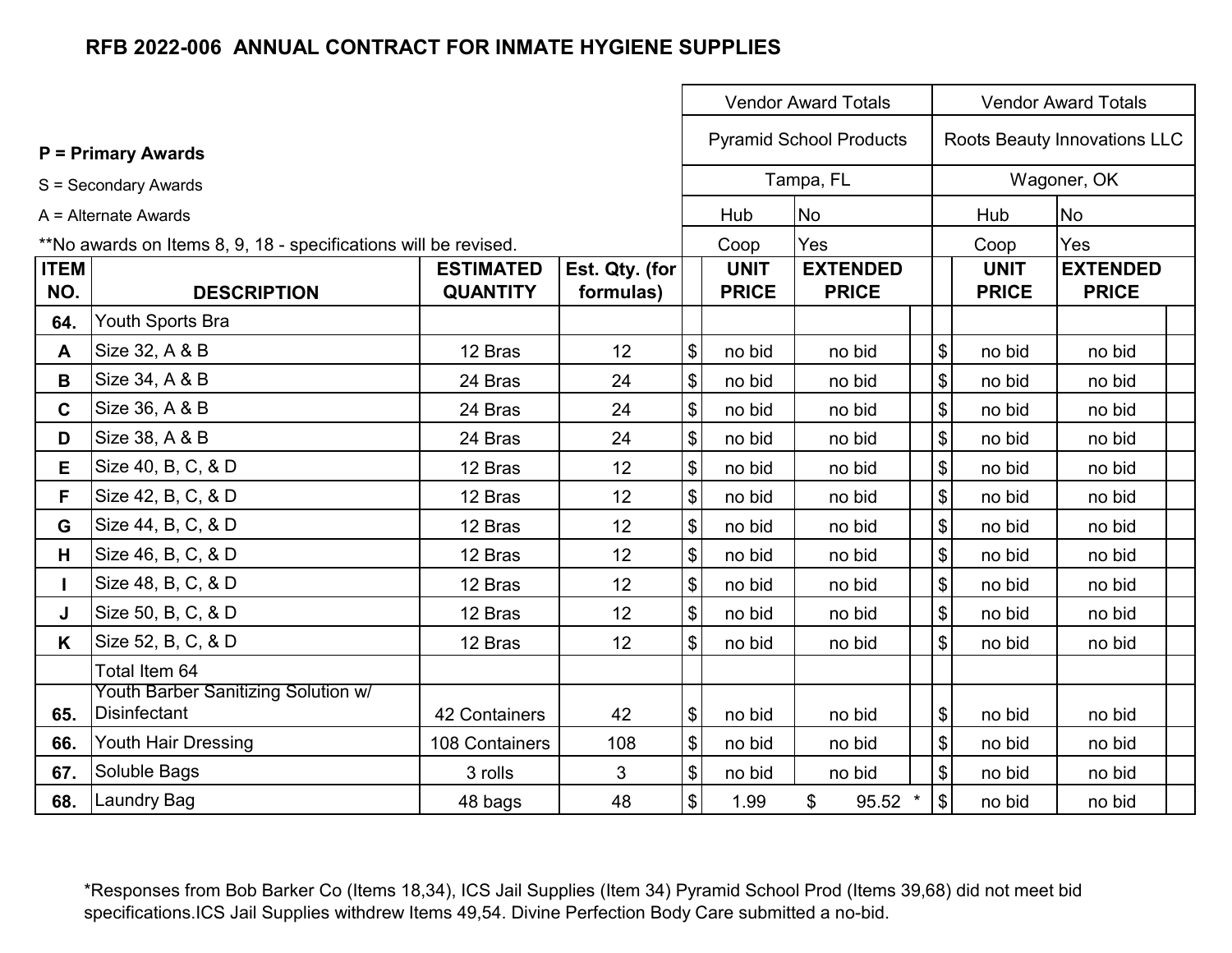|              |                                                                 |                  |                |                            |              | <b>Vendor Award Totals</b> |                         |              | <b>Vendor Award Totals</b> |  |
|--------------|-----------------------------------------------------------------|------------------|----------------|----------------------------|--------------|----------------------------|-------------------------|--------------|----------------------------|--|
|              | <b>P = Primary Awards</b>                                       |                  |                |                            |              | Standard Textile Co., Inc. |                         |              | Tabb Textiles Co., Inc.    |  |
|              |                                                                 |                  |                |                            |              | Cincinnati, OH             |                         |              | Opelika, AL                |  |
|              | S = Secondary Awards                                            |                  |                |                            |              |                            |                         |              |                            |  |
|              | $A =$ Alternate Awards                                          |                  |                |                            | Hub          | <b>No</b>                  |                         | Hub          | No                         |  |
|              | **No awards on Items 8, 9, 18 - specifications will be revised. |                  |                |                            | Coop         | Yes                        |                         | Coop         | Yes                        |  |
| <b>ITEM</b>  |                                                                 | <b>ESTIMATED</b> | Est. Qty. (for |                            | <b>UNIT</b>  | <b>EXTENDED</b>            |                         | <b>UNIT</b>  | <b>EXTENDED</b>            |  |
| NO.          | <b>DESCRIPTION</b>                                              | <b>QUANTITY</b>  | formulas)      |                            | <b>PRICE</b> | <b>PRICE</b>               |                         | <b>PRICE</b> | <b>PRICE</b>               |  |
| 64.          | Youth Sports Bra                                                |                  |                |                            |              |                            |                         |              |                            |  |
| A            | Size 32, A & B                                                  | 12 Bras          | 12             | \$                         | no bid       | no bid                     | $\sqrt[6]{\frac{1}{2}}$ | no bid       | no bid                     |  |
| В            | Size 34, A & B                                                  | 24 Bras          | 24             | \$                         | no bid       | no bid                     | $\sqrt[6]{\frac{1}{2}}$ | no bid       | no bid                     |  |
| $\mathbf{C}$ | Size 36, A & B                                                  | 24 Bras          | 24             | \$                         | no bid       | no bid                     | $\sqrt[6]{\frac{1}{2}}$ | no bid       | no bid                     |  |
| D            | Size 38, A & B                                                  | 24 Bras          | 24             | \$                         | no bid       | no bid                     | $\sqrt[6]{\frac{1}{2}}$ | no bid       | no bid                     |  |
| E            | Size 40, B, C, & D                                              | 12 Bras          | 12             | \$                         | no bid       | no bid                     | $\sqrt[6]{\frac{1}{2}}$ | no bid       | no bid                     |  |
| F.           | Size 42, B, C, & D                                              | 12 Bras          | 12             | \$                         | no bid       | no bid                     | $\sqrt[6]{\frac{1}{2}}$ | no bid       | no bid                     |  |
| G            | Size 44, B, C, & D                                              | 12 Bras          | 12             | \$                         | no bid       | no bid                     | $\$\$                   | no bid       | no bid                     |  |
| H.           | Size 46, B, C, & D                                              | 12 Bras          | 12             | $\boldsymbol{\mathsf{S}}$  | no bid       | no bid                     | $\$\$                   | no bid       | no bid                     |  |
| L            | Size 48, B, C, & D                                              | 12 Bras          | 12             | $\boldsymbol{\mathsf{S}}$  | no bid       | no bid                     | $\$\$                   | no bid       | no bid                     |  |
| J            | Size 50, B, C, & D                                              | 12 Bras          | 12             | \$                         | no bid       | no bid                     | $\$\$                   | no bid       | no bid                     |  |
| K            | Size 52, B, C, & D                                              | 12 Bras          | 12             | $\mathbb S$                | no bid       | no bid                     | $\mathfrak{S}$          | no bid       | no bid                     |  |
|              | Total Item 64                                                   |                  |                |                            |              |                            |                         |              |                            |  |
|              | Youth Barber Sanitizing Solution w/                             |                  |                |                            |              |                            |                         |              |                            |  |
| 65.          | Disinfectant                                                    | 42 Containers    | 42             | \$                         | no bid       | no bid                     | $\$\$                   | no bid       | no bid                     |  |
| 66.          | Youth Hair Dressing                                             | 108 Containers   | 108            | $\$\$                      | no bid       | no bid                     | $\sqrt{3}$              | no bid       | no bid                     |  |
| 67.          | Soluble Bags                                                    | 3 rolls          | 3              | $\boldsymbol{\mathsf{\$}}$ | no bid       | no bid                     | $\$\$                   | no bid       | no bid                     |  |
| 68.          | Laundry Bag                                                     | 48 bags          | 48             | $\mathfrak{S}$             | no bid       | no bid                     | $\sqrt[6]{\frac{1}{2}}$ | no bid       | no bid                     |  |